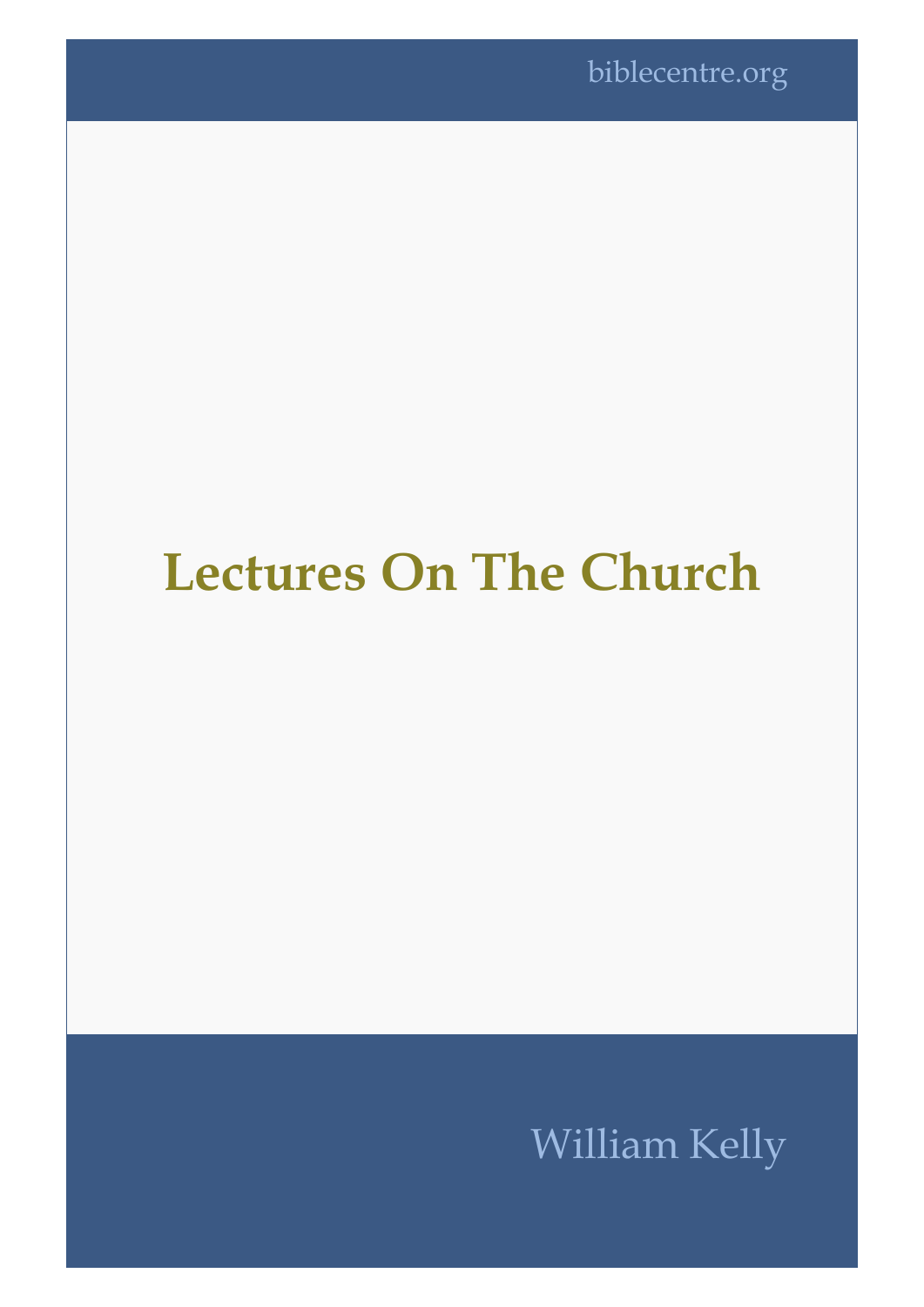| Lectures On The Church (1990) 2000 120 million and the Church (2000) 242 |  |
|--------------------------------------------------------------------------|--|
|                                                                          |  |
|                                                                          |  |
|                                                                          |  |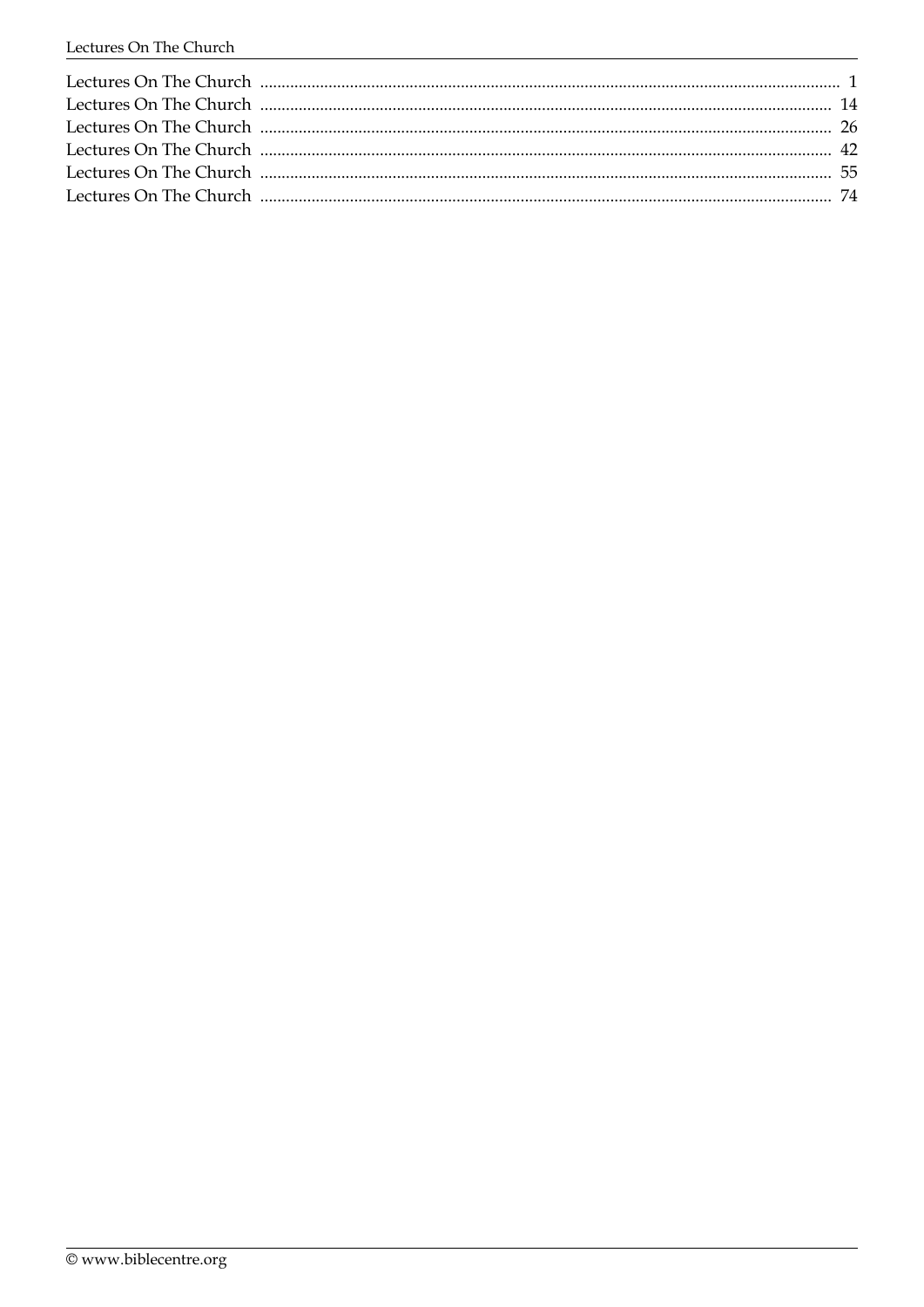## **Lectures On The Church**

#### **Ephesians 4**

The subject on which, with the Lord's help, I propose to enter to-night is the one body, the body of Christ; and this too not only as a great doctrine which the Holy Ghost has laid down with the utmost clearness, and throughout a considerable part of the New Testament, but also, as far as I am able in a short space, deducing some of its practical consequences, and showing its bearing upon the communion and the conduct of every member of it, that is, of every Christian.

But in order to develop the special characteristics of Christ's body, it will be necessary to explain how it differed from that which God revealed or set up in past dispensations; for there are distinctions, and even contrasts, between the past dealings of God and that which He is now accomplishing to the honour of His beloved Son. While there was of course always the only true God: while He had in times past those He loved upon earth; while He ever wrought by His Spirit; while there was necessarily faith at work in order to the blessing of souls; yet for all that there are essential and deeply important differences, which, none can overlook without loss to himself, without sure weakening of his testimony to others, and, above all, without coming short of the just perception of what God Himself has nearest to His own heart-His own glory in Christ.

Now it is perfectly plain, if we take up the Old Testament, that when man fell into sin God gave certain revelations of blessing, all of which find their centre in the Lord Jesus. We see this from the very beginning of Genesis. When sin entered, not only righteous government but grace instantly followed. God was there; and in the presence of the guilty pair, and in defiance of the serpent, the mercy of God spoke of that same blessed One of whom we are about to bear further and deeper glories. In due time God brought out, in a distinct and personal manner, blessings in connexion with Abraham and his seed. There we have the domain of promise not only revelation of mercy, but distinct promise to a given person and to his seed. This had not been the case in the garden of Eden. Man fell there; and it is evident that fallen man could not possibly be the object of the promise of God. There are promises for such: there could not be a promise to such. When Abraham received the promise, he was not a fallen man merely but a believing man. It was as one elect, called, and faithful, that God made him the depositary of promise. But it was when Adam fell, before there was anything of the operation of divine grace in him; it was when he and Eve had completely separated themselves from God, that mercy, entirely irrespective of their condition or desert, held out a revelation of grace in the person of Christ. The woman's Seed was presented more particularly as the destroyer of him that had wrought this deep and, as far as it went, irreparable mischief, irreparable to the creature, but only furnishing the opportunity for. God to bring out His own grace to the glory of Him who, bruised Himself, was to bruise the serpent's head.

The effect of the promise to Abraham was that a family was set apart unto God, and, in due time, a nation. Next, we find that, as this nation was full of confidence, in its own powers, God was pleased, in the wisdom of His ways, to try them by the law, as we all know, given at Sinai. I need not enter into the details, but just state the general outline of the divine dealings for the purpose of clearing my subject. But the issue of that trial, however long God might delay, was not doubtful for a moment; for at the very mountain where God spoke, the children of Israel set at nought the authority and the glory of God, and bowed down to the work of their own hands: that is, the law, as a moral question between God and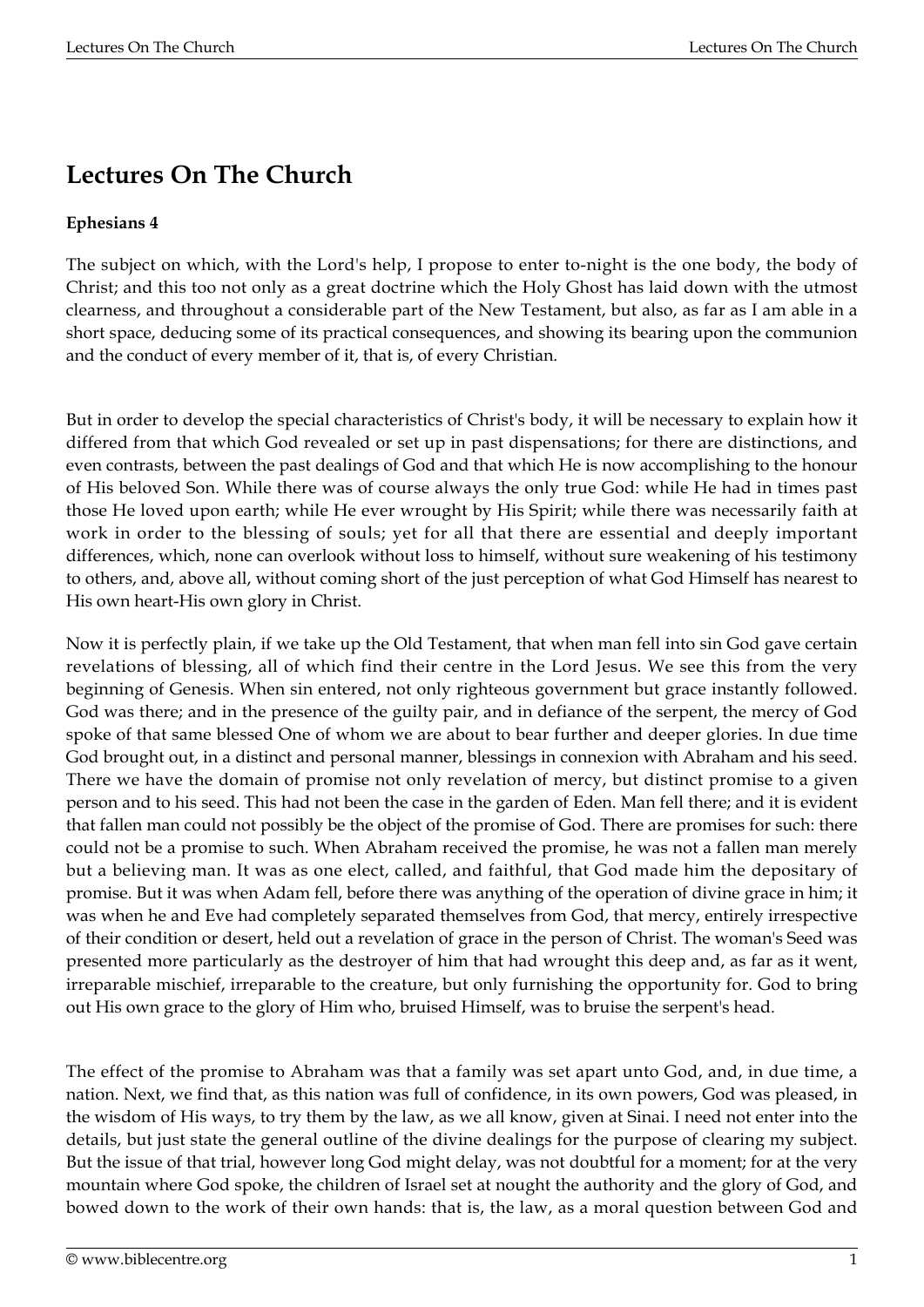man, was overthrown from its very foundations at the outset. God lingered-long lingered-in patience, and meanwhile brought out His ways in every possible variety. The crowning experiment of all was thepresence of Christ, the Seed of the woman, and the Seed of promise, too; for now came the person who answered to all the revelations and promises, the ways and types and prophecies of God. He came, in whose person was found all that was worthy of God, and that was suited to man. But the coming of Christ brought out the awful truth, not only that man is himself corrupt, depraved, and loves his own will, but that he hates goodness-yea, divine goodness -in a man. He is the enemy of God when manifesting Himself in the most blessed manner-in His own Son; when manifesting Himself, not only in power for we can understand a guilty creature alarmed at holy power-but in perfect love, coming down in humiliation, putting Himself at the foot of man, beseeching man; for this is in truth not a figure or exaggeration of man's mind, but God's own word. Hear His description of it: "God was in Christ reconciling the world unto himself, not imputing their trespasses unto them, and hath committed unto us the word of reconciliation. Now, then, we are ambassadors for Christ, as though God did beseech by us," &c. His love beseeching sinners was the attitude of divine grace in the person of Christ. What was the result? That man proved there was no possibility of extricating himself by any means that God put at his disposal: that if it were a question of man's delivering himself, no matter what might be the mercy or the blessing, no matter how deep and full the grace displayed in a living person, man was too far gonenay, so truly dead in sin, that, far from being won by God's love, he only took advantage of it, and when Jesus put Himself at the foot of man, he lifted up his heel and trod on Him, the Son of God. But if man thus, under Satan's malicious guidance, cast out and crucified Christ, God in the cross not only demonstrated His love (herein is love, indeed 1) but wrought out redemption, a work suited even for those that crucified Jesus, capable of blotting out the foulest sin man was ever guilty of. God has triumphed where man did his worst against Him.

But this is not all. In the previous dealings of God, when He had given His law, God had separated the nation that was called out of Egypt - had marked them off in the most distinct and positive manner from all others. It was needful. Men might have complained that there had been no fair trial; the corrupt examples of others would naturally lead astray. God set Israel apart by their institutions, rites, ordinances, services, and His law; and by that law, and by those rites, He severed them from all others; so that it would have been sin against God for a Jew to have communion with a Gentile, no matter how godly and disposed to respect the law of God. No doubt there might be such a thing as being brought out of Gentilism, at any rate to a certain extent; but still, all through the system of God's dealings by His law with the Jewish people, there was the express and total severance of His people from all the nations. I do not speak of the abuse of it, working upon the corrupt heart of man against others - the pride of men's heart who despised others because of their own divinely isolated position; but apart from the evil use that Israel made of their separation, faithfulness to God then required it, and His will was in the thing itself. God was proving before the whole world the painful and humbling truth, that let a nation have ever such mercies, ever such privileges, ever such wisdom directing their movements, outward and inward-nay, everything pertaining to them, the issue of all is increasing enmity against God Himself

The death and resurrection of Christ introduced a new thing in every sense. Now, Christians admit this in general as to the work of Christ in its application to the need of the soul. There is no person of ever so little spiritual intelligence, who does not confess, with more or less clearness and thankfulness of heart, the all-importance of the cross of Christ for his need before God. There may be a scanty perception of the extent of the deliverance, an interrupted and feeble enjoyment of the perfect peace that has been made by the blood of Christ's cross; but there is no believer who does not in some measure hold it and enjoy it, and thank God for it.

But there is more than the sinner's need met in the cross; and I direct your attention to what the Holy Ghost gives us in Eph. ii., as showing the place of the cross in the ways of God-not merely in the salvation of the soul. At the 13th verse it is written, "Ye who sometimes were far off are made nigh by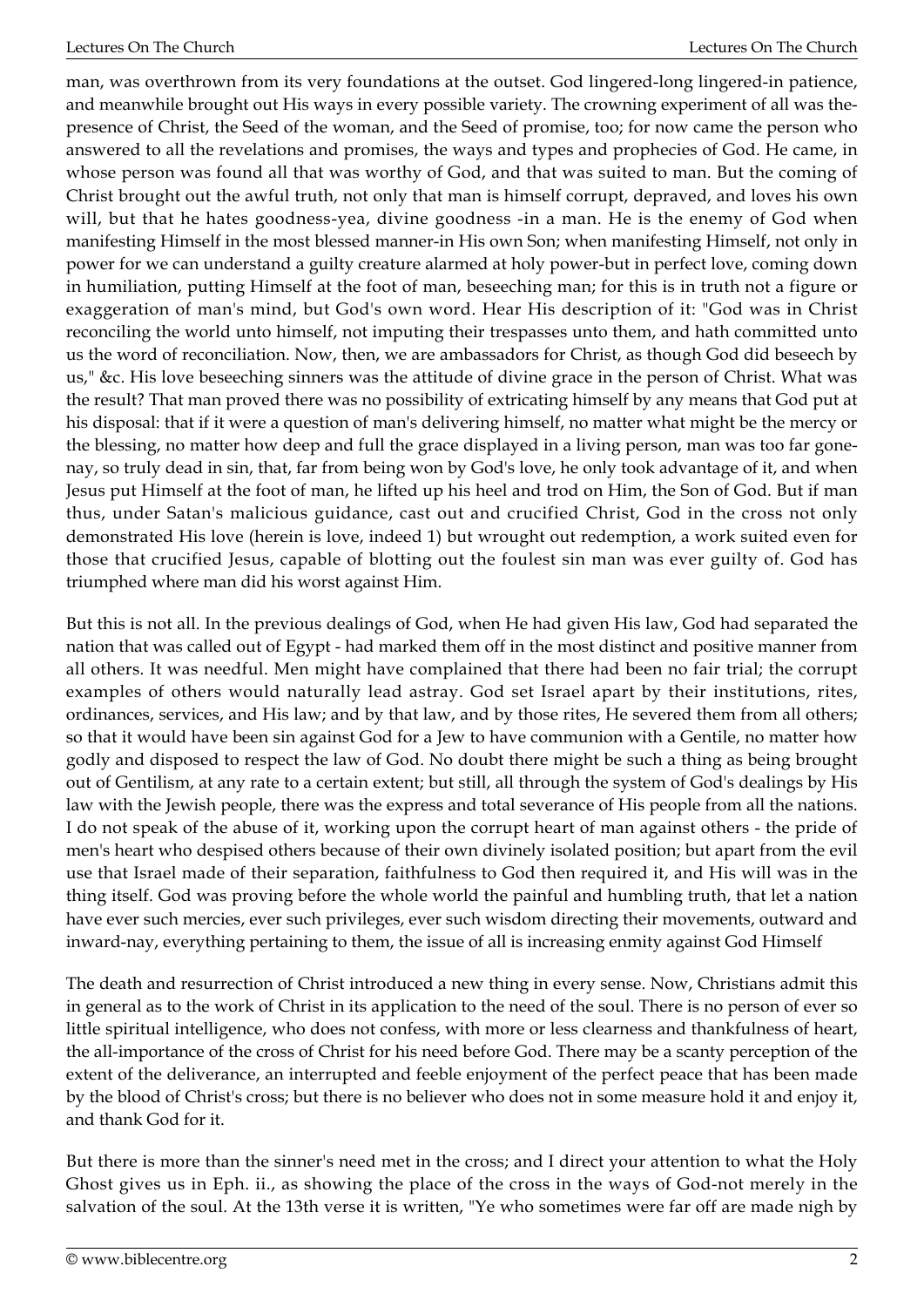the blood of Christ. For he is our peace, who hath made both one, and hath broken down the middle wall of partition between us; having abolished in his flesh the enmity, even the law of commandments contained in ordinances; for to make in himself of twain one new man, so making peace; and that he might reconcile both unto God in one body by the cross, having slain the enmity thereby." Now, it is evident from this scripture, that the cross is not only the basis of peace for the soul, but the foundation also on which rests the "one body" that God is now making of Jew and Gentile before Himself. And we see this most plainly if we only look back to our Lord's own presence on earth. He forbids His disciples going into the way of the Gentiles - forbids their entering any city of the Samaritans. Need it be said that it was from no lack of love? It was not that His heart did not yearn over the most reprobate of Samaritans; it was not that He did not appreciate the faith of a Gentile-He had not seen "such faith., no, not in Israel." Notwithstanding, they were to go only to the lost sheep of Israel, because to such only He was sent, and so were they too. Now, here we find at once that, while there was this perfectness of grace in Christ, the holy order of God was none the less fully maintained. Law claimed a state of things essentially different from what we have described in Eph. ii. There was a positive barrier even during His lifetime, the very thing being formally prohibited, which, after He died and rose, was not merely a duty, but the delight of love, the only adequate answer in the saints to that death and resurrection. (See Matt. xxviii. 19.)

How comes this to pass? On what is so mighty a change founded? On the cross. It brings out the worthlessness of man, and most of all, the worthlessness of favoured, privileged, religious man-of man under God's law. For if man under that law failed, what other law could avail? The law of God was the wisest, the best, the most holy and just dealing that it was possible to bring to bear upon man's natural state. And here was the total failure of man; and God well knew it all from the first, for He took care that in the earliest book of Scripture, and all through, embedded in the very law itself, there should be plain words as well as shadows, showing that man would sin, and that only Christ, by His blood-shedding and His death, could avail. The very first revelation of the garden of Eden is a witness of both. Faith had no other expectation. But nevertheless there was a full, patient, long-suffering trial whether it was possible to get any good out of man, in the dealings of the only wise God with man. And now it was demonstrated in the cross that all was ruined in man, and that the highest advantages, short of God's saving grace, brought out the ruin most distinctly. Now there is room for grace to work; and, beloved friends, it is upon this that it is my joy to speak a little to-night.

We have come down the stream; we have seen what man was when it was a question of his working for God : we shall now look -briefly at God when He puts forth His glorious power to work, not merely for man, but for His Son; for A oh! we never the full blessing until we see this great and glorious truth, that God has at heart His Son - that God is thinking, not merely of a blessing for you, for me, for any of those that love Him-yea, and in sovereign grace, for those who love Him not, if they repent and believe the gospel-but that He has His eye upon Him who did all and suffered all for His glory, and has bound up that glory of God with fullest, richest, everlasting blessing of all who believe in His name. And now, then, as the fruit of the cross of Christ (where we have the weakness of God, where nevertheless we have the triumph of God - God Himself coming down lower and lower still in love, not merely, so to speak, beseeching man, but laying all the weight and burden of sin upon the Lord Jesus, thereby meeting the desperate need of sinners by His Son suffering for them,) what do we find? That in the cross He has given the death-blow to sin; Ile has "put away sin by the sacrifice of himself," as we are told. But besides, by it all the distinctions of, Jew and Gentile pass away, and God brings out that to which He had looked onward - that which was in His counsels not only from the foundation of the world, but before it, and which consequently He had shown before there was a question of law, and before there was a question of sin. For it is remarkable that the magnificent type, which the apostle applies in Ephesians v. to the mystery of Christ and the church, was brought in before sin entered. (Gen. ii.) In truth, it was a counsel that flowed out of what God was and is. It was God in His own love, even God working from what was in Himself. No doubt, the entrance of sin has given occasion for God to bring out His grace in blessed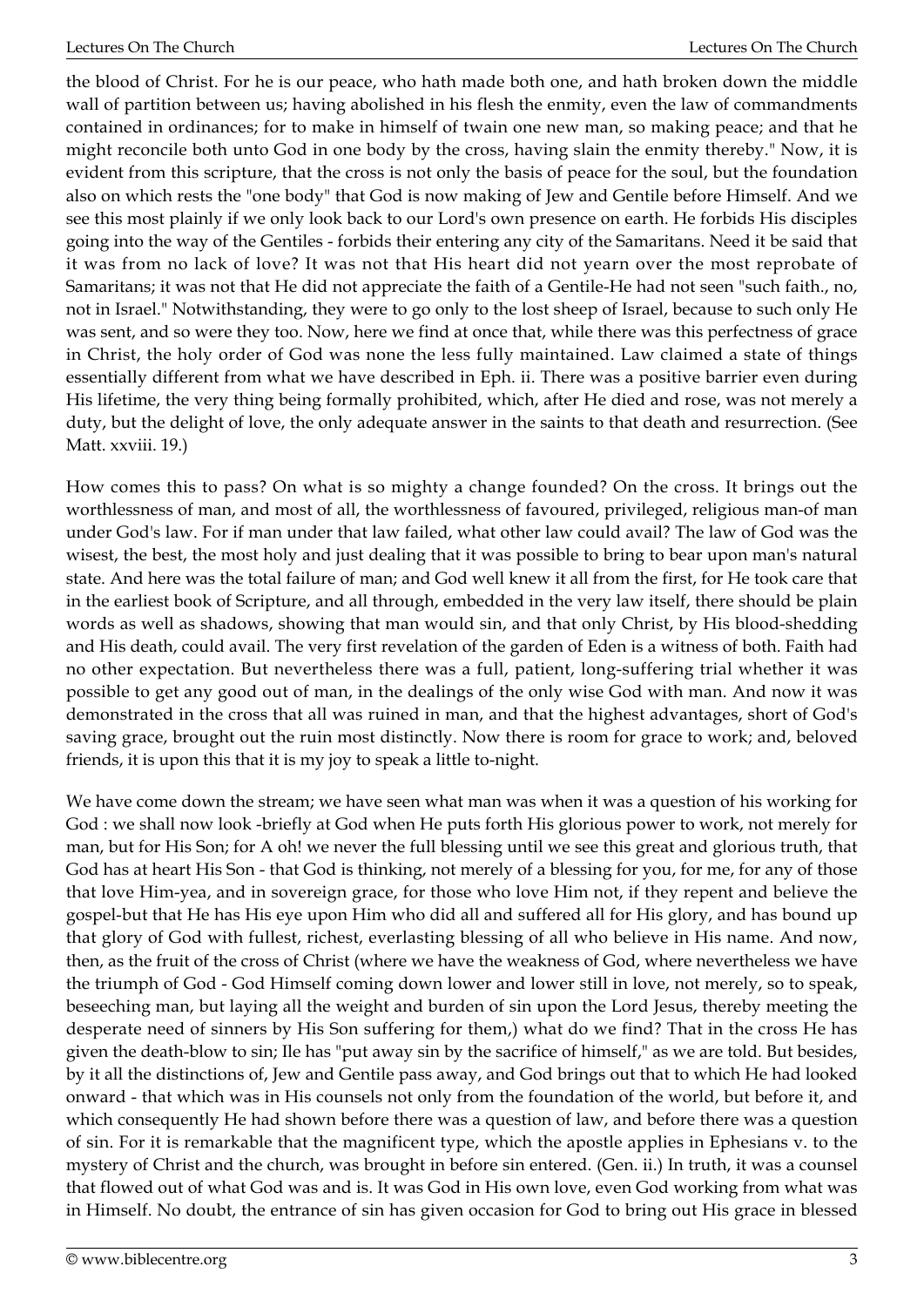ways; but, for all that, we must ever remember that there were thoughts and counsels of grace in God Himself There was that which He ever had in His own mind, for the revelation of which, no doubt, sin might furnish the fit occasion. But sin was in no wise the suggestive spring any more than the measure. On the contrary, we see God indulging, so to speak, in the activity of His own perfect love; at any rate, we see Him thinking of, filled with, working for, His own Son. And I think it is of deep interest to observe the fact just referred to-the shadow of the church's union with Christ preceding the entrance of sin and the provisions of grace in view of sin.

And observe further, that as just seen in the type of Genesis, so it is in the epistle to the Ephesians. where is it that you have the counsels of God traced out ? Is it after man's sin has been portrayed in chapter ii.? No; but in the earliest verses of chapter i, where God gives the richest development of the counsels of His grace, entirely passing over and ignoring, in the first instance all question of man's sin, shame, and need. This we have afterwards and in the profoundest way. There is perhaps no part of the word of God which shows us the depth of human evil more than Ephesians ii.; but this is not at all the first thought. Hence we find in the first chapter, "Blessed be the God and Father of our Lord Jesus Christ, who bath blessed us with all spiritual blessings in heavenly places in Christ, according as he bath chosen us in him before the foundation of the world, that we should be holy and without blame before him in love." And then it is only just by the way that the apostle alludes to the fact of their sins, and in a single verse (the 7th), where we read, " In whom we have redemption through his blood, the forgiveness of sins, according to the riches of his grace." With the exception of that incidental notice of the fact of our needing redemption, the remission of sins, you would not know from the first chapter of the epistle that the saints of God, these blest ones, had a single evil, or a particle of sin connected with them. That is, it is God perfectly acting from Himself, in and for His own Son; delighting in Him, putting honour upon Him, giving Him what was suited to Him out of His own resources of love, and hence boundlessly to the saints, the body of Christ, as the end of chapter i. describes them. It is thus that the Holy Ghost is pleased to introduce these astonishing counsels of grace.

Then, in the second chapter, we have man's state looked at most thoroughly. We see him weighed and found wanting as in no other part of Scripture. We have him here, not as an active being, alive in sin, but as all over with him, dead in sin-" dead in trespasses and sins." He is, therefore, hopelessly lost and utterly powerless in sins. The whole case is closed against him; and it is to this condition of manifest moral death and subjection to Satan, that the grace of God applies itself, in His quickening, raising, heavenly power in Christ Jesus.

But, again, we find that in the latter part of Ephesians ii. the cross of Christ is taken up, not merely in connexion with God's counsels, as in chapter i., nor even in view of their desperate need who are the objects of His counsels, as in the beginning of chapter ii., but in contrast to the previous ways of God upon the earth. He is addressing Gentiles. Was it not a suitable occasion for God to unfold to them. the one new man, the mystery of Christ and the church, the body of Christ? They were hitherto ignored, evidently outside all that God had been doing of old. God had taken up a separated people and had tried them. The Gentiles were as non-existent, so to speak, before God. Not, of course, that the secret providence of God did not watch and work-not that the grace of God did not act as to individuals; but, regarded as Gentiles, they were outside. But now these are the very objects of heavenly grace; toward Gentiles the call goes out loud and large. Not that they alone were brought into the church, for it consists of Jews also; but it was Gentiles whom it seemed meet to God to bring into relief, in contrast to the condition in which they were once, so as to make more manifest the blessing which His grace now confers on both, in Christ the Lord. "Wherefore remember, that ye being in time past Gentiles in the flesh, who are called Uncircumcision by that which is called the Circumcision in the flesh made by hands; that at that time ye were without Christ , being aliens from the commonwealth of Israel, and strangers from the covenants of promise, having no hope, and without God in the world: but now, in Christ Jesus, ye who sometimes were far off are made nigh by the blood of Christ. For he is our peace,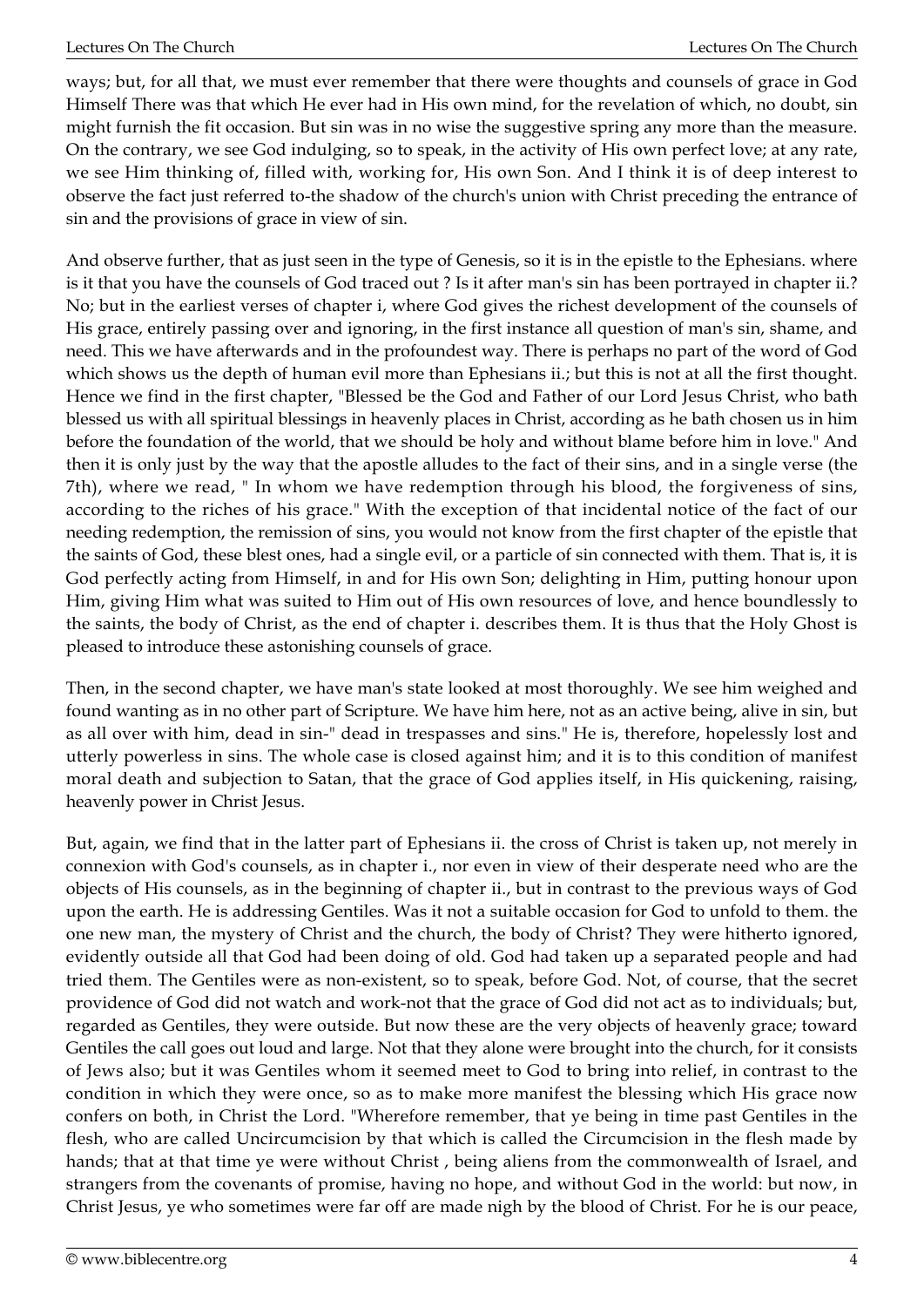who hath made both one."

There we have another fact, not only that they are made nigh to God but both made one-Jew and Gentile that now believe made one body, as is explained more fully afterwards, the middle wall of partition broken down, the enmity abolished in His flesh, " even the law of commandments contained in ordinances, for to make in himself of twain one new man." It is not merely a new life, but Christ and the church form one new man, a condition of things that had never before existed-"one new man, so making peace; and that he might reconcile both unto God in one body by the cross, having slain the enmity thereby : and came and preached peace to you which were afar off, and to them that were nigh." Thus the Gentiles had been dispensationally afar off, the Jews were comparatively nigh; but now they were taken completely out of their old condition. It is not, you will observe, that the Gentiles who believed are raised up to the level of the privileges which the Jews used to possess, but that there is now "one

new man," wherein is neither Jew nor Gentile. Both, consequently, quit their previous states for a new and most blessed position of oneness in Christ, which had never existed before save in the counsels of God.

Here then is the church, the body of Christ; this is what God is working out. He is not only saving souls, He is gathering; not only is He gathering into one, but He makes the believing Jew and Gentile, while they are on earth, though previously by His own command the most separate, now to be one new man in Christ, even His one body.

There is another truth connected with the church,, revealed at the end of the chapter, which I merely notice by the way. Not only is there a body formed-one body in Christ, but there is a building, upon earth, in which God dwells. Although it is not my business to-night to take up the subject of the dwelling or habitation of God, yet I cannot deny myself the joy of saying a few passing words on this wonderful place which God has given to His church.

And first of all it is to be noticed, in the Old Testament there was no such thing as a building or dwelling of God, until there was a type of redemption. No matter what might be His mercy or condescension to those He loved, He could not dwell with man until there was a basis of blood-shedding, by which He could righteously abide with him. Hence, all through the book of Genesis, for instance, God does not dwell with men; nay, He never speaks of it or promises it. But the moment the blood of the passover is shed, and you have Israel passing through the Red Sea-the combined types of redemption (one answering to the blood of Christ, the other to the death and resurrection of Christ, in which a complete redemption is set forth in figure)-immediately you bear of God having a habitation: God could now dwell in the midst of His people. It is not because the people were better: who could imagine that ? Look at Israel at the Red Sea; what were they to be compared with Abraham or Isaac or even Jacob? -Yet He who only visited the fathers can now dwell among the children, and put this word into their lips," I will prepare him a habitation." How comes this? Ah, beloved friends, how little any of us estimate the mighty change and the wondrous effect of redemption,? It is not a question of comparing . men, or their faith, or their faithfulness. God's estimate of redemption is the point ; and He shows that if there be only a type of redemption, He can come down typically, He can then dwell in the midst of His people. I admit this was only a preparatory thing. There was a visible token of it, suited of course to an earthly people; but still the great distinct fact is engraved on Israel's history, as the very centre of their blessing, that God Himself deigned then to dwell in their midst. (Exod. xv. 2, 13, 17; xxix. 43-46.)

The same thing is found here far more blessedly for the church on earth. On earth-and mark, not before the cross but since-God is pleased to make His people to be His habitation. He came down in the person of Christ, but Christ abode alone as far as the dwelling-place of God was concerned. "Destroy this temple:" He was the only true temple But when He died and rose, what then? Redemption was accomplished; and now God could descend holily, righteously, suitably to His own character and could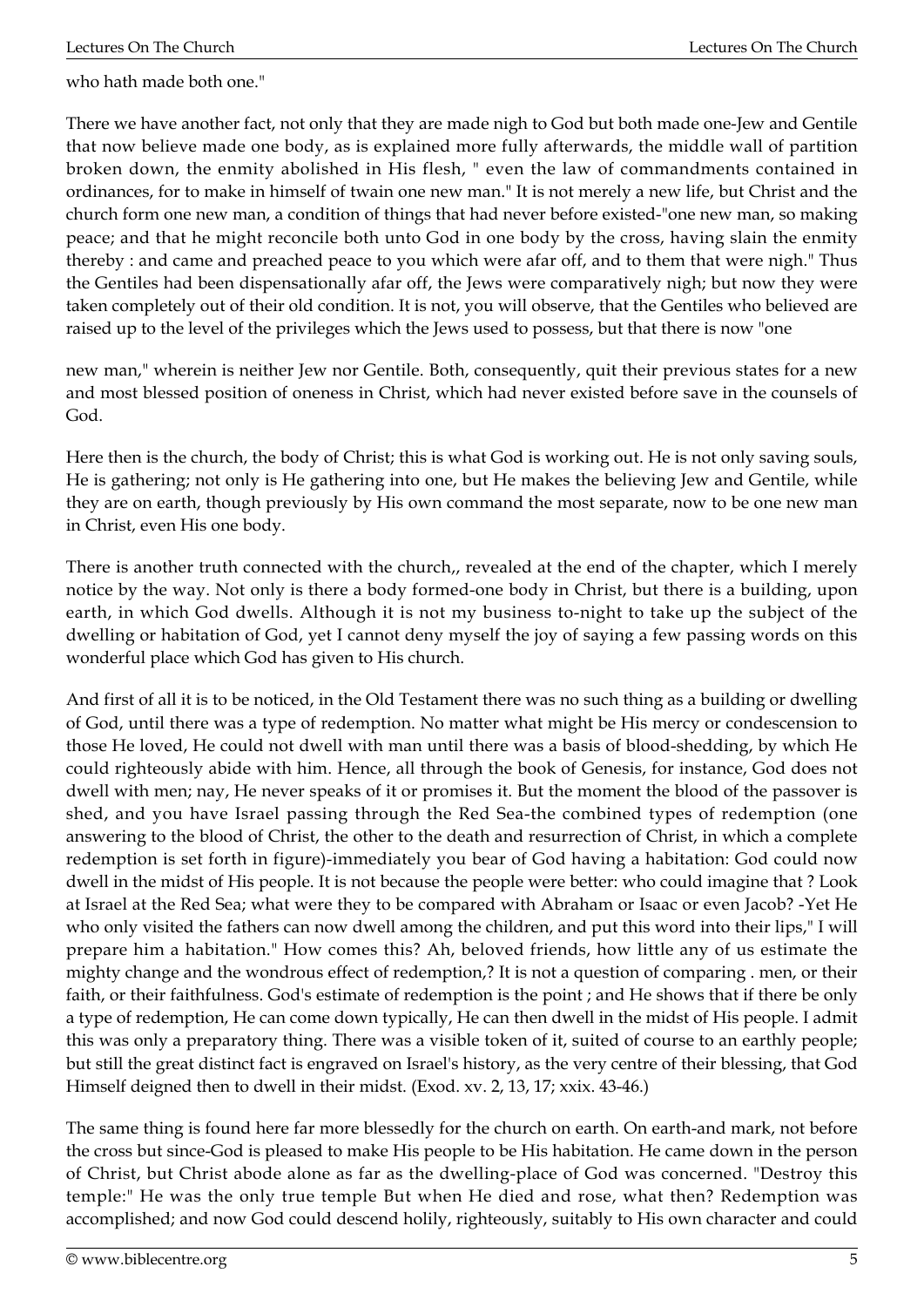dwell in His people. It is not because the New Testament saints are more worthy in themselves than those of old. He that knows himself and redemption knows that such an idea is a fallacy and a falsehood; he knows that human nature is good for nothing as before God; he knows that, in His presence, there is no question of flesh, or what flesh can glory in, 11 but he that glorieth, let him glory in the Lord:' But this is not all; not only is there a Lord to glory in, but now we have actual redemption in Christ through His blood. How does God estimate the precious blood of His Son ? What does He feel about those on whom that blood is put by faiththose who are washed in it ? Does He not as it were say, "I can come now and take my place in their midst?" This is indeed one of the precious characteristics of the church. It especially is even now the habitation of God. In virtue of this it is that the church is called the "house of God.." and His "temple," in different parts of Scripture. But I must not dwell longer on this because my subject is "the body."

We find, then, in Eph. iv., that the Spirit of God presses this exhortation, " Endeavouring to keep the unity of the Spirit in the bond of peace." Next, He explains, "There is one body and one Spirit, even as ye are called in one hope of your calling; one Lord, one faith, one baptism; one God and Father of all, who is above all, and through all, and in you all."

Will it be imagined that this grand truth of the "one body" does not affect the judgment and conduct of the Christian as well as his affections? We have been brought, I will suppose, to the knowledge of Christ; we have found in Him the Son of God, the Saviour; we rest on Him as our peace before God; we call on Him as our Lord. But have I no relationship with others on earth ? Am I left here simply and solitarily to look up to God? Have I to thread my way through the mazes of this world, only using the word of God with prayer? Let me ask, What are my relationships? Am I only a child of God with other children of His here and there? What at am I to feel, as I look round upon those that name the excellent name-that call upon the Lord Jesus Christ, both mine and theirs? The ONE BODY is the answer. God it is who forms it for the glory of Christ: it is united to Him. 11 We are members," as it is said, " of his body, of his flesh, and of his bones." It is not for you, it is not for me, to define, even in our natural relationships, our brothers and our sisters. Thank God, we are not asked: God does it; He gives what suits Him, even if it be only in the domain of earth and flesh. He does not give us what we might choose: we know our folly in this respect, He assigns each man a place - puts the high and the low according to His own wisdom. And in that which He is doing for His beloved Son, has He less to do or less to teach us? Is God's will of less moment there than in the mere outward world ? Nay, my brethren, nay: even moral men dispute not the will of God as to natural relationships. We know what human lust may do-how it may break through every line of demarcation; but still after all poor man finds even for himself, without thinking of God, the need and the value of owning the relationships which have been established in nature here below. Now, is it not a most solemn thought, and is it not a fact which ought to shame every Christian heart, that in the church which is so near to God, in that which is the fruit of His own perfect love, in that which He is creating for the everlasting glory of His beloved Son, what God orders, what God wills, what pleases God, is regarded as of infinitely less account to Christians than even their natural relationships to each other? Is it or is it not the fact ? Is it or is it not a grievous sin ?

How do you account for this ? Whence the terrible triumph of the enemy ? Why is it that there is such darkness over the whole subject of the "one body" now? Is it because God has not revealed His mind? What can be plainer in Scripture? Only a portion of the proofs has been produced from a small portion of God's word; but what can be clearer than that, founded upon the cross of Christ, a new condition has been introduced and established of God? that He is now calling out the Jews and Gentiles who believe, and forming them into "one body?"-that, as He owns no other body than Christ's, so this is His will about us, and our obligation to Him, even as it is the evident and only meaning of His word that speaks of His church? How is it, then, that such a truth escapes the thoughts of man-that you may search in vain to find it in writings new or old-that we have, some of us, long lived as Christians, and many of us once churchmen and dissenters so called, yet all utterly ignorant of its character? But if so patent, and with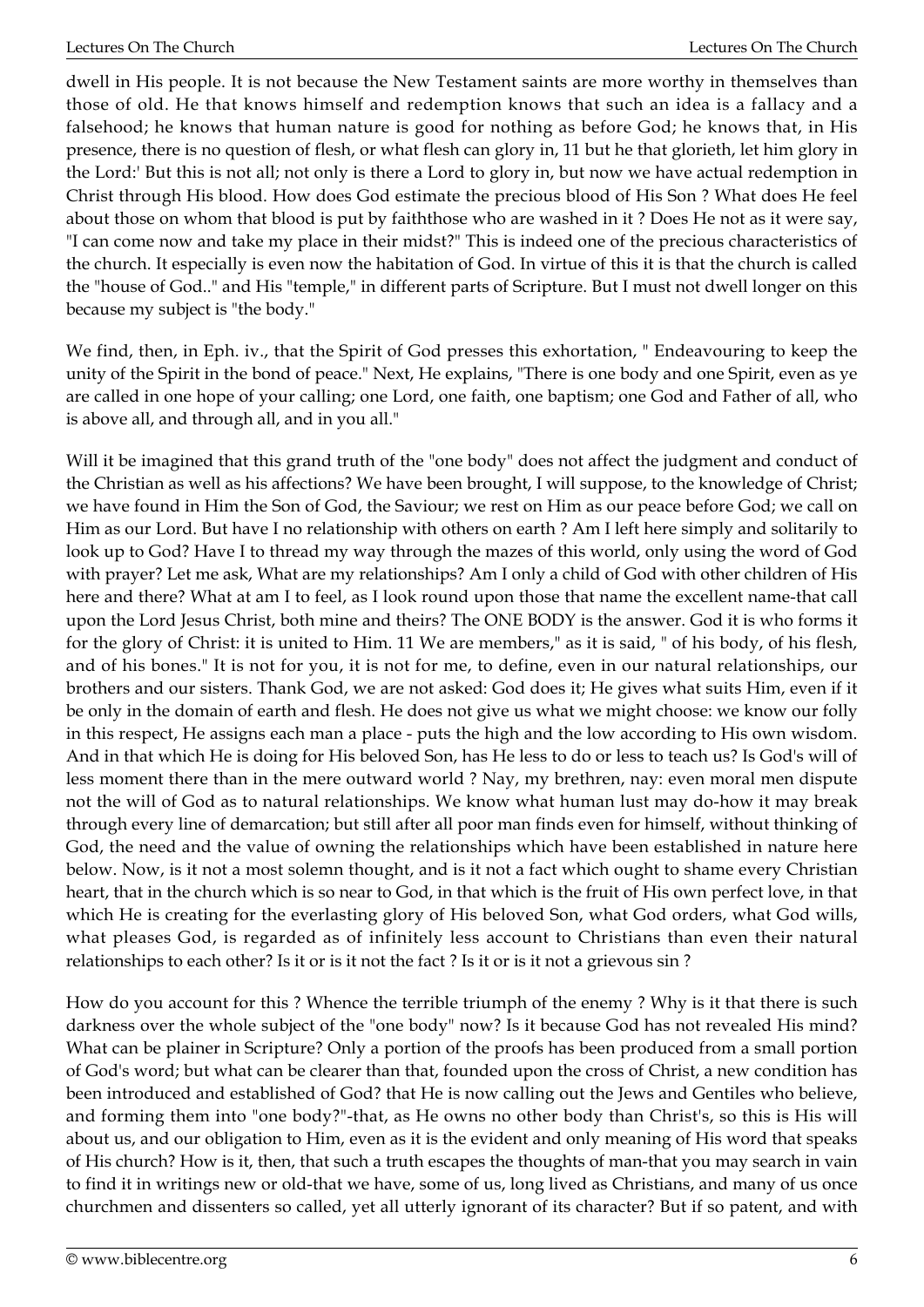such a fulness of truth about it in God's word, how comes it to have been a forgotten thing among His children?

It is not because there has not been sincerity - "godly sincerity" if you will - among Christians. But whatever is near to God, whatever is the present operation of God, is always that against which Satan sets himself with all his might and subtlety. And this, because it is bound up with Christ, because it is the special actual will of God for His people. Therefore Satan seeks to thwart and mar. He does not now try so much to darken other truths, but he takes up that which most nearly concerns the glory of Christ as now displayed; whatever that may be at any given time, there is the battle-field, there the arena, where no means are untried to blind and hinder God's children from understanding and doing the will of their God and Father. When God is gathering out His church, then is the enemy's season of active unceasing effort, to oppose, confound, and obscure all the truths connected with it.

Besides, there is another question. How comes it that Satan finds it possible to succeed in the face of such evidence as the New Testament affords ? Alas I the reason of this, too-the moral reason-is evident, The children of God may be the more readily deceived, because the doctrine of the church, the body of Christ, brings God too close to us-sets His grace too richly before our souls-makes us feel (if our souls believe, bow, and enter into it) the vanity of all things here. Alas! our hearts shrink from the feeling. We naturally love ease; we like position in this world; we are fond of a little reputation, it, may not be perhaps in the vulgar world, but in the so-called church -something, at any rate, for self, something outside the portion of Christ and the cross. The body is only for the Head, for the glory of God, that the Son of God may be glorified thereby. Man in nature disappears; his glory wanes and vanishes; his will is judged as sin. We do not like a doctrine and practice so peremptory, and withal so heavenly. Men like to do something, and to be somebody. Man has in himself, whenever this is allowed, that which exposes him to the power of sin, to the malice and wiles of Satan; and hence it is, that this great truth was no sooner revealed than it began to fade. There is no testimony to it whatever in the early fathers, and of course a position more and more distant and antagonistic as you descend. Take up any writings you please:-Papists and Protestants, Episcopalians, Presbyterians, Lutherans, Calvinists, Arminians - ignore it. It is not that you will not find enough truth asserted and preached for souls to be saved by; but the bare salvation of souls is not the whole truth, nor that part of the truth which reveals the church of God. Were not souls saved before Christ? Was not salvation of the Jews? Were there not faithful souls before God had a people upon earth? Was it not so from the very beginning, before the flood and after it? Most clearly and certainly.

But there comes in another thing which was not true before, which God had not revealed or established till the rejection of the Messiah, and for which He had reserved the sending of the Holy Ghost from heaven. Now in the cross of Christ God has laid a foundation for this new work and is gathering together out of Jews and Gentiles His assembly, made in Christ one new man. Man likes to be of importance to himself, and in this world. Just in proportion as he allows this, he falls a prey to the working of the enemy; and the more easily does he deceive himself, because up to the cross of Christ there was room left; for man more or less. His total ruin, his enmity to God, his hatred of grace in the revealed person of the Son, were never brought out in their fulness until then. Till then God was not, could not, be known as He now is. But the only begotten Son declared Him, and this in respect both of sin and of His righteousness-a new kind of righteousness, which, by all means and on every side, clears and blesses the guiltiest who now believes in Jesus.

Now, it there is to be a heart growing up into the revelation which God has made of Himself in Christ according to His grace towards the Church, the one body of Christ, there must be the judgment of nature, rout and branch-the judgment of the world in which man arrogates some place to himself. The church of God is based on the proved ruin of man, and is for the glory of God in His Son, as maintained by the Holy Ghost. Now, this will show the immensely important place of this truth as a matter for the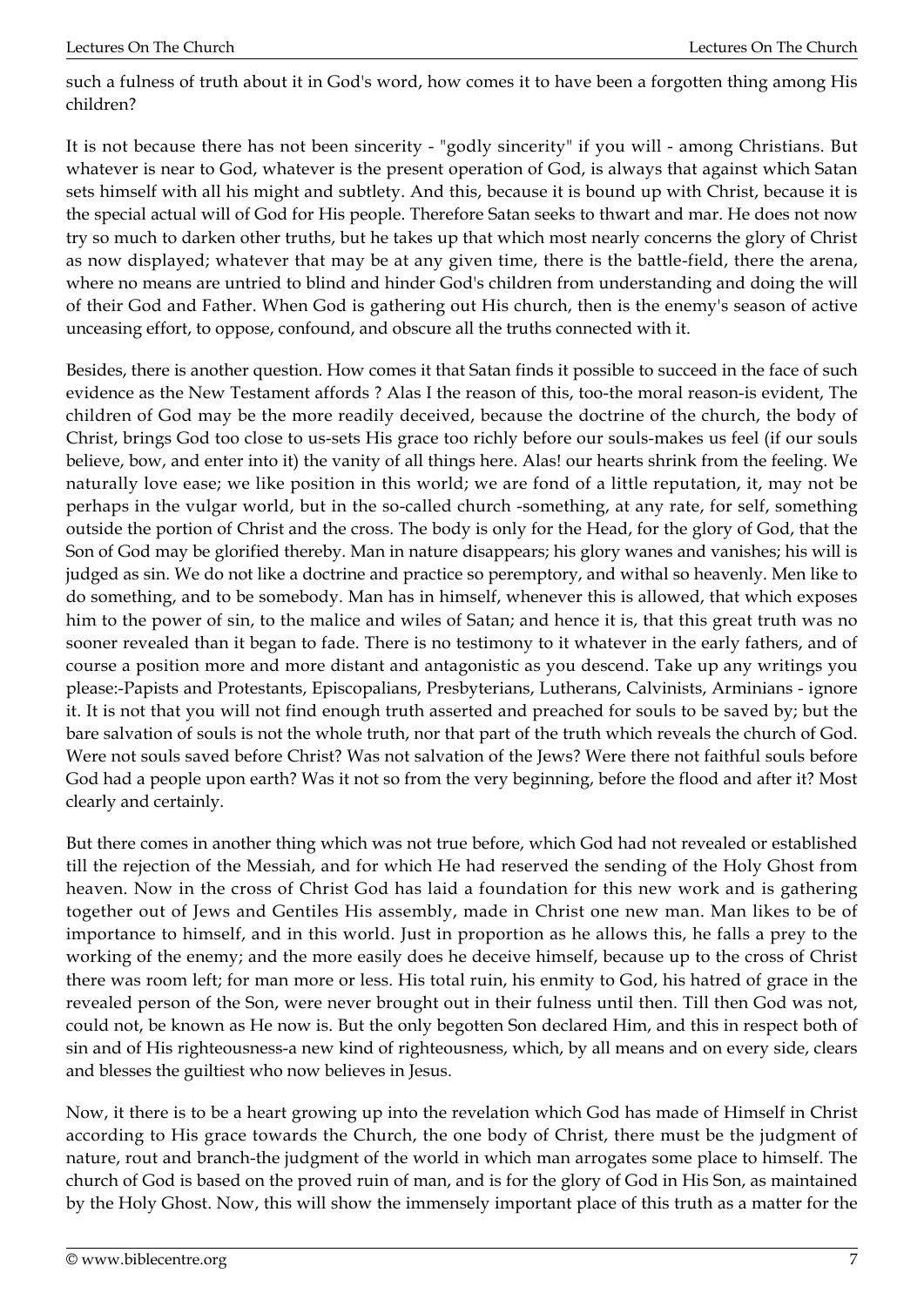soul both in communion and in conduct. Away with what does not touch upon practice and the soul's relationship to God I But the fact is, that so far from the truth of the church leaving out heart and conscience, intercourse with God, worship and service, there is nothing which brings them out so much, and binds them so fast together, save only the truth of Christ's own person; there is nothing more commanding, comprehensive, and penetrating for the walk or conversation of a Christian man.

Take, for instance, all the difficulties men gather from the Old Testament: on what are they founded? I speak now of the legitimate difficulties-at any rate what seem to be legitimate and authoritative to the mind of an uninstructed believer. What, after all, is their gist? Reasoning founded upon Old Testament precept or practice. But is the analogy just I How can we reason in an absolute way, if there be this "one new man"? - if the church is a novel special thing which did not even exist then? It is evident that conduct (for instance, found in a David or a Solomon-in an Abraham, or an Isaac, or a Jacob) may not apply now, but, on the contrary, be out of harmony with the ways God looks for in His church. I am not speaking of those moral landmarks which always condemn falsehood, corruption, or violence: no Christian is supposed to produce the sin of any of these men to justify his own evil. I speak of what was right and according to the will of God as then revealed. The moment the doctrine of the Church, the body of Christ, is seen, all such reasonings and difficulties have no more a place. God has now His Son in His presence as the risen man. There could not be such a thing as the body of Christ till Christ was there, not only as the Son, but as man, the Head of the body; Christ could not be there as man till the work of redemption was accomplished. Of old He bad the title of the Son of man given, looking onward to His assumption of humanity, when He who was God and the Son of God became a real man. But bow could He take this place in Heaven ? He was born a man on earth. He was not a man until He was born into the world. How take this Place in heaven? Christ was not Head, still less was there the body, the church, till then. 11 The church, which is his body," assumes that Christ had become man, and, more than this, that He is Head, as the risen and ascended man. It is only after He died, as we know by His own figure of the corn of wheat, that He produced fruit. (John xii.) But more than that: not to stand upon figures only, but to take any Scripture that speaks in precise terms upon it, what do we find? Read the end of Ephes. i.: 11 What is the exceeding greatness of his power to us-ward who believe, according to the working of his mighty power, which he wrought in Christ when he raised him from the dead, and set him at his own right hand in the heavenly places, far above all principality, and power, and might, and" dominion, and every name that is named, not only in this world, but also in that which is to come: and hath put all things under his feet, and gave him to be head over all things to the church." Thus Ile has been given to the church Head over all things; but it is after He was raised from the dead, and set at God's right hand. The risen man is Head there: even He never was head till after redemption. He took His place there and thus.

What is the consequence of that, beloved friends I The body of Christ is heavenly, as the head of the church is. Man does not relish this-nay, many a Christian man finds it too high and bard. If he is a heavenly man where is the room for the pursuits and plans and projects of literature, of science, of politics? Where are all these things that fill the mind and the appetites and the desires of men? Are they in heaven'.. Are warlike schemes-are courtier dreams-in heaven ? You hear no doubt of the battle against the devil, who is turned out of heaven, as the Lord wars by the angels of His power by-and-by. But I need not say there is no place in His body for the pride, ambition, or energy of man.

What then is the great idea of the church of God? It is the body of Christ, after He has accomplished redemption; and consequently, sin, as far as God's judging the believer, is completely gone, put away in such sort as to glorify God and justify the believer. Founded upon this, those who believe are consequently not only born of water and the Spirit, and justified from their sins by the blood of Christ, but united to Him, their blessed Head, at the right hand of God. The church of God accordingly does not consist merely of the redeemed or saints. A " Christian " means more than a 11 saint " - much more! I am aware there are many who think it means much less, and would count my doctrine strange; because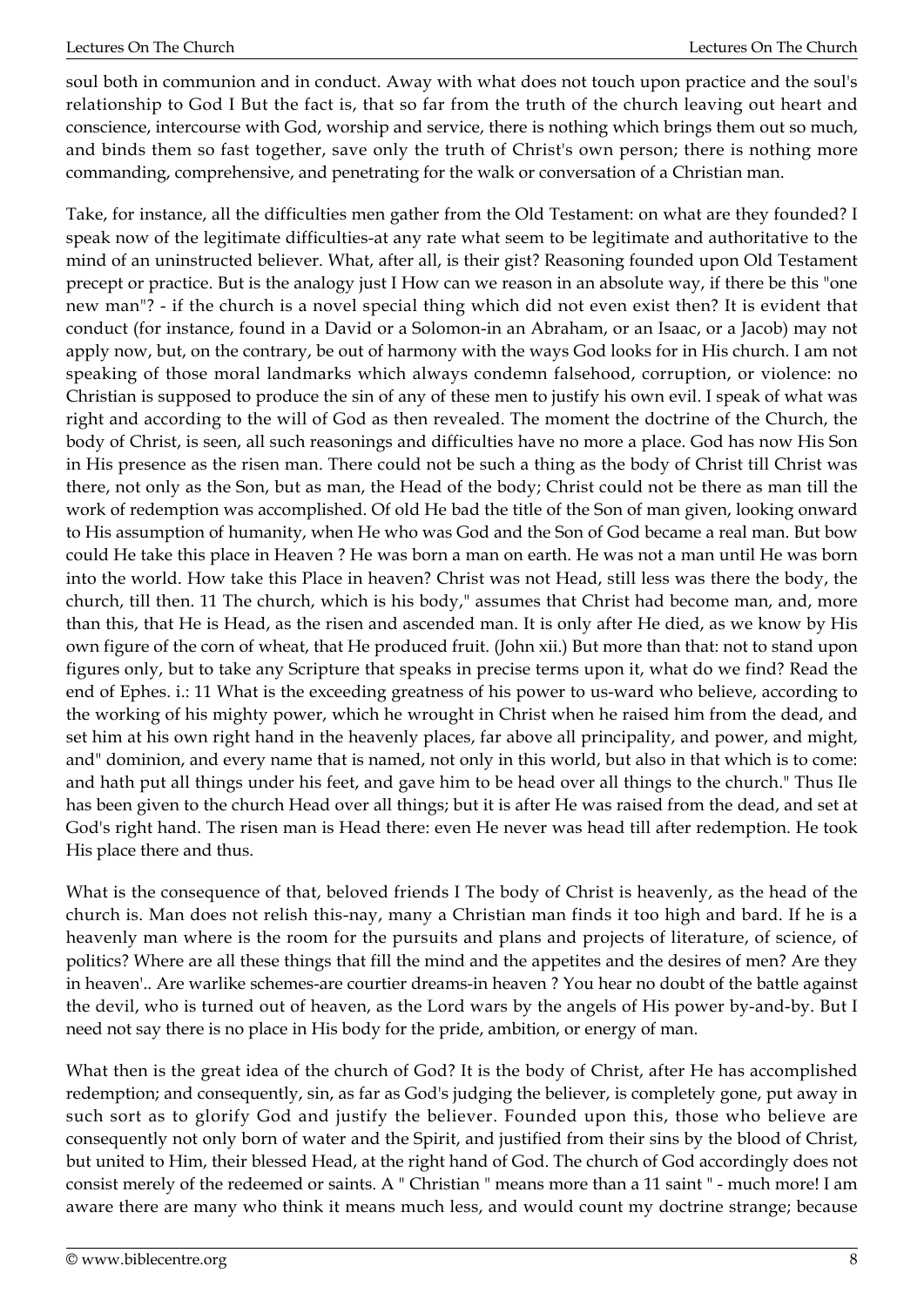they consider everybody in these lands a Christian, and but very few on earth a saint-perhaps none till they get to heaven. But it is to me most evident-nothing more certain-that a Christian is a saint, and a good deal more; and that good deal more is, that he is a saint after God effected redemption in the blood of Christ; that he is a saint united to Christ at God's right hand; that he is a saint who has God dwelling in him by the Spirit, for God now can dwell there. The atoning work is done: the blood has been shed and sprinkled. God can take up His abode there and does! How do I know it? Because God has told me so in His word. One may, alas! have poor enjoyment of it-that is another thing; but the enjoyment of the truth depends upon the measure in which our souls first rest upon it believingly: even then, unless we judge the flesh that hinders the realization of it, we cannot enjoy it either long or much if at all

God shows then in His word, that the church is the union of believers-one with Christ, by the Holy Ghost, after He died and rose and went to heaven. The consequence is, that we must consult what God enjoins on the members of that body, if we would know how we are to walk and worship; how we are to act and feel towards the other members of Christ; and how to behave in "the house of God."

The New Testament occupies itself with these subjects, more particularly the epistles of St. Paul. It could not be formally or definitely in the gospels, because they are devoted for the most part to a living Christ, closing with the facts of His death, resurrection, and ascension. You may find there preparations for the new work and testimony - not a few intimations of what was going to be done; but all show that the building of the church was not yet begun. In the epistles, on the other hand, we have revelations altogether founded upon the great fact that the building was going on, the body was being formed. And mark another thing, which I hope to develop on the next occasion I address you, namely, that along with the body of Christ goes the presence of the Holy Ghost sent down from heaven. It is only just referred to here to show the connexion: we shall find its importance afterwards. Those who have not examined fully the testimony of Scripture will feel the weight and value of the instruction there furnished, when that point comes more at, length before us. But this at least is plain, that though it is a new work, entirely distinct from all that God bad wrought before, there are great moral principles, as already hinted, which always abide. In every part of Scripture, in that which speaks of the times before the law, or during the law, as well as now under the gospel, God is the righteous, holy, almighty, faithful One, a God of longsuffering, and goodness, and truth: all this remains. Even here the difference is, that all these attributes of God shine out more gloriously, and, in consequence, deepen the revelation of God, in addition to other new ways and workings of grace which were not and could not be expressed before. What an accession of light when Christ, the true light, shone! What an infinite display of God Himself in His person I And what shall we say of the cross and death, resurrection and glorification of Jesus as the manifestation of God?

Hence, in this new man, all the moral glory of God of course abides; but now, in presence of that infinitely fuller manifestation, and the accomplishment of eternal redemption, is there to be no answer in the thoughts and hearts and ways of His children to what the God and Father of Christ is doing? If, for instance, God calls a person into the place of a servant, there are certain responsibilities that attach to a servant. But suppose these servants turn out thoroughly unfaithful and end in rebellion, and God says, " I will have no more of this; I will create a family and adopt children to Myself; I will bring people, according to My sovereign pleasure, out of the old condition into this new place." What then? It is evident that to go back to what was true of the servants might be a most misleading guide when it became a question of the children; and, in point of fact, it is and must be so. On that mistaken ground Christians meddle with the world, occupying themselves with those things that please the flesh and give importance to man. In contrast with it, God has given us the glorious truth that He has, as it were, but one man (the first Adam being done with, and pronounced to be ruined, and dead, and buried in the grave of Christ). We Christians belong to the second Man, the Lord from heaven. (1 Cor. xv.) There is cone new man," not only in contrast with old distinctions, but as uniting all, Jewish or Gentile saints, in one body-His body; for that is the way in which it is presented in Ephesians ii.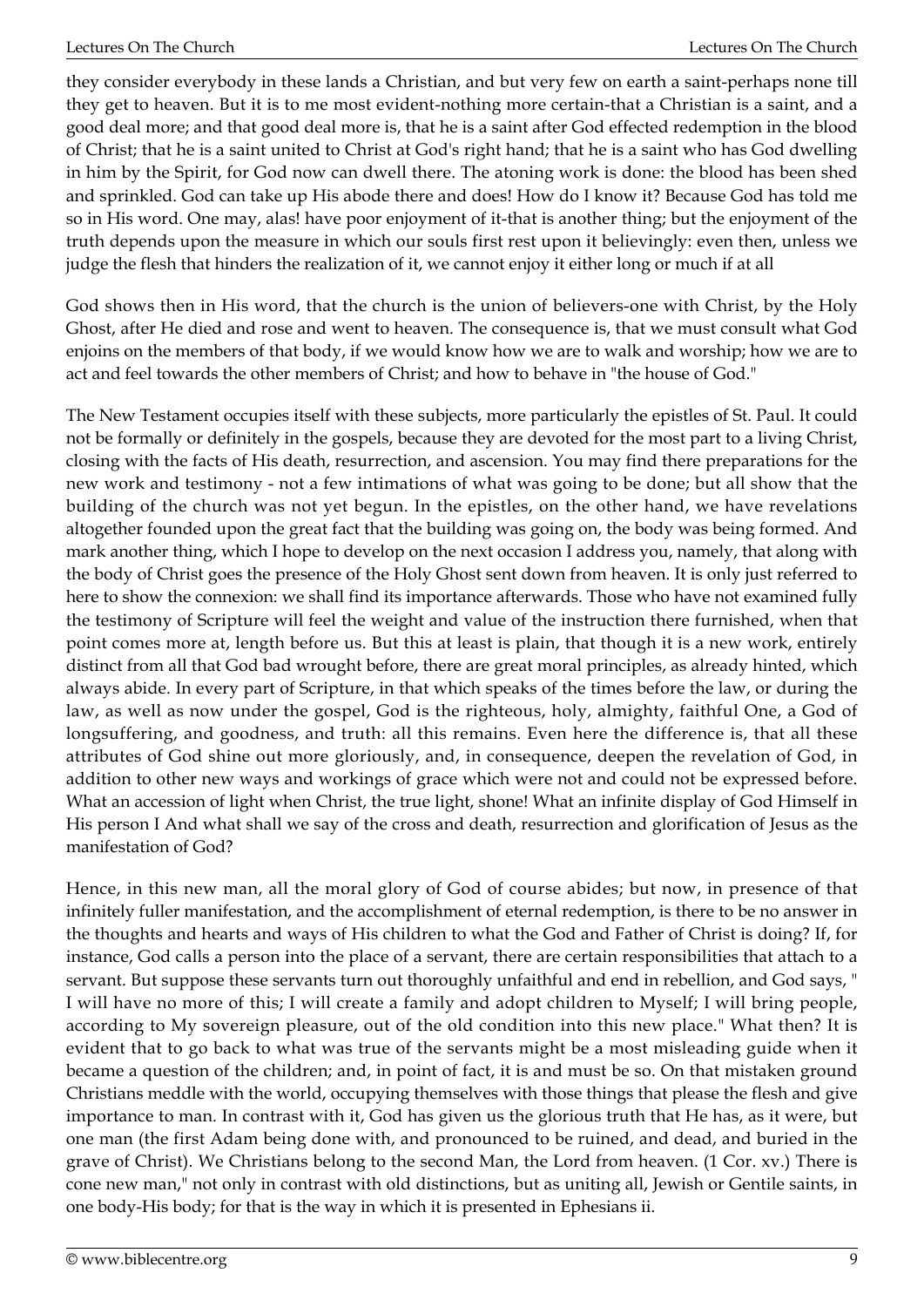The consequence is, that we need, and God gives us, a new revelation; He furnishes fresh instructions which had no place before. Supposing you had the New Testament in Old Testament times, what would have been (I will not say the worth, but) the effect of it then I Perplexing beyond measure I A Jew would not have known what to do with it. He might have been struck with the wisdom, beauty, holiness, and love of it all; but how to act upon it and reconcile it with the law given by Moses, it would not have been possible for him to know. He would have been commanded by the Old Testament to keep wholly apart from the Gentiles; he would have been told by the New Testament that they formed one body, and that they were all one in Christ,-that both had access by one Spirit unto the Father. He could not have put these things together; and no wonder: they were not meant to be together. They belong to distinct times and to totally different states. The confusion of the two is one way in which Satan has triumphed in the professing church. Alas! it was not otherwise under God's dealings with the Jews. While He was standing by His law, they were breaking it; while He was holding up the unity of the Godhead, they were set upon idols and going after the gods of the nations. They were utterly unfaithful to their testimony; but I am persuaded that a Jew, dark as he was and little versed in the mind of God, would have perceived that the instructions of the New Testament were irreconcilable with his calling. But God never gave it thus. When the work of atonement was finished on the cross, God brought out these new revelations by degrees. Why? Because there was a new state of things-,, one new man"-that did not exist before. Consequently, a new word of God was given., suited to bring out the due relationship of Christians to one another, and the working of God in the Church, the body of Christ.

Let me notice briefly, before I close, the practical effect-,, endeavouring to keep the unity of the Spirit in the bond of peace." What interest this has, if really applicable in the face of our divisions! Consider for a moment the case of a Christian; he is awakened, finds peace, but questions what he is to do. How truly it has been the fact that many of us have been perplexed in such circumstances! We may have known very little of the word of God; but still we found difficulties in reconciling that word with what we saw around us-especially such a word as this, "endeavouring to keep the unity of the Spirit," Bat it is really a plain and humble path. I have nothing to do with making the unity; I have not to set up something, or join what others make. What then ? I am to be diligent in keeping the unity of the Spirit. In other words, God the Holy Ghost has made a unity; and the business of the believer is to observe that unity-to keep it. What an amazing relief for a humble soul, that feels his liability to mistake, in danger of being either too lax on the one hand, or too narrow on the other!

What is the unity of the Spirit? Where does it begin and end? What is its nature and character? Scripture tells us that He has established a unity among men, yet apart from and above them. What is it? The answer is, It is in the church, which God has made the body of Christ. What a comfort it is for a believer that he has simply to judge by the word of God where the unity of the Spirit is! But how? I come to a place, and I am at a loss to know where to turn. Where shall I find the unity of the Spirit of God? How do I know it? God has left landmarks; He has given clear distinct light in His word. I search and see that He is gathering together the children of God into one; He gathers them unto the name of Christ, assuring them that where they are thus, He is in their midst. I never get the key to any spiritual difficulty without Christ. Do I merely look for the unity of Christians? It is a delusion and a danger without Christ. Christians -where shall I not find them ? In what pit of error may I not discover some stray child of God? If I go in quest of the children of God, I may easily see them in this form of worldliness or in that; I may know them unattached here, close and bigotted there; I may find them gathered together according to human rules, and for entirely minor objects; I may hear them setting up the names of men, certain special doctrines, favourite views, as their centres of union. Is this the unity of the Spirit? What then is His unity, and how is it to be kept? It is that which He forms for the glory of Christ.

Christians of course are those that compose the unity; yet keeping it consists not in the bare fact that they are Christians, but that they are gathered unto Christ-gathered not to His bodily presence, but unto His name, now that He is in heaven; none the less, however, for that, but the more counting on His presence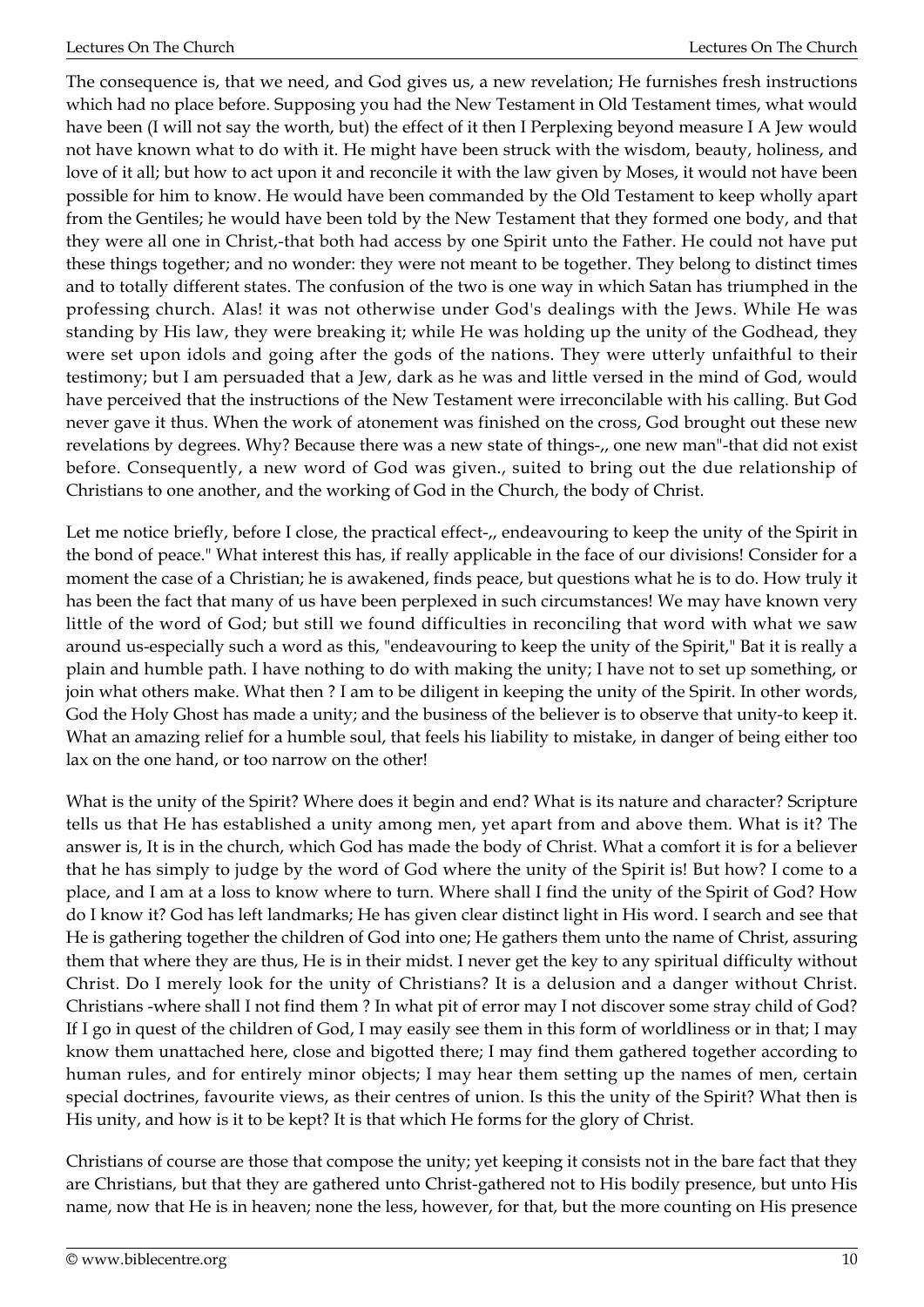with them, though unseen, faithful to His own word. If I isolate myself where I may thus meet, I am indifferent to that which was an object of the death of Christ (John xi. 52), and I am setting at nought the unity of the Spirit; if I value the one and am diligent to keep the other, I shall meet on that ground and on none other. Many members of Christ no doubt are elsewhere now, who ought to be there, as truly as any that are gathered to that name; but am I who know my Master's will to hold aloof, because others see it not, or are faithless if they do I Am I to say His will cannot be done?

Therein lies part of the ruin of Christendom; there is the painful fact, that what Christ died for Satan has set himself to oppose, and has succeeded in it. Wonder not; for everything that God undertakes is first of all put into man's hand, who is responsible to use it for Him. Alas! there is but one issue-the utter failure of man; and there will be no reversal of the tale till Jesus comes again. Nay, even then will be another trial of man-to show whether he uses the coming and kingdom of Jesus for God's glory; and the end of the millennium will prove that, as it was before, so it will be then. Nevertheless, faith overcomes at all times. See that you hold the truth fast Let none cheat you out of the blessing which God has given, and calls you to enjoy. Founded on the cross, united by the Spirit to Christ, waiting for His return, the church is the precious fruit of God's grace.

After His people departed from the power and even let slip the bare form of this great truth, He has brought it before them anew. I cannot doubt that its recovery, in any measure, is vouchsafed of God in view of the Lord's speedy coming: else how do you account for it that God has been pleased to recall the bride to put herself, as it were, in readiness for the Bridegroom, signally bringing out again that mass of heavenly testimony which had been despised, deserted, and forgotten ? Happy are they who not only bow and receive the grace of God in it but keep the treasure faithfully! "Behold, I come quickly; hold that fast which thou hast, that no man take thy crown." Be assured, brethren, that we are in the same danger as men ever were in of letting slip that which God has given us; and that every engine which Satan can devise to drag us away-taking advantage of carelessness, difficulties, trials, or anything that can tax us to the utmost - will all be put in force, because be hates not only us but Christ and His truth.

But as the Lord has been pleased to raise up again a testimony to His person, work, and heavenly glory, so I pray and beseech you, especially the younger of my brethren and sisters who are here-all who may not have felt its force and preciousness-more particularly you who have been trained from your earliest perceptions of truth, brought in, as it were, rather than out, at comparatively little cost, and who have not known (as some others) the wrenching of many a tie, with a deep disciplinary work in the heart, realizing gradually the true condition of Christendom;-I call upon you all to beware lest Satan should, in any insidious way, lead you from the only solid divine rock in the midst of the rising surges of apostasy. Fully do I admit, that all who are brought into this glorious place, the body of Christ, ought to walk and carry themselves in a way suitable to such a position. It is a deep shame where there is no devotedness beyond what existed before this further measure of truth dawned on our souls; not only shame to us, but a serious hindrance to the truth, and a reproach upon the grace of God that revealed it and brought our souls into it, that after all there should be such an unworthy manifestation of its power. But how are we to deal with this ? Are we therefore to slight or doubt the truth? Are we because of our unfaithfulness, to put aside the plain word of God that condemns us for a lower ground on which we can rest more consistently and comfortably? Are we to yield to that which the fleshly mind has often sought and fallen into-to set up other centres than Christ, other ministry than that of the Spirit? Are we to abandon the only place and principle which the New Testament allows for the members of Christ's body, on the unbelieving plea that, as to walking according to this heavenly light, it is a thing impracticable in such a world as this ? There are beyond question difficulties and perils neither few nor small in maintaining it There is constant need of self-denial most surely, if it is to be walked in with God.

But how are we to judge, if not by the word of God? Are we prepared to surrender His word as our only standard of judgment? Now, while that word of course condemns deeply the shortcomings of those who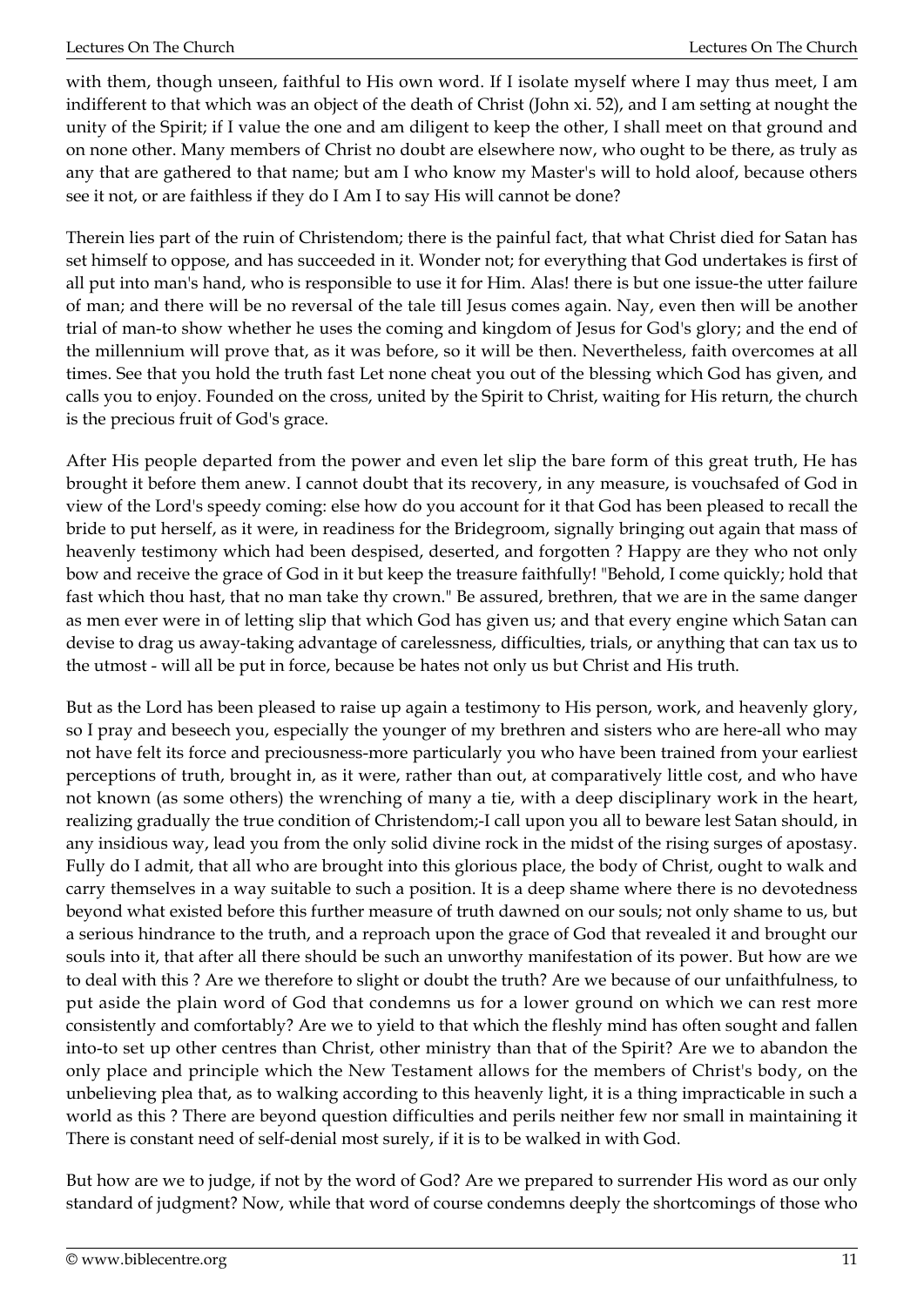are thus privileged of God-not only brought into the unity of the Spirit, as all saints are, but brought into the conscious knowledge and faith of it; while the failure of such is in a certain sense more inexcusable than that of any others, yet at least such are justifying God and His word and Spirit against themselves in a humbling way. Taking our stand upon this, that no one should glory save in the Lord, we shall find (and painfully too) that we are brought into this place to learn our faults as we never knew them-the shortcomings of others as we never suspected them. We may be astonished at the manifold failures, trials, hairbreadth escapes, and deep occasions of shame; but how come these to be so seen and felt? Because it is not the ground of the church? Nay! but because it is. And one of the most comforting things to our faith in that which naturally might perplex is, that we learn the present and permanent value of the Scriptures as we never proved it before. Take all the ways of God in discipline: they did not apply while we were mixed up with the world-church; but how precious, profitable, and indispensably needed when we endeavour to keep the Spirit's unity I Take again all the warnings about the world: we hardly knew what it was. Is it not with Christians a constant question what the world is; or is not the answer that they give us the proof of an unsuspected blinding influence ? They have something or other which they avoid doing, and this they call " the world." But the moment we see the body of Christ, the world acquires a plain meaning: if we realize what it is to be among those it within," those " without " are no longer a vague uncertain question.

Let us not fear then to quit all for the honour of God in this world; let us look to Him for grace that we may bear all rather than abandon it. There may be only two or three ; but yet if they contemplate the body of Christ, shutting out none save according to His will, not for any feelings of their own, it is the only thing that is or ever was divinely large in this selfish world, as far as men are concerned. I do not mean that any who blaspheme Christ, or who make light of blasphemers in their deeds, if not in their words, - should be sanctioned. 11 0 my soul, come not thou into their secret; unto their assembly, mine honour, be not thou united." It is vain to argue that the Spirit's unity can make so light of Christ and His glory. I say not that individually such may not be Christ's. We know what Satan may do even with one who really loves the Lord-how he may ensnare him into denying his Master, and denying Him with oaths too; but who would contend for justifying such sin or having communion with the guilty, till it was put away?

I repeat then, if there be only two or three, and they endeavour to "keep the unity of the Spirit in the bond of peace," with them is my place as a Christian. My heart should go out to every Christian, in whatever circumstances, whether nationalist, dissenting, or, if there be such, in popery; my heart should go out, spite of the error and evil-yea the rather because of these things in intercession. But then am I to give up diligent observance of the Spirit's unity? Am I to follow and join them in what I know to be unscriptural and sinful, because there is a Christian or many Christians there? Surely not! We ought to get them out with and for the Lord. How is this to be done? Not by plunging ourselves into the mud, but on the contrary by taking our stand resolutely on the rock outside of it; and there seeking grace from God that, by the manifestation of the truth in every man's conscience, and by holding out the light of Christ in the word-pressing too the responsibility of walking as Christ's body on His members, they may be turned from the error of their way. Never deny that they are members of the body of Christ; remind them of that very fact and of its gravity that they are members of His body: why should they value any other body? If members of that 11 one body.." why not own it, and own it always, and nothing else? If they belong to the unity of the Spirit, why not endeavour to keep it? God is now raising a question, not about Popery and Protestantism, but about Christendom's denial of His church, Christ's body. Our business is not to originate a church of the present or future, but to cleave to the church God has made, and consequently to confess the sin of all rivals-to repudiate them and come out from them. Let us put away every human invention in the things of God, and keep ourselves from idols. The word of God at all times calls upon His children to be subject to Himself and to His will. Are we so doing? On the one hand, " If ye know these things, happy are ye if ye do them;" on the other, " To him that knoweth to do good and doeth it not, to him it is sin." Surely, if there be one thing in which., more than another, human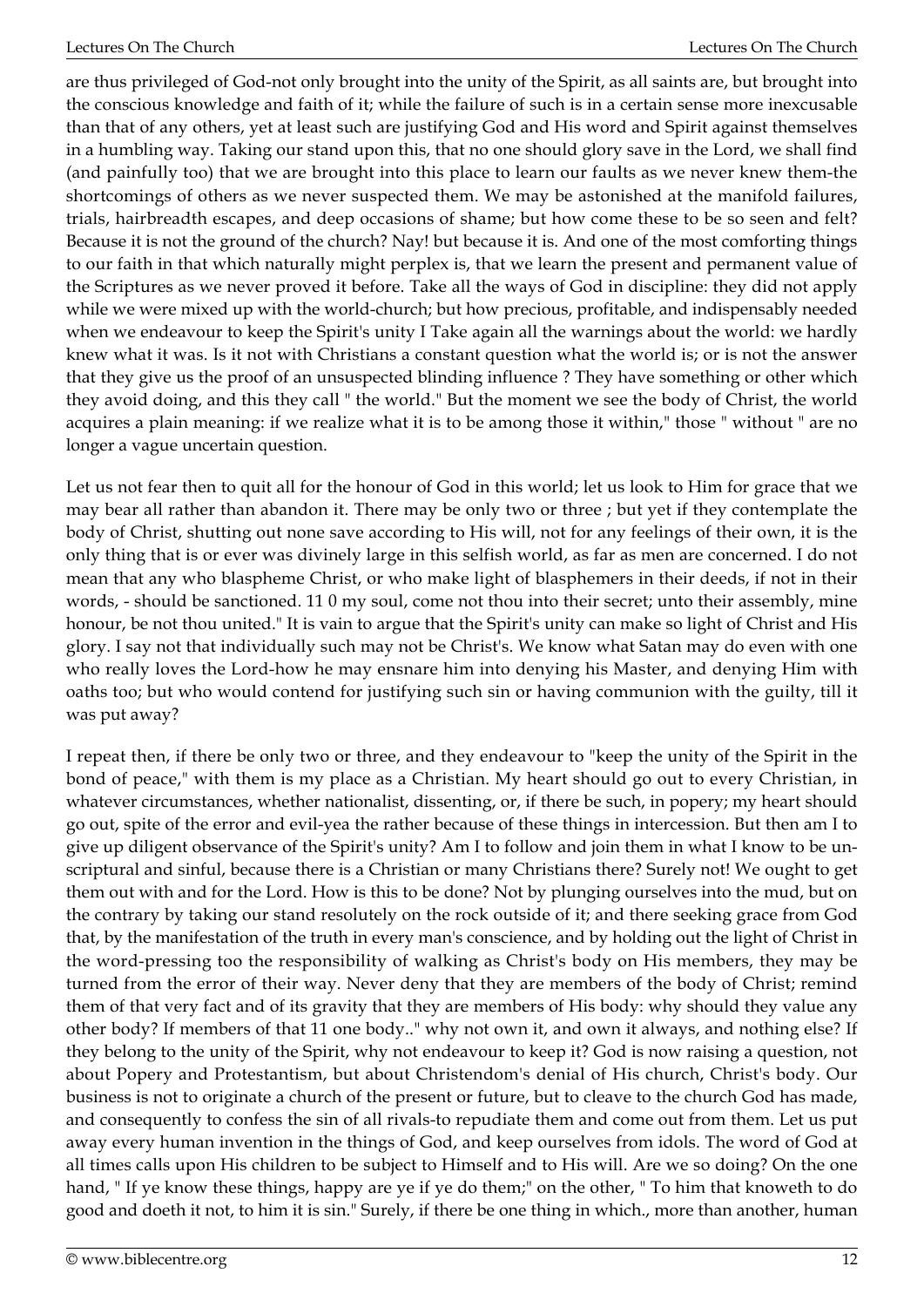will is most evidently sin, it is in that place where God exalts the Lord Christ; where He has sent down the Holy Ghost that He may be a spring of power in His people's obedience.

Though this be merely an introductory lecture, and therefore I cannot be supposed to enter into all the proofs now--only laying down a kind of foundation for the subjects which we hope to pursue; yet I do trust that enough has been said to make plain, even to the least mature of those who hear me, the immense importance of their seeking from God to realize that they are not only saints but Christians, resting upon redemption, united to Christ, and responsible to act as members of His body, diligent in keeping the unity of the Spirit and none other in this world. This is a divine obligation superior to any changes in the church's state here below. It is no question of numbers, but a duty always binding, even though there were only two or three who saw the truth.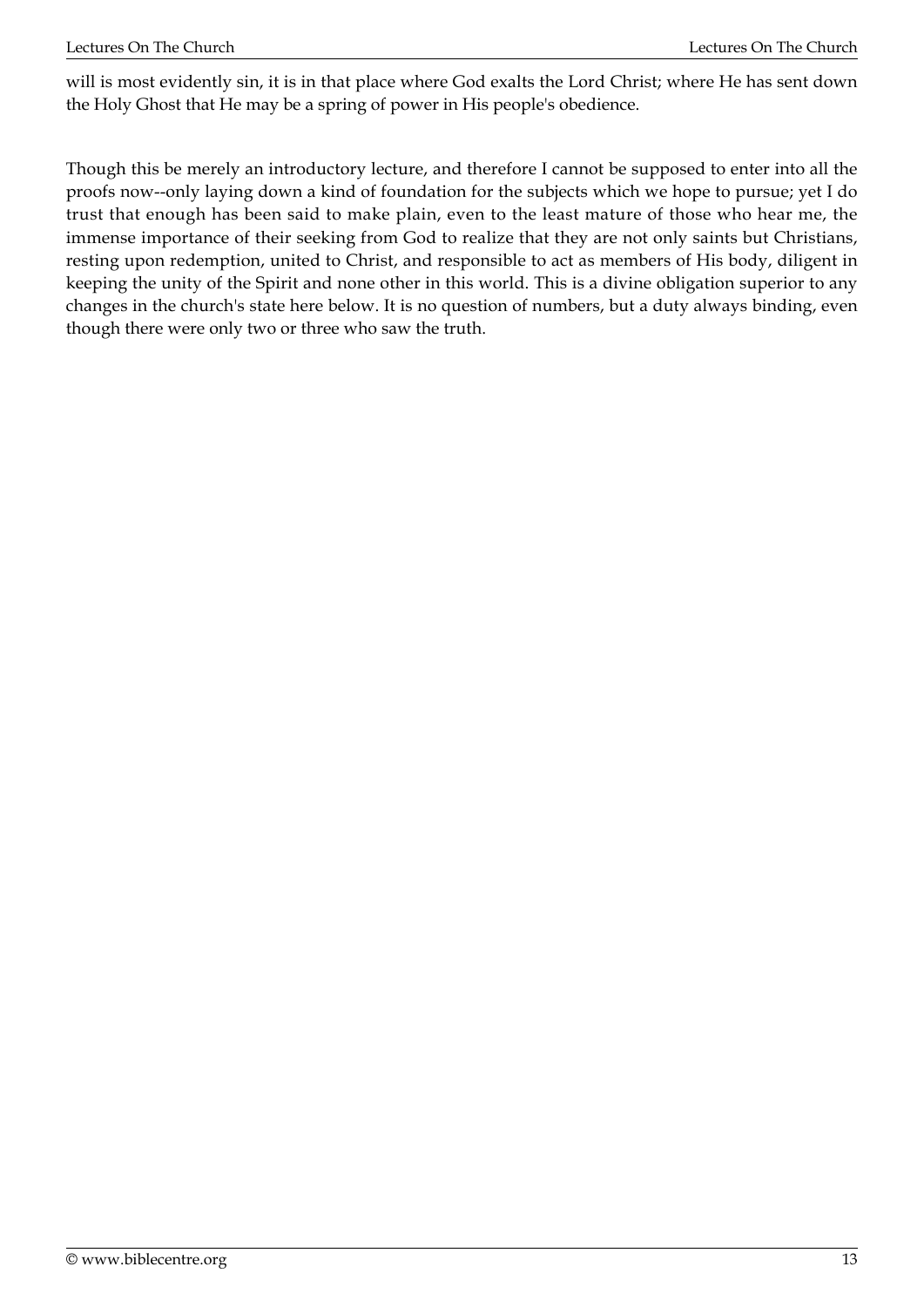## **Lectures On The Church**

#### **I Cor. xii 1-13.**

My task to-night is that which I am persuaded ought to be the business of every Christian man, not in word only, but in deed and in truth-to assert the rights of the Spirit of God in the church of God. I say, "to assert His rights;" for I assume here the personality of the Holy Ghost. It is needless now to give any proofs of this any more than of His Deity. These truths can be taken for granted, not as if there were not abundant proofs in the word of God, but because they are at present uncalled for. But it is another thing, beloved friends, when we speak of the rights of the Holy Ghost-His proper sovereign action in the church, flowing from His personal presence as sent down from heaven. On this subject many find difficulties and obscurities; and great ignorance exists even among the children of God, and those too who may have been greatly blessed; in and by whom the Holy Ghost may have acted powerfully for the good of souls. Unless however we know this truth from God, unless we have it as a divine certainty in our souls, it is dear that whatever grace may do in giving us practical subjection, yet there must be much lost if we do not know the special ways in which it is the will of God that the Holy Ghost, present both in the individual and in the church of God, should be honoured. On this theme - a large one for a single discourse - I propose now to enter.

Here too, as in treating of the 11 one body," I would show from God's word that which was always true of the Spirit, and which therefore has no special connexion with the present time, in order that we may the better discern in what God is now manifesting Himself, and how it is that Christians - for of them I speak- are apt to be mistaken as to this. A mistake here is so much the more serious a thing, as it is a question of duly recognizing a divine person. If we maintain the title of the Holy Spirit to act as He will in the church, no question is raised about His work in souls from the beginning. No person intelligently acquainted with the Scriptures doubts the fact or its importance; neither is there the least thought, wish, or motive to do so. The Holy Spirit has always been the direct agent in whatever God Himself has undertaken, If we look at creation, the Spirit had His part there. If we look again at the elders who obtained a good report through faith, no believer questions for a moment that it was only by the operation of the Holy Ghost that man believed then as now. He wrought in Abel, Enoch, Noah, and in all others whom the Scriptures testify as the line of saints. So again when God espoused His people Israel, if He wrought in any especial fashion suited to the display of His glory in their midst, it was the Spirit of God who was the energetic power behind and within. It was He that wrought, for instance, from a Moses down to a Bezaleel, from Samson up to David. When we come to the prophets, it need scarcely be said it was under the power of the Holy Ghost that holy men of God spoke; the Spirit of Christ made them to be witnesses beforehand of His sufferings, and of His glories that were to follow, little as they might themselves understand His sufferings. Thus, in those who stand for present privileges, there is no disposition whatever to obscure, but on the contrary to give the fullest value to all that the Holy Ghost has ever wrought; for in truth there never was anything of God in which He did not work.

But when we come to the New Testament, a new thing comes to view. A despised, crucified, depart Son of man was a strange sound. (John xii 34.) They looked for Christ to abide for ever, and to reign in glory and righteous blessing upon earth. But gradually, as man and Israel especially rejected Him, the truthastonishing to the Jew-dawned more and more, that He, the Messiah and Son of God, was going to leave the earth. Gentiles, I am aware, think little of this; but do they therefore show superior wisdom? To the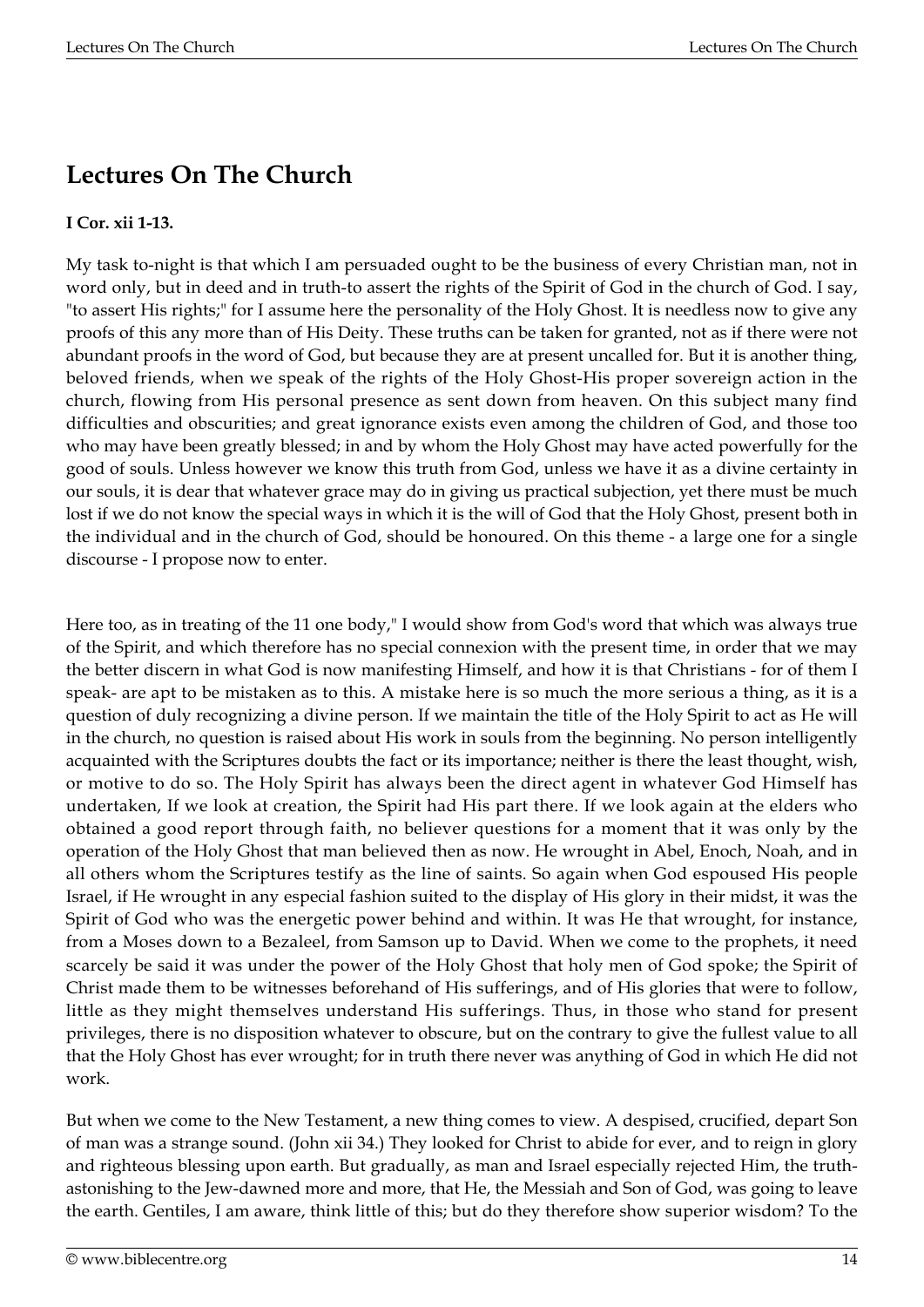Jew it was a most startling announcement, and at first sight irreconcilable with the law and prophets. They had looked for Him, the promised One, and their hearts delighted in His presence: it was what kings and prophets had desired most earnestly. God had put the desire into their souls; but now that it was gratified in His coming, He is going to leave them, to sink down in sorrow and shame and death the death of the cross! under man's, ay, and under God's, hand I And not merely this, but when He rose again-instead of maintaining His glory from the throne of His father David, and filling the earth with the blessedness that was foretold, and accomplishing, and more than accomplishing, all that their hearts had so fondly hoped was just about to dawn and for ever brighten this world-He was about to leave the world in its darkness; at any rate, He was about to retire again to the heavens whence He came. But if He was about to go on high, it was not as He came down; for as the Son of God He had come down to become man,,the Word was made flesh;" and now as man, risen from the dead, He was leaving the world to take His place at the right hand of God; and during His absence on high, He would send down the Holy Ghost in a way never before known. The Old Testament prepares the heart for a present Messiah, and the outpouring of the Holy Ghost as the needed appropriate meed paid to the reign of the Messiah over the earth ; but the Messiah, on His death and resurrection, disappearing from the view of the world that had cast Him out, entering into a new and heavenly scene, and the Holy Ghost sent down personally in His absence to be here while He was there-all this was something wholly unexpected by the Jew. If Gentiles do not turn aside and wonder at the great sight, it is certainly not from excess of spiritual feeling or intelligence. We may find of course the wonder of stupidity; but there is such a thing as no wonder, just because there is no real thought about it. I believe this is the reason why, if there be on the one hand the wonder of men who are surprised, there is a lack of wonder in others because they are too engrossed in earthly things to be really concerned.

Now this, next to Christ, is the central truth of the New Testament; but so far from its being the solid ground on which Christians are now walking, in point of fact all is reduced in their minds to a mere continuation of the influence which the Holy Ghost has always exerted. The consequence is, that all men who reject His special presence in person on earth as a consequence of redemption are driven into the most painful expedients in order to evade the plainest scriptures. I may just mention one case: it will perhaps startle some that such assertions should be made, and especially by a person of large reputation for spiritual knowledge. It will show where want of faith as to the great truth of the actual presence of the Holy Ghost in a way never experienced before lands those who oppose it systematically. In order to escape the clear intimation of a new and incomparable blessing in the shape of the Comforter, they allege that the Holy Ghost (who had always been given!) departed from the earth when the Lord was here, in order that the Lord should give Him once more on His own ascension to heaven. Thus, the time of the Saviour's presence on earth would be, not a bright and happy feast, but dearth as regarded the Spirit of God" just name the -thought, in order that you may see the excessive violence, not to say worse, to which unbelief reduces even intelligent men of God. Need I say, on the contrary, that those who surrounded the Saviour and were blessed by His teaching had all the Old Testament saints ever enjoyed, and a great deal more? The Holy Ghost had quickened their souls, like their predecessors, by giving them faith in Christ. Besides, the disciples had the Messiah's presence and the manifestation of grace and truth in Him, and all His words and ways. No doubt there was much they could not then bear, as the Lord Himself told them; but still they were as truly believers as any had ever been before them. The fact is that such reasoning is the puny effort of man to escape from the solemn truth of God.

The New Testament is most explicit. Our Lord first of all brings out the doctrine of the Spirit; and this as fully meeting the need of man to be born of the Spirit and to have the Holy Ghost, in order that he should be able to worship the Father in spirit and in truth. But more than this, He prepares the disciples for the mighty work in spreading the truth and the grace of God. The Holy Ghost was necessary for this; and accordingly we have it in chap. vii.-a scripture which it is impossible to escape. The Lord bad put it in a figurative way, that out of the belly of him who believed should flow rivers of living water. " This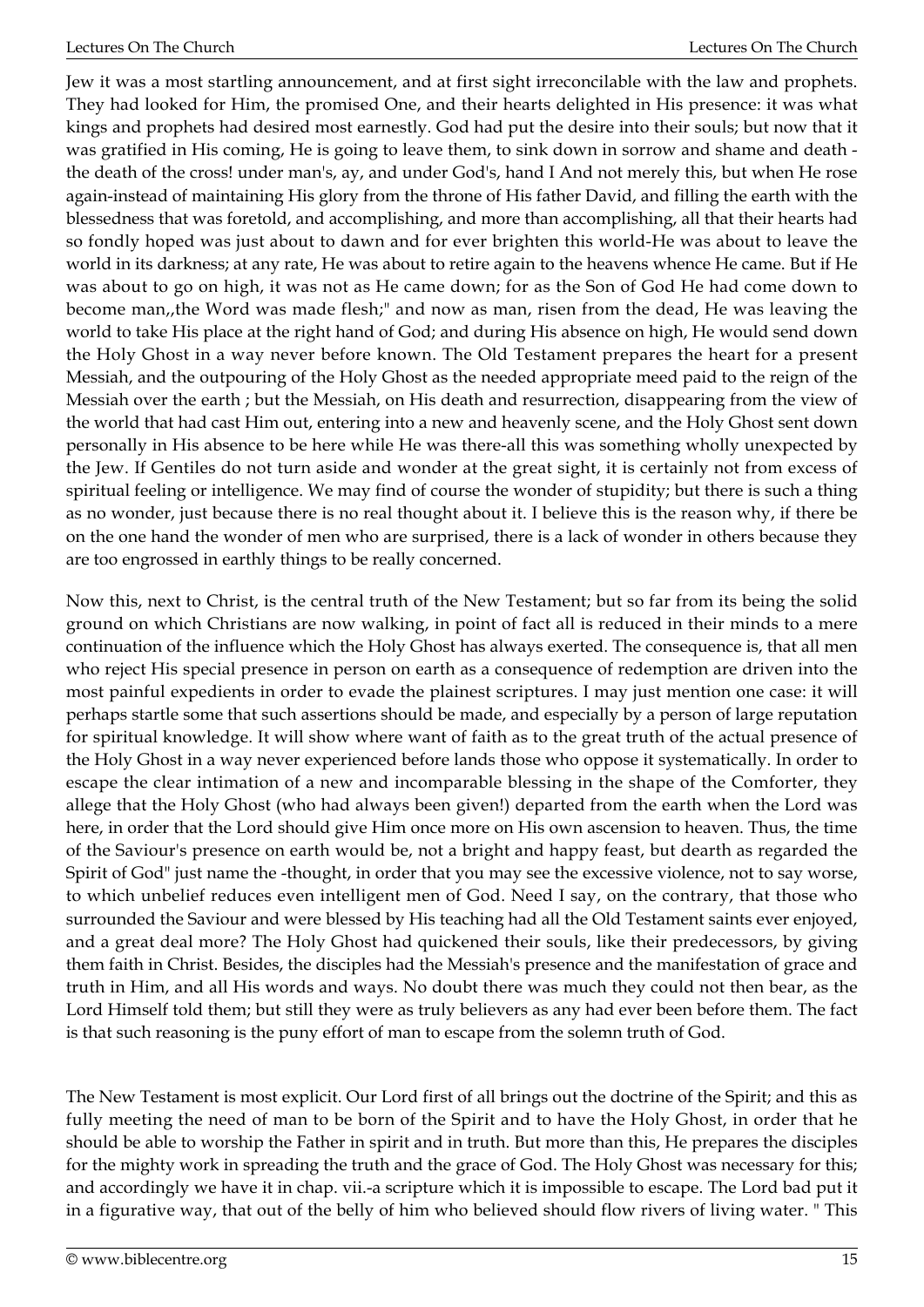spake he of the Spirit," (which should not be given to a person in order to make him believe, but), "which they that believe should receive; for the Holy Ghost was not yet [given), because that Jesus was not yet glorified." Lengthy reasoning on such a scripture would be a dishonour to the word of God. Where there is an obscurity, we may try to explain and illustrate; but where the language employed is plainer than any that could be substituted in its stead, I feel that it is due to Scripture simply to press that plain meaning.

In the later chapters of the same gospel again we have our Lord bringing out, not merely the fact that after the glorification of Jesus the Holy Ghost was to be given, as He had not been before; but, besides, we have His personal action, when sent and come, entered into fully and definitely. Hence in John xiv. He is spoken of as the Comforter. Mark the importance of this. We may reason about the Holy Ghost being given, as if it meant no more than a spiritual power, but we cannot thus attenuate the sent Comforter. Who is He but the Holy Ghost Himself? No one can say that "Comforter" means a miracle, or a tongue, or any operation you please. Doubtless He works in all these various ways; but it is a real person who replaces the Messiah when He leaves the earth. Just read a few verses of the chapter in order that it be made still plainer: "I will pray the Father, and he shall give you another Comforter, that he may abide with you for ever." There again we have what is most evident. Miracles have been; tongues cease; prophecies and knowledge pass away; but here we have a divine person who abides with the saints for ever-"even the Spirit of truth; whom the world cannot receive, because it seeth him not, neither knoweth him: but ye know him; for he dwelleth with you, and shall be in you." The world was bound to receive Jesus, and after an outward manner it had Him there; but here we find One who, not having become incarnate, could not in any way be brought before the eyes of the world. I admit of course that the world does not really receive Jesus in a spiritual manner any more than the Holy Ghost; but still there is a pointed reference to the manner of the Holy Ghost's presence here below, which excludes Him from all apprehension on the world's part as an object either of sight or of knowledge.

Again in John xiv. 26 we read, "The Comforter, which is the Holy Ghost, whom the Father will send in my name, he shall teach you all things, and bring all things to your remembrance whatsoever I have said unto you." It is not a gift or power or influence merely, but one who is really sent--a person who teaches all things and brings all the Lord's sayings to their remembrance. Then in chap. xv. 26, "But when the Comforter is come." It is not merely in this case "sent" (because some might argue perhaps about the sending of an influence) but "come." "When the Comforter is come, whom I will send unto you from the Father, even the Spirit of truth [in every way guarding this most weighty theme], which proceedeth from the Father, he shall testify of me: and ye also shall bear witness., because ye have been with me from the beginning." Assuredly we have the Holy Spirit's coming presented with solemnity and distinctness. In the former chapter the Father sends Him in Christ's name; in this Christ sends Him from the Father. In the one case He is said to bring all things Christ had spoken to their remembrance; in the other He comes down from the Son, and bears witness of Him. They had been conversant with Him upon earth, and were to attest it as witnesses; also the Spirit from Him in heaven comes down, that there should be as it were these joint witnesses of the Lord Jesus Christ.

Then in the sixteenth chapter of John we have the truth still further unfolded, and, if possible, with increasing energy, as it is indeed of the deepest interest and importance. In chapter xiv. the Lord bad told them that they ought to rejoice because He went to the Father. He was leaving a scene of humiliation and suffering to be in the home of the Father's love and glory. Had their love been simple, bad they been thinking of Him, not of themselves, they would have rejoiced because He was going to the Father. But now in chapter xvi. He puts it upon other ground: "It is expedient for you [and not only as it were for me] that I go to the Father." What! expedient for those poor weak trembling disciples that He had watched over, in the face of all Israel who despised Him and would not be gathered to Him? Surely under His wing, He had gathered those little ones, and sheltered them; yea, in the very hour of His own rejection He had turned His hand upon them. And now He must leave them. It was expedient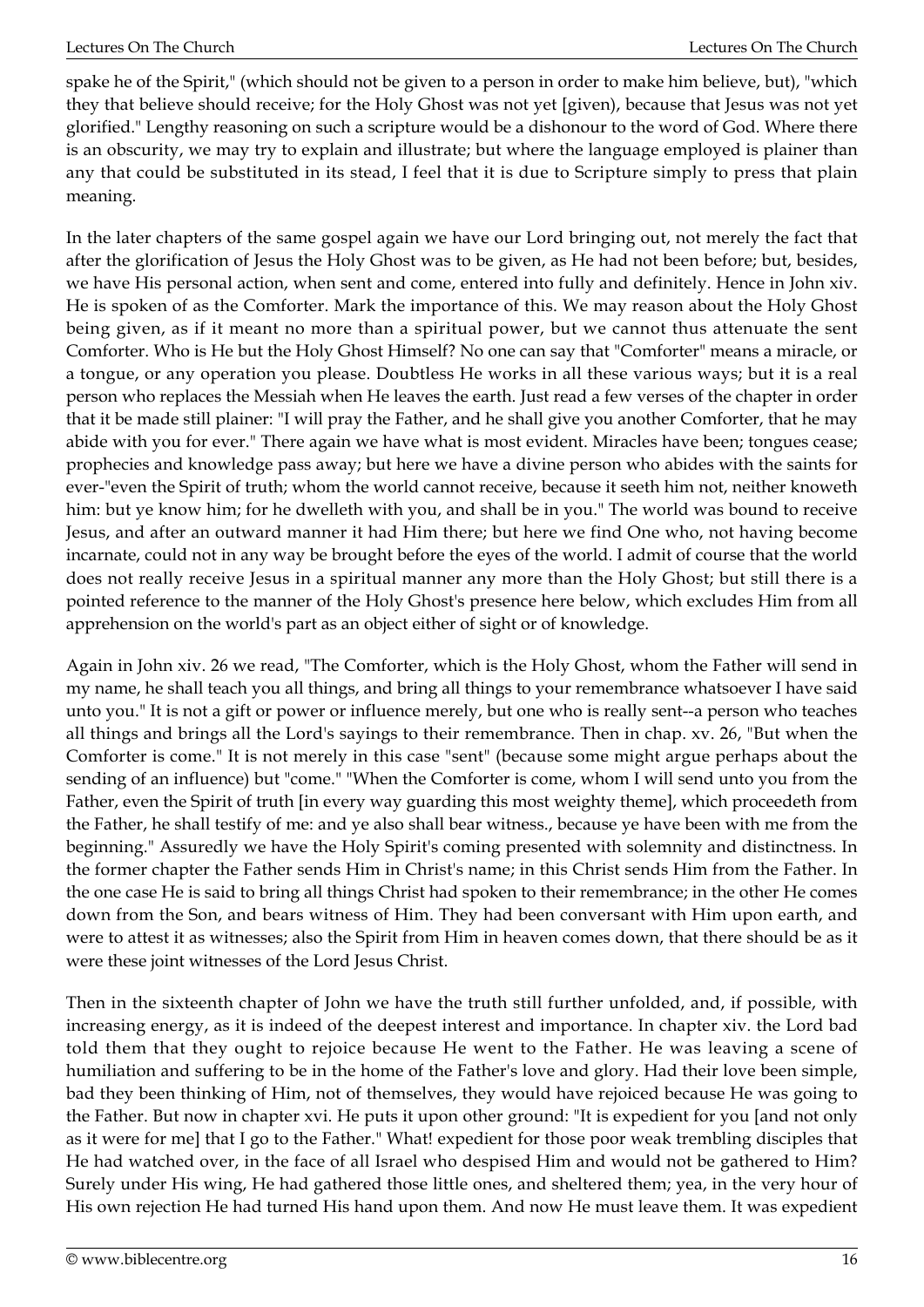for them that He should go to the Father. How could this be? There is but one answer; and it is the answer that the Lord gives. It is what in His mind made it expedient Blessed as it was to have the Messiah, His presence (just because He was a man upon earth with a group of disciples around Him) was necessarily limited. He could not thus be as man everywhere throughout the earth. The Holy Ghost had not, like the Son, taken human nature into union with His person. But more than that, when redemption was effected, He could in the most intimate way bring into the hearts of the disciples all the value that flowed from Christ and His work-Christ exalted to heaven and estimated of God the Father there.

Thus then were the great foundations of truth laid. The Lord Jesus would not leave this world or go to the Father, until every question that God had with guilty man was settled for ever. When sin was put away by the sacrifice of Himself on the cross, when righteousness was established in Christ risen from the dead and exalted on high, it was not merely all pure grace as before, but now it became a question of God's righteousness through the work of the Saviour. The efficacy of His blood turned the scale in favour of man; for it was the man Christ Jesus who bad thus glorified God about sin. No doubt He was His own beloved Son, the inestimable gift of His own grace; and man could boast nothing, for He was despised and rejected of man, hated without a cause. Still, there was the fact that God had so looked down upon earth, more especially upon the cross, to find the man who suffered all, that God Himself might be glorified. This truth changed everything. Now it became a question, so to speak, for God: what could He do for this blessed man? If He was God's Son, was this a reason why He should love or exalt Him less? He raises up from the grave the man Christ Jesus, and sets Him at His own right hand. That was not only a personal act in honour of Christ, but for believers it is the measure, in infinite grace, of acceptance which is now theirs in virtue of Him. All heaven was filled with wonder and praise at the sight of man, made a little lower than the angels, taken up in the person of Christ far above all principalities and powers to sit on the throne of God. Yea God Himself from that moment has made it His business and delight to show His value for the man who, in the face of sin and death and Satan and divine judgment, retrieved all His character, and brought glory to His name in delivering, by suffering for, the guilty to the uttermost Before this man had been the constant public agent in dishonouring God. Never was God so alighted, insulted, provoked by any of His creatures as by man. Satan , when lie left his first estate, once and for ever forfeited his place. There might still be a more terrible judgment awaiting him; but there was no mercy-no beam of hope pierced through the darkness into which sin plunged a fallen angel. But now, after man had preferred darkness to light, after his manifold course of rebellion against God was run, the tide was turned in the death of Christ, and God was placed by His work under an obligation, so to say, to man to bless him by faith through and in Christ the Lord.

Hence that expression of which St. Paul is so full "the righteousness of God." If man was more than ever proved to be lost, God now had a debt to pay. As a part of His discharge of it, He sets the Lord Jesus as man at His own right hand; He justifies freely and fully every believer; and He sends down the Holy Ghost in order that He might be the divine link between that blessed Man in glory and those who believed in Him, even such as had trembled at the thought of His departure. What a change there is now! Not only was there spiritual intelligence now, but power also. Peter, who had denied the Lord, could now stand boldly forward and say, " But ye denied the Holy One and the Just." They were all dumb. His denial was completely gone, and I might venture to say with more glory to the Lord than if he had never uttered it. A positive strength and triumph glowed in his soul, a knowledge not only of his own weakness and worthlessness, but of God, of resurrection, and of His grace-a sense of what Christ was for him that was beyond all he had ever known before, I do not say beyond grace, unless Peter had done what he did; but surely there was immense force in his words. They knew well what he had done, Publicly done, in the high priest's hall, and before people ready enough to see the faults of a disciple. Yet he who repeatedly and recently denied his Lord was, through abundance of grace, so full of courage as to stand forth and confront and tell them that it was they that "denied the Holy One and the Just." His conscience was purged; he had no more conscience of sins (Heb. x.): all was blotted out that could be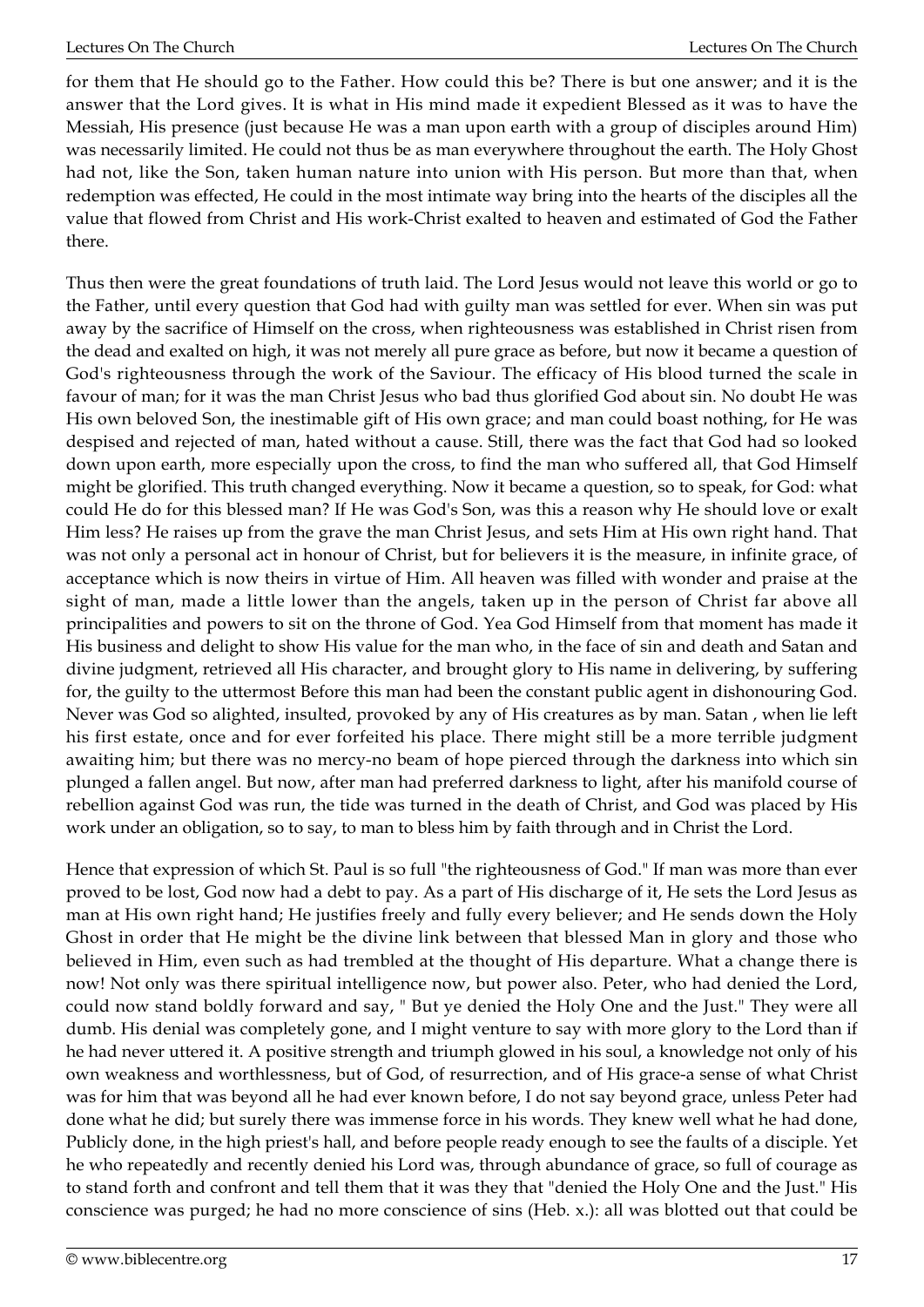against him before God. Yea he was justified from all things.

This was merely one fruit, precious as it was; and out of what did it grow? Peter had been a believer before, and was already born anew: what then was its spring ? It was part of the result of the great salvation made good in the power of the Spirit of God come down from heaven, and thus working in Peter. No doubt there was previous moral exercise, deep penitence for his sins, and the restoration of his soul; but more than all this followed,-the gift and positive power of the Spirit. It is here, though not here only, that the church shows its weakness through unbelief. To the believer it is not a mere negative question now, but one of real present power; as was said of Timothy-who needed to be reminded of the fact-that it was not a spirit of fear he had received, but of power and of love and of a sound mind.

But now we must return to the great truth: the Lord Jesus, in John xiv. xv. xvi. shows what was to replace His personal presence upon earth-a real divine Paraclete-He whom we call the third person in the Trinity. I do not however admire the expression "second" or "third" person; and for this reason, that it tends to bring in a subordination in the Godhead where scripture does not. You cannot have a secondary God. You may bring human reasonings into the subject, and talk about a son, and his subjection to his father; but therein is the very thing which is so dangerous, and of which, to my mind, the devil has taken great advantage. The scripture shows that the Father is God, the Son is God, the Holy Ghost is God; that they are one and all equally Jehovah. Subordination in respect of Deity is only a means of undermining the proper Godhead of the Son and the Spirit. The notion of subordination is true only when we look at the place of manhood the Son deigned to take, or at the office the blessed Holy Ghost is now filling to the glory of the Son, just as the Son served and will yet reign to the glory of God the Father.

To return, however-the Lord Jesus tells us it was expedient that He should go away;-"For if I go not away, the Comforter will not come unto you; but if I depart, I will send him unto you. And when he is come, he will reprove the world of sin, and of righteousness, and of judgment: of sin, because they believe not on me ; of righteousness, because I go to my Father, and ye see me no more; of judgment, because the prince of this world is judged." Any particular notice of this scripture is not the point now, but rather the general truth. This was the twofold purpose of the Holy Ghost in coming here below. He proves that the world was under sin; that there is no righteousness here, but only in the Just One with the Father; and that as to the prince of this world, he is judged-the sentence not executed but he judged. There was hope for the world with the Jew; but now, from the point of view in which the Lord speaks of His own going and the Holy Ghost's coming, the world is evidently lost, and the Spirit here is but its reprover. Next, this same Holy Spirit should lead the disciples into the truth, taking of the things of Christ, and glorifying Him. There is thus a double relation of the Holy Ghost to the world, as a system outside and condemned; to the saints, whom He leads, telling them of things to come, yea, of all things pertaining to Christ and His glory. Such is the plain doctrine of the Apostle John as to the Spirit.

Thence we come to the Acts of the Apostles: is there anything there that, as a matter of fact, answers to our Lord's promises? There need not be a doubt. In chapter i. the disciples are with the Lord, entering but very feebly into that which had filled His heart before He went away. They were still looking for the kingdom with great things for the earth and for Israel They were not, it is true, sunk so low as the unbelieving thoughts of Gentile Christendom-i. e., a millennium without Christ! the shame of those who boast so proudly in our day; but still they were not far raised above the ordinary thoughts of Jews. They did not yet enter into the precious Christian hope, and for this simple reason: the thoughts of the Christian are the thoughts of heaven. They are the communications of the Holy Ghost that suit the Father, because centring in the Son and His heavenly glory. Into that communion we are brought; and truly it is not merely with the prophets and with their blessed visions of coming glory for the earth, but " with the Father and with his Son Jesus Christ." But as for the disciples in Acts i the power of entrance was not yet there, for the Holy Ghost was not personally come; and yet they had not only life at this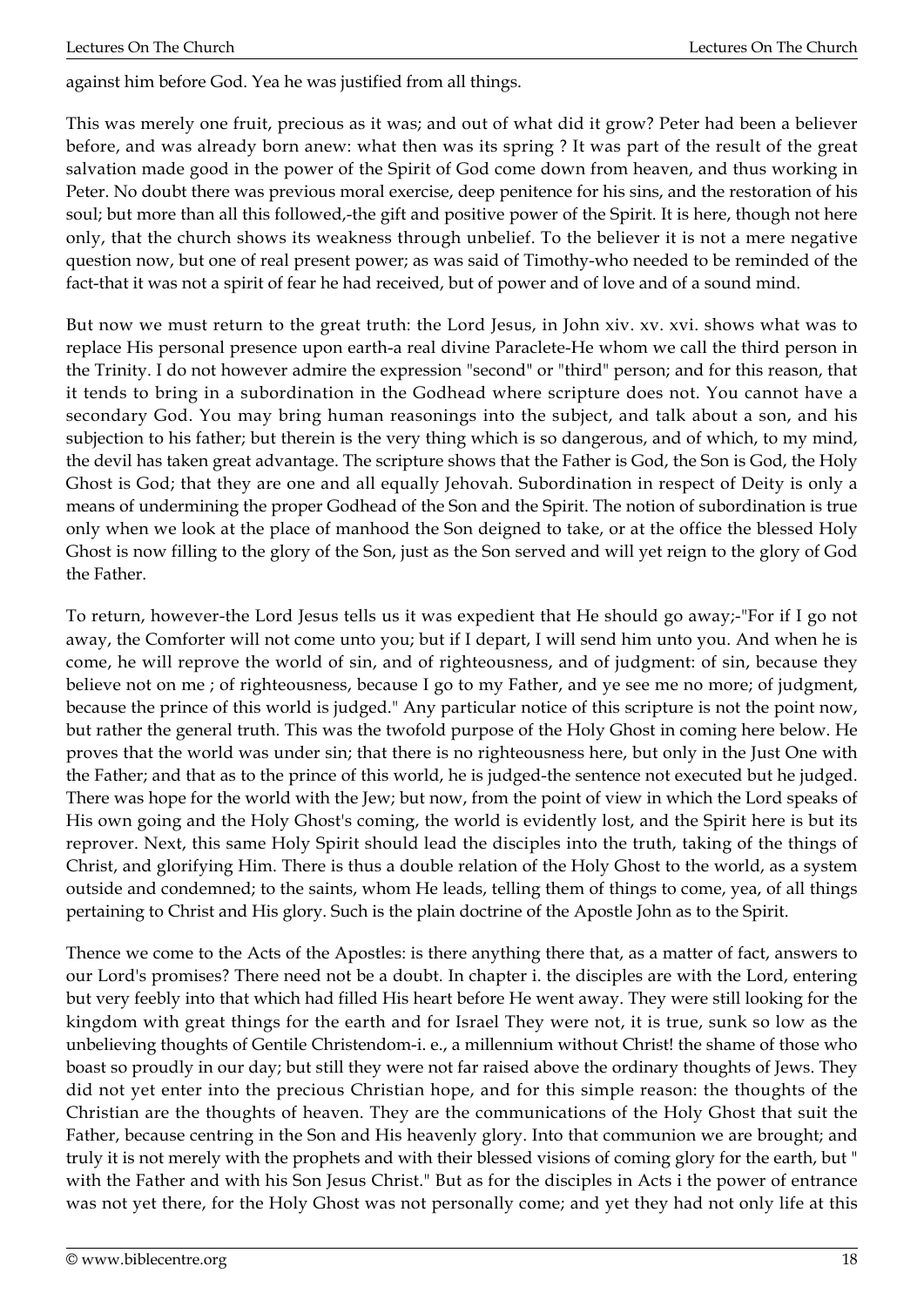time, but life in resurrection. The Lord had actually breathed upon them the very day He rose, and said, "Receive ye the Holy Ghost." Of course this was not the gift of the -Comforter as such, the promised One that was to take the place of Christ upon earth ; but rather the communication by the Holy Ghost of His own risen life. Therefore, I believe, did He breathe upon them: a clear allusion to the Lord God breathing on Adam. Of old it was the breath of natural life given to Adam. Here was One upon earth who was both Lord and God (as acknowledged by Thomas a little after), and also the risen man or last Adam, the quickening Spirit. Accordingly, He communicates this life. as life must always be communicated, by the Holy Ghost; and therefore it is said, "Receive ye the Holy Ghost." But for all that, we know from Acts i. that the Spirit, the Comforter, was not yet come. Indeed, we ought to gather it from the simple fact, that the Lord was not yet gone. "And if I go not away, the Comforter will not come."' He was seen there; and He commands them, when assembled together, that they should not depart from Jerusalem, but should wait for the promise of the Father' Whatever the blessing, then, they had received on the resurrectionday, it was not the accomplishment of the promise of the Father.

The next chapter shows us the Holy Ghost acting on earth in the absence of Christ; and this in various ways. It records that extraordinary display of divine grace in the gift of tongues, which, without removing, surmounted the confusion that man's sin and divine judgment had brought into the world in the various nations and tribes and tongues, which have subsisted since Babel to this day. Now the Spirit was going out with the news of God's wonderful works of grace to all, just as they were proving that where sin had abounded, grace much more abounded. At the same time let us not forget that new tongues, although the magnificent fruit of the Spirit's operation, are not the same thing as His presence; they were an effect and characteristic sign of a crucified but now exalted Lord, the witness of gospel grace and its universal testimony in contrast with the law, but not the same thing as the gift of the Holy Ghost Himself This is exceedingly important, because the unbelief of some has gone so far as to think and say that if the tongues exist no more, the Holy Ghost is absent. What blindness to the Saviour's promise I What a lowering of the Spirit's presence I What denial of Christianity and the church I The truth is, that the tongues, and the other powers in which the Spirit of God was pleased then to work, were but the miraculous tokens that befitted His presence, besides inaugurating the gospel and the church. It was all a new and unprecedented state of things. When the Son was on earth, miracles followed His steps and word, as it was only meet, and the accomplishment of prophecy. Another divine person being come, was it not suitable there should be proofs of it, more especially as He took no permanent form, as the Son of God had done, so as to be visible I It was therefore the more needed that there should be palpable effects and tokens arresting the mind, and causing the heart of man to weigh what God is and is doing, not only as displayed in the Son, but as witnessed by the Holy Ghost present upon earth.

This is the cardinal truth upon which all. hinges that we find in the great body of the New Testament. There was now before men a fact without precedent, altogether unknown to the world, if it did not surprise even those that had been taught by the Lord Himself to expect it-the wondrous fact that the Holy Ghost bad come down in person, making His presence known by a signature of gracious power, so as to be then known and read of all men. Accordingly throughout the Acts of the Apostles you have ever and anon the testimony not only to His action and its results, but to the glorious truth that He Himself was there. Look at the first outbreak of the world's religious rancour in chapter iv., and His answer to it in verse 3 1. Take again the first public sin and scandal, where Ananias and Sapphira were charged on the spot with lying not to man but to God. But how was this proved ? They had lied to the Holy Ghost who was there. The standard of judgment was that dishonoured person who was-in their midst. This measure of sin, let me say, is as true individually as it is in the church. Hence, in Ephesians iv. 30, it is not merely that you should not violate this or that command, but "grieve not the Holy Spirit of God, whereby ye are sealed unto the day of redemption." Let us note it well.

The more this is reflected upon, the more its immense moment will be felt, by the children of God.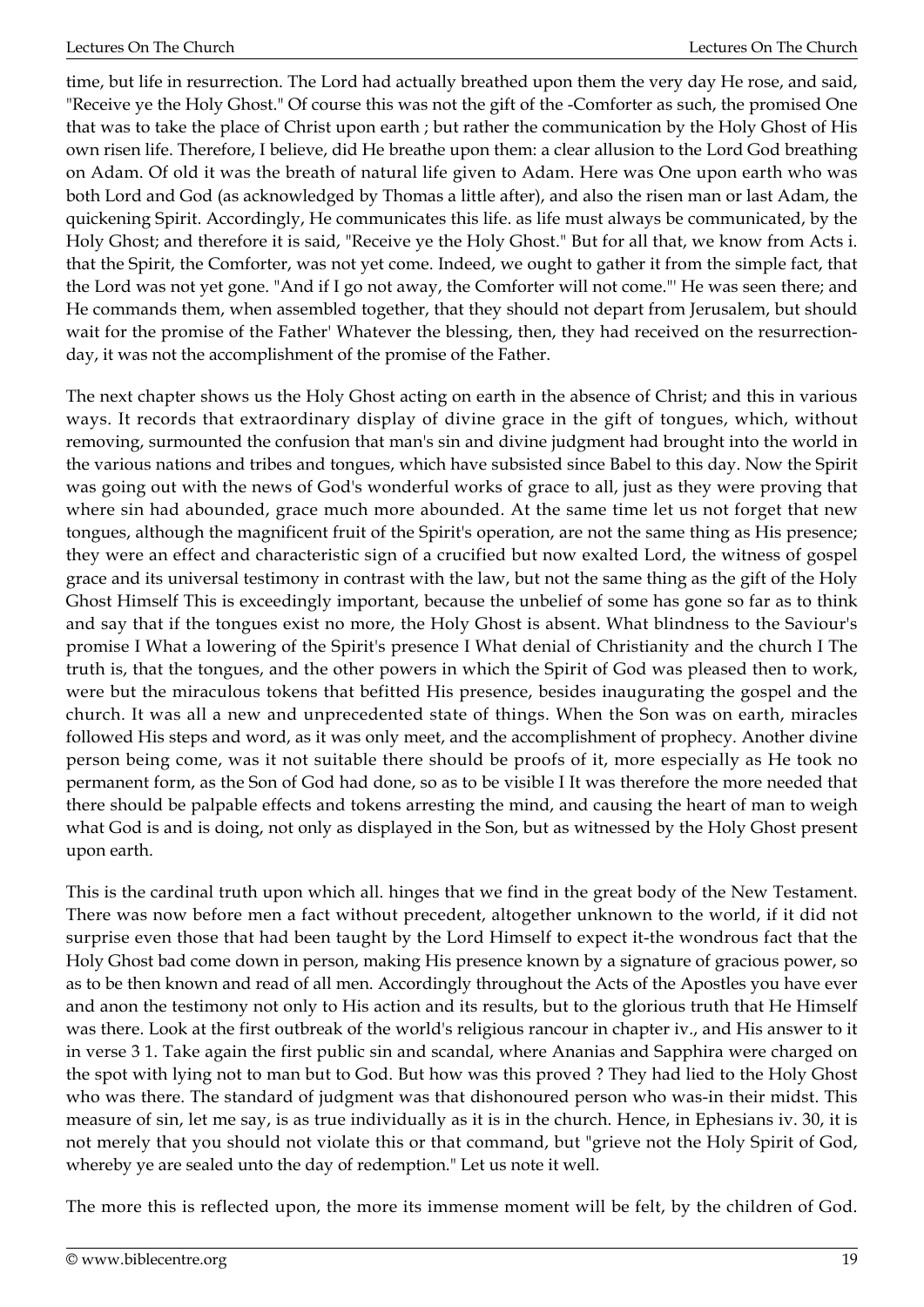Supposing you take the presence of one you most value and delight in, does not his or her coming affect all your ways and words just in proportion as you realize and love their presence? We might be ever so much at ease; but still, if there be one staying with us, who draws out our honour and esteem, the influence is felt deeply and at once except by a stone. Surely one does think of that which will. give pleasure; one rightly fears to wound; the heart is on the alert and active, and it is a joy to do that which will gratify those we love. And so in virtue of redemption the Holy Ghost is here, because as regards each believer all is gone that was offensive to God; and the saint stands in divine righteousness before God -become this in Christ. How indeed could the Holy Ghost be away? He must have His part when that which was most precious to God and man was wrought. If the Father accomplished His thoughts in and by the Son, could the Holy Ghost be absent or inactive? And now God had done His greatest workthe atoning work of Christ. Where therefore the blood of the accepted sacrifice is, the Holy Ghost not only can work but must dwell. If Christ by His own blood has entered in once for all into the holies, having found an everlasting redemption, the Holy Ghost is come to abide with us for ever. All hangs on and is measured by this. Accordingly the book of the Acts is far more the acts of the Holy Ghost than of the apostles, important vessels of His power as they were, though not they only. We have seen, where it was a question of sin, He judges by His presence and acts upon this ground. We have seen that, when they were in danger of being alarmed by the threats of man, the Spirit gave cheering evidence of His mighty presence. It was not merely Peter and John, or anybody else; but the place was shaken where they were. Whose presence was this, or in whom particularly? It was the presence of the Holy Ghost, not merely in this or in that individual, but in the assembly of God. More than that, the Spirit of God in chapter xiii. of the Acts takes an active place, and sends out Paul and Barnabas. 11 Separate me," He says, 11 Barnabas and Saul for the work whereunto I have called them." "So they, being sent forth by the Holy Ghost, departed." I am now referring to the case only to show that it is not a question of miracles, tongues, or powers, but of a real divine person, who was the chief agent as present in the church of God; and that this personal presence of the Spirit in man was a new thing, previously unexampled in the plan and ways of God. (Compare also Acts viii. 29, 39; xv. 28; xvi. 7; xx. 23; xxi. 11.)

Now we come to the Epistles, passing by the scriptures which attest the Holy Ghost's presence in the individual. All-important as this is, it is not my subject, but His presence in the church. Hence we must omit the Epistle to the Romans, which takes up our individual relation towards God, and for the simple reason that there we are regarded as His children. We are brought out of the place of wrath and sin, made children of God, and if children, then heirs: the Holy Ghost gives the spirit of adoption, and fills the heart with hopes of the inheritance which is to follow. But in the Epistles to the Corinthians you have not merely the state of man and the revelation of divine righteousness, with their consequences in sinners and saints, as in Romans, but the church of God, in a grievous state of sin, shame, and disorder, but still the church of God. Accordingly the doctrine of the Holy Spirit as there dwelling is shown as in its capital seat. The portion read (1 Cor. xii. 1-13) developes His action in the church. What can be plainer? Here we have the Holy Ghost viewed as a real person present and working in gifts of outward sign, no doubt, as well as in ways of edification. But whatever might be the form of His action, the great truth was that He was there and at work in the many members of God's assembly. The question is, was all this a temporary display, or was His presence for ever the substratum of it all? Was that which we here read confined to a particular local assembly and a special epoch long past, or is there anything for us, for the church of God at large, for this time and all times? The answer cannot be doubtful, if we are subject to the word of God. Certainly our Lord had in John xiv. laid down, in contrast with His own temporary absence, that the Spirit of truth was to abide with His disciples for ever.

But next the First Epistle to the Corinthians could not open without the Holy Ghost's giving it the most enlarged application. In the first verse of the first chapter we read, " Unto the church of God which is at Corinth, to them that are sanctified in Christ Jesus, called to be saints, with all that in every place call upon the name of Jesus Christ our Lord, both theirs and ours." This is not said in the Second Epistle: indeed I am not aware that there is anything exactly like it anywhere else in the New Testament Are we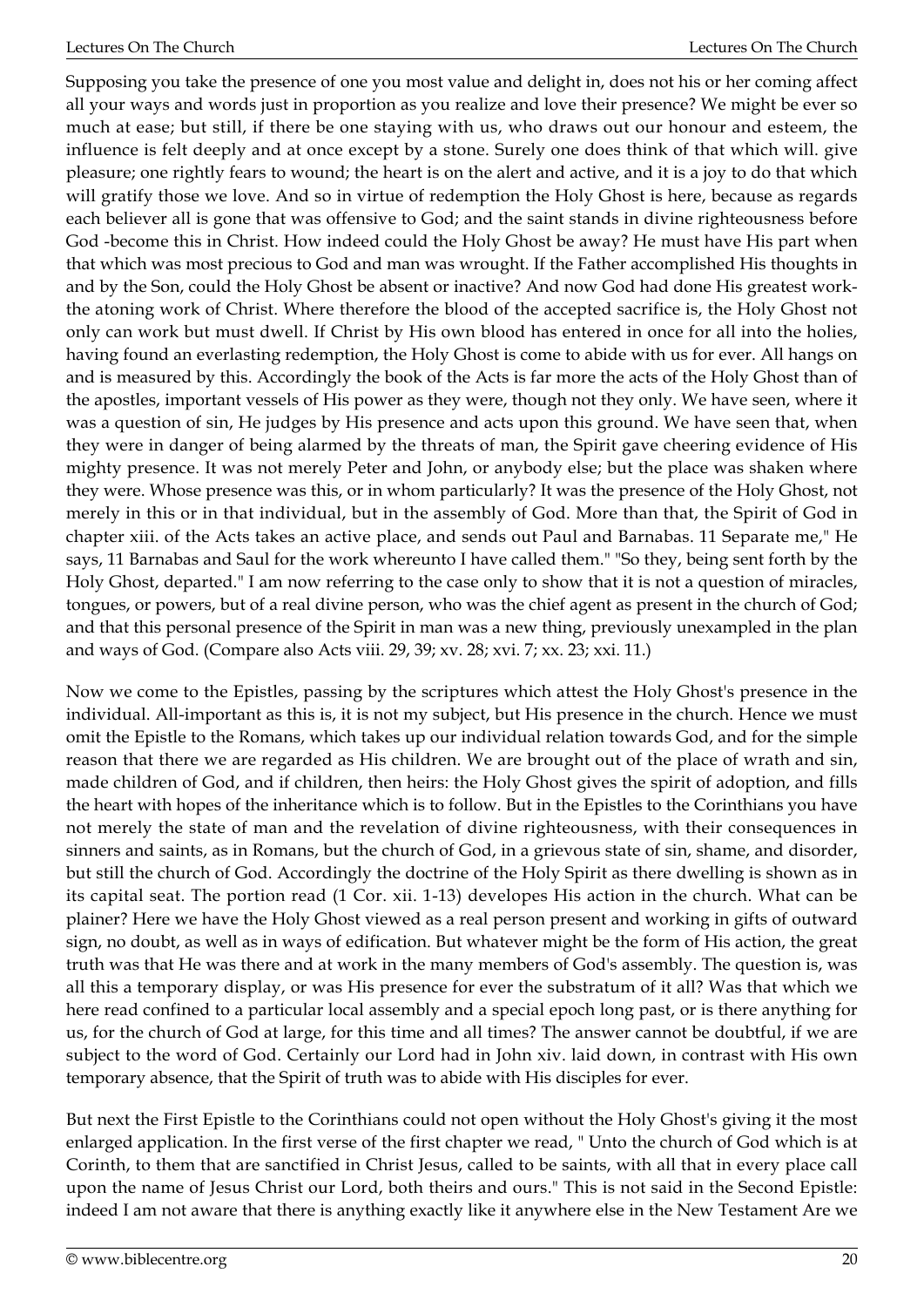to suppose this was a mistake? Let who will be guilty of such a speech or thought, I trust there is no soul here that would not denounce it as a sin against God. A mistake in the word of God! On the contrary it seems to me to be the special wisdom and goodness of the Spirit who foresaw the unbelief of Christendom; it was the Spirit of God who knew that this Epistle would be treated as if it were of private application, as if it belonged to a bygone time and place, and did not appertain to all that call upon the name of the Lord Jesus Christ - both theirs and ours." This He has guarded against at the very threshold, and made such an objection to be plain fighting against the word of God. Thus it ceases to be a question of opinion. God has spoken and has written that we may believe Him; and this epistle has a purposely enlarged scope, so that unbelief as to the perpetuity of the Holy Ghost's action in the assembly, as long as He and it are here, should be treated as a sin, as a positive rejection of God's plain word. Is it not unbelief which makes Dull and void the Holy Ghost's personal presence in the church ?

It is not at all contended that the Holy Ghost necessarily works in every way as of old, and still less in the same measure of power. In the latter part of the New Testament we do not read much about miracles -very I little - less and less too as time passes on. We can understand that, in the opening of a new dealing of God, there should be, in His goodness, a wonderful working and display of these mighty answers to awaken the attention even of careless men. But, as the truth of His presence was established, and the new communications of God were gradually written, and there was thus not merely the evidence of outward tokens, but positive scripture committed to human responsibility, we can easily see that external vouchers were no longer so requisite, and that the Spirit of God (grieved, as we know, by much found in those who professed the name of Christ) might gradually withdraw, not Himself, but the manifestation of mighty signs, and refuse to put outward ornaments upon that which dishonoured the Lord Jesus.

It is certain and evident, at least when we come to the churches of the Apocalypse, that we see or hear no more of the powers of the age to- come. Not a doubt have I that there was the wisdom of God in thus ordering in view of the state of things that. was fast coming in. I think we can readily discern by spiritual. considerations why it would not have been suitable to the glory of God to continue those miraculous powers. Supposing, for instance, God were to work now in the way of miracle, is it not evident that in one of two ways it must be? Either He must work wherever the name of Christ is preached and known at all; and what would be the consequence of this? Miracles in Rome, miracles in Canterbury, miracles among Presbyterians, Independents, Wesleyans, Baptists, Paedo-baptists, Calvinists, Arminians, Lutherans: Greek church and all sects and denominations in Christendom would have their miracles I There may be those who would enjoy the sight, but I envy them not, Every one here, I trust, would feel deeply the anomaly of such an outward seal on such a mass of confusion. On the other band, supposing God were pleased to say that He could not give these tokens of His power and glory where the church was thus in disorder and rebellion, but must single out-whom shall I say? It could not be, it ought not to be: God forbid that we ourselves should desire it, as things are.

But let us for the moment imagine the Lord looking on any children of God anywhere gathered, and saying, "I see where My people are subject to My word; and where I find two or three here and there gathered unto My name, there I will work miracles." What would be the consequence? We should not know how to behave ourselves, So weak are we, so foolish, so apt to be full of ourselves, even now in the face of continual weakness, as well as hatred and contempt, that we should not be able to contain ourselves if we had these displays of divine power. Besides, what a slight to those we own to be as truly members of Christ, and as truly indwelt of the Spirit, as any of us!

I am persuaded then there is perfect grace and wisdom as to this in the ways of God. He no longer works thus. But here is the truth on which I take my stand this night: the Holy Ghost was given, not merely as a display of power in the earth, but, if I may so say, as both sign and substance of the divine value for the cross. God the Father gave the Holy Ghost as the seal of that redemption which is always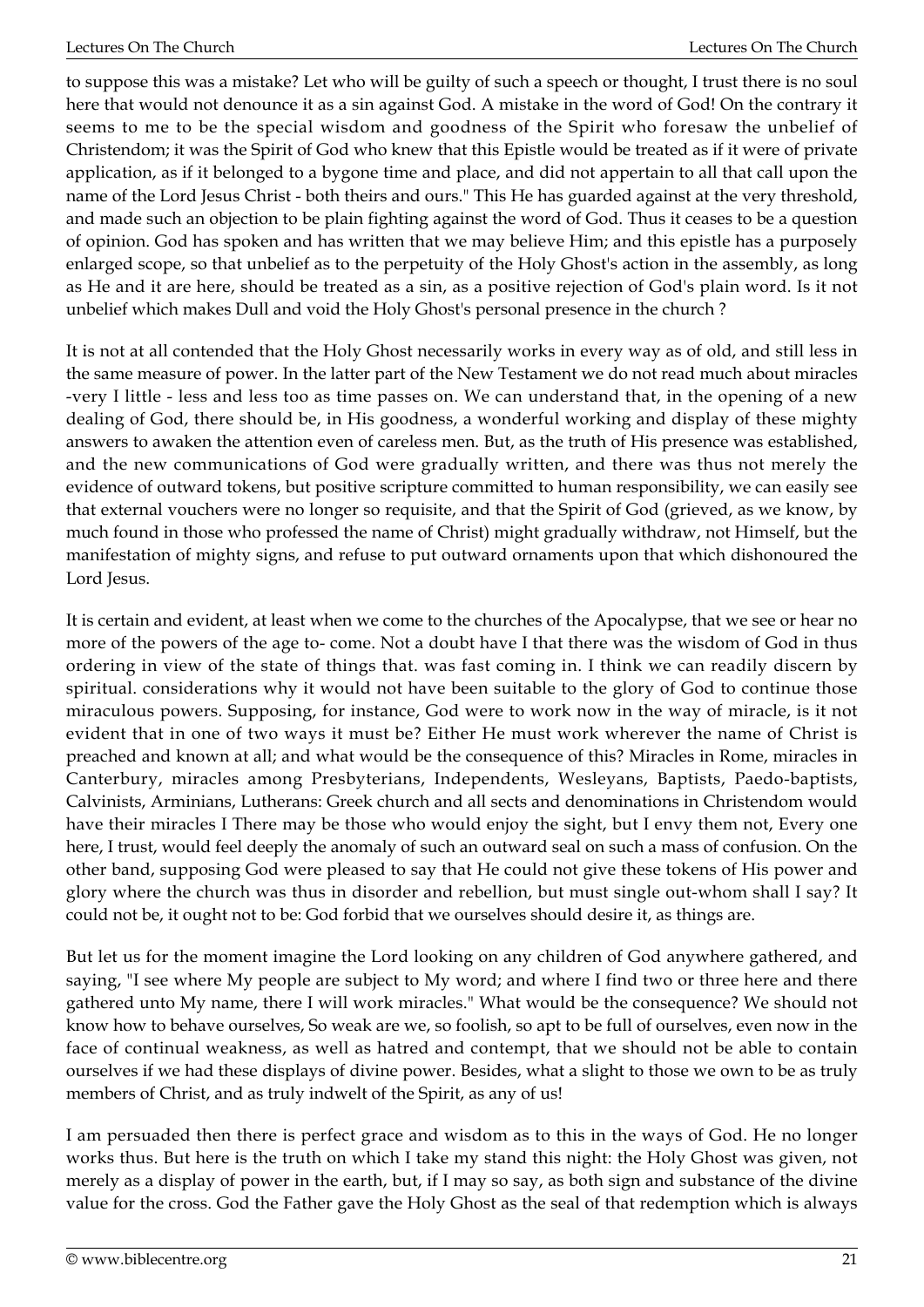unchangeably perfect and infinitely efficacious. I dare to say it, and yet I say it with all reverence, that if the Holy Ghost were now taken from the poorest and feeblest of His saints upon earth, it would not be a dishonour to him so much as to the Son of God and His atoning work. It would be virtually to say that the ruin of the church has made the blood of Christ less precious; but will God ever confirm a lie? And here is the stronghold of faith in this we can be confident-not only that the Lord Jesus has expressed the mind and intentions of God, but that we through His grace can and ought to enter in measure into its ground, reason, character, and aim, as well as meaning.

All this we may by faith appreciate and enjoy, for He has explained it to us. Wherefore indeed is the word of God given, if it be not that we should understand His mind, feel His love, and be sure of His truth, wisdom and goodness? Hence we are aware that God, in sending the Spirit to abide always whatever may be the sorrowful condition of believers individually and collectively, did not give a mere token of approving them, but rather the only adequate pledge of His delight in the personal work of His beloved Son. The Holy Ghost, we know, descended on Christ when He was upon earth without blood, because He was always sinless, as perfect here morally as He was and is in heaven, no less absolutely holy as man than as God. It is not forgotten, of course, that He had yet to be made perfect in another sense, as becoming captain and author of salvation, and to be consecrated as heavenly priest. It is clear that there was a work to be done, and an official place of glory to be taken; but nothing ever did or could add to His moral perfectness. Hence, I repeat, He could and did receive the Holy Ghost for Himself as man without blood. But when Christ went up on high, He received of the Father the promise of the Holy Ghost. What amazing comfort, confidence, and rest should this give us! Had the Holy Ghost been given directly to us, we might well think that, if we did not carry ourselves as we ought, there might be a revocation. We can understand a soul troubled with such a thought; but, thanks be to God, the Father gave the Holy Ghost a second time to Christ. When He went on high, He received of the Father the promise of the Holy Ghost, and shed forth that which was seen and beard at Pentecost. Thus the gift is entirely in virtue of Christ., after He had blotted out our sins and received it as a consequence. There we have the firmest and surest ground on which the perpetuity of the presence of the Holy Ghost in the saint and in the church rests before God-His love to Christ, and His estimate of Christ's work for us, not to speak of His immutable word.

And now for a few practical words on this before I have done. We shall have other applications and results of it in subsequent lectures, so that the less may be said now. If there be a divine person on earth who is now in each saint individually, and with all as the church of God, I ask, Can this be a secondary consideration? Is this a truth that can be Subordinated to circumstances? Is it something that can be pushed aside for the sake of not disturbing oneself or others? Can men who so think, and speak and act, believe in the reality, of the Spirit's personal presence and present operation according to scripture? Do they know that the Holy Ghost is really in the church on earth? I am not now, of course, alluding to His divine glory whereby He fills all things, because it is always true, - as true before Christ came as it has been since, and equally true of all the persons in the Trinity. But as the Son came down from heaven and was here a man for some thirty or more years upon the earth but is actually gone, so now the, Holy Ghost is come down personally to abide with and in us in such sort as was unknown before, save only in Christ. The Holy Spirit, I say, has come now to be in us personally; and just as Christ was God's only true temple, so now the church is the temple of God; for both these truths are taught in the word of God. But if this be believed, if it be received as God's truth, what can compare with it in importance as a present practical fact, as well as privilege, for the saint and for the church? Accordingly the responsibility of Christians, if we apply it to their meeting, is that their assemblies should be governed by the truth that the Holy Ghost is there.

But how does the Holy Ghost work when owned as there? This we have answered, if it were only in the scripture already read. He distributes, or divides, to every one severally as He will. Is His presence then not to be recognized? Is His working not to be respected? What do we find, if we test the present aspect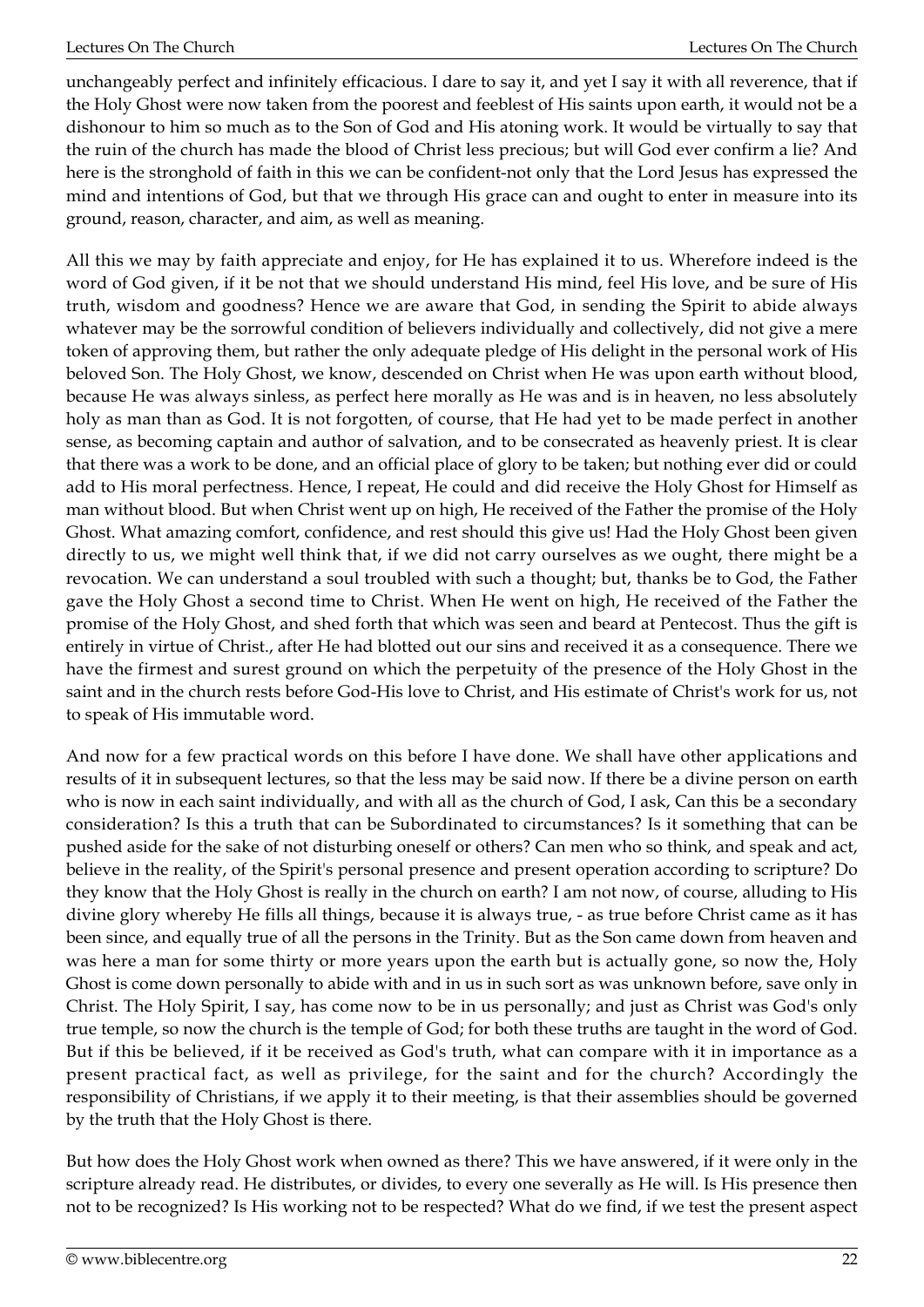of Christendom by the word of God? It is far from my desire needlessly to trouble any one, nor is it my wish to provoke controversy; but there are truths which manifestly admit of no compromise: indeed, all divine truth refuses such unworthy dealing. How, then, I would ask, is it with our souls in the feeling, in the faith, in the allegiance that we pay to this truth, so vital to the church, so essential to the right honouring of the Holy Ghost and of the Lord Himself? Do you doubt that the church of God is in disorder? Where is the serious-minded Christian that does not own it more or less? Is there a spiritual man who would maintain that the present, state of the church answers to what we read in the New Testament? Am I not to feel and to humble myself before God for my own and the church's sin in this grave matter? Must I not seek to be where the Holy Ghost's presence is owned? It matters not where I have been ignomntly; I have doubtless been where there was not even the show of owning His presence and action according to the scriptures; I may have joined others in praying God to pour out again the Holy Ghost, as if He were not come and in the church of God. And do you call such prayer as this a scriptural recognition of His presence? What can be conceived a more decided or more evident ignoring of the truth that the Holy Ghost is here? Were it prayed that the Spirit of God might not be grieved, or that the saints might be filled with Him, it were scriptural. What would it have been for a disciple in the presence of Jesus to have asked the Father to send His Son?-to raise up the Messiah when the Messiah was actually there? Is it not the spirit of the world, which cannot receive the Spirit, because it seeth Him not, neither knoweth Him? But we know Him-at least we ought to know Him. Well, if we do know that He is here, is it a light thing whether or not we are subject to His operation in the church ? It is in vain to say, " I acknowledge the truth of His presence;" so much the worse, if I am not subject to the scripture, which leaves no doubt how He acts for Christ's glory. Mere words do not suffice: God looks for faithfulness for subjection to His word, for practical recognition of the presence of the Holy Ghost.

We come together, it may be ever so few: what do we count on? We are weak and ignorant, but we have One in our midst who knows all things, and is the source of all power. Are we content with Him? Can we confide in Him in the face of dangers and difficulties? Why is it that the church is weak? Why is it that there is such want of power and joy and peace and comfort among the children of God? Can it be wondered at? What I wonder at is rather the mercy and astonishing patience of God, blessing &.9 He does in spite of so much unbelief. Do you really suppose that it can be an indifferent thing to God? Does He not call for my unhesitating adhesion to His will, duly owning His Spirit's presence and free action? What about your bowing down to the great present fact, that in virtue of redemption and in honour of the Lord Jesus, the Holy Ghost is here personally in the church on earth? This puts the soul to the test; indeed, it seems to me the great test for Christians. Christ, of course, abides the practical touchstone for everything and every person; but still if He is known and valued by my soul as the way, the truth, and the life, is it nothing to Him that my ways in the church of God should be on the ground He has given me -faith in the presence of the promised Holy Ghost? Is it not the truth God Himself presupposes as the very soul, the animating spring, of the church?

This does not in the slightest degree touch God's working by individuals. He sends out one to preach the gospel to the world, He raises up another to edify the children of God. This is another branch of truth; and I refer to it now only to show that, when we contend for the church's inalienable obligation to own the presence of the Holy Ghost, this does not in the least interfere with the individual action of the Spirit in ministry. Granting this in all its integrity and importance., I would put the question to the con-science of each before me, Where is there an assembly of God's saints coming together, and His Spirit left perfect liberty of action that He may employ whom He will as the vessels of His power? Are there any Christians here present who never thus find themselves in the only assembly which God's word sanctions ? If there are, I can only say, Ponder that word with prayer, and ask your soul how comes this? You, a member of God's assembly, yet you never know that assembly gathered according to scripture, or the action of the Spirit proper to it! You, a member of Christ's body, yet the Holy Ghost never allowed to use you, or other members of it, to the glory of Christ and the edification of your brethren! If it be so, how comes it? Why should you go on thus?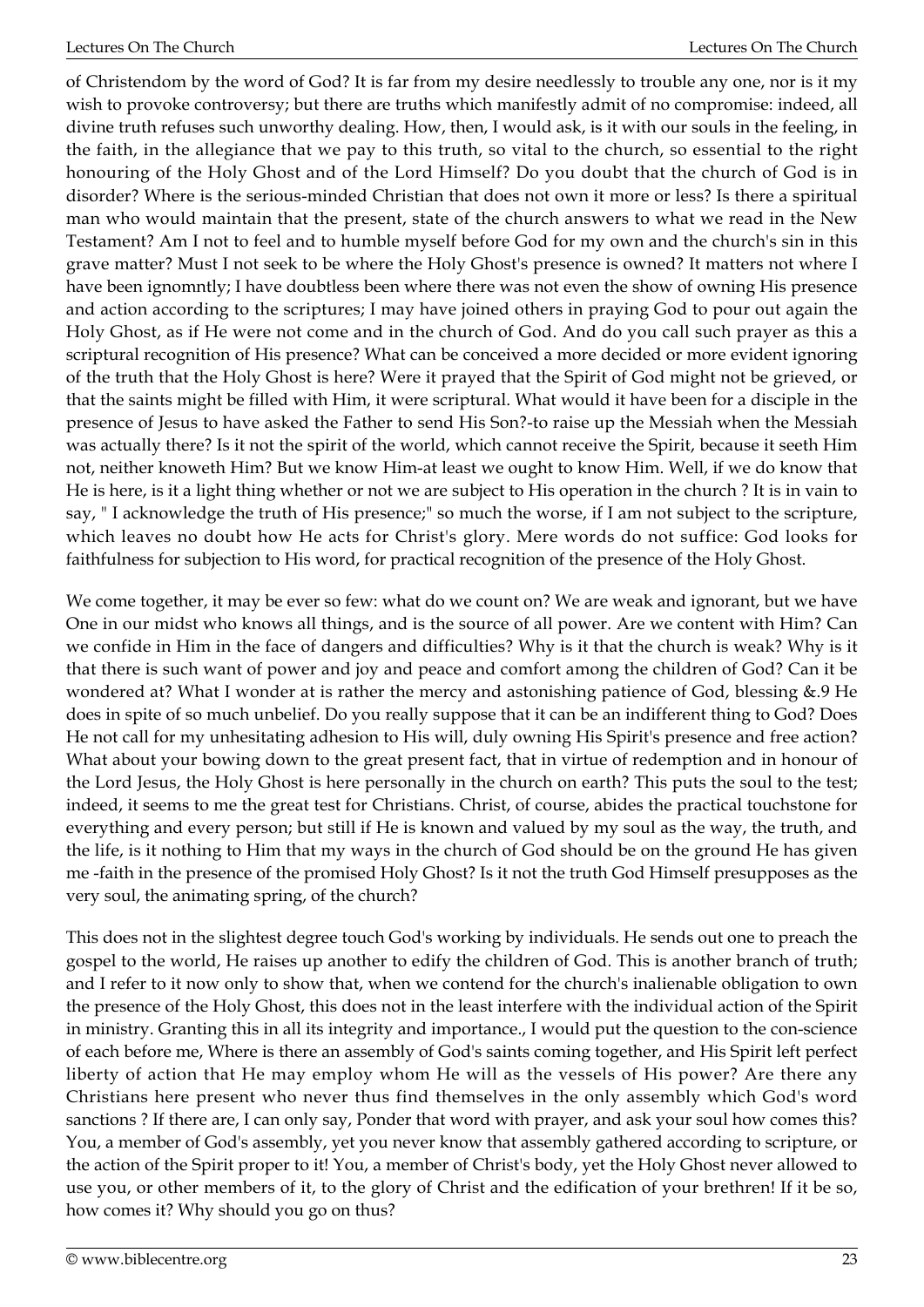It is granted that there are serious questions here, and many obstacles; and I am sure we ought to pray much for those that are thus perplexed and encumbered. Let me not disguise from them what it costs in this world to be true to the Lord and the unerring word of God. It is not for any one (the Lord keep us far from it !) to look lightly or coldly on those who are in this grievous trial: we may have known some of its bitterness ourselves. What do we desire for God's children? Nothing less than their deliverance, yea, of every one. Do not all saints who rest upon the redemption of Christ belong to the body? Has not God set them as it pleased Him in His church ? And what are we doing ? Are we gathering together to improve on the Spirit's action in the church of God ? God forbid : rather is it to honour the Lord in the assurance that He is in our midst. Our only true reason, if we have a divine reason at all, for meeting together in the name of the Lord Jesus, is that it is His own will and way; it is to please Him. And if it has been done at cost, God blesses this greatly, and blesses it too to the softening of the spirit quite as much as to the exercise of faith: if it is not so, there is something wrong with our souls. Am 1, then, as the centre of my church - action. cleaving to the presence of the Holy Ghost? If I am not, I have not got God's centre for mine, and am still under the dominion of tradition in some shape or another; carrying on either what my father did, or something else that suits my mind better: but where is God in all this?

You may be taunted, as we all know, with bigotry and exclusiveness. Did these censors ever weigh what either means? I call bigotry an unreasonable attachment, without solid divine warrant, to one's own particular doctrine or practice in defiance of all others. Allow me to ask, Is it bigotry to give up one's most cherished associations because of God's word, in order to do His will? Is it exclusive to abandon sects, one and all, in order to be always and only where I can meet all saints according to the word, and in dependence on the Holy Ghost, gathered unto Christ's name? I am not' assuming this for any one who does not own scripture as the unchanging truth of God ; but I ask you who do, are you to allow yourselves to depart from the known ground of God, no matter what may be the trial within or the temptation without you? There are often attachments of other kinds that create difficulty. Friends may ask you to go here or there for once at any rate; and it seems hard to refuse, especially as they understand not the force of a divine conviction, which they lack themselves. You invite them, perhaps, to come with you, and you decline going with them. Does it not look proud and unbrotherly? Well, it may seem singular to them, but it ought to be perfectly plain to you; it may be real humility, and love too, haughty and unkind as rash ignorance counts it.

Let us conceive a godly churchman or dissenter to put this plain question: " How is it that you, who are so free and hearty in receiving Christians in the name of Christ, will not come with me to my church or chapel?" The answer is, 11 On your own principles, as a Protestant Christian, you can come here with a good conscience, where we are sure the one desire is to be subject to the Lord and His word, in the unity of His body, and in the liberty of His Spirit. You surely acknowledge it is no sin to meet as we do, according to scripture, and therefore you can meet with us. Bat 1, for my part, am clear that it is unscriptural to desert the scriptural ground for that of dissent or Anglicanism, and therefore it is not want of love but fear of sin that keeps me from going with yon, who do not pretend to be meeting on the ground of God's assembly." Surely he is a bigot or worse who would urge or expect me to join him against my positive conviction, that in so doing I should sin against God. Sin is a man doing his own will, or another's, which is not God's. If you ask me to depart from what I know to be the will of God, it would of course be sin in me to comply. It is not only a thing that is sinful in itself, but it would be most especially a sin in me, because I know, if you are ignorant, that it is infidelity to the Spirit's operation in the church.

Be not moved, then, by reproaches, any more than by fair speeches. For there is no real love, save in obeying God. (1 John v. 2, 3.) Never swerve from what you believe to be His will. You may have come in at first little acquainted with the truth or with the solemn responsibilities it involves; perhaps it was on that slender reason that you were here converted: but how is it with  $y(x)$  now? Have you been searching the word of God to ascertain His mind and will? Do you see the presence and action of the Holy Ghost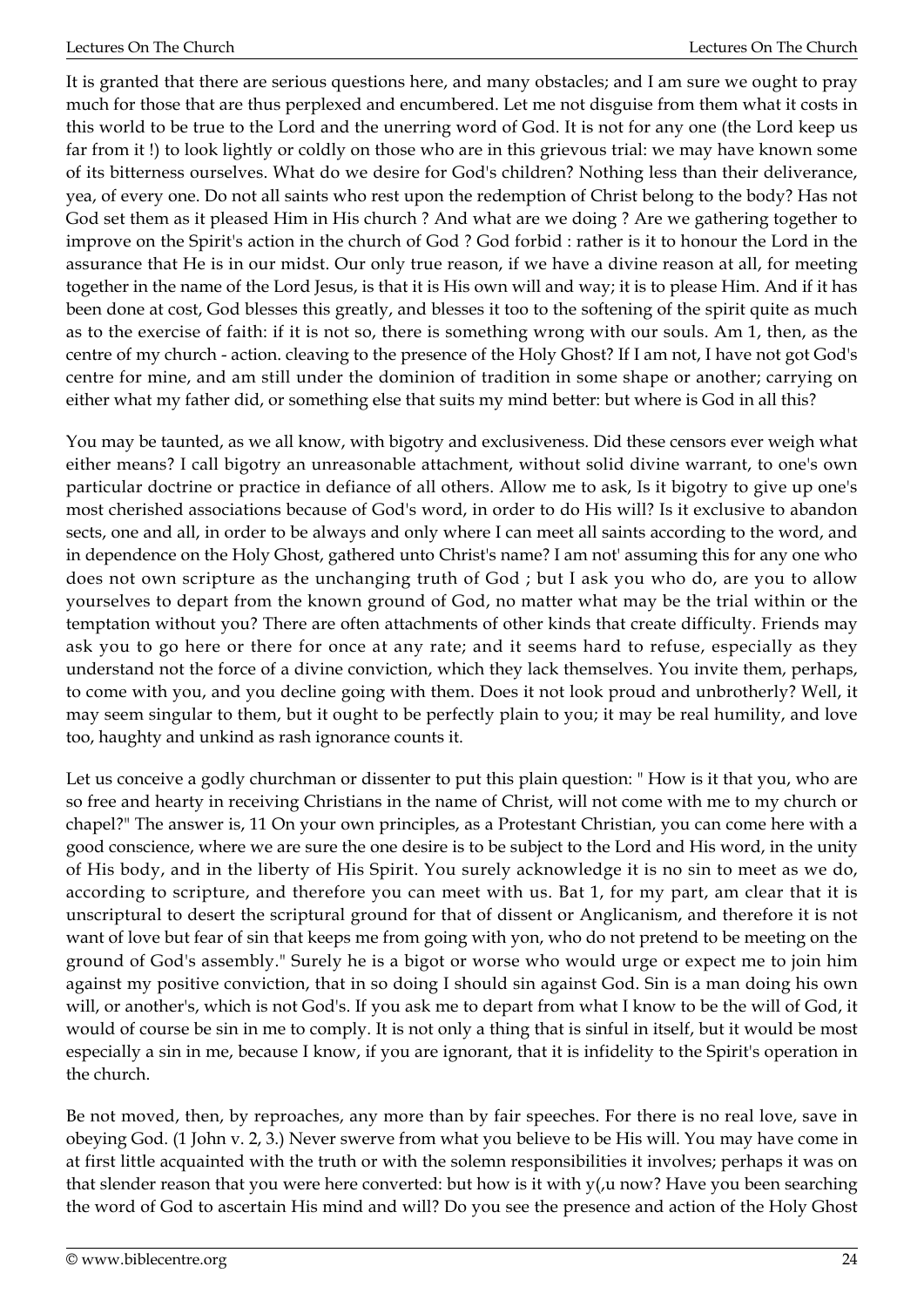in the assembly to be the truth of God? Is it not perfectly plain and sure that God has sent down His Spirit, and that this truth has to be owned and acted upon by you and all Christians? That truth**\*** you cannot deny; you know very well it is of God; you may not value it as you ought, (who does?) but this is another thing. The Lord grant that we may all value it more and increasingly.

**\*** That " the different denominations " present a state of things directly at variance with 11 one body and one Spirit " is too plain to call for argument with those who are used to bow to scripture, and to judge present facts by it. How painful then it is to read such sentiments as these in the recent words (June, 1869) of one whom I cannot but love and esteem for his work's sake! , I some. times thin that these will continue for ever. They are of no hurt to the church of God (1) but a great blessing (!) ; for some of them take up one point of truth which is neglected, and others take up another; and so between them all the whole of truth is brought out(!); and it seems to me that the church is even more one(!) than if all the various sections were brought together into one grand ecclesiastical corporation [who contends for this but a Papist or Puseyite ?]; for this would probably feed some ambitious personts vanity, and raise up another dynasty of priestcraft like the old Babylon of Rome. Perhaps it is quite as well as it is; but let each body of Christians keep to its own work, and not sneer at the work of others." Alas! the word of God does not occur in all this reasoning of unbelief (though in a believer); but as usual the very publication in which it occurs is a witness that this justification of sin is as hollow as its profession of love and order. For a large portion is devoted to sneering at the only Christians who at this time are seeking to give practical effect to their faith in the 11 one body and one Spirit." With much, very much, of the paper on Order Heaven's first Law" I go so heartily that I am the more grieved to notice, in however friendly a spirit, such flagrant inconsistency both in principle and in practice. Let us rather humble ourselves for our common sin, seek to walk in obedience and love while waiting for the Lord Jesus, but never abuse the grace of God to deny His truth which condemns our ways.

Search the Scriptures, examine the word of God for your own souls; by this means we obtain true spiritual intelligence, but this only in obedience, and we do not want it otherwise. The intelligence that is gathered in disobedience seems to me perilous and untrustworthy; to learn the truth, step by step acting it out, is a happier and holier path, and of simpler faith too. At the same time that we value intelligence, we must remember that there is another thing yet more important-single-eyed subjection to the will of God, even if we seem to be unintelligent about much. "The fear of the Lord is the beginning of wisdom." That scripture is not out of date; and I believe such is the divine and therefore the best way, as a beginning. There is blessedness in gradually growing up into the truth of God, above all looking to Him that we walk in that which we know.

For the present, I pray the Lord that the great truths of the "one body" and "one Spirit," which have been before us, may be brought home by His own power; so that all of us who know them may be cheered and confirmed, and that those who are ignorant may be taught them of Himself.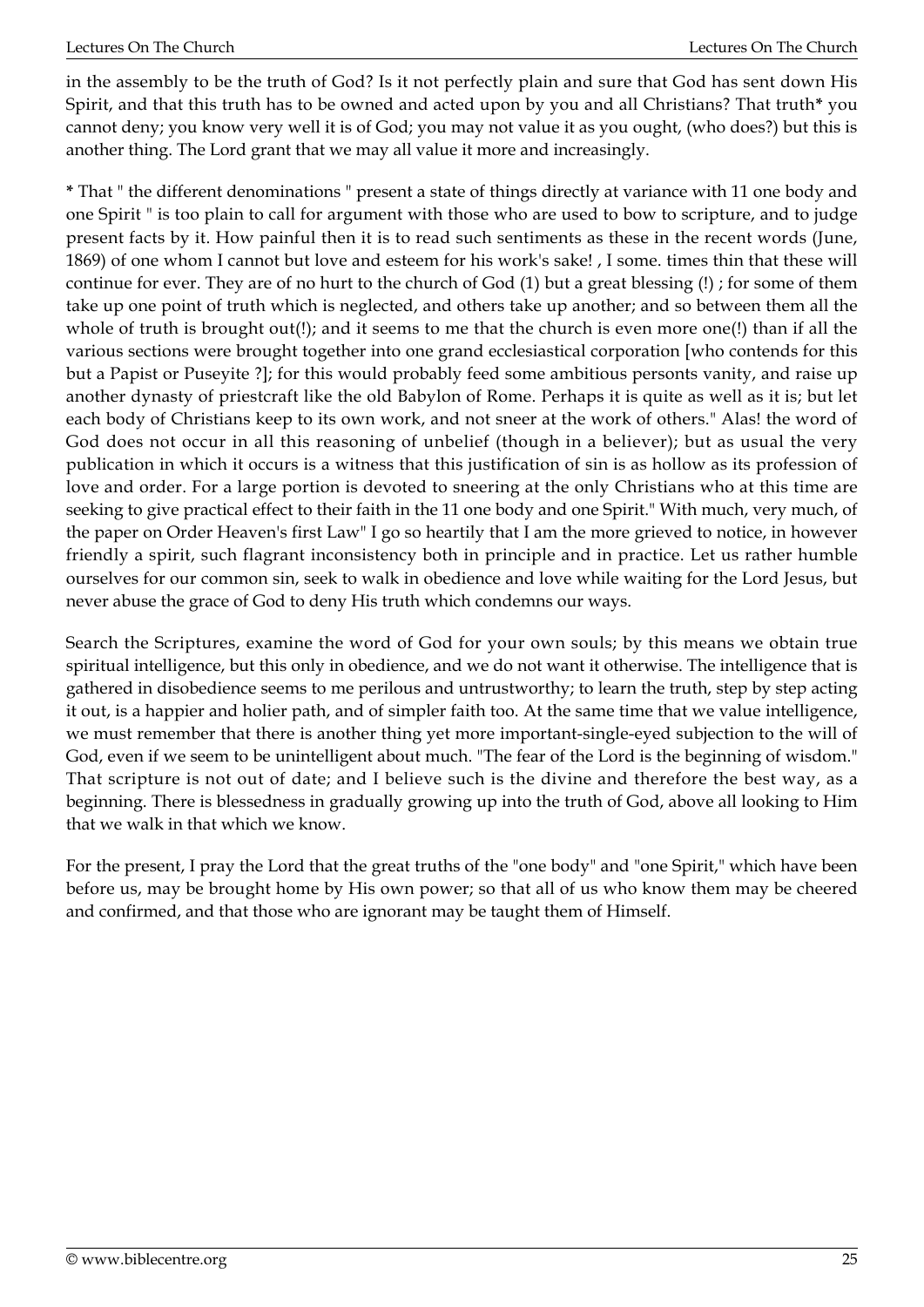## **Lectures On The Church**

#### **1 Cor. xiv.**

The two subjects which are now to come before us may seem at first sight to be rather widely separated ; but in truth, far as they appear to diverge, they equally flow from Christ. They are founded both of them upon His work, as an accomplished fact; they are derived from Him in His present place of exaltation at the right hand of God; they are established for the express object of magnifying the Lord Jesus, even as they are now called in a very direct way to subserve His Lordship. And this last point is one of immense practical importance. For whatever may be the power of the Spirit in ministry, whatever may be the privileges of the assembly, still the Lordship of Christ is a truth of elementary character indeed in the mind of God, but of exceeding moment for the practical working of the Spirit of God, both in the individual members, who are His servants, and in the assembly, the body of which He is the Head. Hence we can at once see that, whatever may be the different lines that either the ministry or the assembly may take, yet they spring from a common source, and they are both intended of God to be subject to, and the means of exalting, the same Lord Jesus Christ. Now it will be my business to-night to direct attention to the testimony we have in the word of God as to both these subjects, in order to show, as far as limits permit, wherein they differ; wherein also a common principle binds them together; and above all their common end, as well as the Christian's consequent responsibility.

First of all, as to the assembly, we may be the more brief, inasmuch as we have had already the 11 one body " before us, as well as the 11 one Spirit." But I may direct you to a few scriptures which prove what I have just advanced, that the assembly of God is founded upon the accomplished work of Christ, and His exaltation to heavenly glory.

Let me premise that the church has the same meaning with the assembly; hence the word "assembly" is often used in order to avoid misunderstanding. There might be many questions raised as to the meaning of 11 church:" it is hardly possible to create difficulties as to the word 11 assembly." Now the fact is that the church is the assembly. Assembly is the proper English word, rather than " church," which has become anglicized, no doubt, but it frequently conveys notions not only vague, but even opposite to different minds.

Now in the Acts of the Apostles, as compared ,with Matthew xvi. we find clear light. The Lord at a very critical point in His dealings with the disciples, tells Peter more particularly, but all His followers in fact, that He was going to build His assembly. "Upon this rock," says He, "I will build my church." The reason of this was that the unbelief of the Jewish people was complete, after He had given the fullest divine proof, both in miracles and signs, in accomplished prophecies, and above all in the moral power which ever hung around Him a brighter crown of glory than anything in either miracle or prophecy. Bat when the Lord had, so to speak, exhausted all the means which even His goodness and wisdom could suggest in acquiescence with the will of God the Father, and the result of His patient grace was that the unbelief and scorn of the true Messiah became more and more decided, the spirit of hostility becoming more evidently deadly in its character, He brings all to issue by asking who men said that He was. The answer showed the total uncertainty of Israel; nay, rather the only certainty was that men, the best and wisest of them, humanly speaking, those that had seen most of Him, were completely wrong. He appeals then, not to some great one, but to a heart that was true-to Simon the son of Jonas; and from his lips falls that confession for which the Lord Himself pronounced him blessed-blessed because it was not of flesh and blood, with their mere weakness and opposition to God. It was the Father who was in heaven who had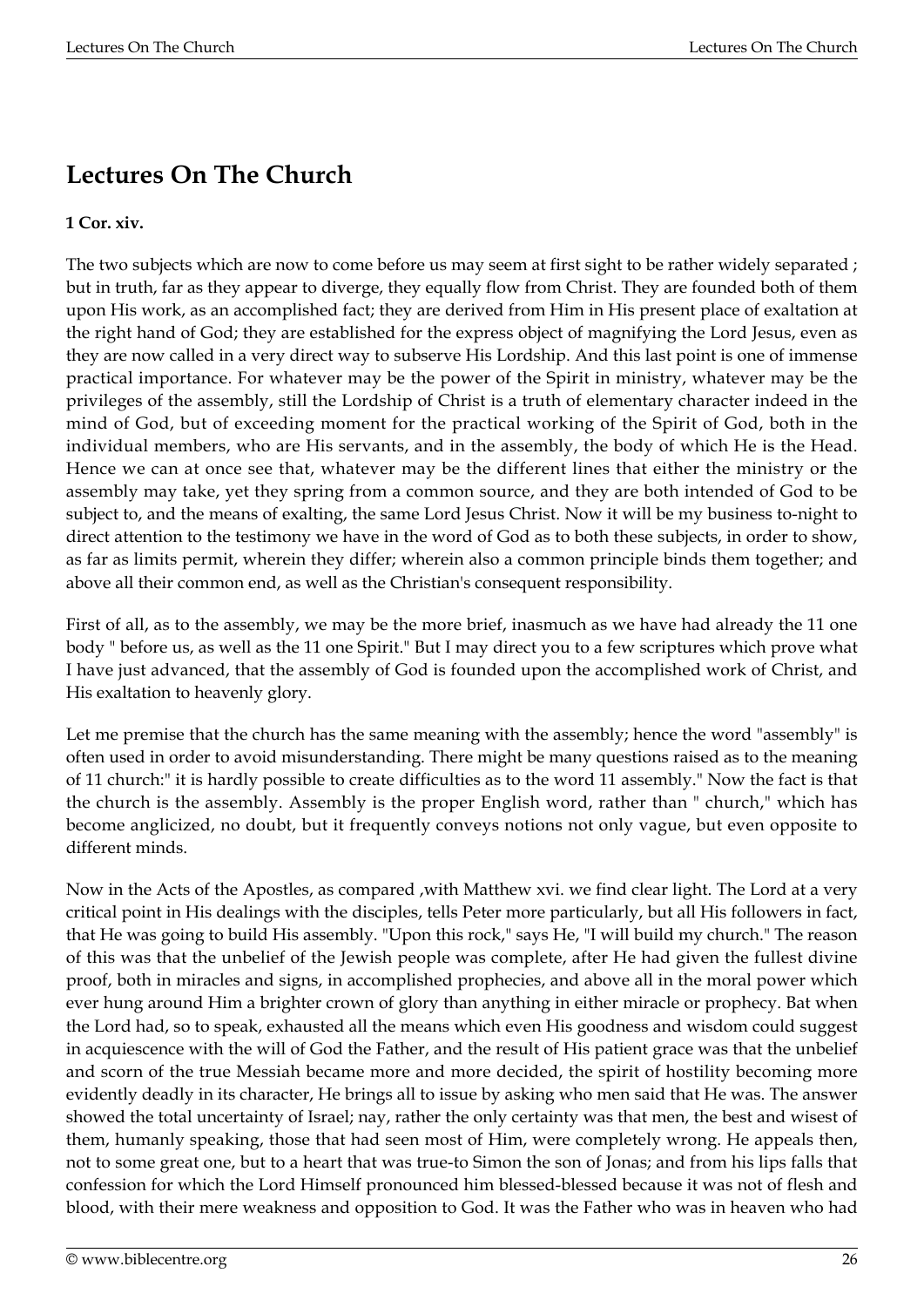revealed to his soul the glorious truth, that underneath that despised form-that outcast, the Nazarene, was not only the Christ, but the Son of the living God. The Lord Jesus immediately lays holds of this confession, and, with especial reference to the latter part of it-His being not merely the Messiah or Christ, but the Son of the living God, He says, Upon this rock I will build my church."

The Messiah, in shame and humiliation, was a stumbling-stone to Israel; but the Son of the living God confessed was the rock upon which the church is built. This was a fuller confession, and a deeper one-in all its fulness certainly new, and so treated of the Lord. Not but that, as we know, Christ was the Son of the living God from all eternity; but still for the first time He was so confessed by human lips, and by a heart taught of God the Father. The Lord Jesus, then, also for the first time, intimates that upon this confession His church was to be built; and immediately He forbids them to tell that He was the Christ, showing that it was no question now of being received and reigning as Messiah. He was to be rejected, and to suffer. Hence, on His rejection by the people, but the recognition of the higher glory of His person by the remnant represented by Peter, we have His sufferings and death at once announced. This it is which opened the door for that new work of God-the church that was to be built upon the confession of Jesus Christ, 11 the Son of the living God."' Accordingly soon follows the Lord dying on the cross, determined to be the Son of God with power by the resurrection from the dead, then glorified, and in due time sending down the Holy Ghost from heaven. The second chapter of the Acts of the Apostles, which shows the presence of the Holy Ghost, gives us for the first time the assembly as an existing fact on earth. This is worthy of all note. The Lord in Matt. xvi. had spoken of His assembly as a thing that had yet to be reared up: 11 Upon this rock I will build my church." But now in Acts ii. we find the church is in process of being built ; as it is said in the end of the chapter, "the Lord added to the. church**\*** (or, together) daily such as should be saved."

**\*** It has been objected that some editors, as Lachmann and others, have omitted y here in deference to the Sinai, Vatican, Alexandrian, and Rescript of Paris, and a few juniors, with the Vulgate, Coptic, Aethiopic, and Armenian versions; but all the other uncials and cursives, with the Syriac, Arabic, and Slavonic versions, not to speak of early citations, accept the word; and then were followed by Griesbach, Scholz, &c., as well as Bengel hesitatingly. Tischendorf, who had at first rejected the common reading, replaced it in his later editions, though probably will now incline him once more against it. But it ought to be remembered that even the school of Lachmann, if they reject it, separate from chap. iii. 1, so that the passage would make the sense substantially the same as if y , "to the church," were read; namely, "The Lord was adding daily together those that should be saved." Hence in Acts iv. 23 it is said of Peter and John, that when let go, they went to their own company ( ). There was now a new association to which they belonged distinct from the old congregation of Israel; and this beyond a question is formally called i 1x0,qaia in chap. v. 11, not as if it were then called into being, but most evidently as already subsisting and known. It is clear then that independently of the phrase in Acts ii. 47, 11 the assembly," in a New Testament sense, did in fact begin at Pentecost, as is confessed by Pearson, Whitby, and others.

This is a very important lesson, and full of weighty results. It proves that the church does not mean merely people that are saved, or in process of being saved. Salvation was true before the assembly. The Lord took such as should be saved, and brought them into the church. If there had been no assembly to bring them into, this would not have negatived the fact that they were "such as should be saved."

What is the meaning of 11 such as should be saved"? It means those in Israel destined to be saved-those Jews whom grace was looking upon and dealing with in their souls. In the approaching dissolution of the Jewish system God reserved to Himself a remnant according to the election of grace. There was always this remnant, which a time of declension and ruin served but to define. Thus, during the Lord's lifetime the disciples were the remnant, or "such as should be saved." All those that were soon to confess Jesus as Messiah by the Holy Ghost were "such as should be saved;" but there was no such thing yet as the church to add them to. Now, at the time referred to in Acts ii., the assembly or church was there to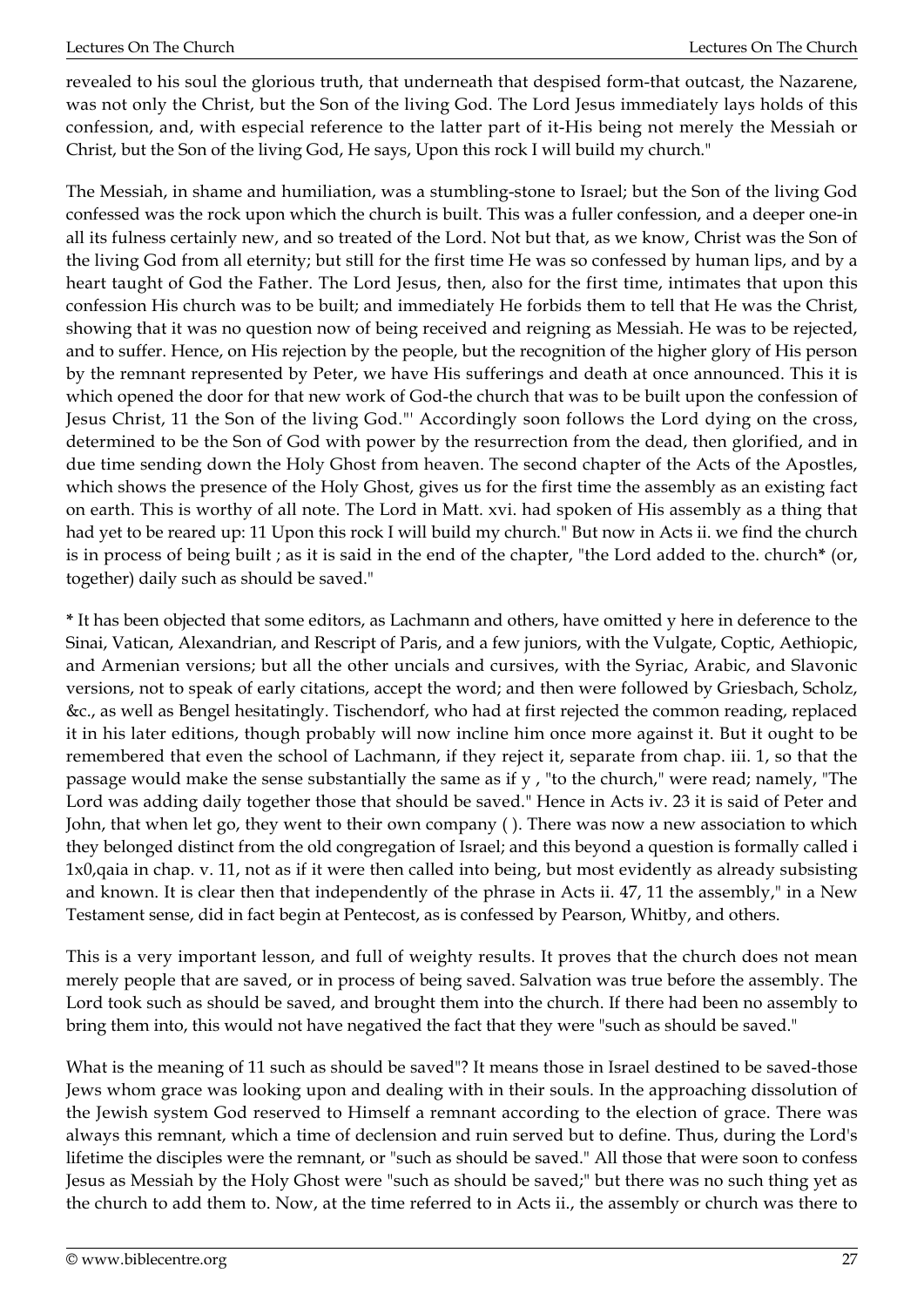which they might be added. Coincident with the Holy Ghost's presence, we have the church; and this agrees with 1 Cor. xii. 13, where it is said that 11 by one Spirit are we all baptized into one body;" that is to say, the formation of the body depends upon the baptism of the Spirit. Acts i shows that the baptism of the Spirit had not yet taken place; Acts ii. shows that it had; and immediately the fact is apparent that the church was there as a thing actually found upon the earth, to which "such as should be saved" were being added by the Lord. That is, the Lord now had a house upon the earth. The stones were there before-living stones, but they were separate: there was no building of God in this sense here below.

Now the Lord acts upon His words, "Upon this. rock I will build my church." He brings the living stones together; He builds them into one and the same house-the house of God, and this not by faith merely, but by the Holy Ghost sent down from heaven. We know that, before they thus entered the church, there were at least a hundred and twenty names who are expressly mentioned in Acts i. They too were 11 such as should be saved." And I do not doubt that there were considerably more who really were brethren. Thus, in 1 Cor. xv. 6, we hear of 11 above five hundred brethren" who saw the Lord after His resurrection. Therefore, it is plain, there were pretty many believers in the land of Israel. The "hundred and twenty" were those who, at or after the crucifixion, lived in Jerusalem. But whatever might be the number of the brethren throughout the land, or of the names in Jerusalem, there was no such thing as "the church," the assembly of God, until the Holy Ghost was sent down to give unity-to form them into one existing corporation, whether you regard it as the house of God, or as the body of Christ. There are very important differences connected with these views of the assembly; but still it is the presence of the Holy Ghost which makes it either Christ's body or the temple of God. In 1 Cor. it is spoken of as constituted by the Holy Ghost, present and operating in it; there also it is called the body of Christ, as we see from the scripture just referred to: "By one Spirit are we all baptized into one body."

Obviously this is extremely important, because what people think and talk about as the "invisible church"-though scripture never uses the expression -was substantially in existence before " the church ; " and, in fact, this invisible state of things is what the Lord was putting an end to, when He formed the church. In Old Testament times, we all know, there was a nation which God accounted and called His people, in the midst of whom there were isolated believers, as no doubt there were other believers among the Gentiles. Thus, there was Job, for instance, in early days; and every now and then, throughout the scriptures, we have one Gentile and another who evidently manifested divine life in them, and a looking for the Redeemer, outside the limits of Israel. For all that, there was no such thing as "the church"-no gathering together of the scattered believers into one, till the death of Christ. The children of God had been scattered abroad, but then they were gathered together. Henceforth disciples in Israel were not only destined to salvation, but they were gathered into one upon the earth. This is the church. The assembly necessarily supposes a gathering of the saints into one body, separate from the rest of mankind. There was no such body before. Hence, to talk of "the church" in Jewish times, or in earlier days, is altogether a mistake. The mixture of believers with their unbelieving countrymen (i.e., what is called "the invisible church") was the very thing which the Lord was concluding - not beginning-when He "added to the church daily such as should be saved."

The common error upon this subject is, that the aggregate of those that are to be saved composes the church. But the contrary appears from this scripture and many others. Up to this time 11 such as should be saved" were not in the church. Now the Lord takes and adds them day by day together, making up one assembled body. Thus, it is quite evident that "the assembly" is one thing, and the being saved is another. Of coarse, salvation is true of those that are in and of the church. The Lord does not leave "such as should be saved" in their old associations, bat gradually builds them together into the church. But the two ideas are so totally distinct, that, all through the Old Testament, there were "such as should be saved," and yet there was no "church of God," in the sense we are now deducing from scripture. The assembly of Israel no doubt there was, and it is called the "congregation of Jehovah"-the "assembly," if you will, of Jehovah; but then that was merely the nation, the entire mass of the Jewish people. It was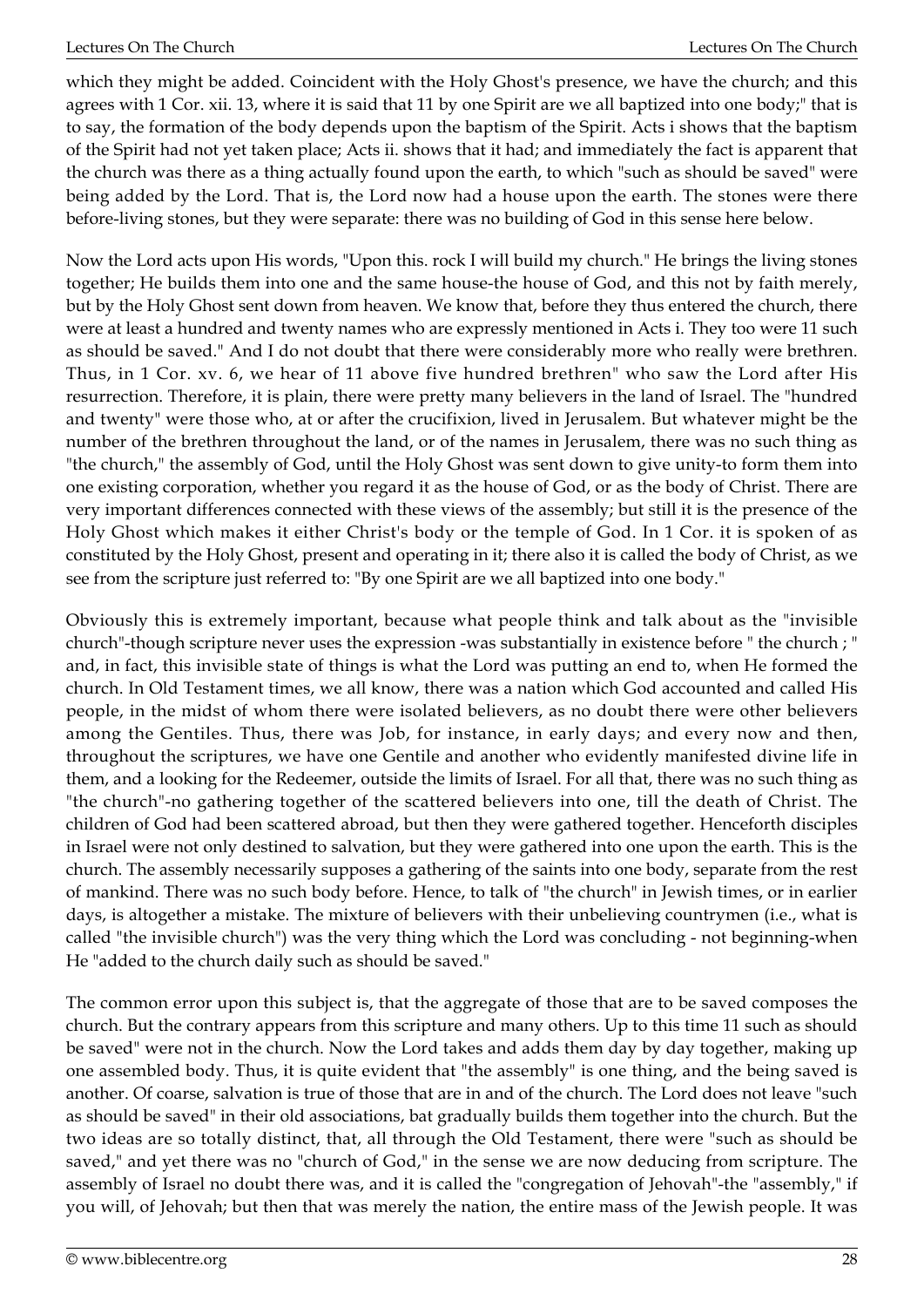out of this very nation that the first nucleus of "the church" was taken; and the Holy Ghost having just come down to dwell in those that were already there, the Lord takes the others that were converted at Pentecost or afterwards, and adds them to the existing body-the church now in course of formation. Evidently, therefore, the first covenant state that was now ready to vanish away answers to what people mean when they speak of "a visible and invisible church." They would call the Jewish nation the visible church, and "such as should be saved" in their midst, the invisible church. Well, let them so speak, if they will; but all I now affirm, and wish to impress upon every one who is subject to the word of God, is that, as applied to what the New Testament calls "the church of God," this kind of thought and language is condemned by the clear and positive statements of God's word. I would not speak so strongly if scripture left the smallest shadow of doubt upon the point. But if the word of God is express, it seems to me criminal for a believer to speak doubt. fully. Not only is he not doing all he should do, but he is really helping on the spirit of infidelity in the world. We owe it to our God to be firm where His word is plain; we owe it to Him to be uncompromising as well as obedient. If the word of God be thus explicit, that now for the first time we have "the church," formed by the baptism of the Holy Ghost vouchsafed to believers, and that those who were destined to salvation, "such as should be saved," were taken out of Israel and added to that assembly, then I say that the church, in the New Testament sense of the word, never did or could exist before-that it began there and then - that it consists of saved people taken out of the Jews first, and then out of the Gentiles afterwards, as we know, but both brought into one existing body upon the earth. That body is, and is called, "the church," or the assembly of God.

In due time the Lord began to extend the work. Thus, in Acts viii., we find Samaria receiving the gospel, and the Holy Ghost subsequently given to the believers. We have afterwards the Ethiopian eunuch brought to the knowledge of Christ. Then the great apostle of the Gentiles is so converted as to be the fittest witness of grace, as well as of the church -one with Christ in heaven: as indeed in Col. i. he styles himself not only minister of the gospel, but of the church. Only he treats of it as the body of Christ.

By the way, in passing, I would remark that Acts ix. 31 has its force impaired, to say the least, in the common Greek text and English version. " Then had the churches rest," we read, 11 throughout all Judea, and Galilee, and Samaria, and were edified; and walking in the fear of the Lord, and in the comfort of the Holy Ghost, were multiplied." Now the best copies and most ancient versions give "the church," not "the churches." I admit fully there were churches in all these districts; but there is nothing peculiar in this. But that which, I am persuaded, the Spirit of God wrote here, was "the church." Minds were perplexed very early indeed. The idea of the church as a subsisting united society upon the earth is easily lost sight of, particularly when we look at different districts and countries, such as Judea, and Galilee, and Samaria. The true reading at once leads us back to the substantial unity that belonged to the church, or assembly of God, here below. There might be ever so many assemblies throughout Judea, and Samaria, and Galilee, but it was the church. I admit that we often hear of the churches of Judea, and of other countries, as Galatia for instance. No one questions the fact of many different assemblies in these different lands. But then there is another truth which has not been seen for a long while by the great mass of God's children -not only that God set up a body which did not exist before, but that wherever assemblies might be, it was all the assembly. Not only did He constitute the church upon earth, susceptible of daily growth, but while He extended the work, while He formed fresh assemblies in this or that district and country, it was nevertheless one and the same church wherever it might be. This scripture, rightly read, furnishes a strong proof of it; and I will now just add that the best authorities leave no doubt on my mind as to this. The word churches supplanted the church at an early day; and probably it is due to the fact that very soon the copyists, like other people, began to lose sight of the unity which God was establishing among His children upon the earth.**\*** It is so much more natural to conceive merely of distinct churches, than to take in the precious truth of the church wherever it is found upon the face of the earth. This may have led to assimilating the true phrase to another and more familiar one, especially when the sense of unity decayed and disappeared.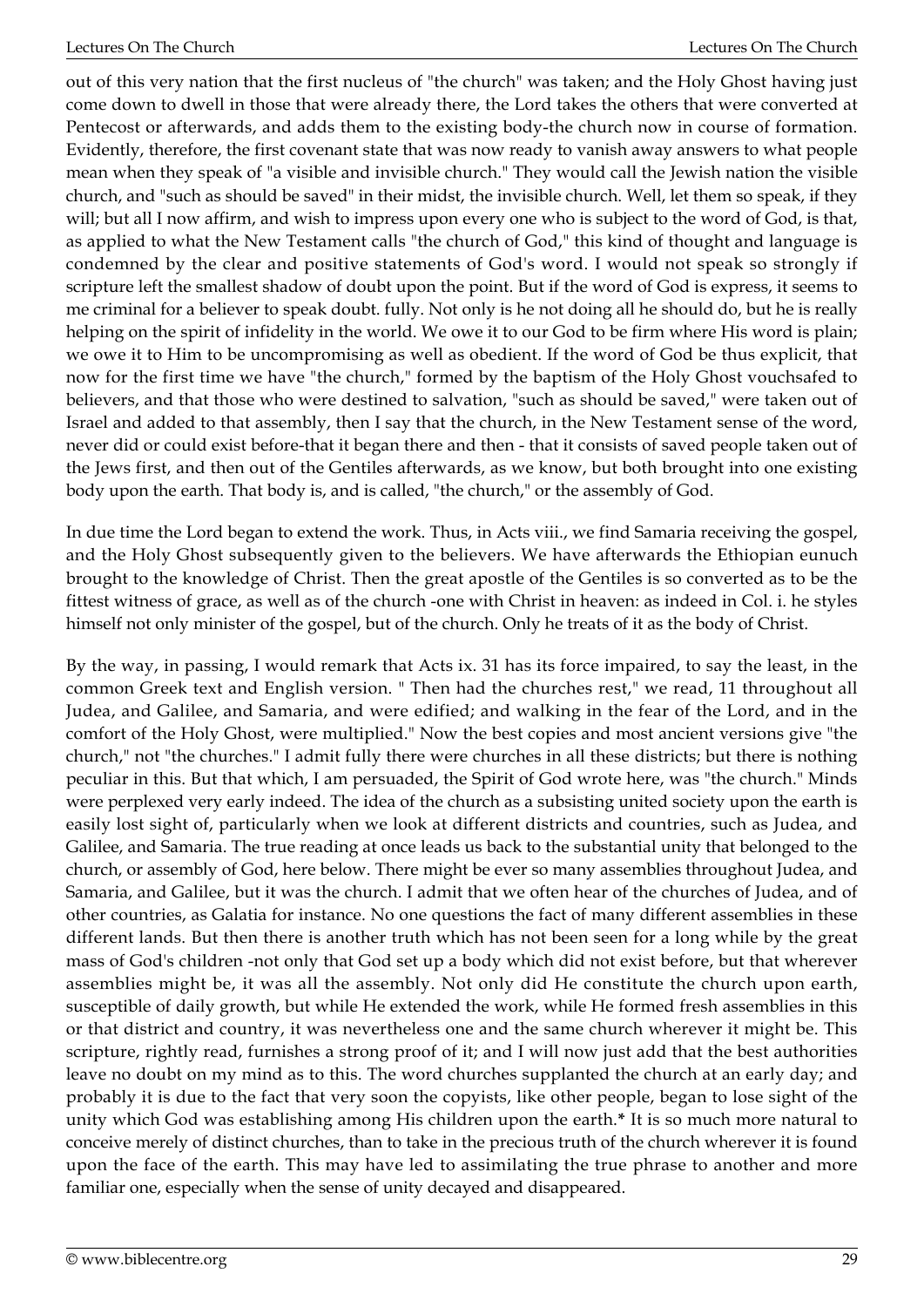**\*** The external authority stands thus. The Alexandrian , the Vati can, the Palimpsest of Paris, and the Sinai MSS. are documents of the -highest value, which agree in reading 11 the church," not "the churches." In this they are supported by the most important cursive extant, now in the British Museum, along with a fair number of others. Of the ancient versions, there is not one of first-rate authority which does not confirm the singular-the Peschito Syriac, Coptic, Sahidic, Vulgate, Aethiopic, Armenian, and the Erpenian Arabic. The most ancient Uncial which gives the plural form is that of Laud, in the Bodleian Library, of about the sixth or seventh century, supported by two others of the ninth century, with the mass of cursives, the Philoxenian Syriac, and an Arabic version. But even here it is to be remarked that the weightiest, or Laudean copy, is unquestionably wrong in reading "all the churches; " and the others may have been influenced by Acts xvi. 5. It is certainly easier to suppose that the less usual form might have been changed by scribes to a common type, than that the very old authorities joined in an error, which the crowd of juniors escaped. Ordinary the tendency runs in a direction exactly opposite.

From the historical account in the Acts of the Apostles, let us turn to the instruction which the rest of the New Testament affords as to the assembly. First, the Lord in Matt. xviii. had laid down the spirit in personal matters that was to actuate the assembly, beginning with one of its members. He had shown there, that the legal spirit is quite out of place. He had pointed out in the most beautiful manner how He Himself was the Son of man that came "to seek and to save that which was lost"not merely that He was the Shepherd of Israel, gathering His own people, but that He was come in quest of the lost, in the pure and simple and full grace of God. Take a case which He knew might occur in the assembly He was going to build-the case of one brother trespassing against another: what was to guide? Not law, nor nature, but grace. The righteousness of man would say: "The man that has done the wrong must come and humble himself " "No," says grace, "go you after him." "What I after the man that did me this wrong?" "Yes, it is exactly what the Lord has done." That is, the Lord puts His own grace as the pattern, and spring, and power that is to govern the individual, and of course also to be the life-breath of the assembly. Consequently we find: "If thy brother trespass against thee, go and tell him his fault between thee and him alone." He that was trespassed against becomes in grace the active party. He goes, and for what purpose? To tell his brother his fault. What a call for the painstaking and self-abnegation of love! And if his brother hear him, he has "gained his brother."' What a requital, even now from the Lord! It would be indeed a sorrow to the heart that he should go farther astray. Thus it is that love, divine love, reproduces itself in those that the Lord is not ashamed to call His brethren. He calls them to be the witnesses, not of the servant by whom the law was given, but of Himself, who was full of grace and truth. Accordingly, then, grace is the energetic influence that works; but truth is not set aside for a moment. Still less can the Christian entertain that pride of heart and indifference that would say, "Well, he has acted wrongly; I am above it, and will take no notice of it " There would be in this a spirit of hard forgetfulness of Christ and His grace, as well as the world's indifference about one's brother. There is no allowance of either in our Saviour's words. Again, the legal principle, right as it is in itself, of dealing with a man as he deserves, is entirely excluded. Divine grace, as seen in the person and mission of the saviour of the lost, works in the soul if we follow His voice. We know well how easily it might be forgotten, and how the heart might reason: "Because he is my brother, he is the less excusable -he ought to know better." There is truth in this: no doubt, he ought to know it; but if he does not, you may at least feel what is your place and privilege. "Go and tell him," &c. Thus the Lord does not lay down a law for the wrong-doer to find his way back, but calls the man that is in the right to go forth, not in the spirit of right., but of grace., to win him who is wrong; and if the latter hears, the former has gained his brother. If the wrong-doer refuses to hear, the thing is to be laid before others. "If he will not hear thee, take with thee one or two more, that in the mouth of two or three witnesses every word may be established." There would be as it were a combined action of grace brought to bear upon the offender's soul, that he may hold out no longer. It was bad enough to refuse one: can he refuse one or two more ? Well, but if he does neglect to hear them, what then ? The whole church hear and speak; all the objects and witnesses of divine grace who are in the place are intent and occupied with the trespasser. Can he reject the church ? If he does, "let him be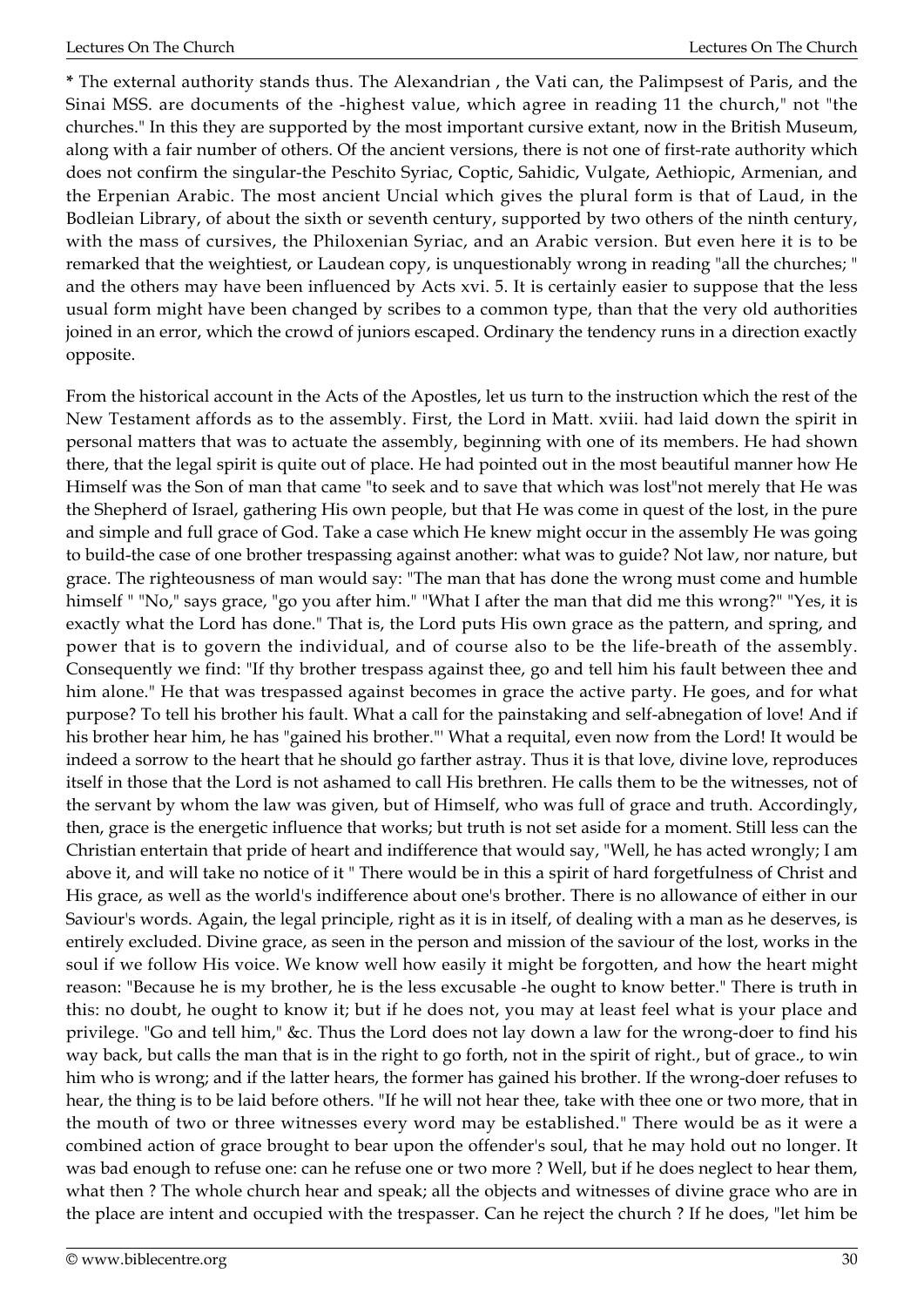unto thee as an heathen man and a publican."

Brethren, what sentence so terrible as the sentence of grace and truth rejected? And thereby is seen the sad mistake that is often made when men talk about love, but I am afraid with little appreciation of it. There must be a love in deed and in truth from Christ Himself, to begin and go on with such a work as this. But observe, the very same delight in and submission to Christ which can carry one after a personal offender thus, not as a bare duty, but with fervent desire to win him back- the self-same spirit of faith regards him, if refractory, "as a heathen man and a publican." He may be really a converted man; but he who rejects the grace of Christ thus flowing out according to the truth, is no longer to be counted as a brother. No matter whether he is really a brother or not before God, he is rejecting the Lord, as it were, in those that represent Him on earth in His assembly. "Let him be unto thee as an heathen man and a publican."

This, then, is the Lord's weighty and standing lesson before the assembly came into existence; but we are not left only to these preliminary preparations of the Lord. In 1 Cor., and more particularly in the chapter that was read, is a very full account of the way in which the Lord orders the assembly. Before calling your attention to this, let me refer first of all to chapter xii., where the subject of spiritual manifestations begins. There you find the Holy Ghost in active operation. He is at work in the various members of the assembly of God. For "there are diversities of gifts, but the same Spirit; and there are differences of administrations, but the same Lord; and there are diversities of operations, but it is the same God who worketh all in all But the manifestation of the Spirit is given to every man to profit withal; for to one is given by the Spirit the word of wisdom; to another, the word of knowledge by the same Spirit; to another, faith, by the same Spirit; to another, the gifts of healing, by the same Spirit" -and so on. But if we have here spiritual acting in the assembly, observe that the subject opens by tests that decide between the spirits that were not of God, and the Holy Ghost. It is not a question of settling who are Christians and who are not, but of discriminating what is of the Holy Spirit from the spirits that are opposed to Him-the instruments of the enemy.

And what may these tests be? 11 No one speaking by the Spirit of God, says Jesus [is] accursed (or anathema); and no one can say Lord Jesus but by the Holy Spirit." Thus the Holy Spirit of God would never treat Christ as in His own person, or relationship to God, under a curse. This is a very simple and solemn test, and ought to be weighed by us-I think I may say, beloved brethren, by us especially. For in our own days a most audacious effort of the devil has been put forth. Have not men dared to assert that the Lord Jesus, in His own relationship to God as a man upon the earth, was under the curse of the broken law?-that He was under the effects, as between His soul and God, of man's distance from God? At once we discern what spirit this is. " No man speaking by the Holy Ghost calleth Jesus accursed." On the other hand, 11 No man can say that Jesus is the Lord, but by the Holy Ghost." When an evil spirit works, he may utter many fine things; he may appear to exalt Christ and His servants, as we see in the Gospels and in the Acts of the Apostles; but he never owns Jesus as Lord. It is the sure mark of an evil spirit to lower Jesus, by bringing Him in some way or other for Himself, under the curse. I am not speaking of His taking that place upon the cross by grace, but of His own place as man with God, apart from atonement. The pretence may be thereby to increase His sympathy towards us, or to enhance His triumph over the difficulty, and His extrication from it; but no one speaking by the Holy Ghost says Jesus is accursed. Then you have the counter-test, that those who own the Lordship of Jesus, own Him in the power of the Holy Ghost. This is no question of souls being saved, but a means of detecting what manner of spirit is active in the church. It is the scriptural touchstone for discovering those that are under the power. of an evil spirit, and those that speak by the Holy Ghost. What is of the Holy Ghost really exalts Christ, and gives Him His due place as Lord. The spirit of error as surely seeks to debase His person and frustrate His work

The Holy Spirit invariably maintains two things -the glory of Christ as to His person, and the Lordship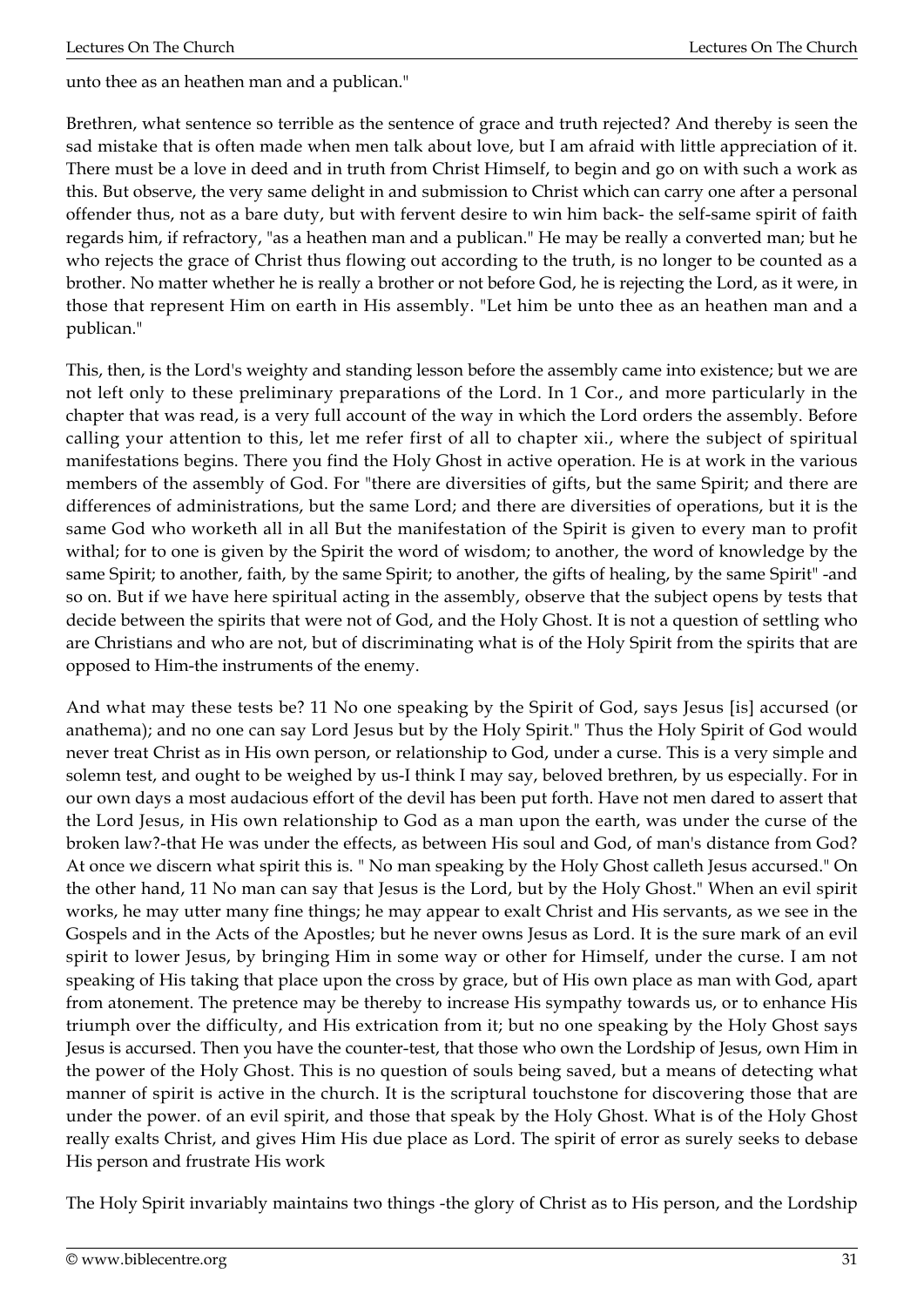of Christ as to His place: the one fitting for, and the other flowing from His work. Now this at once prepares the way for the important and practical truth, that the great object of the assembly of God is the recognition of Christ as Lord. We are, therefore, at once cast upon the question, Has the Lord given regulations for His assembly, or has He left us to ourselves? Have we Do directing principle for the manner in which the assembly of God is to conduct itself in this world ? Is the church wholly abandoned, as it were, to its spiritual instincts? Is it to be moulded by the particular age or country in which the saints may be found ? I trust there is no person here who would endorse thoughts so evidently of mere nature as these. What! the Christian assembly dependent on age or country! Can those who so speculate or act really believe that the church of God is a creature of the world after all; that God has left it, like a foundling, to be one thing here and another thing there? Institutions such as these might be good or bad churches of man, but certainly one is at a loss to conceive what pretensions they can set up to be the church of God. It is of all consequence that, be it the simplest believer, his heart should understand and keep firm hold of this, so patent in scripture, that if there be one thing that is precious to God upon the earth, it is His church; that if there be one thing God is above all jealous of maintaining therein, it is the glory of Christ; and that it is not in the world yet, but in the children of God, that God Himself is now active by His Spirit, for the purpose of glorifying Christ But, as usual in His ways, whatever is set up on the earth is always first tried here, and then it is put into Christ's hands, by whom the divine counsels are accomplished infallibly. To-day is the time of trial. When Jesus comes, there will be no farther trial in this respect. The church will then enter into the due place which is reserved for it in the purpose of God. The hour of our responsibility will be over. But now is the time when the children of God are being put to the test.

Remark, moreover, that one object of the First Epistle to the Corinthians is to show that theirs was an infant church, an assembly of persons not long gathered out of the world, and hence in much practical ignorance. You see them assailed by evils that in these days would not be ordinarily a trial among the children of God. There was certainly a very low state of moral thought and feeling, and, in one case at least, such grossness of outward conduct as was not heard of even among the Gentiles. It would seem that the devil had used particular pains to take advantage of the happy liberty of these young Christians. They forgot all about the flesh, being so occupied with the power of the Spirit. They do not seem to have reflected upon their dangers. They did not walk in self-judgment. You must remember that they had few of the New Testament scriptures as yet, and that the apostle had not been long teaching them. Of course afterwards there was an amazing advantage gained through their very fall by the instruction which the Holy Ghost gave from it to others, and, we may trust, to themselves. Yet the epistle clearly shows that the infant church at Corinth had the responsibility of the church of God. It is the only one that is expressly thus addressed-" the church of God." At that time no apostles were there, nor it would seem elders either; but I shall have an opportunity of adverting to this more fully by-and-by. There was, however, no lack of gifted people; yet remark, spiritual order is not produced by such manifestations of power, but by subjection to Christ as Lord. It is not enough to be enriched in all utterance and knowledge. Few churches had gifts more abundantly than the assembly in Corinth. It was notwithstanding a most disorderly spectacle; and the reason was, that they were exercising those powers without reference to the Lord's will and glory, and so for their own ends. They were pleasing themselves-exalting themselves. In their new-born exuberance, they were giving the loose rein to all the spiritual energy that had been bestowed upon them, and the consequence was that there was the special need of bringing them back into the ways of God.

Whatever may be the power of the Spirit by and in men on the earth, it should always be made subservient to Christ the Lord. The Corinthians did not understand this, and they are reminded of it from the very beginning of chapter i-" Those that call upon the name of Jesus Christ our Lord, both theirs and ours." So all through the epistle you will find great emphasis laid upon His being Lord. We have it here in reference to the bestowal and character of these gifts. So again in chapter xiv. we have the exercise of these gifts regulated in the assembly. The church comes together into one place; there the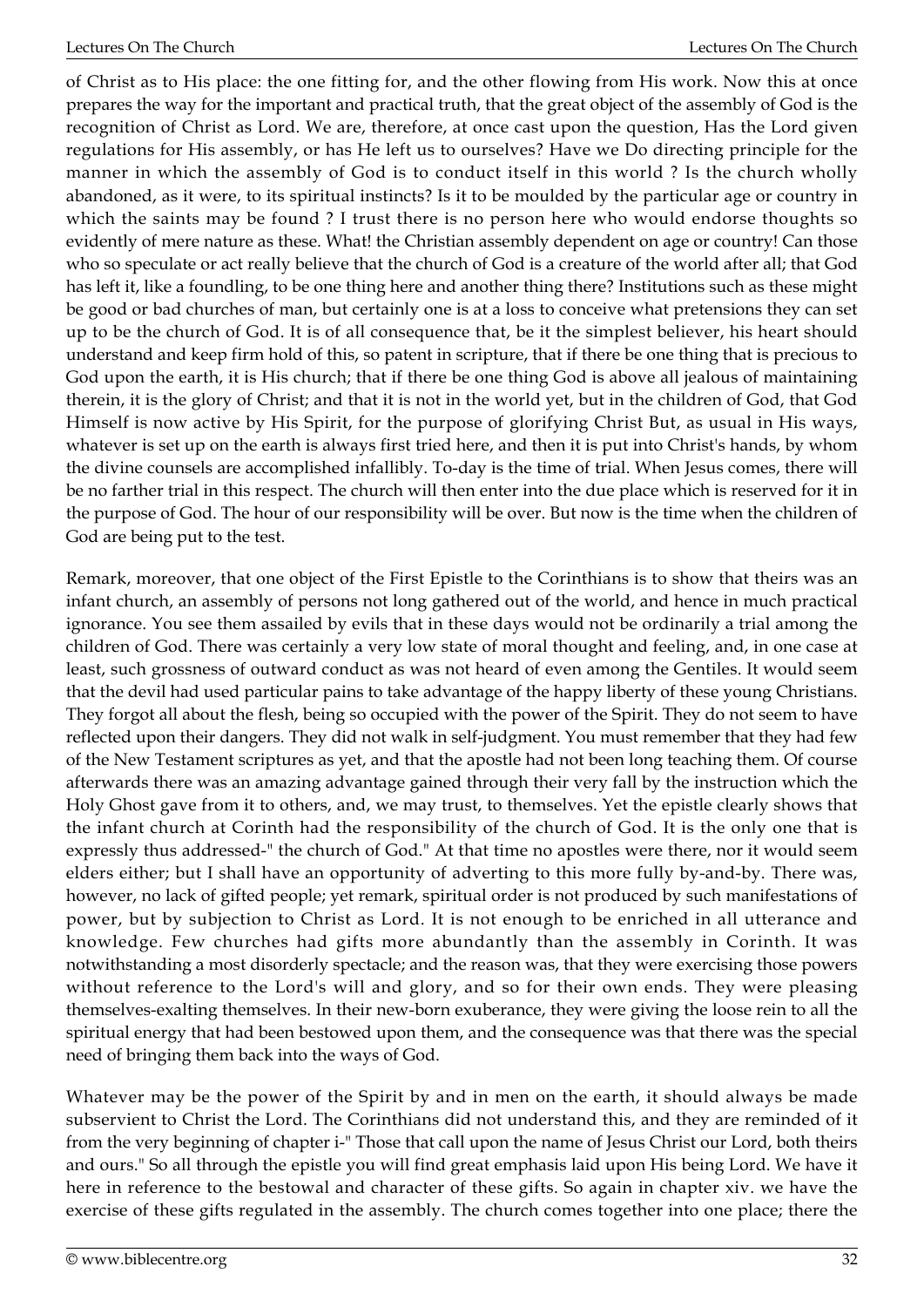saints meet as the assembly of God. Did they then speak in a tongue? It was in vain to plead that the Spirit of God undoubtedly enabled them so to speak. Again there is no question raised as to the quality of the unknown subject-matter: it might be all true, sound, and good; but the Lord proscribes what does not edify the assembly. As a general rule, in the absence of one who could interpret, the exercise of those tongues is forbidden in the assembly.

This is a most momentous matter for practice. No matter how truly a man has a power which comes from the Holy Ghost, he is not always to use it; more than this, he is bound to use it in obedience to Christ. There are certain regulations laid down to which he must submit himself The apostle takes up prophesying particularly, because it was the highest form of acting on the conscience; as in mentioning the various gifts, he (chap. xii. 28) put diversities of tongues in the lowest place. Thus he rebuked the vanity of the Corinthians; for what they made more of than anything, else, the apostle reduces to the last rank. "God hath set some in the church, first apostles, secondarily prophets, thirdly teachers, after that miracles, then gifts of healings, helps, governments, diversities of tongues." Then after the most precious unfolding of love in chapter xiii. (how need ful in these matters!) he comes to the due exercise of gift in the assembly in chapter xiv. 11 If therefore the whole church be come together into one place, and all speak with tongues, and there come in those that are unlearned, or unbelievers, will they not say that ye are mad ? But if all prophesy, and there come in one that believeth not, or one unlearned, he is convinced of all, he is judged of all; and thus are the secrets of his heart made manifest, and so, falling down on his face, he will worship God, and report that God is in you of a truth." Observe the weight of the principle which the apostle here insists upon. God has formed the church, the assembly, as a testimony to Christ upon the, earth-a testimony to His Lordship. The consequence is, whatever would give a false, or even a vainglorious testimony, whatever would prompt men to say 11 Ye are mad" is forbidden, no matter how certainly the power, thus misused, itself might be of God. The gift of tongues, for instance, evidently was of the Holy Ghost and not of nature; but its use is subjected to divine regulations, as we see here. And this has a wide scope: indeed, I hold it to be the grand criterion for every Christian man to apply both for his own conduct and for judging that of others. But when we speak of judging what others do or say, need I add that it becomes us to weigh all humbly and in love, seeing well to it that we are not thinking of ourselves but of the glory of the Lord? But I do say that we are always bound to think of the glory of the Lord; and therefore, no matter under what circumstances., no matter where, we are responsible to judge in subjection to Him.

Prophesying here, evidently, does not mean predicting, as some might suppose; nor, as others say, mere preaching. There is a great deal of preaching which is not prophesying. Indeed, it might well be affirmed that the preaching of the gospel is never, rightly considered, prophesying; for this last is that character of teaching which lays the conscience bare in the presence of God, and brings God and man thus close together, if I may venture so to put it, Therefore this is what the apostle contrasts with the exercise of a tongue. The tongue was forbidden, if there were no interpreter; and for the plain reason, that otherwise it would not edify the church. The object of all that is done there must be " unto edifying." Whatever therefore does not edify is not fit for the assembly of God, and ought not to be allowed there. It may be well meant; it may be by the Holy Ghost, as regards power; but whatever is not intelligible, and has not the character of building up the saints of God, is not fit for the assembly. These things might be very well out of the assembly; nay, it was their proper place, as a testimony to unbelievers. But they had no business in the assembly, if their exercise did not tend to the instruction, exhortation, or comfort of the assembly; and edify the assembly they could not, unless there was one who had the gift of the interpretation of tongues, and could, therefore, turn them to present account in the building up the saints of God in the grace and truth which came by Jesus Christ.

This then is the rule by which all is to be governed. "If any man speak in an unknown tongue, let it be by two, or at the most by three, and that by course; and let one interpret. But if there be no interpreter, let him keep silence in the church; and let him speak to himself and to God." But suppose you are prophets;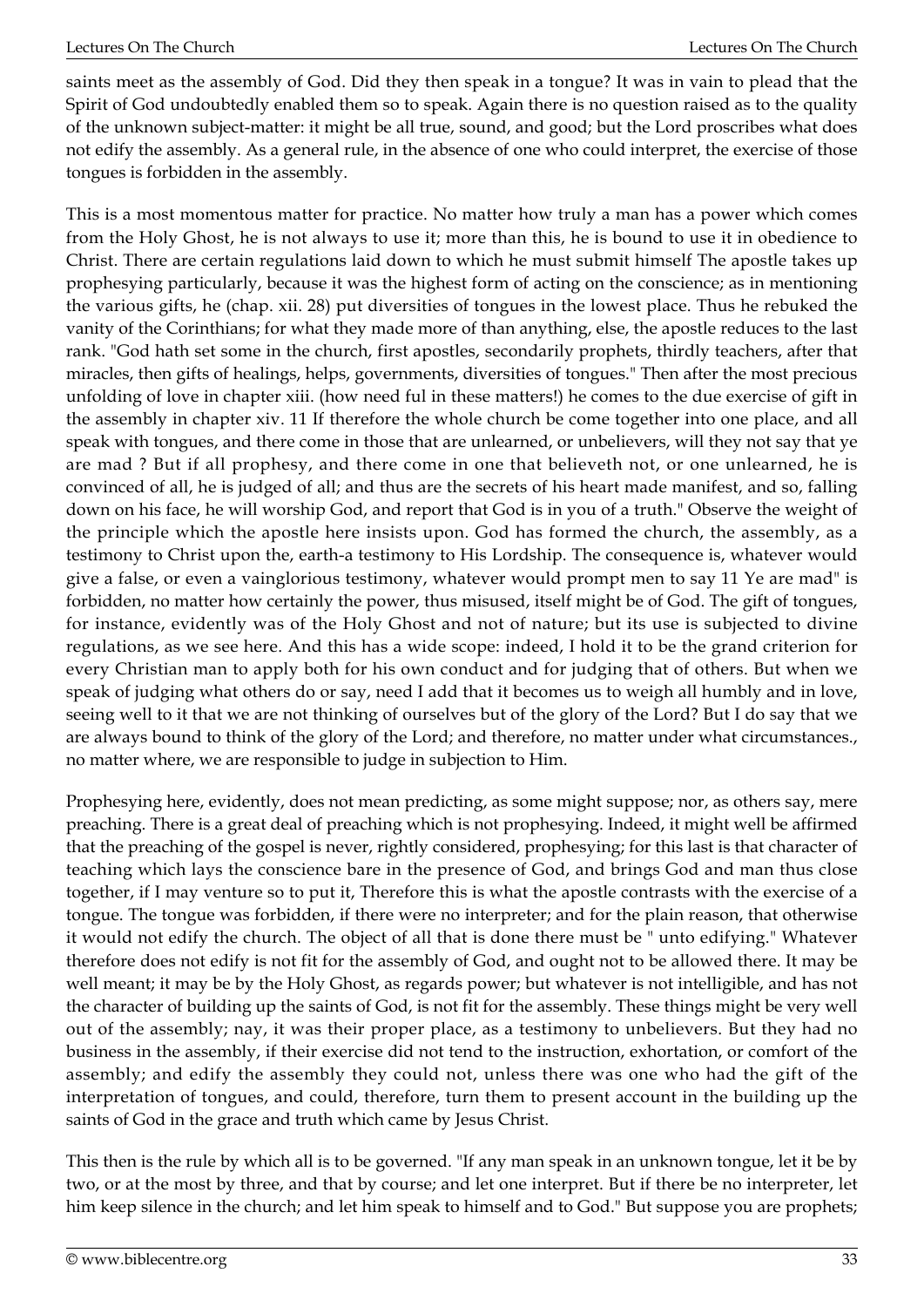suppose you can speak to edification in this powerful way, " let the prophets speak two or three, and let the other judge." Here the apostle takes the example of the prophets in contradistinction to the tongues; for everything the prophet said was for the express purpose of edifying. While therefore he admits them to be in the first rank of the gifts of edification, there is this other important guard asserted, that, precious and profitable as prophesying may be, no more than two or three were to speak on the same occasion. Doubtless, they were to speak one after another; they were to speak in order and by course; mutually subject, but not more than two or three. Why so? Because it would not tend to the very edification which was the great object of prophesying; it would be overdoing, being more than the saints could really profit by; and therefore there are these defined limits. Granted that prophets give the highest character of Christian instruction; but only two or three were to speak, and the others were to judge.

"If anything be revealed to another that sitteth by, let the first hold his peace." There might be then that which no longer exists, any more than speaking in a tongue; that is, revelation. This must be carefully remembered. The truth of God may be brought, in the most powerful manner, by the Holy Spirit, to bear upon the conscience, so that even now, as then, there may be the firmest conviction conveyed to an unbeliever who might come in, that God was there. I do not doubt that this is perfectly possible, and may be now at any time; and I would to God it were always! But this is a wholly distinct thing from a revelation. God may use Christian instruction of a powerful character from the written word as a testimony to His own presence among His children on earth. But revelation cannot ought not, to be now looked for. The apostle was instructing these saints before the canon of scripture was closed. All the truth of God was not then written; and therefore it seems to me to be the fact, that, according to the order of God, there might have been a positive revelation then given, while much of the word of God remained to be written. Whereas to pretend to revelation now would be clearly an impeachment of the perfectness of scripture, and I have no doubt would soon prove to be nothing but the fraud or folly of man, and a snare of the devil. Whatever might be the power of the Spirit of God at work now, it must be by means of truth already revealed - truth already in scripture. It is not something added to that which God has given, but the mighty use, in the hand of the Spirit of God, of what is already furnished and permanently given for the church's help in passing through this world. There may be a recovery of what has been hid by unbelief from the saints; but it is there. A new truth, revealed Dow for the first time, is incompatible with the scripture as the complete book of God.

If we have certain things, even in this chapter, that clearly refer to what was then in existence and not now, the very fair question may be asked by a simple-minded person desirous of understanding the word of God-"Why do you maintain that such a chapter as this is meant to regulate the assembly now ? It is clear that you have not these tongues, and that there cannot be any revelation of a new truth. If there are such modifications, why do you co ntend for this chapter as God's permanent rule for His assembly?" The answer is quite simple. The Spirit of God necessarily regulated what was there before Him; but then the great aim of all the instruction is not miraculous powers nor any other transient actings, which were evidently for the special object of testimony in the early days of Christianity. None of these things forms the Centre of these chapters. What does? THE PRESENCE OF THE HOLY Ghost. To this one point all grave consideration and sober arguing of the subject must come.

Have we that one and the same Spirit still ? Can we count upon His presence? Do we believe that He deigns even now to act in the assembly? How many, day after day, say, "I believe in the Holy Ghost;" but do they prove their faith by their works? I would ask you, and desire to ask every saint of God, Do you believe in the real presence of the Holy Ghost as a Divine person, who is with the church, who is in the saints, who is there expressly for carrying on the assembly according to the word of the Lord, and for maintaining the Lordship of Christ there ? If we have the Holy Ghost; if He be in and with the saints still; if this be a certain truth, and not dependent for proof upon a particular part of scripture where miracles and signs are spoken of, but quite as clearly laid down where these have no place whatever; if He be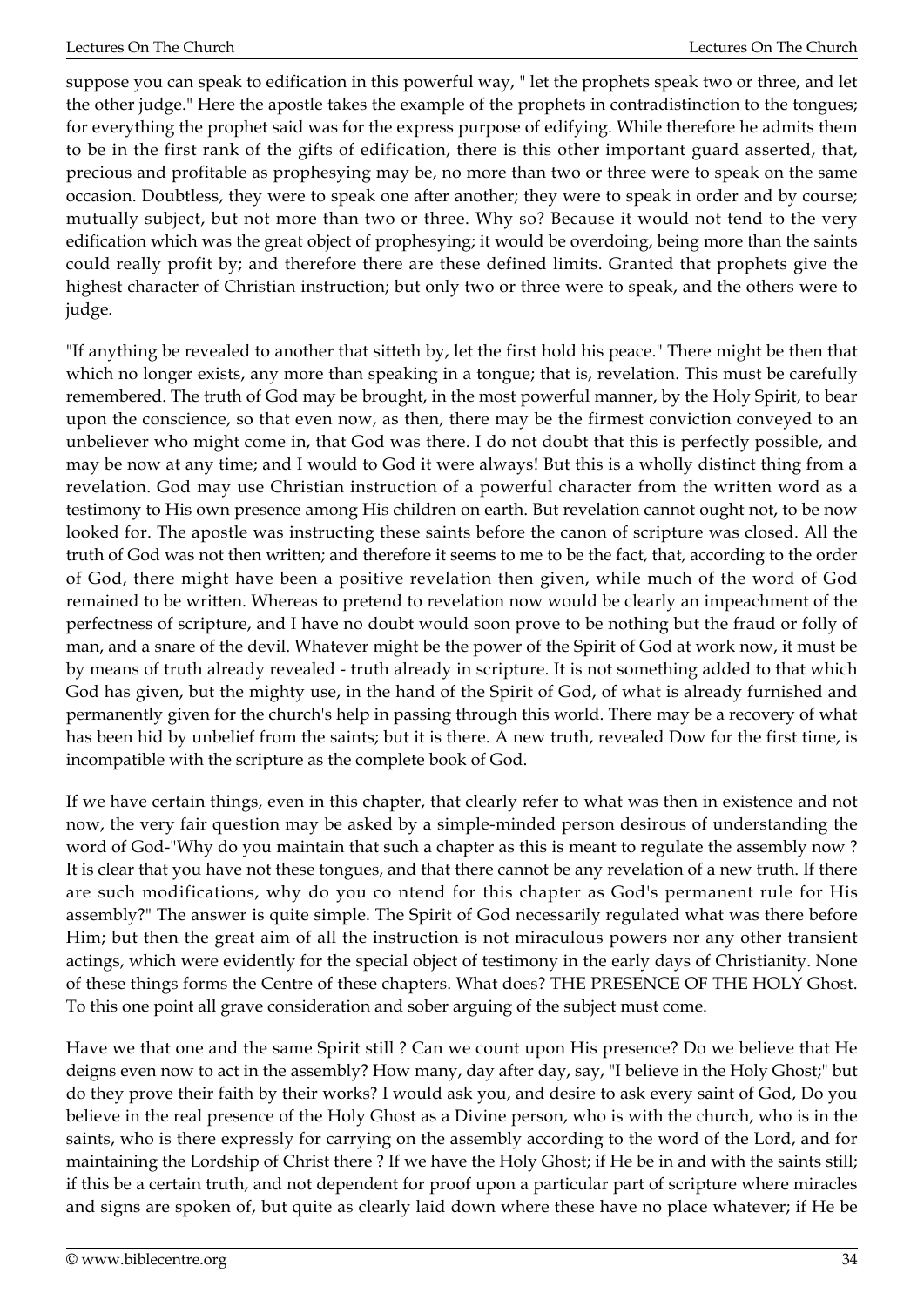positively promised to abide with us for ever, then I demand, how does He act? Does unbelief dare to make the Spirit no better than a dumb idol? Allow me to put a question or two: Has the Holy Spirit abandoned the word of the Lord as His only standard for our practice as well as faith ? Or is it that men bring cunningly devised reasons for avoiding subjection to that word ? But is it possible that children of God can content themselves with any reasons for disobedience? Alas 1 it is no want of charity to speak thus. They can quote continually, 11 Let all things be done unto edifying;" and, "Let all things be done decently and in order." But do they ever reflect that not even the Corinthians had so violated the order of God's assembly by their unbecoming displays, as they themselves do every day by a routine of their own (fixed or extempore), which does not resemble the form, any more than it embodies the spirit, of the divine order? There is the very chapter they quote on the one side ; there are on the other the plain positive facts of their religious practice habitually.

You have the church of God no longer on the ground of one assembly-no longer holding to such a foundation -principle as liberty for the Spirit therein to edify by whom He pleases. You have different religious associations set up, often peculiar to different countries, and in -no respect answering to either the assembly or the assemblies in the word of God. If a man belonged to the church of God at Jerusalem, he belonged to the church of God at Rome. It was merely a question of locality. He was a member of the church of God, and therefore, wherever it might be, he if there belonged to the church in that place. Scripture does not recognize membership of a church, but of the church. If the church of God was in a given place, the Christian, unless put away, finds his place within it. You never find, I repeat, in scripture, anything about membership of a church; it is always of the church. This is a most significant difference, as indicating the departure of Christendom from God's word. For in our days, if you belong to this church, you do not for that very reason belong to that church. Instead of your membership in the church of God being the ground why you are a member of it everywhere, on the contrary, so great is the change, that now the fact of belonging to one church is the best possible proof that you do not belong to another. If you belong to the church of Scotland, you have no such connection with the church of England; if you are a Baptist, you do not at the same time belong to the Wesleyan society, or to any other of the Dissenting bodies. Scripture knows nothing of the kind.

Thus the revolution of Christendom is complete. A state of things entirely outside the word of God, and contrary to the word of God, has come in. Religious societies, independent of one another, have sprung up. I am not now speaking particularly of what is commonly called the Independent or Congregational system, though there the principle is carried out more antagonistically than in any other to the unity of the assembly of God as scripture presents it. But take any or every one of them; they are al more or less independent. It is so even to a large extent with the national Establishment. On the contrary, in the times of those who laid the foundation of God's assembly, he who belonged to the church at all, of course belonged to it where he lived; but if he moved or journeyed to another place, he was received according to his place in the church everywhere. There might be in some cues a doubt as to his reality ; for subtlety as well as violence assailed the early Christians Hence they carried letters of commendation, or they were visited: that is, just the principle of what is now available can be shown in scripture. Thus, in the case of Saul of Tarsus, when Barnabas heard the news of his remarkable conversion, he did not like other disciples think such a work too hard for the Lord . but, being a good man and full of the Holy ghost, he is quite ready to believe what grace could do, and goes and finds Saul, who is thus recognized of the church in Jerusalem. So now, if a stranger comes forward, professing to be a believer in the gospel, persons in whom all can confide visit him; and thus the church upon their representation, conscientiously and heartily accepts the confessor of Christ.

But we are not confined to any one rigid canon whatever. There is divine light in the word of God for every possible exigency, and if we have not that light, we had better wait on the Lord, and see whether the precious fulness of scripture will not be rendered without doubt applicable to the difficulty, by the power of the Spirit, without our presuming to add anything like a rule to meet the case. It is not meant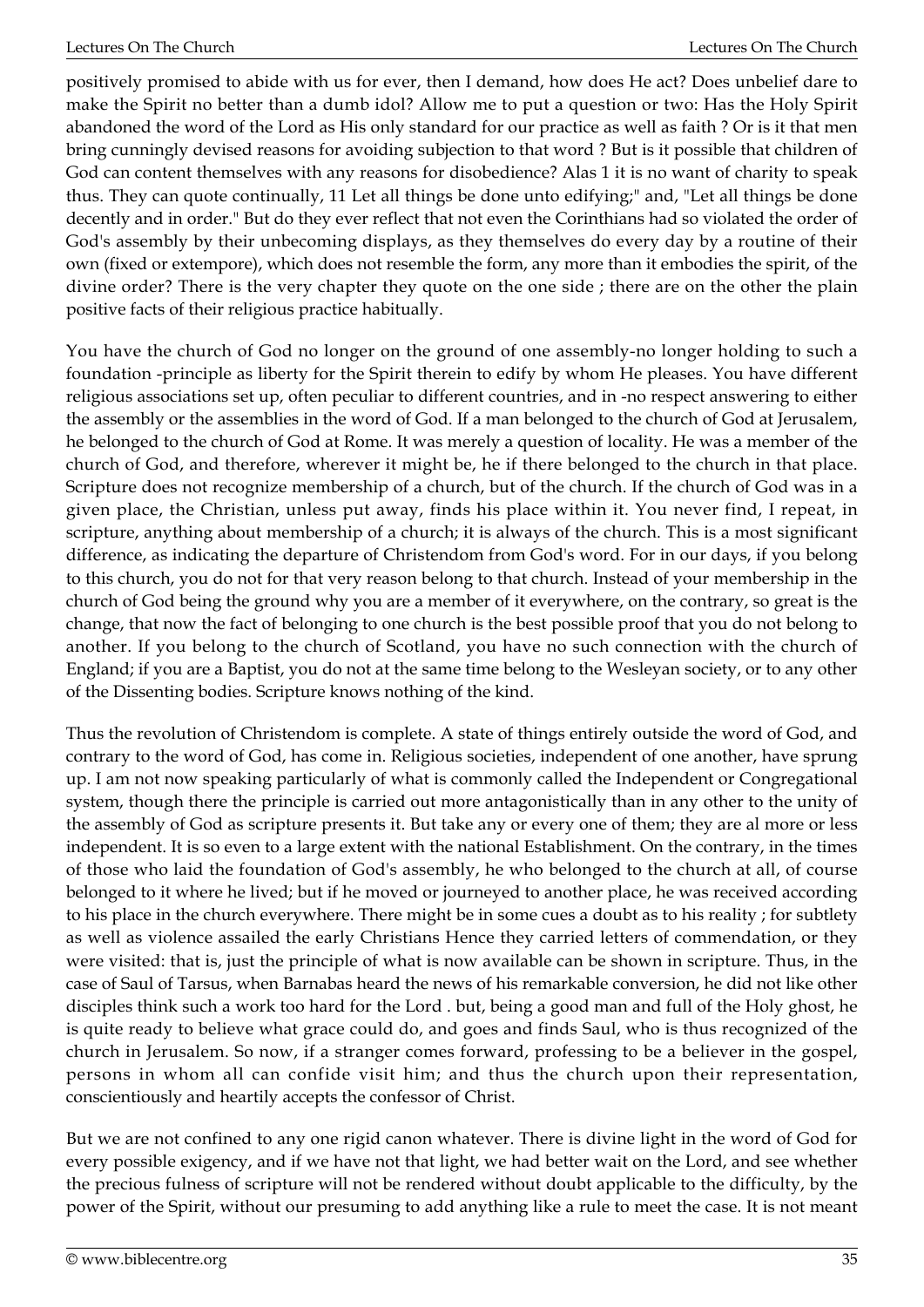that there may never be perplexity, and that we may not feel our weakness and lack of wisdom. Humility, patience., and faith will ere long prove better solvents than all the appliances of human art. God has undertaken to provide for us in His word; and spiritual power consists in the bringing that word, by the Spirit, to bear practically upon every case that comes before us.

The main point on which I insist, however is this-that, according to scripture, he who becomes a member of the church of God at all is a member of it everywhere. He might carry letters of commendation to the assembly where he went. But why? Because all through the world it was the church of God. Now I ask you, ought we to accept as God's assembly anything systematically different from the scriptural account of it? Ought we to allow another and contrary principle to rule its public services? If we do, are we really in this subject to the word of God? You may tell me of the obstacles which exist now, and that you have so many difficulties to contend with. All this is granted: only let us hold fast that here, as elsewhere, the will of God is paramount to all other considerations. If we find ourselves accrediting that which opposes scripture, our business is to cease from doing evil, and to learn to do well.

It is not our duty-far from it-to form a new church, but to cleave to that which is the oldest of all, and the only church that is true--the assembly of God as it is exhibited in scripture. Why do you hesitate? Are you not satisfied with the church of God? Whose church, what church do you prefer?

But you allege that times and circumstances entirely differ now; and you ask, with a sort of triumphant air, whether two or three Christians meeting here and there can be God's assembly? Undoubtedly, I reply, there is a sorrowful change; but the true question is, does God's will about His assembly change? Which is right-to accept man's change, or to go back to God's will, even though there be but two or three who meet together in submission to His word I If I am with them gathered to the Lord's name, owning the members of His body, waiting upon God to work by His word and Spirit, is not Jesus in our midst? And what so great comfort for our souls? I hope to prove, another evening, that this is the express provision of the Lord for these last days; but however this be, all I stand to now is, that the free action of the Spirit, among the gathered members of Christ, is the one principle of the assembly of God laid down in His word. There can be no other which He sanctions. Either I am acting upon it, or I am not. If I am seeking -to be faithful thus to the Lord, blessed am 1, whatever my sorrow for the state of the church. If I am not, at any rate let me confess my faithlessness. The word of God leaves no doubt what His unchanging mind about His assembly is. The Holy Ghost is come for ever to guide His assembly. All that is wanted is a spirit of repentance and of faith. There are hindrances; there are ties; there must be a high price paid in this evil world for obedience to the Lord Jesus. But am I His? Do I value His love ? Is He more precious to me than all else in this world ? Is His yoke a burden? Is His will sweet to my soul ? Then, I say, there is but one pathway. It is vain to be loud in our profession of readiness to go with the Lord to prison or to death. This He may not ask of us; but He does in effect demand of every Christian whether he is true to His own glory in the assembly of God. It is not a question of rival institutions pertaining to different countries, or to different leaders; neither is it a question of a special school of doctrine, or of a peculiar n of discipline and government. Is old habit, is tradition, is interest in this life, to keep me back from faithfulness to that which God shows to be His will for His assembly?

If you see the will of the Lord, do not hesitate another day. Do not wait till everything is clear. It is not faith, when God calls one out to say, first show me the land. Put away what you know to be wrong; never go on in what is without doubt contrary to the word of God. "To him that hath shall be given." Have you renounced what you know does not agree with, but opposes the word of God? Cleave to nothing but the word. Let me ask, for example, what you did last Lord's-day. Were you found, as a Christian, where you could honestly say, 11 1 was in my place in the assembly of God ? " Did the various members of the body come together trusting to the Holy, Ghost to guide them, with an open door for this or that believer, as each had received the gift to minister the same one to another, as good stewards of God's manifold grace? or were you joining with others where the scriptural plan would have been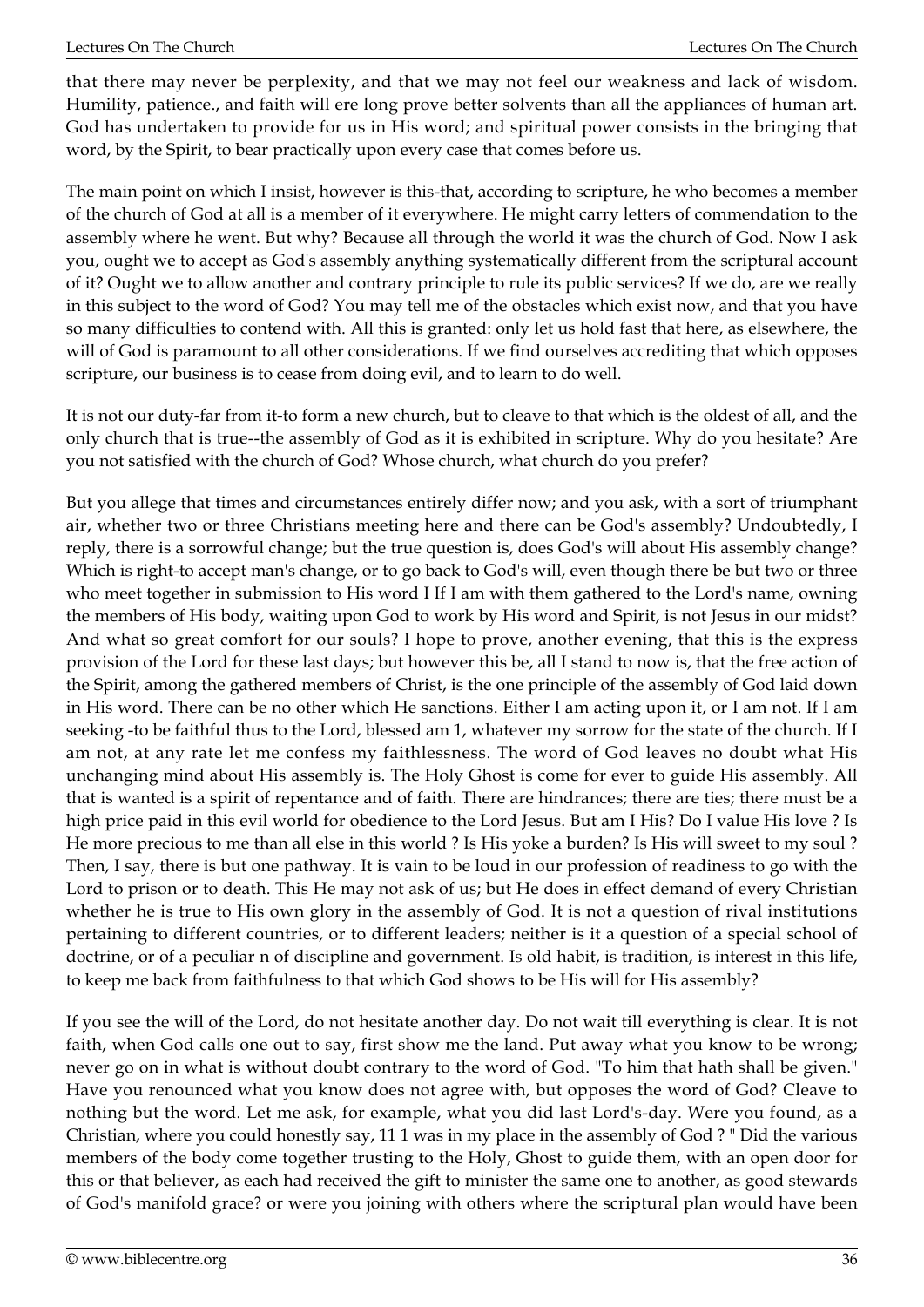regarded as disorderly? If the latter, the Lord grant you to see clearly that you are not within the scene of His will, and of His glory in the assembly I I say not that you are strangers to the grace of Christ, or outside the work of the Holy Spirit-far from it. I believe He blesses not only in Protestant associations, but beyond them too. Is this to be uncharitable? I believe that the Spirit of God acts, wherever He sees fit graciously to use the name of Christ, for the good of believer and unbeliever. I for one doubt not for a moment that God has used His word for the conversion and comfort of souls among Roman Catholicsay, and Romish priests, monks, and nuns. It may have been in a scanty measure, as assuredly the opposition to the truth is enormous, and the opening seems small indeed; but yet has it been really so down to our own days, and still more largely and clearly in the past.

But enough of this. The question is not whether the Spirit of God may not cause truth to take effect in this denomination or that. The chief thing before our souls now is, are we honouring Christ according to the word of God? Are we subject to the Lord in the assembly I Are we carrying out His will as far as we know it? We may fail in doing so-surely we all do. When you are thus come together, you may find some restless, some that do not altogether what they should; you may hear individuals that had better be silent, and you may see sometimes those silent whom it would be blessed to hear. It may be that they are yielding to a morbid sense of responsibility, and fear of criticism, and many other things that hinder their utterance of what is in their hearts. All this may readily be. Nobody denies the possibility or the fact of failure. But how does this in the least decree weaken the truth of God, or the bounden duty of His children?

Let me put a case that any believer may understand. The Holy Ghost dwells in you, if you are a Christian; but are you always acting in the Spirit I No. Does not the Spirit always abide? To be sure He does. You are always the temple of God; you never can be anything else, if you are members of Christ; but you may for all that sometimes grieve the Holy Spirit. Your obligation, however, never ceases. It is just so with the Spirit in the church.

Let the assembly come together. We will suppose they are converted, and have received the Spirit of God, and really do, as an assembly, look to Him to guide. I use that expression 11 as an assembly," because it is not assumed that every member understands the truth about the Spirit of God. Some of them may be very ignorant. It is more or less a shame for them, but there may be such cases, and in point \*of fact such there are. Some saints have been attracted by spiritual instinct, who may have been trained up in dissent or nationalism, and who settle down with little progress in intelligence. These are apt to bring in the effects of the routine in which they have been brought up spiritually, so to speak; and I need not say that their experience will not help them to be always submissive to the guidance of the Spirit. Nor is this at all confined to these only; for we know what weakness may be found among those that have been inured to the truth from their infancy. Their being where they are costs them but little; they have not known any deep sense of the ruin of Christendom. Their souls have been exercised feebly. I am supposing them to be converted, but coming into the truth of the church's position rather through parental training than at the loss of all ; and so there is apt to be a taking for granted, without any divine conviction, that things are all right. Need I say how desirable it is that there should be real exercised spiritual intelligence as to the working of the Holy Ghost in God's assembly ?

But then, allowing these drawbacks, and all the rest that might be added, the great fact holds good, that as certainly as the Holy Ghost dwells in every Christian man, so sure it is that He dwells in the whole assembly-in the church of God. What we have to consider is, whether individually, or as an assembly, we submit to be guided by Him to the glory of Christ. Indeed I cannot but judge it to be really Antinomian in principle, where men deliberately rest in this, that to be Christians is the one great matter-that if the Lord has shown us His grace, we need not make much ado about His will or anything else. Is it, then, come to this, that the great body of God's people not only do not know, bat do not care to know, His will about His assembly? Do you resent this charge? Then search and see what is your desire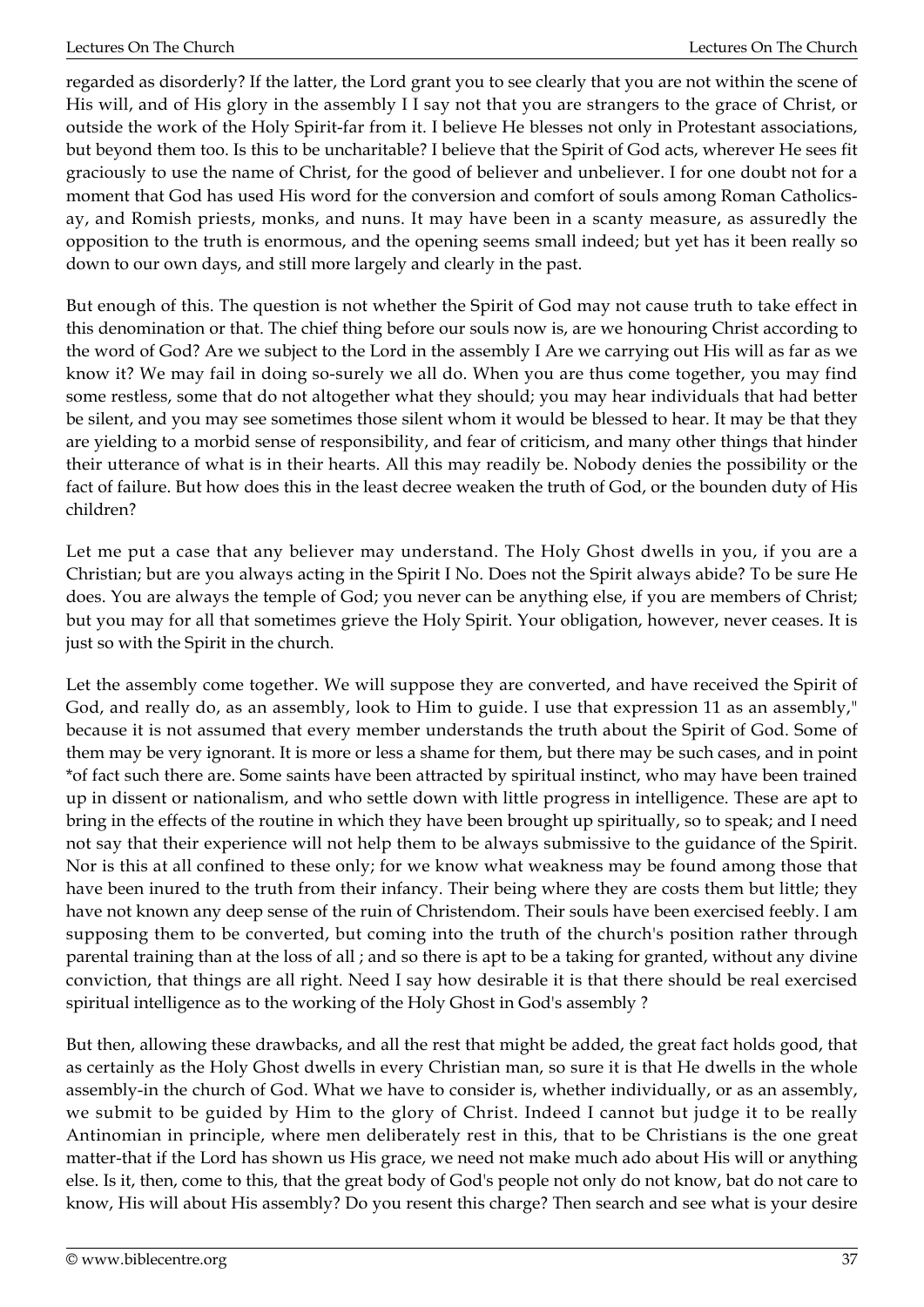as to this. Is it to be subject to the Lord and His word? Can there be a more direct test for me as a Christian, or a more evident way of proving my loyalty to my Lord, than in this very thing? If I belong to the assembly of God, ought I not to renounce everything inconsistent with the scriptural account and regulations of that assembly ?

Further, let me warn you that have taken this position, that wrong principles, false doctrines, evil ways, may slip in. We know the devices of Satan; but what some of us may have said before they were thus proved, this we may repeat with increasing emphasis now, that as God's Spirit is the Spirit of truth, so is He the Spirit of holiness also. When, therefore, the assembly refuses to bow to God's word, preferring to accept evil publicly rather than judge it for Christ's sake, what is to be done in this case? First of course full testimony is to be given, and warning, private and public perhaps , and patient waiting on honest slowness and fear, in order to bring all right. But suppose all has been rejected, and the assembly in any place deliberately prefers its own ease or will to the word of God, what then? The duty of separation is even more peremptory than from the ordinary ecclesiastical institutions of Christendom; for it is a greater sin in the sight of God for those that have known the truth of God, and seemed to be acting upon it in faith, to abandon it for any reason whatever. Ought not these, then, to be parted from with yet more gravity and horror in the sight of God, than one would turn from the meetings of those who have never known the value of the Lord's name for the assembly of His saints ?

At the same time, when you find an assembly -let it be small, or let it be great-come together, owning their faith in the Holy Ghost's presence, we should not be quick in laying a sin to their charge. Surely there is to be slowness in judging an assembly yet more than an individual. Are we to assume that our thoughts, our feelings, are necessarily according to God? Hence we find the all-importance of waiting upon the Lord. But still the fact remains, that if the public sin be certain and clear, and all warnings be rejected, the more the assembly takes the position of being God's assembly, the more is its departure from Him to be lamented, and one's back is to be turned upon it, because it is now at least a false profession. God looks for truth in His saints, but He looks for it also in His assembly. It is the place where He expects the manifestation of His character before men, and not only where He makes good the edification of His saints. Everywhere He holds to the glory of His Son. I admit all the difficulties from the rising up of national systems after the great Romish apostacy, from the spread of nonconformist bodies subsequently, and from more recent attempts of all kinds. But let me press upon all who hear me that we do not contend for anything of ours, whether inherited from our fathers, or an invention of our own; we do not contend for anything because it is new, nor even because it is old-had it the green age of three centuries, or the hoary hairs of fifteen hundred years. We return to the ground which it was our sin- Christendom's sin-to have left; we return to a way which we know to be absolutely good and true, because it is God's way. We take our stand upon the only divine foundation for the church. We have no confidence in ourselves, but are sure we are right and safe in commending ourselves to God and the word of His grace; and therefore we may be of good courage. If the character of our difficulties, dangers, and trials proves how we need the scripture, we learn also how scripture applies ever fresh and mighty; and thus our hearts are encouraged to cleave to God more and more.

I have dwelt so long upon the assembly, that I shall not be able to say much as to ministry tonight. But I may be brief, more particularly as we shall have the subject of Gifts and Offices before us another time. Let me just make a few plain observations as to ministry before closing.

We have seen that the church flows from Christ risen and glorified by the Holy Ghost sent down from heaven to bind together and form the assembly upon earth. This is the only assembly that God sanctions, and therefore which every member of it ought to sanction, until the Lord takes it out of this world. We have the words and workings of the Spirit of God in the assembly shown us in scripture already referred to. I come now to some general principles. And first of all, just as the church is a divine thing, so is ministry. It flows neither from the believer nor from the church, but from Christ, by the power of the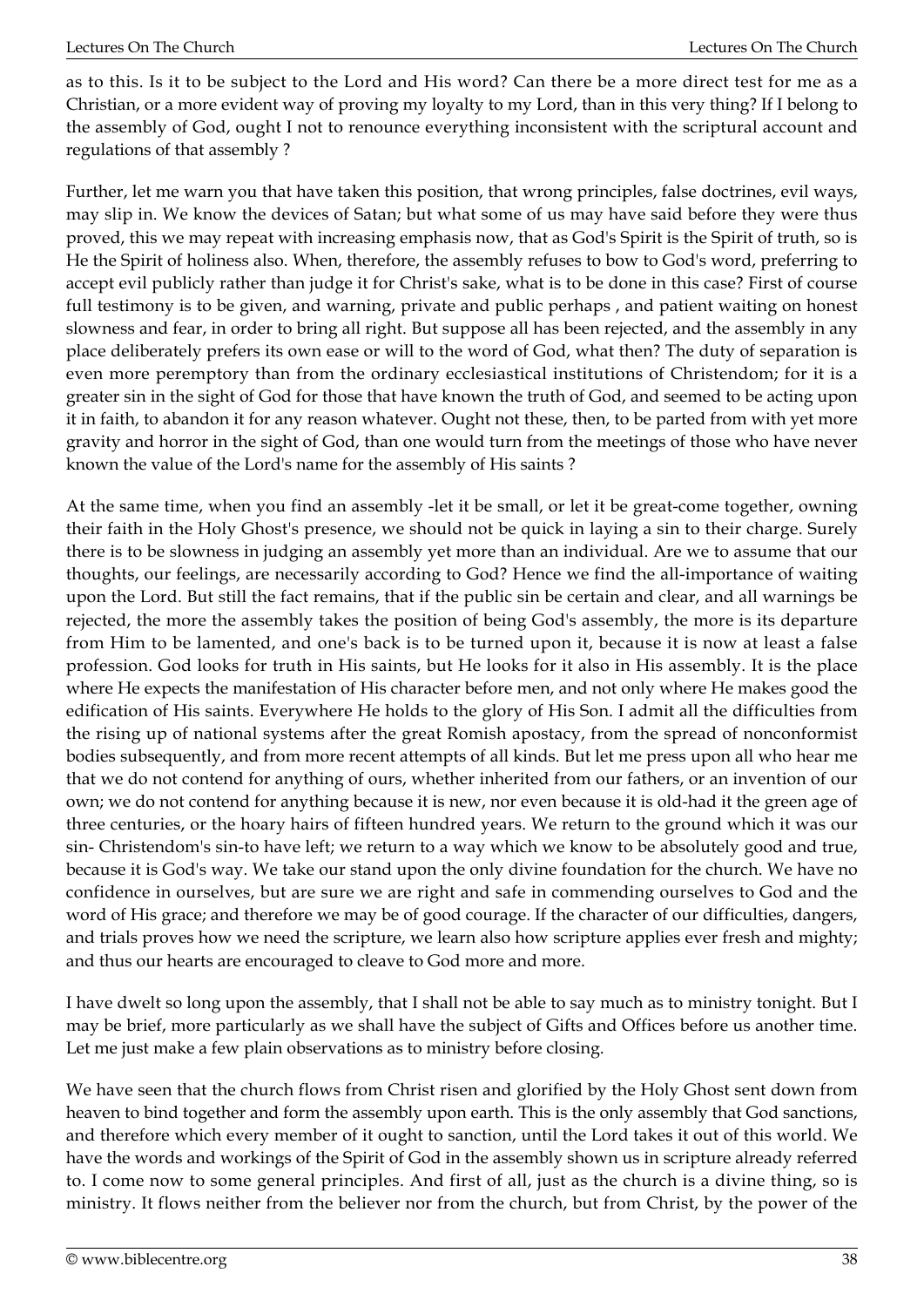Spirit.

Now this at once clears the way. The Lord calls, not the church; the Lord sends, not the saints; the Lord controls, not the assembly. -I speak now of the ministry of the word. There are certain functionaries whom the church does or may choose: for instance, the assembly may nominate the persons it thinks fit to take care of the funds, and to distribute of its bounty. The church may employ its servants, selecting them according to its best wisdom; and the Lord owns this choice. So it was done of old, as we read in Acts vi, where the multitude chose, and the Apostles laid their hands upon those chosen to look after the tables. So it was where " the churches " (in 2 Cor. viii.) chose brethren as their messengers; and so, again, where the Philippian church made Epaphroditus their messenger in ministering to the wants of Paul. (Phil. ii.)

But we never find this kind of selection where the ministry of the word is concerned. Never I On the contrary, the Lord Himself once looked upon His poor disheartened scattered people, pitied them, and told the disciples to pray that the Lord of the harvest would send forth labourers. (Matt. ix.) The very next chapter shows that He was the Lord of the harvest, who accordingly sends them Himself. Afterwards He prepares His disciples for the full character of the Christian ministry when He should leave them. Thus in Matt. xxv. where there occurs the parable of the Lord departing to a far country, we have the same truth-the Lord giving gifts to His servants. Now this really decides the matter. For the difference between that which the word of God acknowledges, and that which is seen now-a-days, lies in this, that according to scripture the ministry of the word, in its call and in its exercise, is more truly divine than that which is now substituted for it in Christendom. Hence also its proper dignity is impaired, specially the holy independence of man, which is essential to its due exercise. and, above all, to the glory of the Lord Himself. If preachers be sent by men, it is an usurpation of the Lord's prerogative, and the gravest detriment to His servants who submit to it.

What is the effect of ministry exercised according to scripture? The most perfect freedom for all that, is given of God for the blessing of souls. Accordingly you find the universal doctrine of the Epistles fully confirms that which the history shows in the Acts of the Apostles. But I must refer to both as briefly as may be.

In 1 Cor. xii.-xiv., we have already seen that it is of the essence of the church, as God's assembly, and the aim of the Spirit's presence therein, that He should have full liberty to use whom He pleases for the glory of the Lord and the blessing of all. The exhortation in 1 Peter iv. 10, 11, and the caution in James iii. 1, suppose the same openness and its liability to abuse. This may suffice for ,those within."

As to " those without," the will of the Lord is equally clear. Thus, in Acts viii. we bear of persecution falling upon the church, and they were all scattered (but the twelve), and went everywhere preaching the word. Now, I do not call this necessarily ministerial. Of course some of them were ministers of the word, others not; but all went everywhere evangelizing. But it proves that the Lord recognizes any and every Christian man in going forth and announcing the glad tidings. (Compare Acts xi. 19-21.)

But when we come to detail, we find Philip in the same chap. viii. preaching freely. "But," some will say, "he was chosen of the church." He was not chosen to minister the word. He was chosen, on the contrary, to leave the apostles, unembarrassed by serving the tables, to the ministry of the word. It was expressly for the purpose of relieving the apostles from the secular work, that the seven men were looked out by the multitude, and duly appointed over this lower task; the call of the church was for this only. It was the Lord that called Philip to preach the gospel; and the Lord blessed the word, which extended to and beyond Samaria. (Compare Acts xxi. 8 for both.)

In Acts ix., we see a man on the highway to Damascus with a commission from the high priest to persecute the Jewish Christians. That was the only commission Paul received from man-an authority,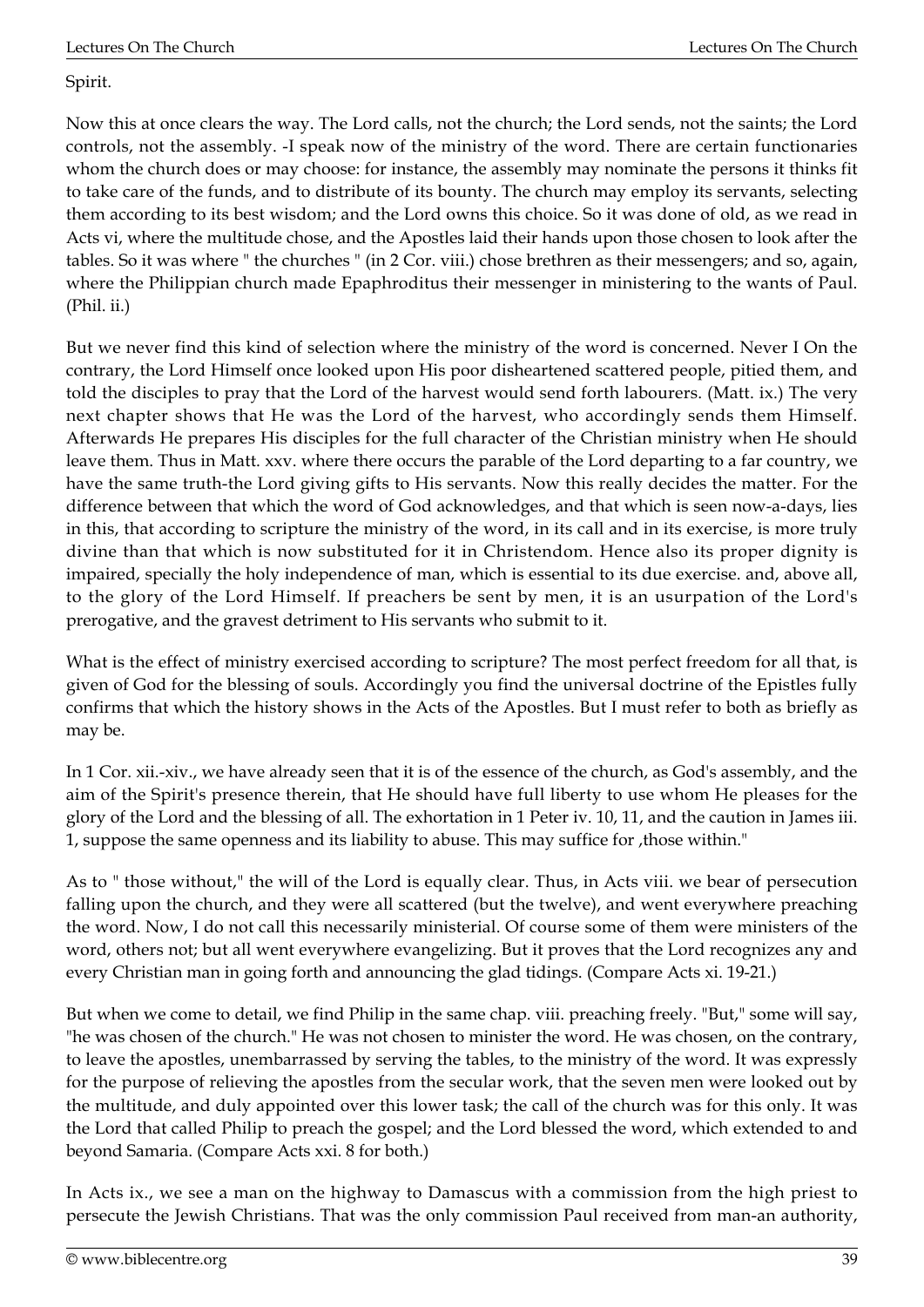not to preach the Gospel, but to extinguish it, if it were possible. But the Lord, in sovereign grace not only converted Saul of Tarsus, but sent him out, direct from Himself, a preacher, and an apostle, and a teacher of the Gentiles in faith and verity. Paul thus becomes the standing type of Christian ministry. Apart from miraculous facts, he exemplified livingly the words, "we believe, and therefore speak." (2 Cor. iv.)

We find the Lord after this introducing others into the work, more particularly Apollos, who was "an eloquent man, and mighty in the Scriptures," but so very ignorant at first, that he knew nothing beyond the baptism of John (that is, the testimony which was rendered to Christ when He was living upon the earth). But if he was thus in the dark as to the Church and the full truth of Christianity, he was a converted man. Of course, there were souls converted before the coming of Christ. It is mere ignorance that sees any difficulty in such a statement. Apollos had received by the Spirit the early testimony to the Lord, but he did not know the work of Christ. This he is taught by a good man and his wife, who helped him in the fuller understanding of the Scriptures, and he comes out mightier than ever in the truth, and there is no hint about a human inauguration before he preaches. Yet the apostle Paul writes with all respect of Apollos, putting this unordained man between himself and Peter. (I Cor. iii.) Again, he tells them, in the last chapter of this epistle, that he had asked Apollos to come, but "his will was not at all to come at this time." Does not this indicate a very different state of things from what men dream of apostolic rule, as well as from what exists now? What it does truly illustrate is the way the Lord maintained His place. An inspired apostle gives his counsel to Apollos, who does not conform. This Paul himself records without censure; and, in fact, scripture does not say which was right: it may very probably have been the great apostle, but on this point we are left entirely in the dark. In any case, the record brings out the weighty truth that the Lord abides the absolute Master and Director of His servants. Man likes to regulate; but the Lord, to whom we are surely bound above all, exercises the hearts of His servants, and gives them in this word a guiding principle for all time. Is it true for your soul and for mine ? Are we practically servants of the Lord- of the Lord only I or are we serving a denomination as its ministers? If we are only nationalist or dissenting ministers, I have nothing to say; but if we are really ministers of Christ, let us beware. "No man can serve two masters:" if we have been striving to serve Christ and the sect whose officials we are, which is to be held to? which to be given up?

Thus, along with the assembly of God, there is the ministry of the word, committed sovereignly to some of its members, not to all, yet assuredly for the good of all. Let the assembly respect the servants in their place, and let the servants respect the assembly in its place. None ever confound the two things without the most disastrous consequences: neither must be sacrificed. It is the place of a servant, no doubt, to preach or teach in subjection to Christ; it is the place of a servant, likewise, to counsel, guide, govern, according to his gift from the Lord. But whatever may be the servant's mind, judgment, or counsel, nothing dissolves the direct responsibility of the assembly to Christ. The same Jesus is Lord of the servant, but He is also owned as the Lord by the assembly of God.

Take the instance, again, which is shown in Acts xiii. Barnabas and Saul go forth on a missionary circuit, directed by the Holy Ghost, and taking Mark with them. But Mark turns out an indifferent servant, and speedily returns to his home. They are going out again (Acts xv.), but Paul insists upon going without Mark. Barnabas, who was related to Mark, did not like him set aside, and contends with Paul about itgood man as he was-and this so sharply, that it leads to a severance of these two devoted and tenderly attached servants of Christ. Then Paul chooses Silas, and they were commended by the brethren to the grace of God. The church, or the labourers, were, no doubt, convinced that Paul was in the right. Of Barnabas, nothing of the kind is said; the subject, as far as he is concerned, drops. Paul enters on a large and enlarging sphere, and Silas goes with him, supplying, as it were, the place of Barnabas. Now there we find not only an individual servant at work, but the joint action of two or more in the service of the Lord. Barnabas might be as wrong in taking Mark, as Paul was right in choosing Silas; but the principle is clear. Spiritual judgment is necessary in selecting a fellow-labourer. Forced association with one we do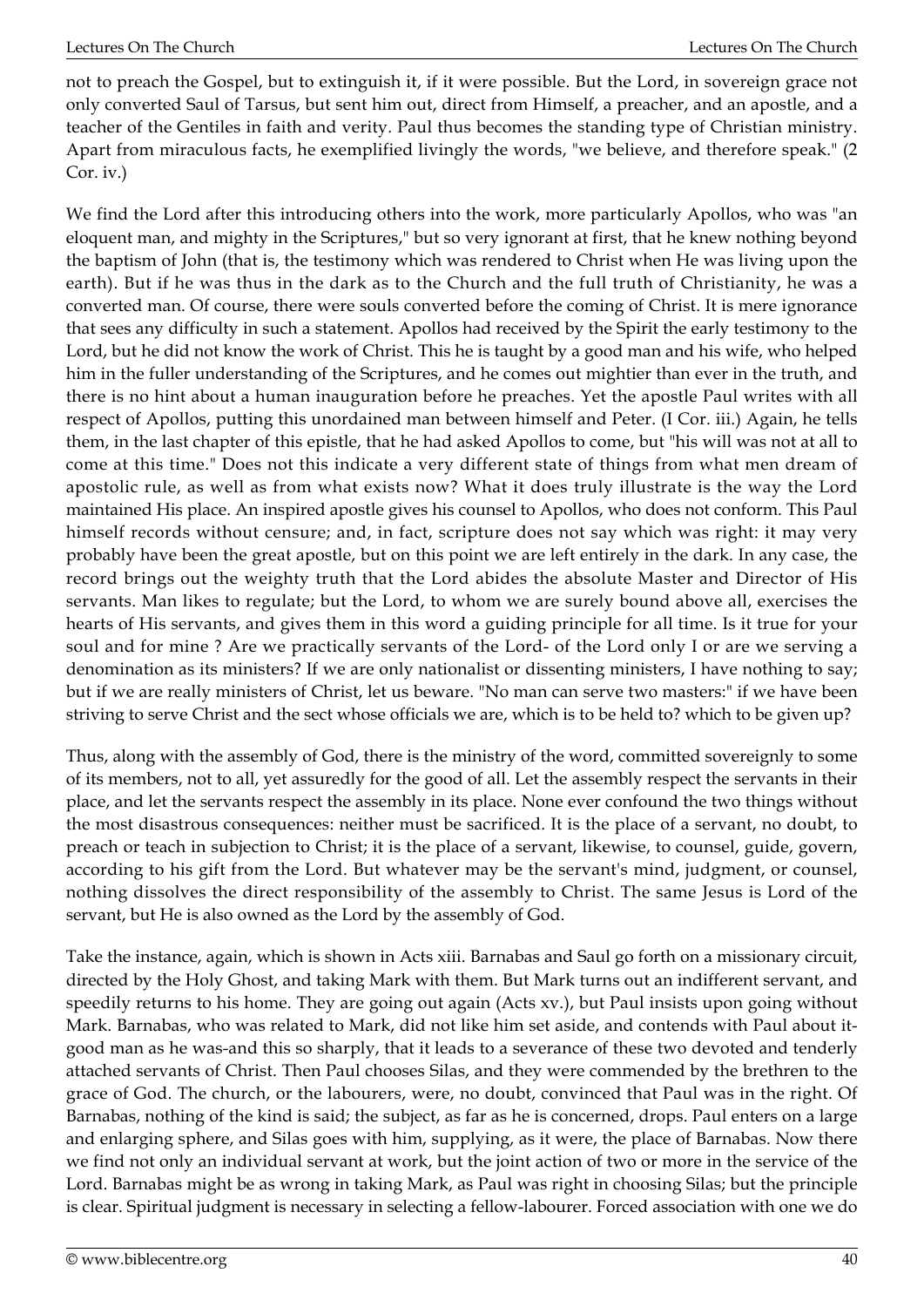not believe competent or desirable, is clearly not according to the Lord's mind.

Thus, in His service, there is such a thing as association, but no bondage about it. Barnabas was free to preach the word as much as ever. There was no lack of saints, of course, to welcome Barnabas, and no want of sinners to be preached to. But Paul would not have Mark forced upon him, and chooses another; and this is an important example for us. How completely does scripture provide both for co-operation and for refusing it! The Lord Jesus keeps His due place, not only in relation to the assembly, laying down how it is to be ordered, but also in relation to ministry, showing how the work is to be carried out on earth. The word of God meets every need.

But there is another thing that is wanted for all of us. What is this? Simple faith in the Lord, in His grace, in His word. Where this is not, souls are apt to be cast down by difficulties. Then, when they see things looking other than what attracted them once, they begin to doubt everything. How different if our mind is made up for having to do with the Lord! Let us look well to it that we are subject to Him. Of course, I am not now denying moral subjection to , chief men" in the fear of the Lord; this may be a part of subjection to Him; but what we need to have settled is, that at all times, and under all circumstances, we must please the Lord. He will be with us; our circumstances may look critical and be trying enough; but we shall find infinite blessing to our souls-indeed, it is in times of trouble we prove the solidity of the blessing. Be assured that, as the Lord went through the cross to His heavenly glory, so we shall find His cross stamped upon every service; but then, it is the Lord, and it is His cross. Let our hearts, therefore, be of good cheer.

The two lines of truth here sketched-the assembly of God, and the ministry of Christ - you will find laid down in the word of God. Both flow from Christ, instead of being mere voluntary associations: as to both we lie under a responsibility which cannot be evaded. The church is bound to receive Christ's ministers, instead of having the right to choose.**\*** From Christ the power comes; to Christ the servant is immediately responsible. If a man is called to serve, let him rejoice in, but bow to, the blessed truth, that he is to serve the Lord Jesus Christ. The consequence of carrying it out will be, that the world will drop off; it may be even that many of his Christian friends will look cold. The ministry of Christ was never intended to work in the system of the world, any more than the assembly of God; both were meant to exalt the Lord Jesus, and to be an exercise of faith for His saints and servants. It must be so still. More than that, it was intended that in the church and the world we should feel the difficulties and sorrows, as well as joys of faith. I do not doubt the triumph in Christ; but we can count upon trial and tribulation surely in this world. We may find differences as to the world. Sometimes too in the church of God there may be fluctuations. Every one who has served Christ knows something of this. But as to Him to whom the church belongs, and whom we serve, He remains "the same yesterday, and to-day, and for ever." The question is, are we prepared to follow Him?

**\*** The Congregational Lecture on "the Ecclesiastical Polity of the New Testament,'' by Dr. S. Davidson, may be compared with what we have seen in scripture. 11 Let us now take a church and trace its various proceedings. A number of believers agree to associate together. In a united capacity they resolve to confess Christ, to observe His precepts, and to follow His will. They choose pastors whom they judge to possess the qualifications described in the New Testament. In this way the believer chosen by them becomes an official person as soon as he accepts their invitation" (p. 269). 11 The compact entered into between the ruler and the ruled may be dissolved by one or both of the parties. The union formed between pastor and people may be severed " (p. 271). "A minister is either the mini te of one church, viz., that by which he has been chosen, or else he is not a minister at all. When he ceases to be pastor of a church he ceases to be a minister of the Gospel, till he be elected by another ..... He is not made a minister by the act of ordination, but by the people's call, and his acceptance of it, by virtue of which a solemn engagement is entered into; and when the engagement terminates, he ceases to be a minister (pp. 252, 263). No principle seems to me more flatly opposed to God's word than religious radicalism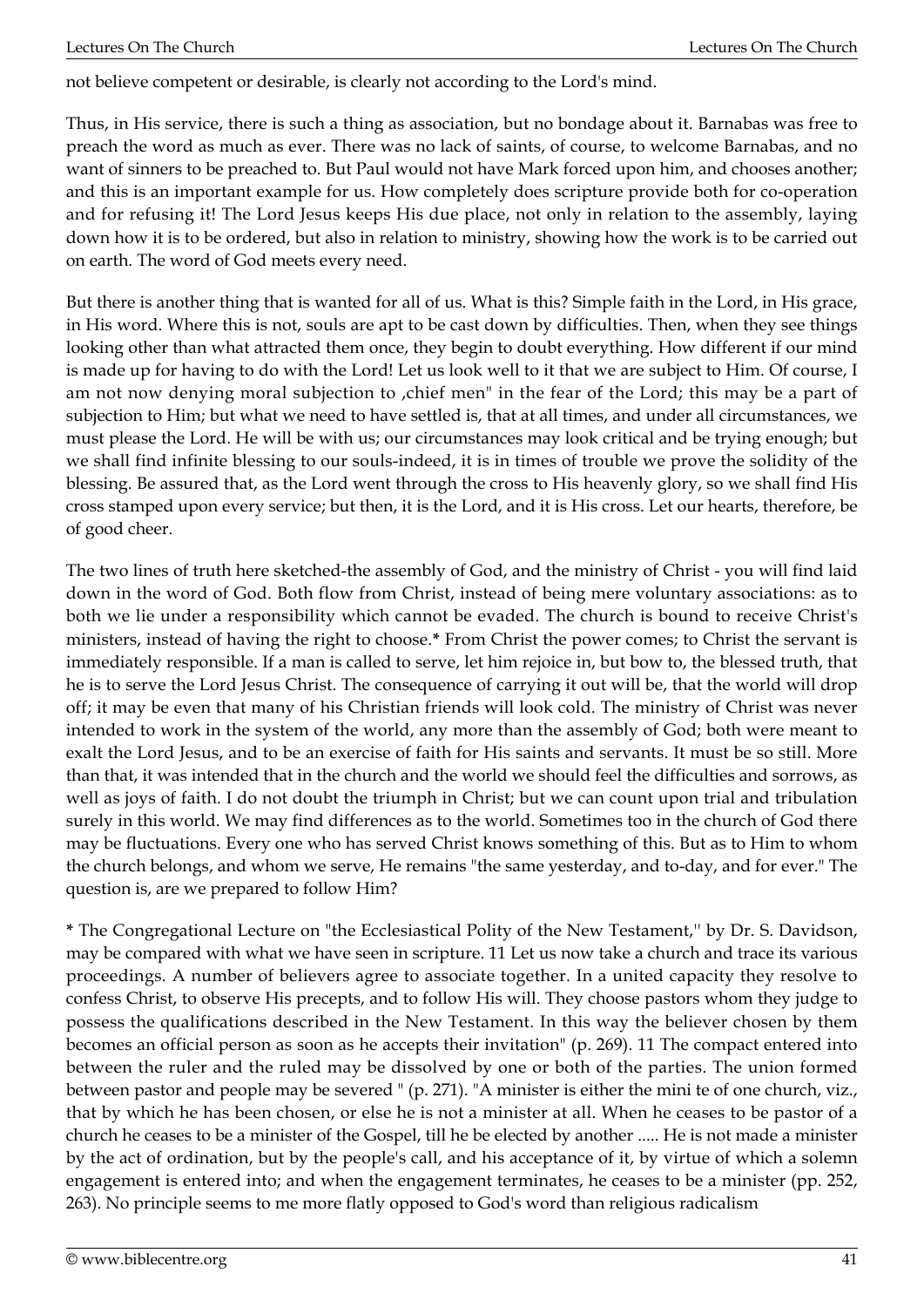## **Lectures On The Church**

## **John iv. 10-24.**

The first and weightiest part of the subject now before us is worship. It most of all concerns us, because it most nearly touches God himself; and this, I am convinced, is the truest criterion, as well as the safest and most salutary for our souls. No doubt the breaking of bread may be included in worship, but it calls for a separate notice, as being of a complex nature and having a distinct aspect toward the saints themselves; whereas worship as such is essentially God-ward. Again it seemed due to its importance to give it a place of its own, as furnishing most impressively, and in an act which engages all hearts, that which brings before our souls the deepest and most solemn revelation of divine holiness and grace in the Lord's death, in presence of which all find their level, all recognize what they were without His precious blood, what they are now in virtue of it, and above all what He is who so died in atonement for them, that they might remember Him-yea, for ever-in thankful and adoring peace.

The, scripture read to-night shows not only that worship forms a blessed, lofty, and most fruitful part of Christian life, but that the Lord Himself puts it in contrast with that which God enjoined in times that are past. As on previous occasions a consideration of God's ways of old helped us to see more distinctly the fresh revelations of God in the New Testament, so we shall find in the matter of worship.

First of all let me premise that there is a certain state of soul that is needed for worship. God looks for the worship of His children, and it is a duty in which all of them have a direct and immediate interest; yet there is a basis necessary both on God's part and on theirs, in order that there should be real proper Christian worship. So it was with regard to the one body, the assembly of God, and the gift of the Holy Ghost. If there be one domain more than another where the allowance of man's will is both a sin and a shame, it is in intruding into the worship of God. Yet is there anything more frequently done and with less conscience? Is there an act where man more exalts himself, and does greater despite to the Spirit of grace? Let none suppose that this is speaking with undue severity. Can one speak too strongly of an interference which deludes the world, defiles the Church, and destroys the moral glory of Christ? On a false foundation or rather without foundation man all the while is but actively dishonouring God, and this in the face of the brightest manifestation He has made or can make of Himself ; for it is in His Son. If in truth God has so spoken and acted, then we have God fully revealed; and we must have one superior to the Son of God in order to find a brighter and fuller revelation than what we have in Christ,

This then is both the source of all our hopes and blessedness, and the basis on which Christian worship proceeds; nevertheless, though it is absolutely essential to Christian worship that there should be a perfect revelation of God in Christ, this infinite as it is does not suffice. There is a need on man's part which must be met according to divine glory. God has not failed to reveal Himself fully; He has left nothing undone; He has done nothing that is not absolutely perfect; and all this so that there need be no doubt or question about it.

There was doubtless a gradual unfolding of God's mind and will and glory: indeed I think we might say that He could not have brought out all His mind until He gave His Son. But now that the Son of God if; come, we can as believers say without presumption-" He has given us an understanding, that we may know him that is true." In fact, we should be deliberately alighting or guilty disbelieving what God has given in order that He should be known, if we did not say boldly "We know." Is it not a great thing in a dark world like this to have God preparing even for His babes, such language as 11 we know " 2 Yes,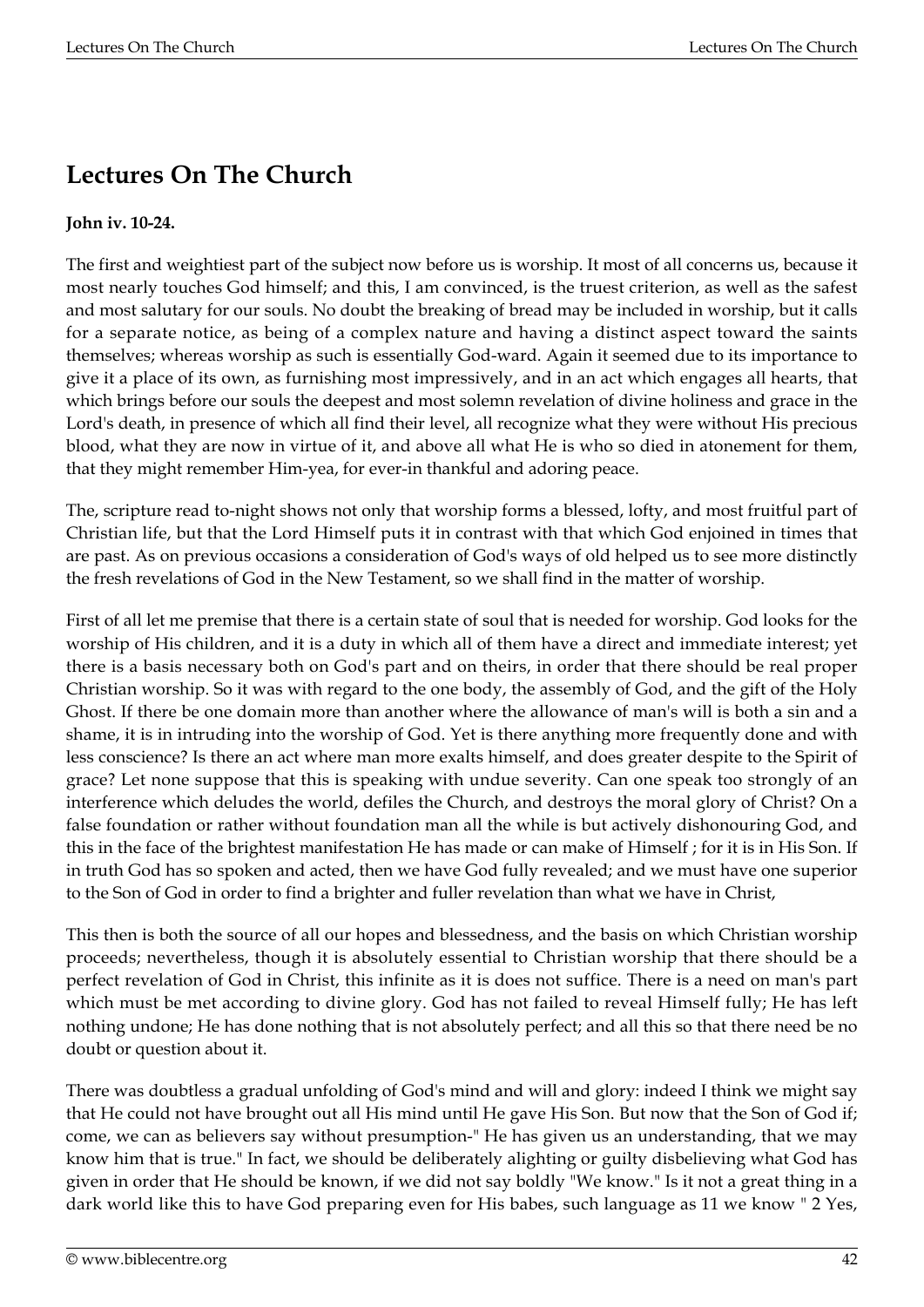and He would have us prove the truth of these words "we know," not only as to ourselves but Himself. It is much to have a divine book in which we can, as led of the Spirit, look back on the past, forward on the future, down upon the maze of the present, and say as to all "we know." It is infinitely more and better that we can humbly and truly say, "we know Him, that is true, and we are in Him that is true, even in His Son Jesus Christ." (I John v.)

It is not a question of how far there may be intelligence developed in the child of God. There is such a thing as growth in knowledge; but along with it we must also stand up for the great blessing and fundamental truth, that every soul God has brought to Himself has an unction from the Holy One and knows all things. Now the possession of this divine capacity is far beyond any measure of difference there may be in practical development. Of course there are such differences, and there is thus room for the exercise of a spiritual mind, and the Spirit of God no doubt acts through the truth upon us that we may make progress. But then we may rest confident, as we think of the children of God, that, wherever they are, under perhaps the most untoward circumstances, God has given them a new nature., and this a nature capable by the Spirit of understanding and appreciating and enjoying Himself All the time here below is or ought to be just the season for growth. It is the school where we are to learn truth in practice; but then it is the application and deepening in our souls of that which we have already in the grace of God. "I have not written unto you," says the apostle, "because ye know not the truth, but because ye know it, and that no lie is of the truth." (1 John ii.) This is the portion of every child of God.

But this very privilege indicates the great essential on man's side in order to be a worshipper. Man as such, unless born of God, is incapable of worshipping God-no more able to do so than a horse is capable of understanding science or philosophy. I deny entirely and in principle that there is any capacity in man, as he is naturally, to worship God. He needs to be a new creature in Christ; he needs to possess a new nature that is of God, in order to be able to understand or to worship God. Not that the simple fact of eternal life, which every soul receives in believing on the Son of God, alone qualifies for worship; but then God does not give it alone. He has provided other means of the greatest possible moment, and He has vouchsafed them not merely to some, but to all His children. In many cases however, lamentable to say, the appearance and the enjoyment of this great grace may be hindered. It may be hardly possible to discern either the divine capacity or the power of worship. But we are entitled always to reckon on the Lord, the unfailing truth of His word, and the fulness of His grace.

If God has given a new life to His children, and reconciled them to Himself by Him who has borne their sins in His own body on the tree, wherefore has this great work been done ? No doubt for His own glory and out of His own love; but it is as a part of that glory and an answer to His love that He calls upon His children to praise as well as serve Him now. And we have before us the consideration of this very subject-Christian worship, which demands the gift of the Pentecostal Spirit quite as much as either the assembly or ministry can do-a part of the homage of the children of God, and a return of heart which God claims from all that are His.

The first great requisite then for man, in order to worship as a Christian, is that he be born of God as the object of His grace in Christ, and receive the Holy Ghost to dwell in him. The Lord teaches the principle of it in the answer He gives to the Samaritan woman-" If thou knewest the gift of God, and who it is that saith to thee, Give me to drink, thou wouldest have asked of him, and he would have given thee living water." There we have the kernel., as it were, of worship-, If thou knewest the gift of God." It is not the law, were it of God Himself, though even that she knew not as one that was under it; for the Samaritans were a mongrel people, Gentiles really though partially Jewish in profession and form. But even if the law of God had been known in all its fulness, unimpaired and uncorrupted by man, it certainly would not have fitted for Christian worship. But the word was, "if thou knewest the gift of God" -His freegiving; if she knew God as a giver-that He is acting out of His free bounty and love. This is the first truth. But in the next place, "If thou knewest .... who it is that saith to thee, Give me to drink, thou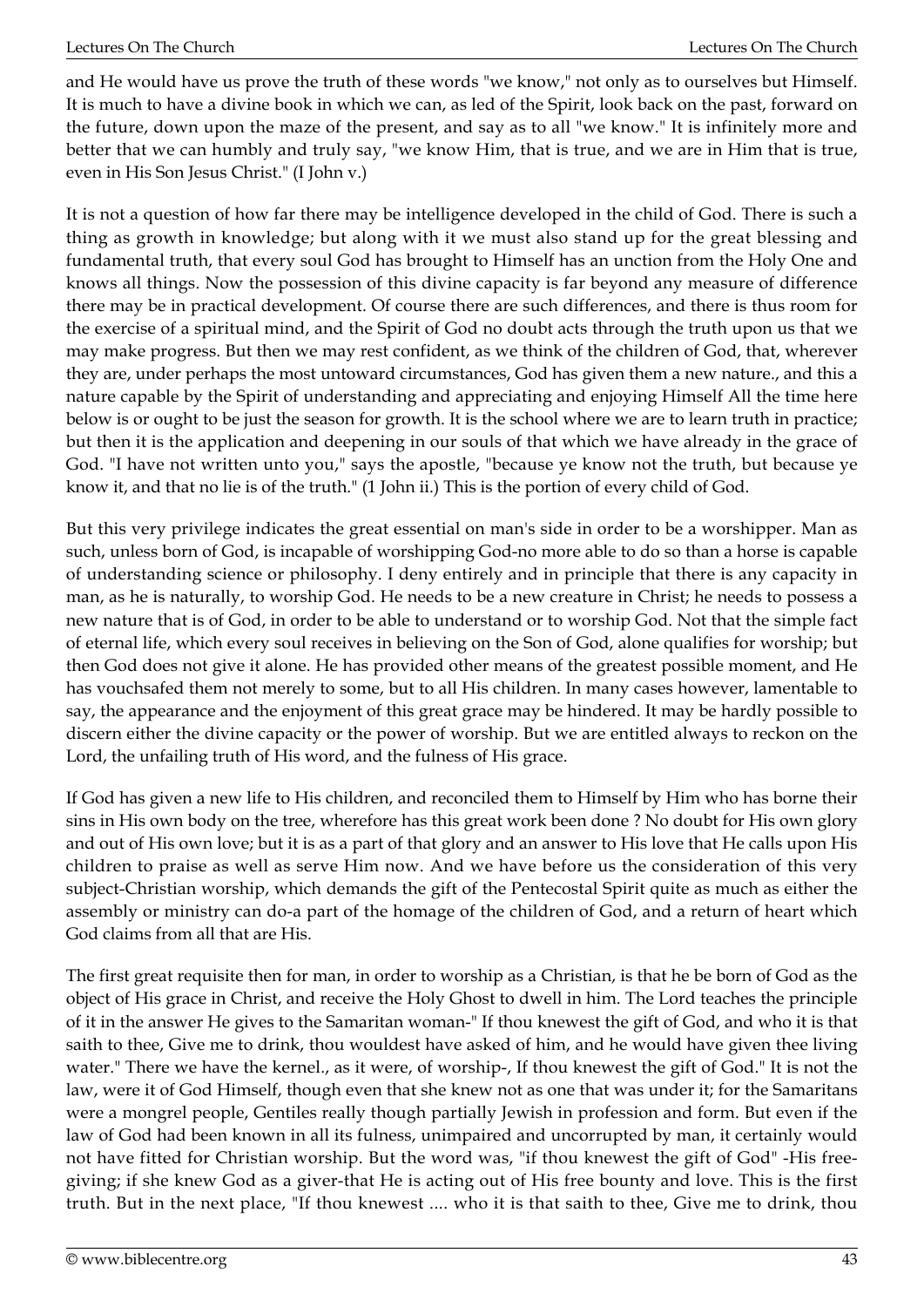wouldest have asked of him, and he would have given thee living water."

All the time God sanctioned the law as a system, He dwelt in thick darkness; that is, He did not reveal but hide Himself, as it were. But when the only-begotten Son declared the Father, God no longer occupied the position of a claimant on man, which was necessarily the form in which the law presented His character. Of course this character was right and just and good, like the commandment itself; and man ought to have bowed to Him and answered His demand. But man was a sinner; and the effect of pressing the claim was to bring out more plainly the sins of man. Had the law been the image of God, as ignorant and perverse theologians falsely teach, man must have been hopelessly left and lost But this was far from the truth. The law, though of God, is neither God nor a reflection of God, but only the moral measure of what sinful man owes to God. God is light; God is love; and if man is in the depth of need, He gives freely, fully, like Himself. Indeed it is what becomes Him, and what He delights in. "It is more blessed to give than to receive." It were strange if God were defrauded of that which is the more blessed of the two. According to the law He should have been a receiver, had not man broken down; in the Gospel He is unequivocally a giver, and what is more, a giver of His very best to those whose only desert is everlasting destruction.

But this is only possible through the glory and the humiliation of the Son of God, stooping down and suffering to the uttermost for sinners. How truly and beautifully then the Lord says., "If thou knewest the gift of God, and who it is that saith to thee, Give me to drink, thou wouldest have asked of him, and he would have given thee living water:" in other words, had she known God's grace and the glory of Him who freely talked with her, she would have sought and found all she wanted. Little did she suspect who the lowly One was whom she supposed to be but a Jew, though she did wonder that a Jew could be so tender and so bend down to a Samaritan woman. Little did she think that it was the Lord God of heaven and earth, the only begotten in the bosom of the Father; had she known but a little of this, she would have asked., and He would have given her living water. It is the Holy Ghost that is meant by the ,living water." Thus in a single verse we have the whole Trinity in one way or another concerned. God's own grace is the first thought, the source; then we have the glory of the Person of the Son, and His presence in humiliation among men on the earth; finally the Son according to His proper glory gives to needy thirsty souls the living water-the Holy Ghost. Is it necessary to say that none but a person supremely divine could impart such a blessing?

Here then you have testified by our Lord Jesus the necessary basis of Christian worship: first of all, God revealed as He is in the Gospel as contrasted with the law-God in His grace; secondly, the Son coming down in perfect goodness, and willing to be man's debtor in the least things that He might bless him in the greatest by a love which can win the most careless and obdurate; and thirdly, the gift of the Holy Ghost. What must Christian worship be according to its true character and object in the mind of God, if all these things are necessary in order that it should exist I It does in very deed suppose on God's part a full revelation of what He is in His own nature and in His grace to man. does assume that the Son has come amongst men in love to make good that revelation in the thorough putting away of sin by the sacrifice of Himself. It also supposes that the heart, awakened to its real wants has asked and received of the Lord living water, the Holy Ghost, not only as the agent of life and renewal, but as a well within of unfailing refreshment springing up into everlasting life.

Accordingly a little lower down in the chapter we have more developed instruction on the subject, although we have had the foundation of it in verse 10. The woman, when her conscience was touched, and she learned that she stood in the presence of a prophet, though not yet recognizing in Him the Messiah, put her religious difficulties before Him for solution, quite sure that He brought the truth of God-"I perceive that thou art a prophet," Remark in passing that the essential idea of a prophet, both in the Old and the New Testament sense, is one that brings the conscience directly into the presence of God, so as to have His light shed upon the soul. There were many prophets who predicted scarcely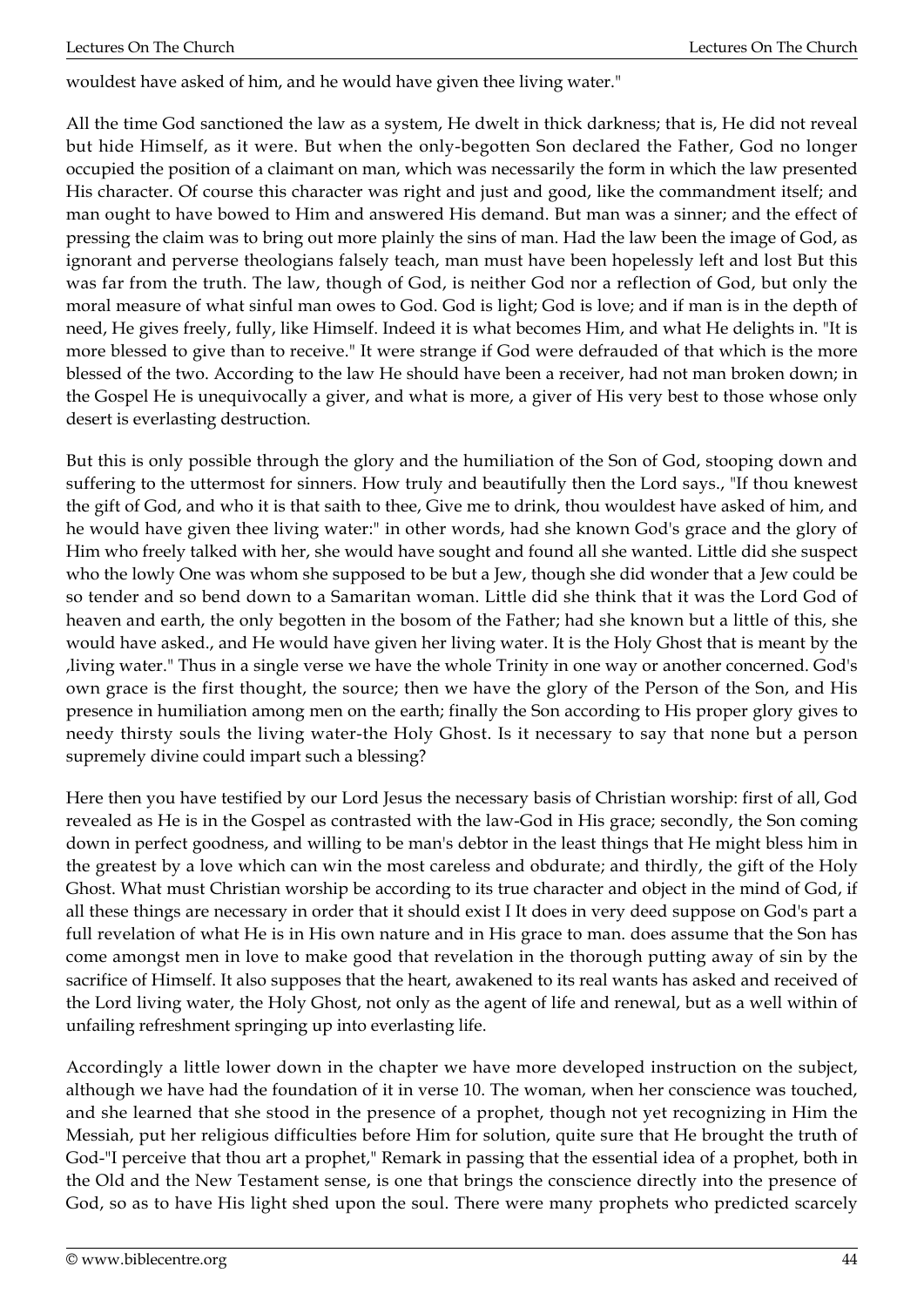anything, but they were not the less prophets. Finding herself then in the presence of one who was able to announce the truth of God, she wants to have the questions of her soul answered. She turned to Him about that which at all times and everywhere has and must have unrivalled interest. The world itself, blind and dead, will fight for nothing faster than its religion. There were differences then as there are now. "Our fathers," she said, "worshipped in this mountain; and ye say that in Jerusalem is the place where men ought to worship." The Lord solemnly tells her: "Woman, believe me, the hour- cometh when ye shall neither in this mountain nor yet at Jerusalem worship the Father." He gives a rebuke too: "Ye worship ye know not what. We know what we worship, for salvation is of the Jews." It is clear that whatever hopes of salvation were held out to the Jews, they were founded on their belief in Christ. But while He vindicates the position (not the condition) of the Jews, He proclaims the dawn of a brighter day: "The hour cometh, and now is, when the true worshippers shall worship the Father in spirit and in truth, for the Father seeketh such to worship him." He could speak thus plainly and strongly because He was Himself the Son in the bosom of the Father, and was entitled, in virtue of the glory of His Person, to bring in worship suited to His own intimate knowledge and perfect revelation of the Father.

Thereon at once follows the full and distinctive character of Christian worship. God is made known as a Father calling and adopting children; nay, more than this, He is seeking children. In this is the fulness of divine love going out from heaven and for heaven. In Israel men had to seek Jehovah, and this with carefully prescribed rites and rigid ceremonies: thus only could even the chosen people in their worship come and appear before God. Notwithstanding the nicest care, not one could approach into His presence-nay not even the high priest himself; and if it had been possible for him to draw and stay near, it was not to God revealed as a Father. God was no more Father to Aaron, or Phinehas, or Zadok, than He was to the least member of the most obscure tribe in Israel There was at that time no such manifestation of God. But now the hour was coming, and in principle come, when the Father was seeking worshippers. The Jewish system had been tried and found wanting, and was now doomed. Before God the worldly sanctuary was already fallen, and Christ was the true temple. The Son of God was come, and this could not but change all things-not only teach, but change all. No wonder then that there was, in and through His presence, a new and full display of God, a declaration of the Father's name. Here Christ makes known the new thing in this point of view; how earthly worship must vanish, not merely at the mountain of Gerizim, but even in Jerusalem; that it was a question henceforth of worshipping the Father, and this in spirit and in truth; for, wondrous to say, the Father was seeking such to worship Him!

What a truth I God the Father going out in Elie own uncaused, creative love in quest of worshippers! Of course, He was accomplishing this task by His Son, and in the energy of the Holy Spirit. Still, this was the principle, in direct contrast with nature and Judaism-the Father seeking worshippers. Not only was it an entirely new character of worship, suited to and demanding the new revelation of God Himself, but it necessarily and completely extinguished the old lamps of the sanctuary hitherto acknowledged in Jewry. Not only was the spurious worship of Samaria more than ever condemned, but the brightness of heaven, now shining freely, eclipsed ;he feeble rays which in Israel were meant at least to make the darkness visible, and to keep up a testimony to better light that was coming. What had been temporarily owned and used of God was now becoming a nullity and a nuisance; and God, as we might expect, brought in the vast change most righteously. Up to this time man was on his trial. The Jew, as the sample of chosen, favoured man, was being proved; and what was the issue of it ? The cross and shame of the Lord Jesus. They rejected and slew their own Messiah, little knowing too that. He was Jehovah. God over all, blessed forever. Justly therefore and after long patience the Jews were put aside. Such was the moral development of the ways of God. There was nothing arbitrary, as every one who believes what God declares in His word as to Israel's rejection of the Messiah must at once see and feel. In the life and ministry of Christ was a manifestation of such grace and long-suffering as had never been witnessed oi even conceived on the earth. But now the end was come before God. The Jews, by their conduct, were cutting the last ties which a people in the flesh could have with God. In rejecting their Messiah they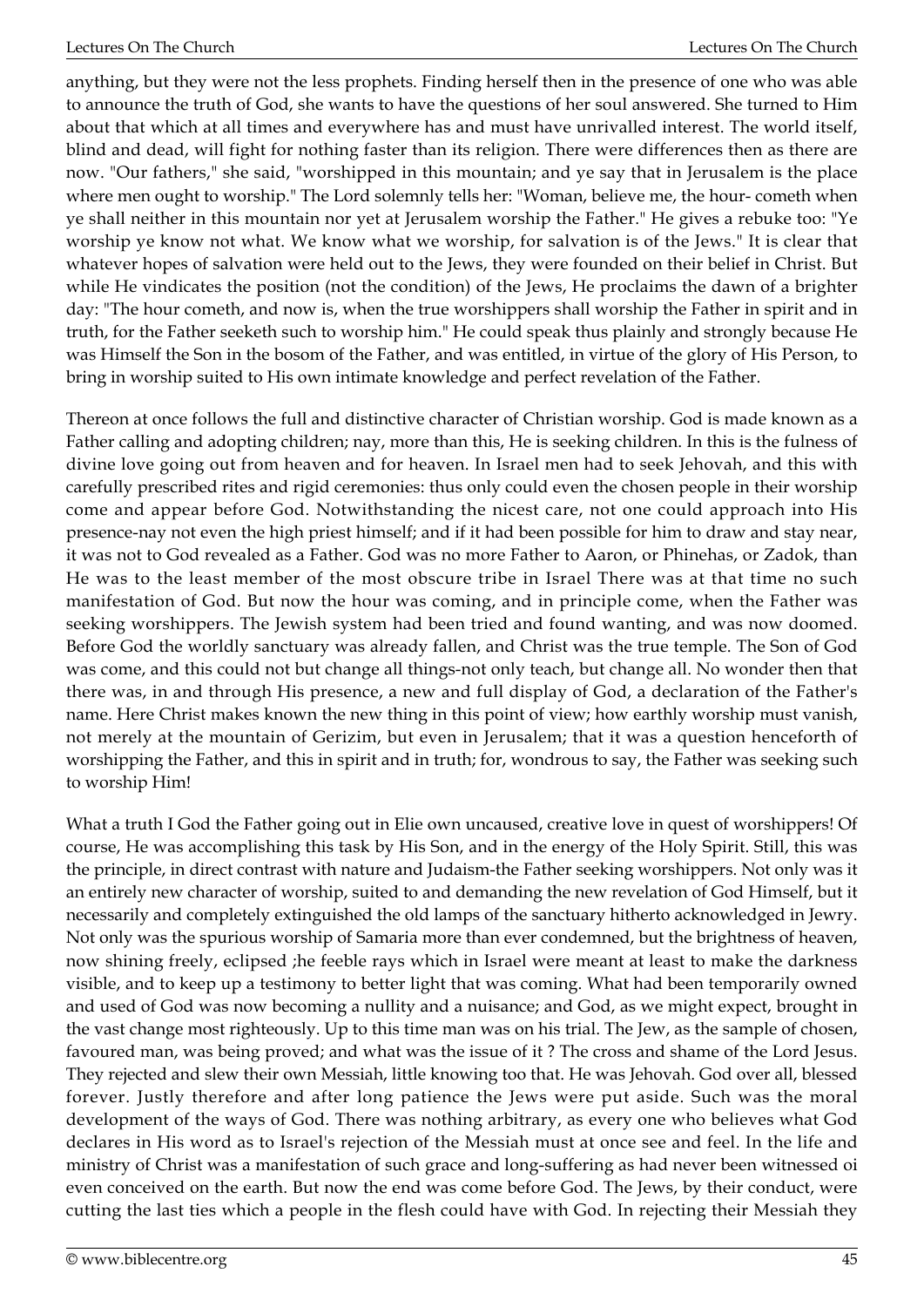rejected themselves. But when the cross was a fact, and redemption accomplished, when Jesus was risen from the dead, the grace and truth which had come by Him shone out in His work on the cross, and the plenteous redemption, not promised now, but accomplished, was made known by the Holy Ghost. Accordingly those who believed were in a capacity to worship the Father. It is not merely that they had faith in the Messiah, for this they had when He was here. But now that they had in Him redemption through His blood, the forgiveness of sins; now that Christ made God Himself known as His Father and their Father, His God and their God (and this in the power and presence of the Holy Ghost sent down from heaven), they could draw near into the holiest, and truly worship the true God; they could say, not only by, but with the Lord Jesus, "Abba, Father."

Not merely were spiritual life and redemption needful, but the Holy Ghost also; and accordingly here the Lord adds that " God is a Spirit: and they that worship him must worship him in spirit and in truth." Mark the difference of the language. When He speaks of His Father seeking worshippers. it is pure grace flowing freely out; it is He who is seeking. It is not merely that He accepts the worship of His people, but He seeks worshippers Yet let us remember that our Father is God. It is a thing easily forgotten, strange to say; but this is mere fleshliness, and not from our privilege in infinite mercy of nearness to Him, which ought not in the least degree to dull, but to increase and strengthen our sense of His majesty. "God is a Spirit," He says; "and they that worship him must worship him in spirit and in truth." There is a certain moral necessity here, which cannot be dispensed with. The truth is, Christ creates, the law never does. The law kills; what else can it do or ought it to do for sinful creatures ? It would be a bad law if it did let us off If I deserve to die as a guilty man responsible to God, then, I say, the law is just, holy, and good in condemning me. It is the province of the Saviour alone to give me life, and not this merely, but to give me life by His death and resurrection, without sin, fruit or root, that I may stand in Him possessed of a new nature, wholly delivered by grace from the misery, guilt, power, and judgment of the old man.

This is the place of every Christian. These are the simple but most blessed elements of his life and standing before God; but then, as they are inseparable from the gift of the Holy Ghost, so is He absolutely needed that we may worship our God and Father; and for this purpose and others He is given. Thus we see what the living water means. "The water that I shall give him shall be in him a well of water springing up into everlasting life." It is the Holy Ghost given by Christ to be in the believer; without Him there can be no such thing as the power of worship. But He is given, and the hour of true Christian worship is come in the strictest sense.

And you that are here assembled to-night, are you prepared to acknowledge, for any consideration whatever, worship which is not of this character? You, especially, who are young in years, and perhaps, also, little established in the truth of God, hearken. You may be tempted, not only through natural hankering after the world and its worship, but you have relatives, connexions, friends, who think it hard you do not join them. In what? In Christian worship? Join them in it by all means. Whenever, wherever you find worship in spirit and in truth, fear not to join; seek it, yes, earnestly seek it, Rather would I ask, are you disposed to slight such worship for that which does all it can to return to the mountain of Samaria if it cannot reach Jerusalem; for a religious service that is both untrue and formal; and an order that mingles some genuine worshippers in a crowd of false? How many there are now-a-days who, in word boasting of their heavenly liturgy, in reality hurry through it with such evident heedlessness as to show that the sermon is all they care to hear! One might fancy they were men who knew nothing, desired nothing, but to heal the way to be saved, instead of being Gods children, called and capacitated to worship the Father inspirit and in truth. But this is the misery of being in a position which is bound up with what they value in the flesh and in the world; where worshipping the Father according to His word never was nor can be known.

I admit that even this is better than belonging to another class of religionists, nominally in the same sect, who, being ignorant of Christ's redemption, bear with an evangelical discourse for the sake of services,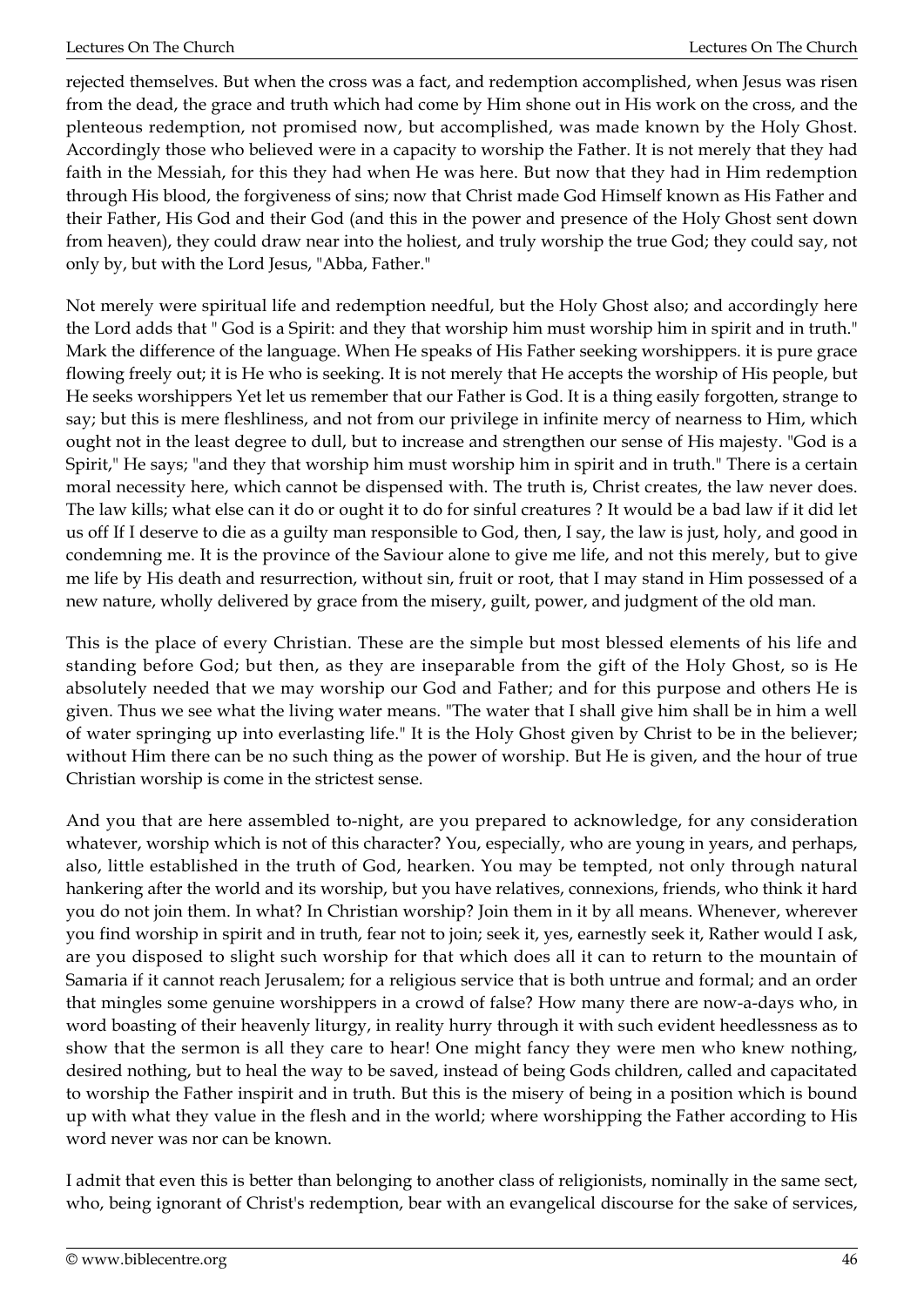the darkness of which is to them delightful, because it answers to their own condition. Fleshly worship suits a fleshly state.

My charge is not about the slipping in of a hypocrite amongst the true-these no doubt may creep in anywhere. The main point insisted on is the error and sin of embracing the world in divine worship through a false principle, than which there is nothing in the present day more common, and in some eyes more desirable. Clearly this is not Christian worship; but still it is so styled; it is accepted and justified as such; and the refusal of it is branded popularly as the fruit of a harsh unloving censorious spirit, instead of being seen to be, as it is, simple hearted desire to carry out the will of the Lord. Worship there cannot be, unless the ground of grace is taken: there must be life in the Spirit, nothing less than divine life and the power of the Holy Ghost working in the worshipper.

Again, it ought not to be very difficult to discern where there is Christian worship. One can easily say where it is not. How can it be where there is no recognition of the assembly of the faithful in separation from the world? where human formularies largely displace the divine word? where the Holy Ghost is not welcomed to work in the order laid down in scripture? where anybody may be in membership, and the evidently unconverted can join in or lead the most serious services? The invariable effect is that as you cannot raise the world to the height of faith, the believers who mingle all together indiscriminately must descend to the worlds level Hence, fine buildings, imposing ceremonies, exciting music, poetic sentiment, are apt to come in by degrees, where Christian worship is unknown or forgotten. Hence too the need of legal order, for it seems bold to trust the grace of God.

You may have Christian worshippers in such a state of things; for I have no desire to exaggerate; but Christian worship there cannot be. Do you doubt this? Perhaps the doubt is because you have never known what worship really is. So much is this the case at present-the thoughts of Christians are so vague, unformed, and dark-that to many the very meaning of worship is lost. How many call a building where they meet to hear preaching a place of worship; and when they go to hear, they think and say they are going to worship I Does not all this show that the very idea of worship is unknown? Nor is it to be wondered at. The truth is, there is a great deal of preaching of Christ in these days, much calculated to arouse and also to win souls; but where is there a full setting forth of the Gospel of God's grace ? That Christ is preached at all is a matter for which we have to thank God. Souls are converted, and learn, as far as the usual orthodox testimony goes, what is most true of their sins and their. danger; but we want the gospel of God fully proclaimed-the gospel as we see it set forth in the epistles-the glad news not only that the work of Christ has put sin away, but that the believer stands in a new life and relationship with God, of which the Holy Ghost is given as the seal. Where this is known, worship is the simple necessary fruit; the heart, thus set free by grace, goes out to God in thanksgiving and praise.

So in the chapter we began with, the believer enjoys not only a new life communicated, but a well of water within him., which springs up into everlasting life. Thus, by the energy of the Holy Spirit given to us, we possess, as a conscious thing, perfect, unbroken peace, and we cannot but breathe the joy of our ransomed souls to the praise of our Saviour God. As a fact this may not be found among the children of God, save few comparatively; because in general, where there is a perception of Christ, they put the law in the place of the Holy Ghost, and thus fall into the uncertainty which invariably, where there is conscience, flows from the law thus misused, instead of enjoying the light, and power, and peace in Christ and His redemption, which is the propel fruit of the Holy Ghost's testimony to Christ and of His indwelling in the believer. Here only can you have Christian worship. It is founded upon the full revelation of grace in Christ dead, risen, and ascended; and it is in the power of the Spirit of God that this is enjoyed by the believer. But not this only: for God is a Spirit, and the consequence is, that Christian worship repudiates formality. "God is a Spirit: and they that worship him must worship him in spirit and in truth." There we have the nature of God revealed, and thence is deduced the moral need of worshipping Him in spirit and truth, not according to earthly form or human will.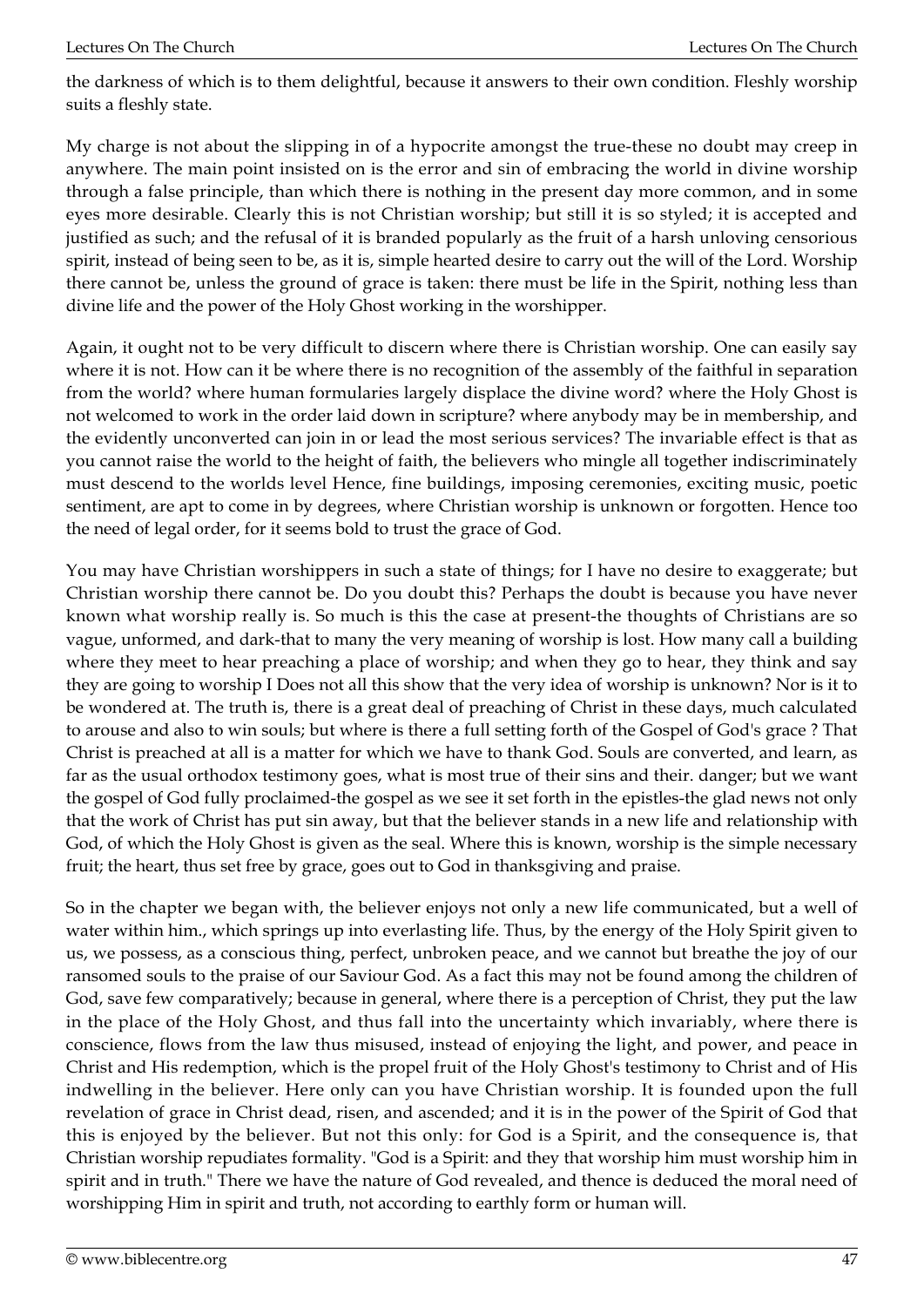This then is the source, groundwork, and character of Christian worship. But we have one element more when we pursue the further instructions of the New Testament. In 1 Cor. xiv. we find it connected with the assembly. We learn there on what principle, and by whom, worship is now paid to God. This is an important addition to our knowledge of God's will No one contends for a moment that, the gospel should not be preached, or that believers should not be instructed in the truth. These are duties confessedly according to scripture. There we have everything provided for, that can be needed for the good of the Church, and for the well-being of souls; we have both the principle and the fact of all Christian service most clearly laid down in the word of God. Among the rest there is no lack of testimony to the manner according to which Christian worship should be conducted. We have seen that none can render acceptable worship to God but Christians: from it the world is plainly shut out, according to the teaching of scripture. It is not a question of closing the door, or of excluding persons from the place where the faithful assemble. It is clear from scripture that unbelievers might be present where the assembly of God may be gathered; but they are incapacitated from rendering proper and acceptable worship unto God, because they have neither the new nature, nor the Holy Spirit, who is the only power of worship; they neither know redemption, which is the basis of worship, nor do they know the God and Father of our Lord Jesus, who, with the Son, is the object of worship. Thus, in every point of view, the world is necessarily without the pale of Christian worship, and the bringing the world in is a large part of the sin and ruin of Christendom.

Again we gather from 1 Cor. xiv. the place which the giving of thanks has in the worship of God; and this connected, not with any one individual only, or a separate class, but with the order and operation of God in the assembly. Hence we read (ver. 15), ,,What is it then? I will pray with the spirit and I will pray with the understanding also: I will sing with the spirit, and I will sing with the understanding also." Important as singing is, its end is not, of course, the sweet sound: the essential thing, as we are told, is 11 singing with the spirit and understanding also." What a proof that the Lord is looking for the intelligent service of His people 1 So in verse 16 we read, "Else when thou shalt bless with the spirit, how shall he that occupieth the room of the unlearned say Amen at thy giving of thanks, seeing he understandeth not what thou sayest?" If in Christian worship there were the utterance of an unknown tongue in the giving of thanks or in blessing God, it would traverse the rules of edifying the assembly, because it would leave out those that could not intelligently join their " Amen." The passage is cited also to show that thanksgiving and blessing, like singing, and other constituents of Christian worship known to us familiarly, were found from the first in the Christian assembly.

But there is just the difficulty. Look right or left-look where you will, where can you find the Christian assembly? Where is there the gathering together of the children of God in the name of the Lord Jesus engaged in thanksgiving and blessing, praising and singing, as we read of here? Yet the assembly of God, meeting as -such, is essential to Christian worship. There might be the best of men chosen to conduct the service, and the order of praise and prayer might be as faultless as existing liturgies are open to severe criticism; but what then I Would it be the worship of the family of God? If not, how could it be of really Christian character? God looks for the worship of His children in the Spirit. Do you say that after all it is only the slight difference of several taking part, in-stead of one? But grave as that might be, such a difference is not the essential thing, but this-that there be perfect openness for the Spirit's action by whom He is pleased to speak. It is not then a question of one main, or half-a-dozen. On some occasions the Holy Ghost might use one or two; on others, more than six in various ways. What scripture demands is, that there be faith in the Spirit's presence, proved by leaving Him His due right to employ as may please Him. It is not therefore a mere question of one, or few, or many mouthpieces to give thanks, or bless, or take part in acts of Christian worship. The real and essential feature is, that the Holy Ghost, being present, should be-counted on, and His employment of this Christian or that as He will. In an assembly where there were many spiritual men, it would have a strange appearance if but one or two took an active part in the worship of the Lord. Still, whether few or many speak at any given time, the only scriptural mode by which acceptable worship is rendered is where the whole assembly unites in the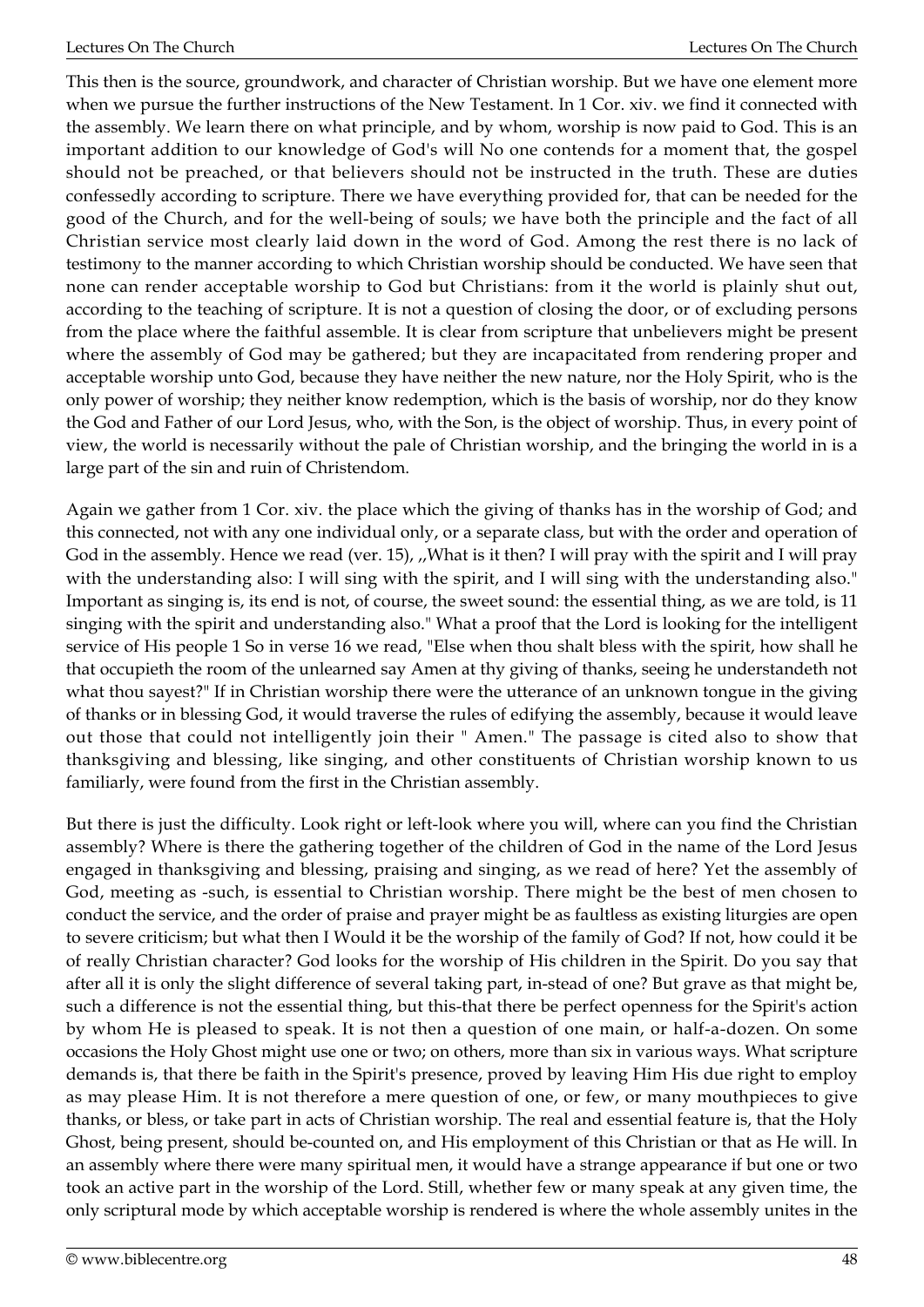liberty of the Spirit, with heart and mind, in the offering of their praises and thanksgivings to God through the Lord Jesus Christ. The Holy Ghost, acting in the assembly by its members may think fit to employ one or twelve to speak the praises suitable to His mind, and according to the condition of the assembly. And what can be sweeter to all, whether or not they be thus employed as the audible channels of worship, than to have the consciousness that the Holy Ghost in very deed so deigns to guide in one and all? The one point of value is, that He should be free to direct all for the glory of Christ. There is another remark of a practical kind to be made as to worship. We must guard against bringing into the assembly our own thoughts of the worship to be offered unto God. An individual may give out a hymn to be sung in which he delights, and which may be not only beautiful but true and spiritual in itself; but it may be a mistake in him to give it out a wholly unsuitable hymn for the occasion on which he desires it to be sung. Again, there may be some outside the assembly, known or unknown, who, out of curiosity, are come to see what the worship is like. Now are you, fearing that they might wonder at the silence from time to time, to read a chapter, or give out some sweet hymn? Need I say that such a step is indefensible, and beneath men who believe in the presence of the Holy Ghost ? Some may think there is liberty to do this or the like; but who put such thoughts into the mind? Do you think the Holy Spirit is occupied with what those without may say or think of those within, or anything of the kind ? Is He not on the contrary filled with His own thoughts of Christ, and communicating them to us? The becoming thing, therefore, for us to do under such circumstances is to look from ourselves, and those within and without, to God, that He, working by the Spirit, may give us communion with the present thoughts of the Spirit of God about the Lord Jesus Christ.

When such is the case, how simple is the flow of thanksgiving for His special mercies to us and all saints 1 how fragrant the sense God gives us of His delight in Christ I what praise of His grace 1 what anticipations of glory, and of Christ Himself there 1 All these and more are but ingredients; and they will variously predominate as the Lord sees fit. Even a lower character of worship, if it be but suited to a given state, is, in my judgment, a far more pleasing thing to God than any strain ever so high, which has not the real present energy of the Spirit of God connected with it.

Further, as to criticism: I cannot think the assembly of God is the right place for any man to stand up and show his superior wisdom in; on the contrary, therein, above all occasions, is the place for the greatest to show his littleness before God. There may be seasons and circumstances where a judgment of what is given out may not be amiss, but a duty; but the assembly of God is not the place for such a course. May I not take the liberty of applying to this what the apostle lays down as to another innovation: "If any man seem to be contentious, we have no such custom, neither the assemblies of God " 2 How, where, could any one gather such a practice from the word of God? Nor do I confine myself here, or in these remarks generally, to a bare text, but I am speaking of the whole tenor, and texture, and object of all that is given us in the scripture. Accordingly, as it is unauthorized, so the result cannot but be pernicious. What can the effect of criticism in the assembly of God be but the sowing of discord and distraction where unity and concord should prevail ? And yet it may be a thing too often done; against it I would warn my hearers earnestly. All are liable to make mistakes, and all deserve to be corrected occasionally; but, as a general rule, comment upon another is altogether out of place in the Christian assembly. There is a meet time and place for every real duty; and it never can be right to rectify one wrong by another, however godly the intention

Next, as to the breaking of bread, a few scriptures will suffice. The Lord's Supper, not baptism, was revealed of the Lord, we all know, to the apostle Paul, as it is brought out in the same epistle (1 Cor. xi.) from which much has been already quoted. It is a holy institution, intimately linked with, and the distinct outward expression of the unity of Christ's body, which it was St. Paul's work especially to develop. We have the Lord accordingly there revealing it afresh to the apostle Paul. He had not sent Paul to baptize, as he says, but to preach the gospel. There is not the least doubt that he did baptize, nor that it was perfectly right in him to baptize. But baptism, so expressly charged on the eleven., after the Lord's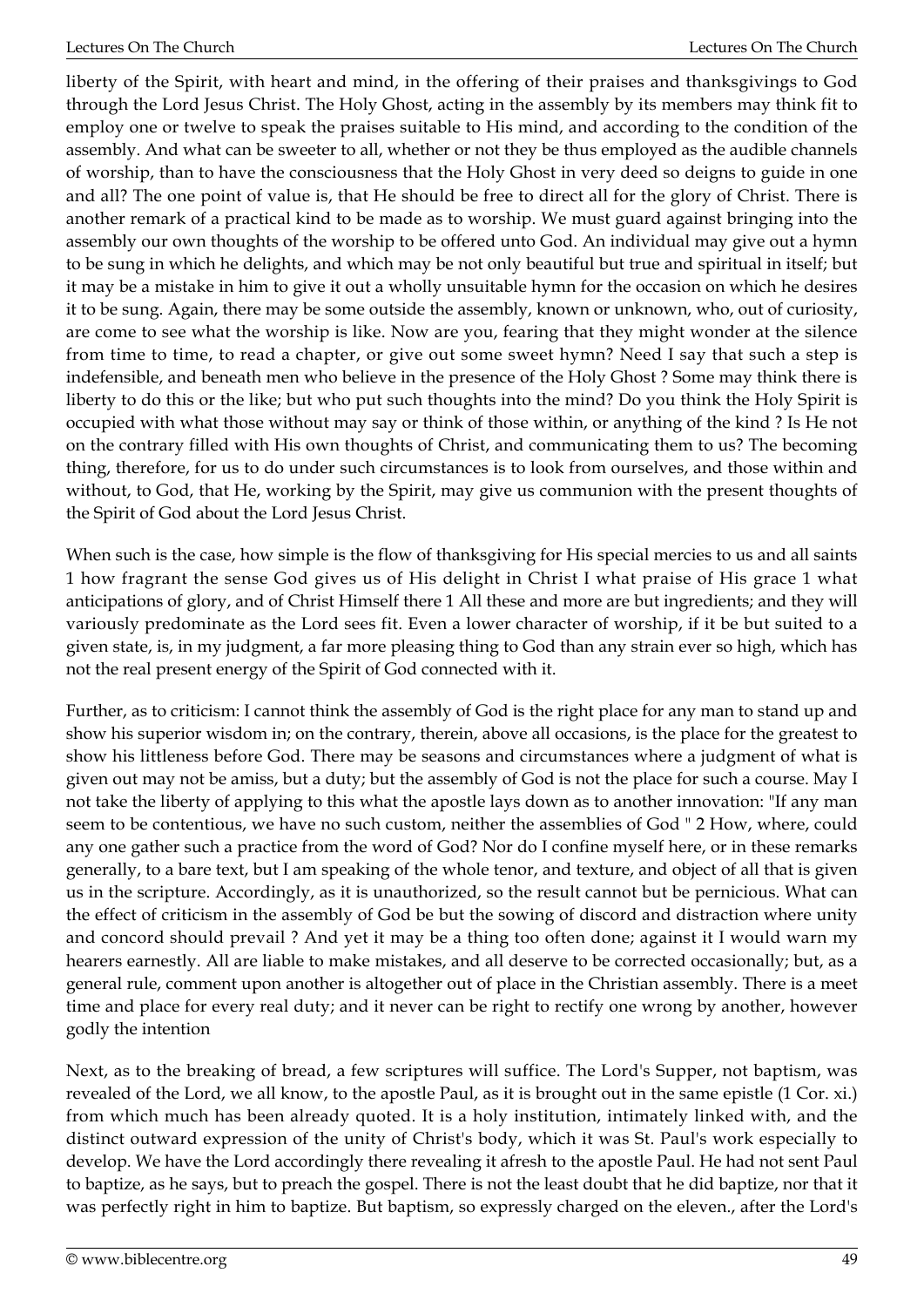resurrection, is not only a single initiatory observance-,' one baptism,"-but it is for each individual the confession of the foundation truth of Christ's death and resurrection. The subject of it stands forth as a believer in Him who died and rose; he is no longer therefore a Jew, or a heathen, but a confessor of Christ. The Lord's Supper, on the other hand, belongs to the assembly, and forms an affecting and important object in the worship of the saints of God. It is primarily and strictly the standing sign of our only foundation ; it is the witness of His love unto death, and His work, by virtue of which such as we can worship. No wonder therefore we have the apostle Paul showing the very solemn and blessed place which the Lord's Supper claims in the revelations of the Lord to him. " I have received of the Lord that which also I delivered unto you, that the Lord Jesus, the same night in which he was betrayed, took bread: and when he had given thanks, he brake it, and said, Take, eat: this is my body, which is broken for you: this do in remembrance of me. After the same manner also he took the cup, when he had supped, saying, This cup is the new testament in my blood: this do ye, as oft as ye drink it, in remembrance of me. For as often as ye eat this bread, and drink this cup, ye do show the Lord's death till he come." It is evident, on the face of the statement, what a large and deep place the Lord's death has in His Supper, No joy, no brightness of the favour of God in heaven, no consequent communion, nor hopes of everlastiug blessedness with Him, can be allowed for a moment to distract from, or overshadow, the death of the Lord. But the reverse is the truth ; for the more the Lord's death has its own central value before the Christian, all these things shine out not only more brightly but also more sweetly and affectingly to the heart. And so the same man who was God's blessed instrument for developing the full extent of the Christian's privileges, is the very one who gathers us around our Lord's death as that which pre-eminently attracts and fills every heart that loves His name.

From Acts xx. 7, it is plain that the saints should break bread on the first day of the week, not of the month or quarter. But it is the resurrection day, not the day of His death, as if we were summoned to be there in mourning as for the dead. But He is risen, and therefore, with grateful, solemn joy, we take the Supper on the day that speaks of His rising power. I cannot but believe that the Holy Ghost records the day for our instruction, as well as the A ect that called together the believers primarily. No doubt the apostle, passing through after a short stay, discoursed to those assembled; but they came together on that day to break bread. Have we consented to other thoughts and arrangements? Or do we act as if we believed the Holy Spirit knows and shows us the best and truest, the holiest and happiest way of pleasing God and honouring Christ? The death of the Lord keeps constantly before the soul our utter need as once guilty sinners, proved by the cross; the, complete blotting out of all our sins by His blood; the glorifying of God up to, and above all in, death itself; the manifestation of absolute grace, and withal the righteousness of God in justifying us; the perfect glory of the Saviour;-all these things, and infinitely more, are brought and kept before us in those simple but wondrous words-,, the Lord's death!"

To take the Supper in remembrance of the Lord, and thus show forth His death, is what gathers us together as our prime desire. There can be no doubt about the meaning of the word of God which records this for our comfort and edifying; yet how could one infer that such was His will if one looked at the practice of Christians ? Compare what they are doing Lord's-day after Lord's-day, with the obvious lessons of scripture, and intention of the Lord in so revealing His mind to us; and say whether for the most part this simple, touching memorial has not been slighted by real saints, and whether its character has not been changed universally in Christendom. I speak not of points of form, but of its principle-of such an interference with its mode of celebration as leaves hardly a single shred according to the Lord's institution.

Beware of thinking anything can be of equal moment with duly showing forth the Lord's death. The Supper of the Lord claims an unequivocal prominence in the worship of the saints. Not that one thinks of the mere fact of celebrating it, as to time, in the middle of the meeting. Indeed, it is remarkable how the Spirit of God avoids laying down laws about the Supper (and the same is true of Christianity in general)-a circumstance which the unfaithful may abuse, but which gives infinitely greater scope to the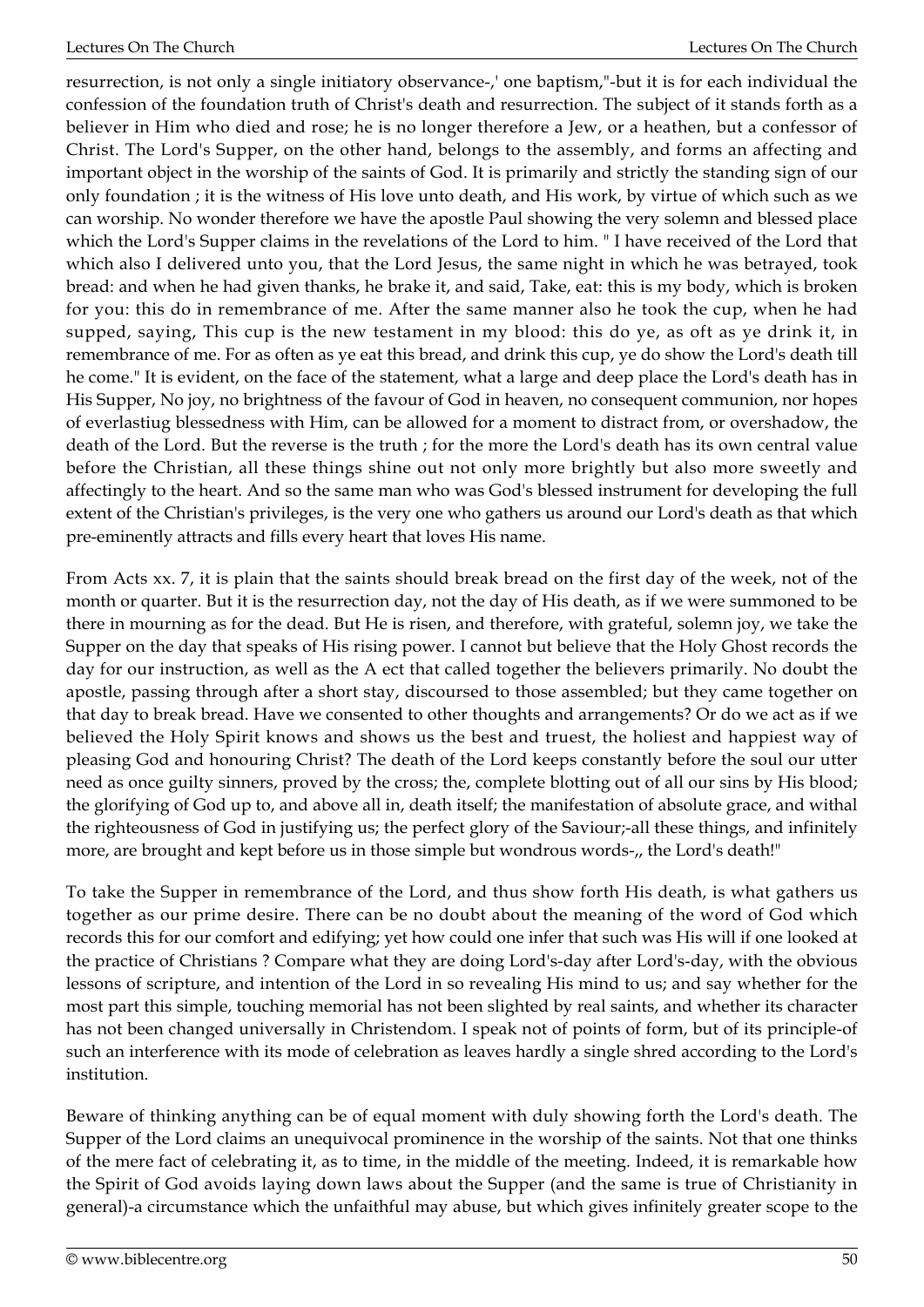spirit of Christian affection and obedience. This however we may safely say, that it is not a question of the point of time when the act of breaking the bread occurs. The all-important thing is, that the Lord's Supper should be the governing thought when the saints are gathered for this purpose on the Lord's day; that neither the prayers of many, nor the teaching of any, should put that great object in the shade. In ministry however spiritual, man has his place; in the Supper, if rightly celebrated, the abased Lord alone is exalted. There might be occasions where the evident guidance of the Spirit brings it early before us, or postpones it late in the meeting, and thus any technical rule binding it to the beginning, or middle, or, end, would be human encroachment on Him who alone is competent on each occasion and always to decide.

This openness may seem strange to such as are habituated to rigid forms, even where there are no written formularies; but that apparent strangeness is chiefly due to their habitual lack of acquaintance with the real presence and guidance of the Holy Ghost in the assembly. Where however the door is open to the action of the Spirit according to scripture, and where a just sense of what is in hand pervades the assembly, the Spirit of God, somehow or another, according to the truth of things in His sight, knows how to adjust the right moment as well as all else, and to give us the comfort of His guidance, if the Lord be but the confidence of our souls.

Again it may be that you sometimes go to the Lord's table and return disappointed, because there has been no exposition of the word, or no exhortation. Is it possible that you have gone to remember and show forth the death of Christ, and yet have come back with feelings of dissatisfaction? How can this be ? Is it not the morbid influence of the present state of Christendom ? No doubt there is that in the natural heart which suits and likes what is now the vogue; and the excitement of Egypt's food is readily craved, where the heavenly manna is loathed as light food. Unquestionably we have that within which helps what is found outside; still it is humbling and afflicting to my own mind that a discourse should seem indispensable to garnish the breaking of bread, and that there should be a thought of want in the meeting where the Lord's death has been before the heart; when one has met around the Lord in His own name with those that love Him! Do you suppose that there is any service more acceptable to God Himself than the simple remembrance of Christ in His own Supper?

But, however that may be estimated, all this has been often and plainly forgotten, and the Supper of the Lord has not only been made, in many instances, a much rarer thing than scripture warrants, but its proper character has been tampered with, and the great landmarks that the Lord laid down have been utterly disregarded, so that the celebration is become anything men please to call it, except the Lord's Supper. Say that it is a sacrament, if you will; but one may perhaps doubt that, if so, it is the Lord's Supper. The Corinthians used to take a common meal together on the Lord's day; for in those days Christians strongly felt the social character of Christianity, and one may regret that it has been ever since so much lost sight of. After the meal they celebrated the Lord's Supper. The devil, however, contrived to bring shame and confusion among them at Corinth by license at this feast; some of them got intoxicated. No doubt it was a dreadful dishonour on the Lord's name; but it ill becomes those to speak harshly who are apt to utter the loudest reproaches. We must remember that in those days they had just been brought out of heathenism; and it used to be a part of the worship of false gods to get drunk in their honour. The Gentiles did not feel the immorality of it in the way that everybody knows now. It was thought no improper thing then to be thus excited and worse in their religious rites, and, indeed, at other times. It is probable therefore, that in this infant assembly at Corinth it was not counted such an enormity as we know it to be, that Christians should so far forget the Lord at the agape. What aggravated the sin was the mixing up the Lord's Supper then and there, it seems, with the love-feast. Such conduct was destructive of the character of His Supper. To eat and drink thus was to eat judgment (1 Cor. xi. 29.) What had been begun in the Spirit ended in the flesh. I refer to this merely for the purpose of showing that, by bringing carnal feasting into such a holy assemblage, we lose or destroy its true nature and aim.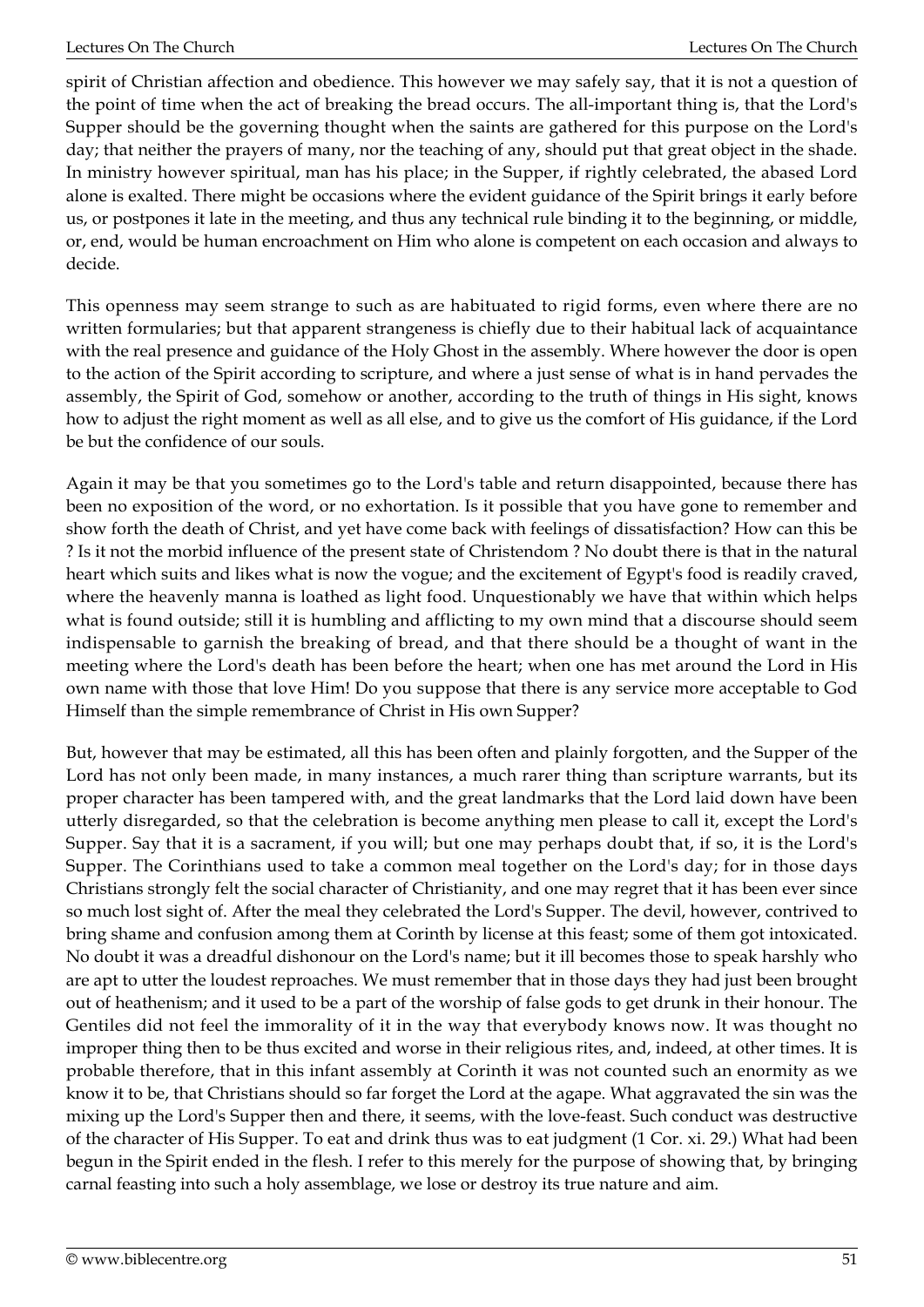Thus, without confining oneself to the notice of any particular body, the practice of appointing Particular officials, whose sole right and title**\*** it is to administer the bread and wine to each communicant, is clean contrary to the teaching of Scripture, and flies in the face of the evident intention of God., quite as much as the distressing conduct of the Corinthians themselves. For what is the Lord's Supper? Is it not the family feast? When you derange the Father's order among the members of His family, or when you bring in those that are not of His family, its character is gone, it is the family feast no more. Let us then assume the least unfavourable supposition of a Christian company, and of none but Christians. Yet supposing that the administration, as men call it, of the Supper of the Lord is committed to a real minister of Christ, or to all who are His ministers, as the exclusive prerogative of such as minister only-I put the most favourable form which can be conceived for the popular notion under any and all circumstances, it is a human invention, not only without the authority of Christ, but decidedly contrary to the doctrine and facts recorded in scripture. I admit ministry most fully; but the Lord's Supper has no connexion with it. Make it a necessary function of those that rule to administer the bread and wine, and it bears not even an outward resemblance to the Lord's Supper. It becomes a sacrament, not His Supper; a manifest innovation, a decided and complete departure from what the Lord has laid down in His word. The very idea of a person standing apart and claiming to administer it as a right alters and ruins the Supper of the Lord. That Supper, according to scripture, leaves no room for the display of human importance in the pretensions of a clergy; least of all when the apostles were on earth. Blessed and honoured of God as these were at the celebration of the Lord's Supper, they were there in His presence as souls that were saved from sin and its judgment by the Lord's death. In the regulation of the churches, in the choice of elders, in the appointment of deacons, they had their own proper place of apostolic dignity. The word of God clearly and fully proves that the administration of the Supper by an official is a figment and tradition of men, wholly wanting the support of scripture.

**\*** Let me give a few extracts from the famous work of an able and moderate man, John Calvin:-" It is here also pertinent to observe, that it is improper for private individuals to take upon themselves the administration of baptism, for it, as well as the dispensation of the Supper, is part of the ministerial office; for Christ did not give command to any men or women whatever to baptize, but to those whom He had appointed apostles. And when, in the administration of the Supper, He ordered His disciples to do what they had seen Him do (He having done the part of a legitimate dispenser), He doubtless meant that in this they should imitate His example. The practice which has been in use for many ages, and almost from the very commencement of the church, for laics to baptize in danger of death, when a minister could not be present in time, cannot, it appears to me, be defended on sufficient grounds." (Inst. iv., xv. 20.) 11 For the words of Christ are plain: I Go ye, therefore, and teach all nations, baptizing them.' (Matt. xxviii. 19.) Since He appointed the same persons to be preachers of the gospel and dispensers of baptism in the church'No man taketh this honour unto himself I (Heb. v. 4), according to the apostle, I but he that is called of God, as was Aaron'---any one who baptizes without a lawful call usurps another's office." (Ibid. 22.) Then, in chap. xvii. 43 of the same book iv., after alluding to some ancient ceremonies in order to dismiss them, he proceeds to say, the Supper "might be admini ed most becomingly, if dispensed to the church very frequently, at least once a week. The commencement should be with public prayer; next, a sermon should be delivered; then the minister, having placed bread and wine on the table, should read the institution of the Supper, then explain the promise therein left us, and at the same time keep back from communion [excommunicaret] all those who are debarred by the Lord's prohibition. He should, after that, pray that the Lord, according to the kindness in which He bed-owed this sacred food on us, would also instruct and form us to receive it with faith and gratitude of mind, and would make us worthy of the feast by His mercy, since we an not so of ourselves. Here. either psalms should be sung, or something read, while the faithful, in due order, communicate at the sacred banquet, the ministers breaking the bread and conveying it to the people. The Supper being ended, an exhortation should be given to sincere faith and confession of faith, to charity and manners worthy of Christians. Lastly, thanks should be offered, and praise of God sung. This done, the Church should be dismissed in peace." How man loves to meddle and legislate I Now, it is instructive to observe that the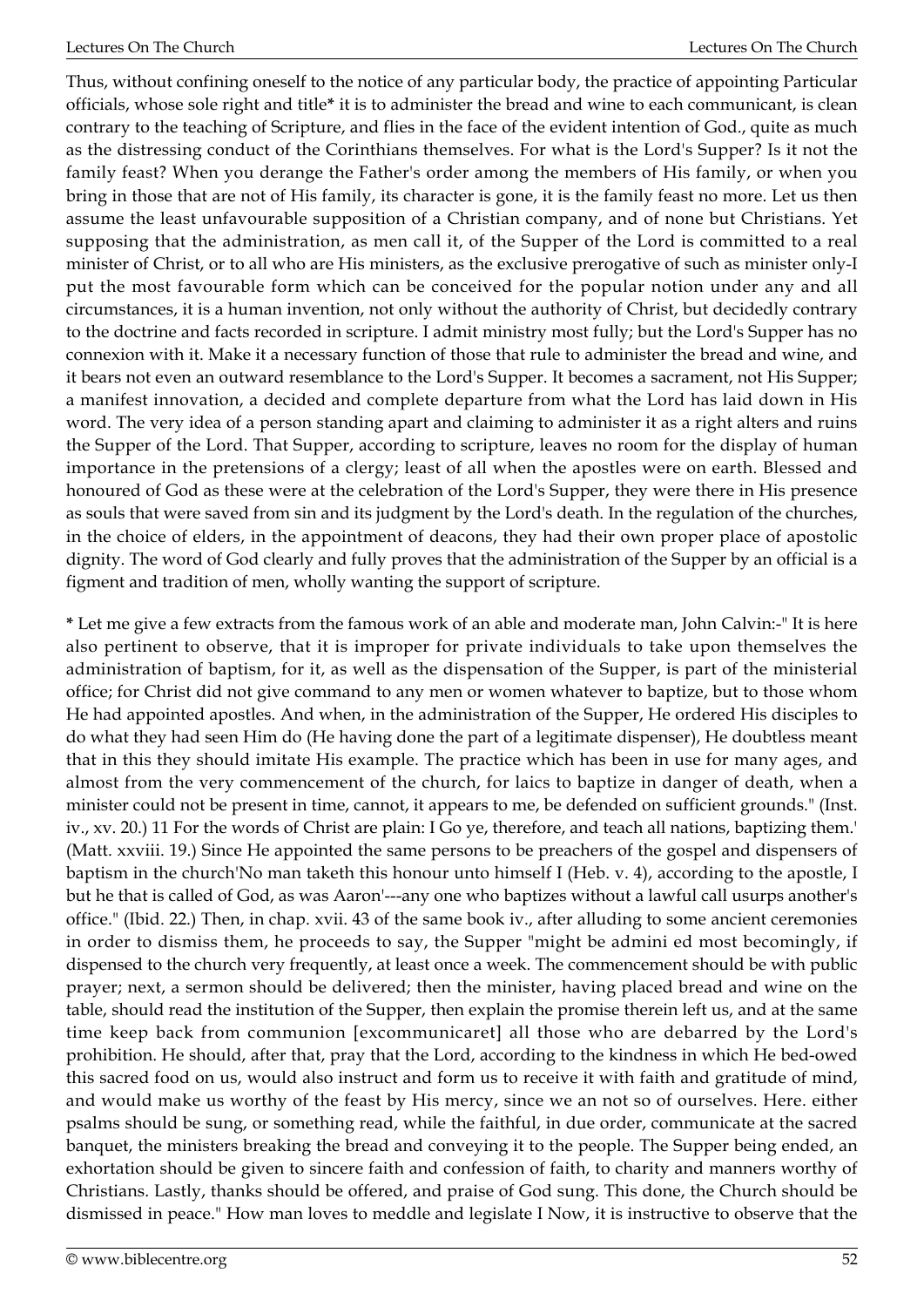fullest regulation of the Lord's Supper in scripture occurs in I Corinthians, that is, in an epistle written to an assembly where as yet elders were not. Such I believe to have been the came; but even if elders did exist there, the fact remains that absolute allence is kept respecting them, where modern thought would have called them in at once to meet the disorder by a proper administration of the Sacrament. This never occurs to the apostle. The whole assembly are admonished on moral grounds. Such is the divine remedy, not an appeal to the elders if they existed, nor a direction to have them appointed in order to correct the abuse if there were none.

But there is another point that often troubles souls, and might possibly harass, even where the bread is broken in a holy simple scriptural manner--the danger of eating unworthily, and so of incurring "damnation." Let me meet this at once by the assurance that, though one has to watch against a careless or otherwise unworthy participation, there is no thought of damnation, which would indeed upset for the believer all the comfort of the gospel and the general drift of God's word. But some may say, "Do not the scriptures assert as much?" I admit the English version does, but not the word of God; and we must not confound them. We have every reason to thank God for the English Bible, which, as far as I am acquainted with the subject, I believe to be as good a version, if not better than any other current in the world; but for all this, it is only a version, and therefore a work in which the weakness of man appears, and in which are found here and there defects which human infirmity has not been able to avoid. One of these errors is on this very subject (in 1 Cor. xi. 29). The apostle is showing how essential it is that we go to the Lord's table, which invites us freely as every week opens, our hearts filled with grateful remembrance of Christ's self-sacrificing love, who died in atonement that we through Him might be saved. What is the result of a light heedless state at the Lord's Supper? If we take the bread and wine at that holy feast as we eat the common food God provides in our own houses, not discerning the Lord's body-in other words, if we eat and drink unworthily, it is not the Lord's Supper we are eating, but rather judgment to ourselves. The Lord's hand will be on such, as the apostle shows by the case of the disorderly Corinthians; but even in that aggravated instance, it was expressly temporal judgment, that they should not be damned or "condemned with the world." On the other hand, there is no excuse for absenting yourself from the Lord's table. There is no escape from the hand of the Lord, save by humbling ourselves and vindicating Him by self-judgment, and then coming. The Lord's Supper is no more a sweet privilege than a solemn duty for all His own, save those under discipline ; and when we think of the love He has shown us in the boundless sacrifice He has made for us the deliverance wholly undeserved He has wrought for us in His own deep. abasement and suffering under God's wrath on the cross, together with all the gracious encouragement He has therein brought before us for our comfort, admonition, and support in our conflict through the world, we cannot but regard the thankful commemoration of the Lord's death as a paramount obligation which under no circumstances ought to be neglected.

Another person's fault should not keep me away: if it rightly acts so on one, it ought to hinder all. Is the Lord then to be as it were forgotten because somebody deserves censure ? Let the faulty individual be reproved or otherwise dealt with according to scripture; but my place is to 11 do this in remembrance of Christ." Again, a sense of my own faultiness should not keep me back. " Let a man examine himself, and so let him eat,"-not stay away. He who abstains from the Lord's Supper virtually says he is none of His.

This will suffice as to the breaking of bread, barely as the subject has been touched. A few words remain to be added in regard to prayer. There is very often a great mistake made as to this. We hear, sometimes about the "gift of prayer;" but where do you find it I Show me a passage of scripture which speaks of a 11 gift of prayer" in the sense in which people commonly use the term? What is the effect? It largely binders conscientious modest simple souls, who otherwise would join heartily in public prayer. But they cannot give themselves credit for possessing the "gift of prayer." They are frightened by what is a mere bugbear-by what is really, if they but knew it, a blunder. The consequence of this for them is, that they hang back, and are silent, when the meeting would be greatly benefited by their help. Are there not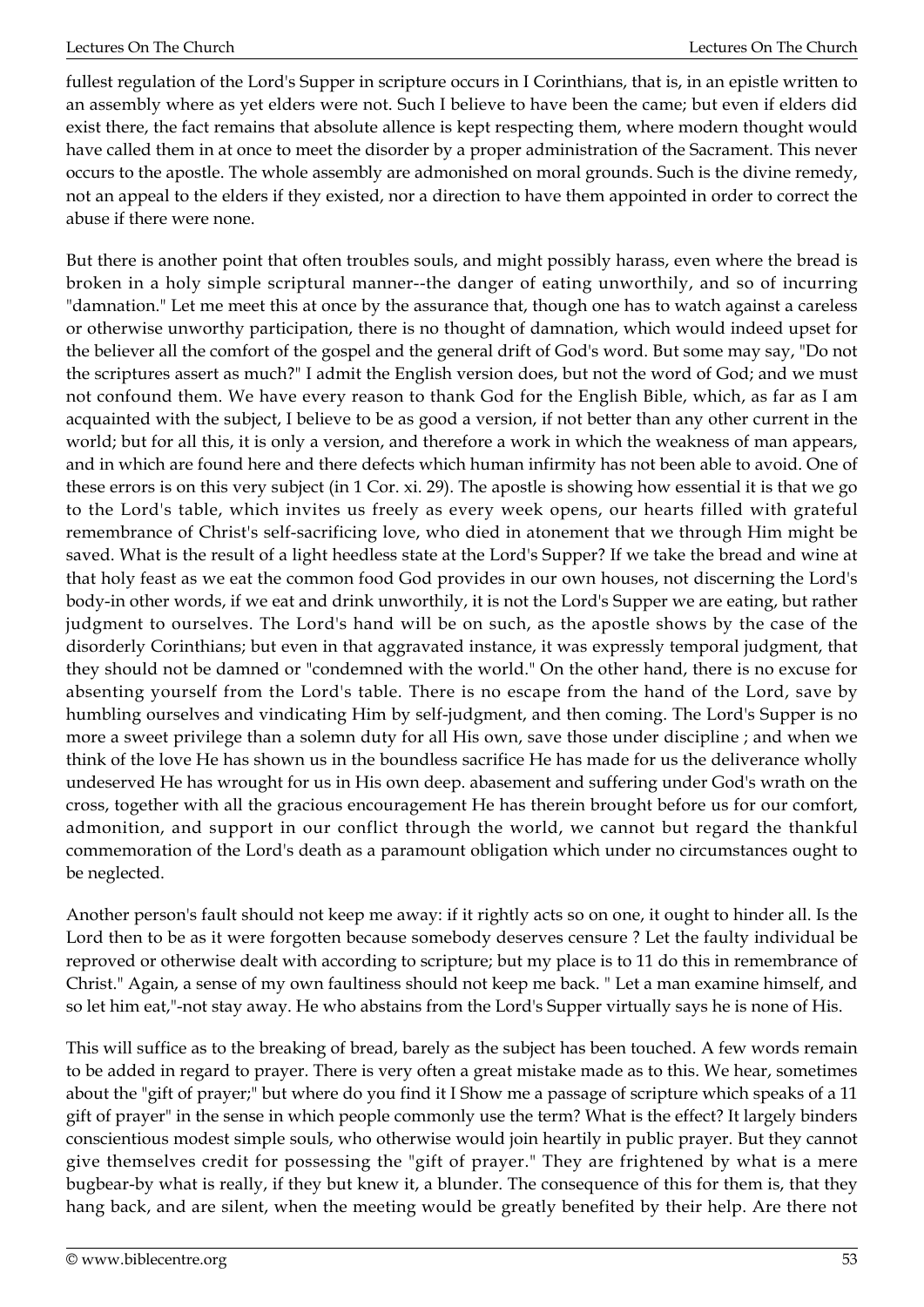some now present who know well that they have bad many a time a desire to pray, and thus express the wants of God's assembly to Himself, but who have been deterred because they feared their lack of a "gift of prayer," and that they might not be able to pray long enough, or in a way acceptable to some whom they have heard insisting on the "gift of prayer"? Is it not a fact ? I entreat You, beloved friends, to listen to them no more, nor heed your own thoughts and feelings.

Examine the word of God for yourselves, and you will find that the apostle lays down (1 Tim. ii.), and even peremptorily, his desire that the men pray everywhere. Let them then commit themselves to the Lord without doubt, and at the same time remember, that scripture at any rate never even hints about a 11 gift of prayer." This brings us to another point connected with the one I have Just endeavoured to explain. It is in my opinion a mischievous notion, that those who possess a ministerial gift should be regarded as the only proper persons to let their voices be heard in the assembly of God.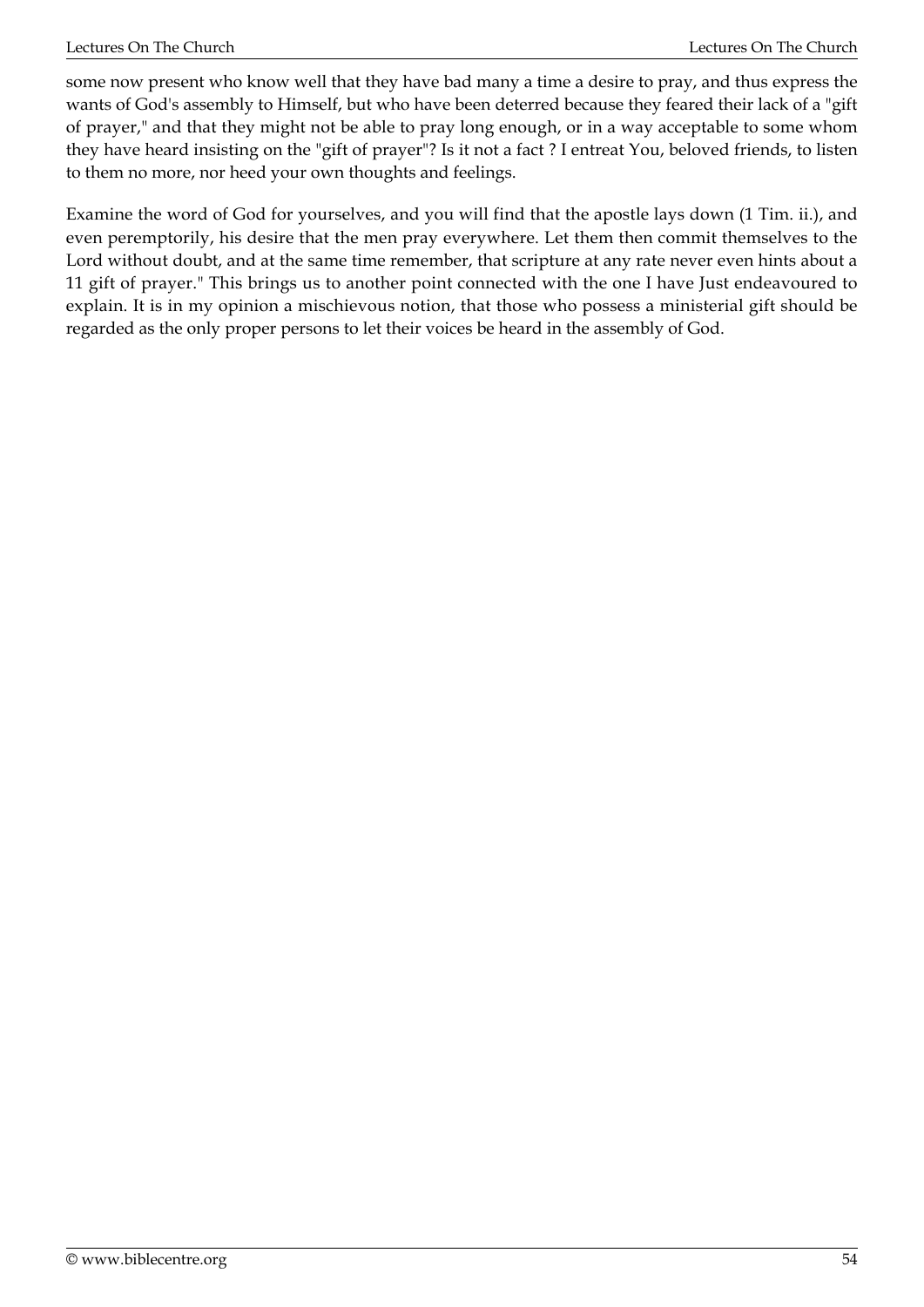## **Lectures On The Church**

## **Eph. iv. 7-11.**

I should feel tonight that my subject was dry indeed and promised little profit to souls, if we had only to look at gifts and offices in themselves. It is thus that the subject is often regarded, and is therefore apt to become not only a barren speculative question for some souls, but also a snare to others - barren to such as, looking upon it from outside think that they at least have nothing to do with gifts and offices, and a snare perhaps as often to those who conclude that they themselves are especially, if not exclusively, concerned in them. The truth is, these spiritual functions closely and materially affect both Christ and the church of God. Attached to Christ as their source, they (at any rate gifts) flow down from the same reservoir of rich grace on high, whence all the main characteristic blessings of the church proceed. They proceed from Him in heavenly places, and therein is the true answer to much., the greater part, of the aversion some feel to the subject, as if ministerial gifts were only a means of giving importance to their possessors. It would be hard to think that such a turn can be anything but a gross perversion of what comes from Christ or heaven. In truth they are of the deepest moment in God's eyes, as He deigns to use them for the glory of His Son; and surely the consideration of the light that scripture affords should be precious to those whose joy as well as responsibility it is to profit by them; and not least to those who have personally and most jealously to watch how the gift of Christ's grace is used, lest it should be diverted from the object for which the Lord gave it to some selfish or worldly account. It is evident, I think, that simply to state the source is, in the principle of it, to cut off all excuse for the earthly aggrandizement, in various forms, which the Lord's gifts are too commonly made to serve.

But then there is another remark to be made. Not only do these gifts of Christ spring from Him in heaven, and therefore must, if anything can, refuse to mingle with the vanity of the world and the pride of man (I speak, of course, of the gift itself, and not of the flesh's perversion of it); but besides there is another feature of these gifts, which is of immense interest to us as believers in the Lord Jesus. They are essentially bound up with Christianity, not on the contemplative side, but in what is equally needful, its active and aggressive character. But whether you look at the source or the character, all is founded on an eternal redemption that is already accomplished. The more these considerations are weighed, the more their importance will appear; the more also, it seems to me, the subject of the gifts of Christ will be seen to be entirely above that earthly and barren domain to which theology at least would consign it.

Further, is there not a wrong done to God and His saints, wherever that which the Lord deigned to make known to us in His word-that which constitutes, rightly applied, so essential a part of the blessing of the church-is viewed as but a secondary matter that can be taken up or laid aside at will? In point of fact, such indifference to His truth is deep dishonour done to Him, and a corresponding loss invariably to the souls of the saints who thus slight His will. It must be evident, if it were only from the scripture just read, that the Holy Ghost does not in any way banish the subject of gifts into some dark corner, if such there can be in the scriptures -whence we may, if we please, draw it forth from time to time, and wield it to the best account of our party. In the Epistle to the Ephesians, where the Holy Ghost has shown both heights and depths of blessing in Christ and in the church -in the very centre where He shows us too the Lord Himself in His own glory at the right hand of God-it is there beyond almost any other part of the New Testament, that we find the Spirit launching out into an account of the gifts of the Lord to the church.

But, observe, I say the 11 gifts of the Lord," because so it is that they are regarded here, rather than gifts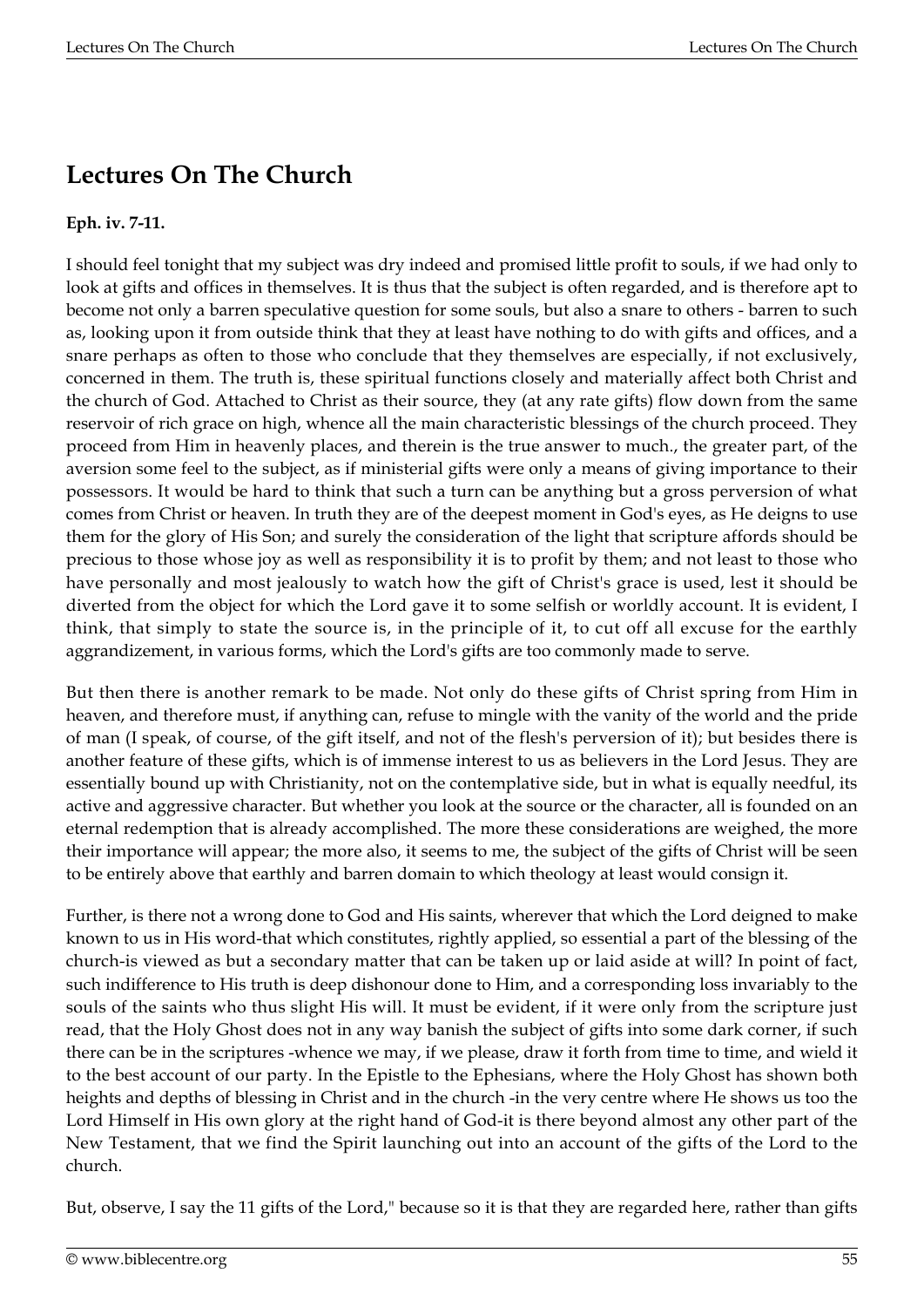of at Spirit. Indeed it would be difficult to find such an expression in scripture. There is a passage which seems to say as much in. Heb. ii; but it is properly "the distributions of the Holy Ghost." You will find also in 1 Cor. xii. that wisdom, knowledge, and the rest are said to be given by "the same Spirit." But still, in these things, the Holy Ghost, properly speaking, is not regarded as the giver, save mediately. The Lord is the real and proper giver; the Spirit of God is rather the intermediate. means of conveying the gift, distributing or making it good,-the energy by which the Lord acts. And I conceive it to be of moment, practically, that we should see that the gifts which are used to call out and build up the church, and which are the only true basis of ministry, take their rise from Christ Himself.

Ministry then may be defined to be the exercise of gift, and therefore it is evident that these gifts of grace are bound up with it in the most intimate manner. There can be no ministry of the word (properly speaking) without gift by the Spirit from Christ.

But let us look for a moment at the development which the Holy Ghost gives to the truth that these gifts flow from Christ. " Unto every one of us is given grace according to the measure of the gift of Christ." It is not a bare question of qualities possessed ; still less is it merely a matter of attainment, let it be ever so well meant to give honour to the Holy Ghost. It is a new thing given, the positive consequence of grace; it is the fruit of the free favour of the Lord, who in these things acts according to His own sovereign will and for the glory of God.

"And unto every one [or each] of us is given grace according to the measure of the gift of Christ. Wherefore he saith, [taking up Psalm lxviii.] 'When he ascended up on high, he led captivity captive, and gave gifts unto men.'"Although the Lord Jesus was in His person, one need hardly say, competent at all times, still He was pleased, in the order of the ways of God, to wait for the great work to be done-and done too, not merely as regarded man in divine mercy towards him, but in view of the enemy who was to be dealt with; the power must be broken that had led captive the children of God. Hence the spiritual enemies were first disposed of, and the Lord is accordingly represented here as ascending up to heaven on the defeat, the total defeat before God, of all the once mighty unseen power of evil. Upon this foundation ministry is built The Lord Jesus goes up into heaven. He has Himself confronted and defeated the powers of darkness. He has led captivity captive; and thereon "He gave gifts to men." How completely the door for man's energy and ambition is closed! How carefully God-alone able to teach us on this subject, and in His revealed word having, in fact, given us the perfect truth - shows us the Lord Jesus, from first to last, the one means of good to us, and glory to God the Father by the Holy Ghost I Do you view Him only as Saviour and Lord? The truth is, there is not a single seed of the Church's blessing, there is not a means of acting upon the souls of ourselves or of others, that is not, every whit of it, connected with Christ. Where we have not apprehended this vital all-embracing connexion with Him, and where that which assumes to be ministry, for instance, does not flow from Him only, it is clear there is a something not to be held fast, but on the contrary to be got rid of ; an object not to be fought for as if it were a prize, but to be suspected as contraband, brought into the light of God, and judged in His presence. For whose ministry is it if it be not of the Lord Christ? and for what are we contending if it be not for the gifts of Christ?

The Lord then is ascended on high, and from that height of bliss and glory He has given gifts to men, and the Spirit of God carefully turns aside for a little, and puts us in the very presence of the mighty work on the ground of which Christ took His seat there. 0 Now that he ascended, what is it but that He also descended first into the lower parts of the earth?" What grace in Him I What infinite love to us, that He might bless us-eternally bless us I He had, with the Father and the Spirit, a divine co-equal right to that place of supreme majesty. They alone were competent to fill it. But He descended first into the lower parts of the earth. He had the highest place above, if I may say so, naturally and intrinsically. It belonged to Him as the Son of God, who counted it not robbery to be equal with God; but He deigned to be made flesh; for, as a part of the counsels of God, it was needful that He should be man. Without the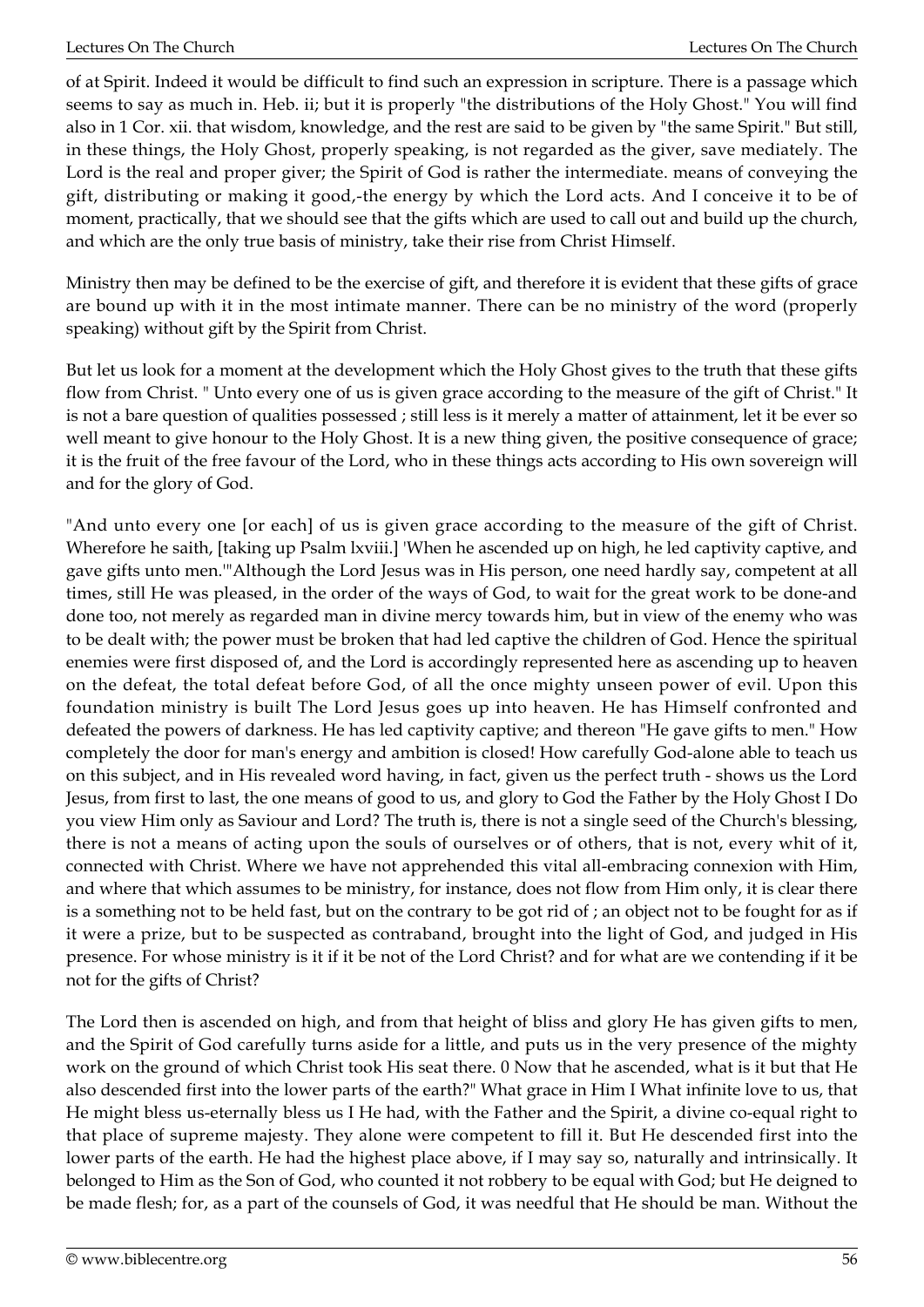incarnation there could have been no retrieving of the universal ruin of man, and of the dishonour of God through sin; there could have been neither defeat of Satan, nor an adequate and righteous deliverance for man. But now He descends first into the lower parts of the earth. He takes upon Him the sorrow, the champ, the sin. To have condescended to become man, and to live as He lived rejected and abased on earth, would have been much; but what is this to the cross? He went down to the very uttermost, and in consequence of this humiliation, He is now as man exalted to the highest. In His death He retrieved all that was rained-indeed, I may say, infinitely more. He "restored that which he took not away." He brought a new and better glory to God than had ever been thought or even prophesied of in any respect; for I fear not to say that, as all types and shadows are but the feeble heralds of His glory, so too there is, there could be, no prediction rising up to the height of blessing that was found in Christ, nor fathoming the depth of His moral glory in the sight of God. Himself was needed to come forth Himself needed that the full worth of His sufferings and cross might be known. Before that there could be no sufficient expression of His glory. It was out of this descent into the lower parts of the earth that He went up - out of this thorough coming down by Him who was as truly God as man, in the very nature which before had borne such fruits of shame and disgrace to God.

But what a change! Humanity is a nature in which the blessed God could delight, as He looked upon it in the Lord Jesus. Now too He ascends; and this, not as He came down; for, descending simply as the Son of God to become the Son of man, He goes up, not the Son of God only, but also the Son of man. Indeed, it is especially in this very character of man that we find Him seated in heaven now. "He ascended up," as it is said, "far above all heavens, that He might fill all things." On this magnificent ground, whether one looks at the humiliation on the one hand, or at the exaltation on the other-on this twofold ground of a height of glory, consequent on a depth of abasement beyond all thought, is founded that ministry which is according to God, being the simple exercise of the gift of Christ. And yet could it be credited, if one did not know it that there are men, and Christians too, who can look upon such a scene unmoved, if not moved only to spite and sneer and reproach ? But it must be so. To work thus belongs to Him whom the world knew not. No wonder therefore that it recognizes not &he gifts of His grace. Whatever can be made to merge into the world's greatness, whatever can be altered to suit the age's taste, the world can admire. Even Christianity and the name of Christ-perverted, no doubt, and regarded only in some partial way-may be adopted. Why even the heathen were willing to do it! There was an emperor, as probably many of you know, who would have been glad to put the Lord Jesus as a god in the Pantheon. And so it is now. Has not Christendom something akin for its success ? It has taken up piecemeal this institution and that; it has made them the means of adorning the scene into which God "drove out the man," exiled by Him because of sin.

But we who believe are assuredly entitled to look above this world, and there to see, higher than all heavens, our Lord and Master. And what is He doing there? What is His present occupation, according to that which the Spirit of God tells us here? He is giving gifts unto men. Let us bless Him for it! He (Himself a man, for so it is that He has taken this place) is giving gifts unto men. From on high He looks round about upon this world, and His grace makes man to be the vessel of these precious gifts, which savour not only of the person who is there, and of the work He has done, but also of the glory from which He gives them. They are heavenly gifts. They will not, if He be consulted, conform to the world's thought or measure; nor were they ever intended to serve the world but the Lord Jesus, though surely for His sake serving any and every body.

Let us take care then that we truly are subject to Him in whom we believe. And let us beware of the evil heart of unbelief, lest we treat a word of His lightly. Let us remember how easy it is pretending to honour His word, to let it slip away from us, counting it something of the past-no doubt to look back on it with reverential awe, but still as a thing gone by. Is this the living word of a God that lives for ever and ever? Are you going to treat the Head of the church as if He were dead? Nay, He never was dead as the church's Head. Indeed! He only took that Headship as One alive again from the grave, and so giving life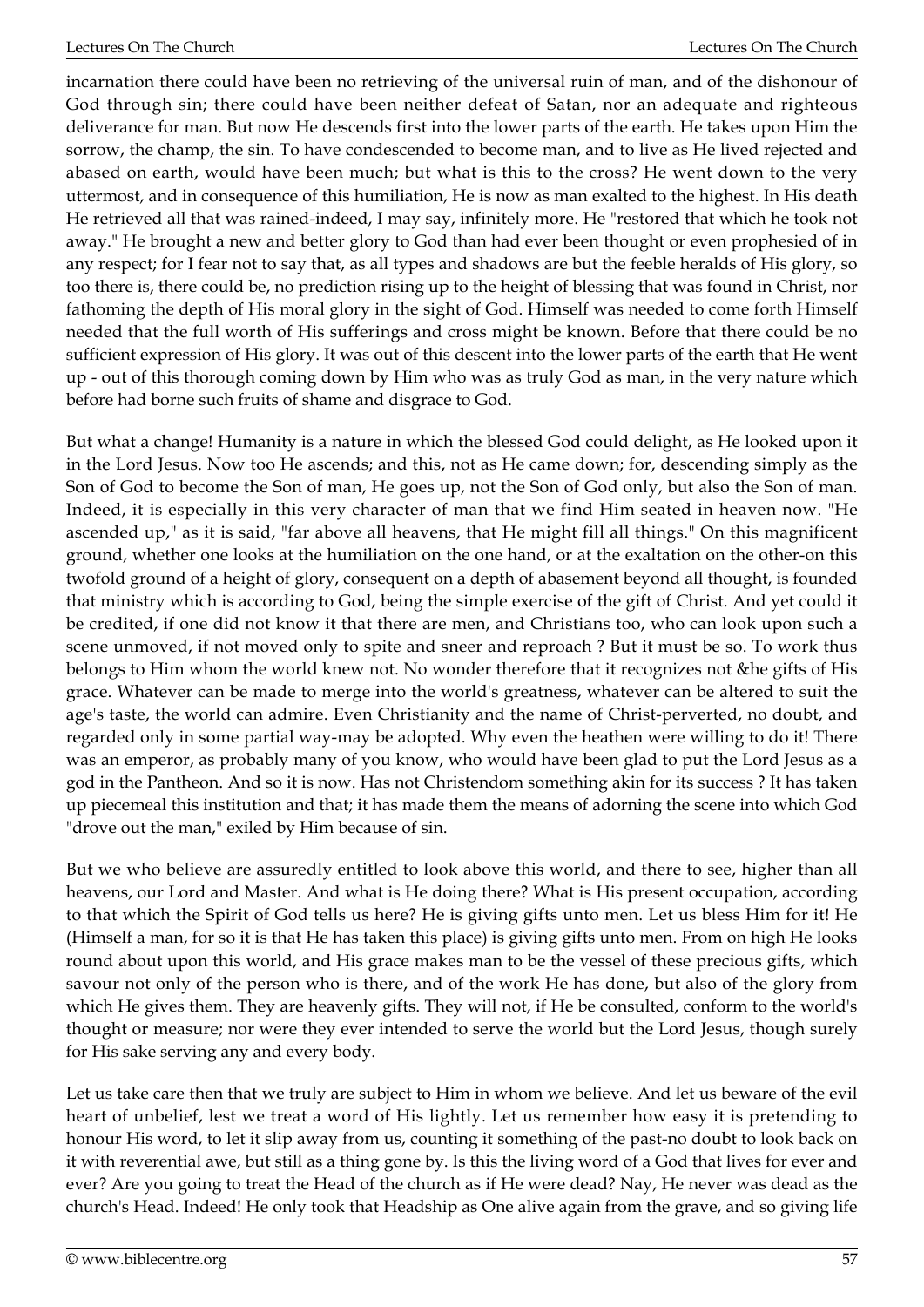; He only took it when both raised from the dead, and gone up to heaven : and yet men act as if the Head of the church were a dead and not a living Lord! And if He is thus living, what is it for? Is it merely as High Priest, according to the Epistle to the Hebrews, to bring His people through the wilderness ? There is some tendency in Christians to overlook the priesthood of Christ; but there is a far greater danger of their forgetting Christ as the living Head, who still stands at the fountain-head of blessing, ever in faithful love giving His gifts to man. No doubt it is all summed up as if it were a given thing here - "He gave ;" and there is a very interesting reason for such a way of presenting His gifts. Assuredly the Lord would not Himself put the gifts of His grace in such a form as to interfere with the church's constant hope of His own return. On the contrary, He would fix the church in the attitude of expecting Himself from heaven. Accordingly not even the supply of ministerial gift is so put as to defer the fulfilment of the " blessed hope " from age to age. On high is the Head of the church, and as Head it is part of His work to vouchsafe all needed gifts for men.

Here then is the whole scene of His grace summed up in one- the Lord gave gifts to men; "and He gave some apostles, and some prophets, and some evengelists, and -some pastors and teachers." We have not a catalogue of all the gifts. It is not at all in the manner of scripture or of the Lord to furnish a mere formal list ; for the truth is not written in the word of God so as to satisfy human curiosity or form a system of divinity. What is done is infinitely better. He has given us exactly what suited His wisdom in each particular part of scripture. Hence if we compare., for instance, what we have here with the first Epistle to the Corinthians, we shall find .striking differences. There are some gifts found here, not there; and some found there which are not here. Now this is not a thing of chance, nor a matter in which the apostle used merely his own judgment and decided things after his own mind. Nobody denies that his heart and mind were deeply exercised. God forbid! But we may bless God that there was an infinitely wise mind directing all things, and that there was a judgment which knew the end from the beginning. We shall find, accordingly, that the apostle mentions these gifts according to that divine intelligence. Indeed, the reason of it, to some extent, may appear as we proceed.

First of all, the gifts () here enumerated are in view of the perfecting of the saints, which is the great primary object, branching out into the work of the ministry, and the edifying the body of Christ, as connected with it. Now, there, at once, may be discerned the key, or divine reason for presenting here certain gifts and not others. Here we have nothing, for instance, about speaking in a tongue; neither have we any mention of miracles. Why so? What have they to do with the perfecting the saints? The reason seems to me clear and adequate. Those gifts for signs were of all consequence in their place; but how could a tongue or a miracle perfect a saint? We see, in the first Epistle to the Corinthians, that, instead of perfecting, they on the contrary became a very great snare for the saints. No doubt the Corinthians were carnal, and therefore they were like children amused with a new toy -with that which was, indeed, an engine of power. And we know how great a danger this is, just in proportion to our unspirituality. We have the very solemn lesson, that even the greatest powers and most astounding manifestations of the Holy Ghost in man cannot give spirituality, and do not minister to the edification of the saints necessarily in any way; but, if there be a carnal mind, they become a positive means of the soul exalting itself, turning away from the Lord, losing its balance, and bringing discredit upon that which bears the name of Christ on the earth. In this Epistle, however, God is occupied with His counsels of grace in Christ for the church, beginning primarily with the saints as such. He always takes up the question of individuals before He deals with the church. And how blessed and wise is this! He does not begin with the body of Christ, and then end with the perfection of the saints. This would be, very likely, our thought, but it is very far from His. He first puts forward the perfecting of the saints, and then shows us the work of the ministry, and the edifying the body of Christ Thus, the true explanation of the passage is, that it is the development of Christ's love to the Church. His eye is fixed upon the blessing of souls. It is Christ not only gathering in, but building up-causing them to grow up to Him in all things. Accordingly, He gives the gifts which are of grace suited to this end. "He gave some apostles and some prophets."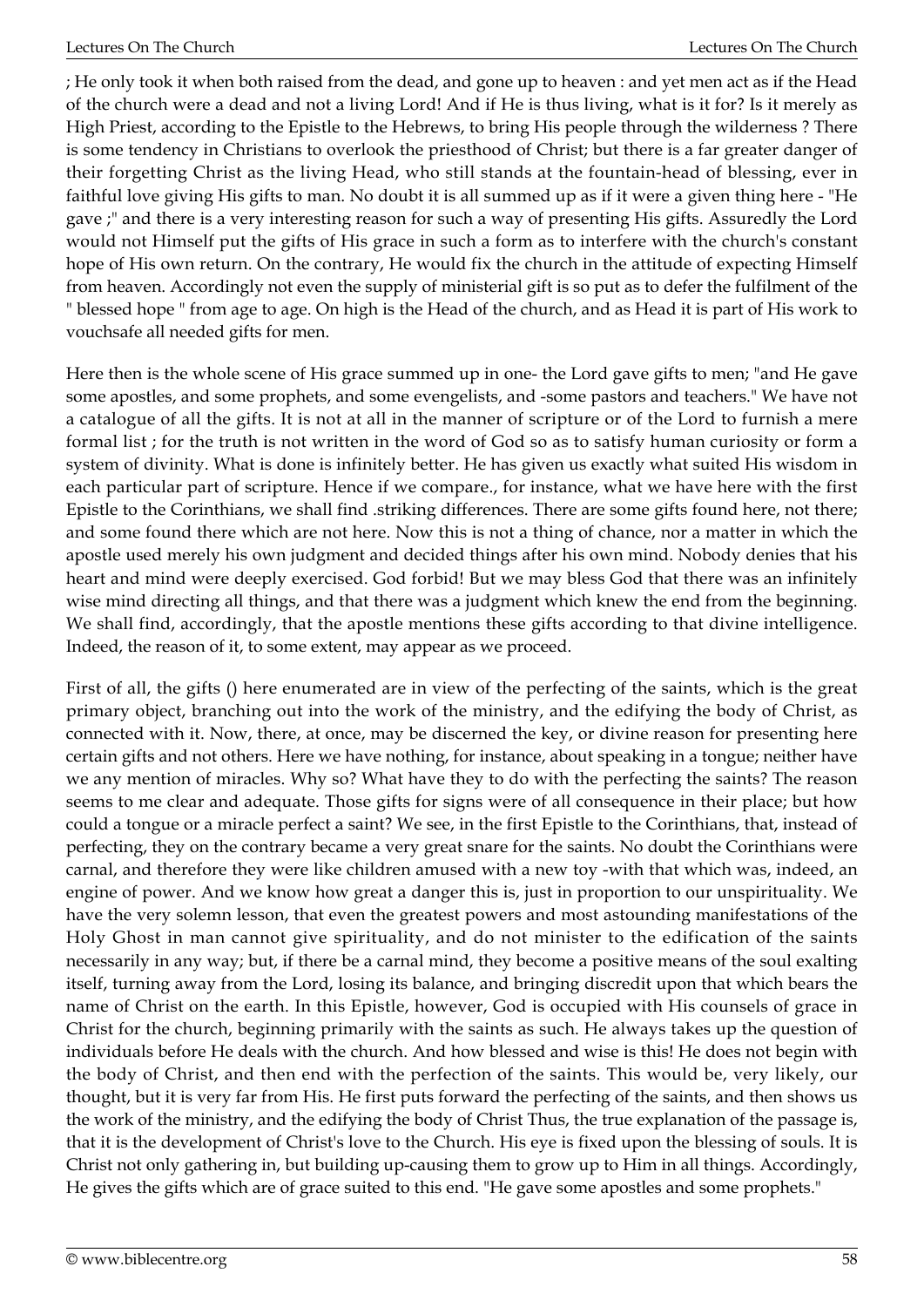These are the two gifts which the second chapter of this epistle shows to be at the foundation, we may say, of this new building, the church of God. Thus) in the 20th verse, we read, "They were built upon the foundation of the apostles and prophets, Jesus Christ Himself being the chief corner stone." Evangelists, evidently, are not the foundation; neither are pastors and teachers; but prophets, as well as apostles, are. And we can easily understand this. We can see that, as God was introducing into the world a wholly new system when He set His Son at His own right hand-a new work of God in the church, so there was a new word which had to accompany this work, whereby He would act upon the saints so as to give them to grow up to the perfecting of His will and the glory of His Son in this unprecedented thing, the church of God. Accordingly then we have the foundation laid, and here not Christ alone. Of course He is, in the greatest and highest sense, the foundation - " Upon this rock I will build my church:" the confession of His own name, His own glory as the Son of the living God, is this unquestionably. But still. as the means not only of revealing the mind of God touching the church, but also particularly of laying down with authority the landmarks of His husbandry in the earth-the church of God, the apostles and prophets were thus used. To distinguish them the former were characterized by an authority in action, the prophets by giving out according to God His mind and will about this great mystery.

It is hardly worth while to disprove the notion that the prophets here refer to the Old Testament. The phrase "apostles and prophets" is strictly limited to those that followed Christ. Had there been the inverse order-prophets and apostles, there might have been some shadow of reason for this idea; but the Spirit of God, in His wisdom, has taken care to exclude the thought. The work spoken of is altogether new. The apostles and prophets seem to be expressly introduced in this order. But in the third chapter a decisive reason is furnished by the Holy Ghost. It -is written in the 5th verse that the mystery of Christ, "which in other ages was not made known unto the sons of men, is now revealed unto His holy apostles and prophets by the Spirit;" so that we have there with the most perfect clearness riot only the same order AM preserved, but the positive expression "now revealed." The prophets of the Old Testament, therefore, are necessarily excluded. These prophets are of the New Testament as well as the apostles.

But more than this, let me make the remark 'before going farther, that this character of ministry was altogether new. When our Lord was upon earth, no doubt there was more or less preparative action for it. He sent out first twelve apostles; then He sent out seventy to carry a final message to His people. All this was a thing never found in any age previously. It was wholly without precedent. on the earth-an activity of love that went out with a blessing to others. God Himself had not done it; for the solemn word by a prophet, and the secret action of His grace before, are too distinct to be confounded with it. Who had ever seen or heard such a thing as a Man on earth gathering men to Himself first, and sending out from Himself afterwards a message of love. the glad tidings (not yet, of course, in the fulness which was afterwards imparted when the great work of redemption was done, but at any rate the blessed news) of the King on God's part of the kingdom of heaven on the earth? This is what the Lord did on earth : He sent out disciples or apostles with the message of the kingdom. And no doubt it was in man's eyes a strange and to faith a blessed thing, suitable only to Him who had divine grace as well as divine authority, worthy of and reserved for the Lord Jesus here below. But it is remarkable that in Eph. iv. 0 the earthly part of our Lord's action is left completely out, and the gifts here spoken of are beyond controversy dated from the ascension of the Lord, and shown to hinge on it.

Do I mean to deny that the apostles were included-the twelve, or, strictly speaking, the eleven along with the one supplied to fill the place of him that was cut off ? In no wise; but nevertheless their earthly call and mission are quite passed by. We can all understand that the Lord as Messiah might prepare a mission suited to Israel, as I have no doubt that 11 the twelve " had this distinctly as its reference; for the twelve apostles naturally answer to the twelve tribes. The sitting on twelve thrones, spoken of in connexion with them also in Matt. xx., clearly confirms the thought. What hinders these same men afterwards from becoming the vessels of a heavenly gift? Thus we can recognize in the earlier apostles a sort of double relationship. There was a link with Israel which was conferred by the Lord when He was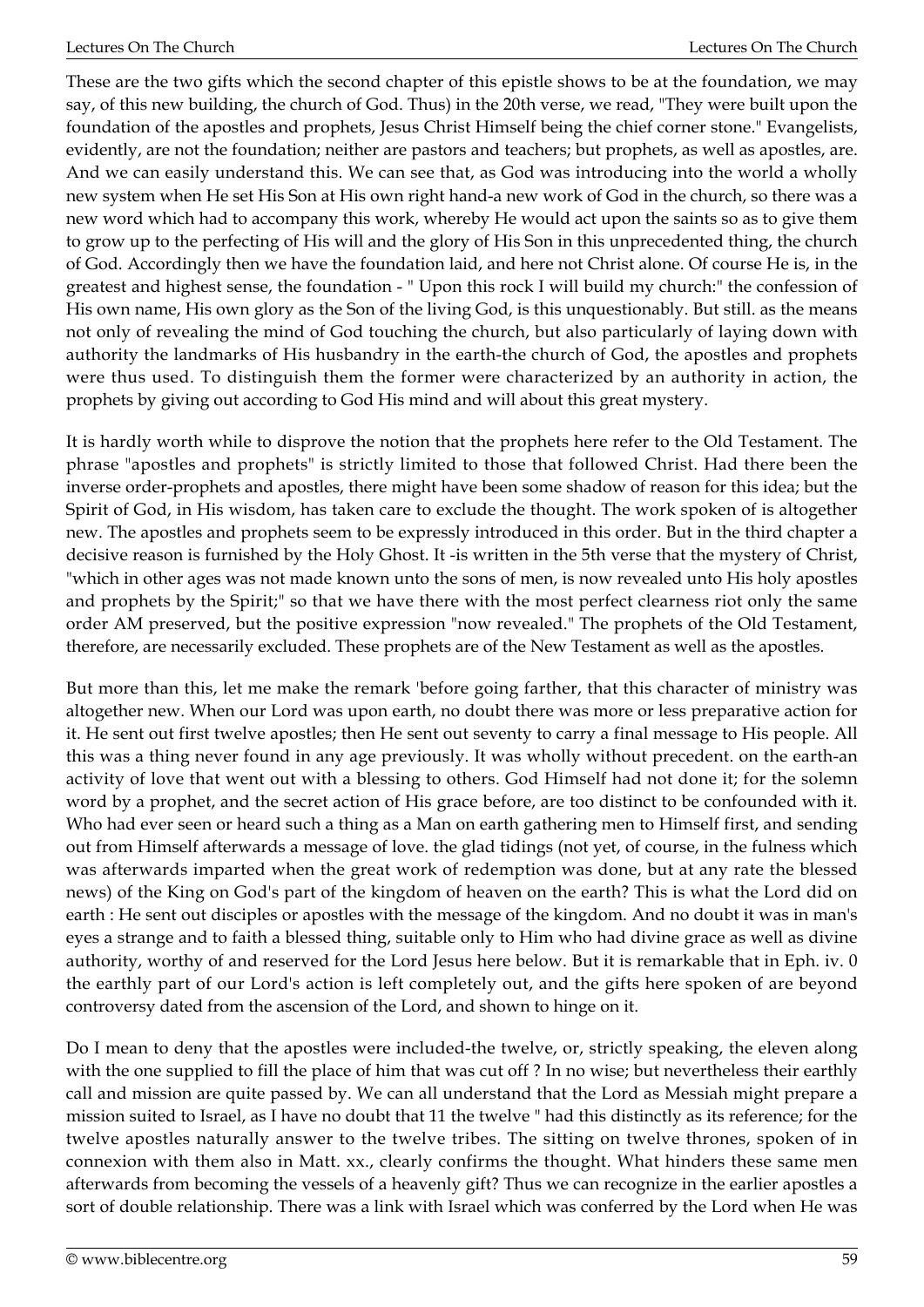upon earth in the midst of His people, dealing with them; but a new place became theirs when the Lord ascended on high.

But besides the Lord took care to break in upon this Israelitish form and order, and the apostleship of St. Paul becomes an event of cardinal importance in the development of the ways of God, because therein all thought of Jerusalem, all reference to the tribes of Israel, is dropped, and that takes its place which is clearly extraordinary in all its circumstances and heavenly in source and character. More particularly this was plain, that the Lord made manifest what was really true with regard to the others, that they on the day of Pentecost received that gift of apostleship which was suited to the heavenly work which they were afterwards to have, in addition to their previous earthly call and work. Apart from and towering over the twelve stood the apostle Paul, bringing out into the utmost prominence the Principle that his apostolic mission was heavenly thing, entirely and exclusively such as f as he was concerned, Therefore he was the fitted person to say, as it was of course by the Spirit of God that he did say, " Though we have known Chris after the flesh, yet now henceforth know we him no more." The glory of the Messiah on the earth fades away for the time in a deeper and brighter glory, the heavenly glory of Him who is now at the right hand of God. It is the same Christ, the same blessed One, without doubt, but it is not the same glory; and more than this, it is a better and more enduring glory. It is the glory that is suited to the new work of God in His Church, because it is the glory of its Head. "Now is the Son of man glorified, and God is glorified in him. If God be glorified in him, God shall also glorify him in him self, and shall straightway glorify him"

Thus, the church being a heavenly body, and Christ Himself, its Head, being in the actual and fullest sense a heavenly person, ministry takes a heavenly shape: and these gifts which flow from Him are its first expression. Hence, then, we have the clear intimation from the scripture before us that these gifts from Christ on high axe heavenly in their character and source.

Another thing also may be noticed by the way. If we take the bestowal of these gifts as dating from the ascension of Christ, where is there room left for the hand of man? Where can you insert that preliminary ceremonial on which tradition lays so much stress? Who ordained the apostles for their heavenly work? Who laid hands upon them, as authoritatively installing them in that high office F You will say that unquestionably the Lord called them when He was here "in the days of His flesh." He did call them for their mission to Israel; and when risen, but still on earth, He charged them to disciple the nations. (Matt. x. xxviii.) But what hands of man did He employ in setting them apart to their proper heavenly work? Will any believer breathe the thought that this was an imperfection in their case? Did the new work of God, based on a dead and risen and ascended Saviour, and carried on by the Holy Ghost sent down from heaven, want anything for its due commencement? If there is no appearance then of that rite of laying on of hands, which some count not merely desirable, but essential for all that minister from the highest to the lowest grade, how comes this strange omission? Who will venture to impeach the regimen of Christ? Will any zealots for "holy orders," as men speak, affirm or insinuate that the Lord did not know better than they what became His own glory in His chief ministers? Let them beware of their theories and their practice, if either lead them to become "judges of evil thoughts."

In truth, the Lord took care, now that it was a question of a new and heavenly testimony, not absolutely to abolish that ancient sign of blessing, but to break in upon and leave no excuse for the earthly order so easily abused by man. Hence, as if for the purpose of manifesting yet more distinctly the vast change which was come in the case of him who styles himself emphatically " minister of the church" (Col. i), there is no derivation from the twelve apostles that were before him. On the contrary, from His own place in heavenly glory the Lord calls one who was not going up to Jerusalem but rather from it; one who had no connexion with the apostles-nay, so much their enemy, that most stood in doubt of him, after he was arrested by sovereign grace in the midst of his determined systematic hatred of Christianity and persecution of all who bore the name of Jesus. What a proof that not only the conversion of Saul of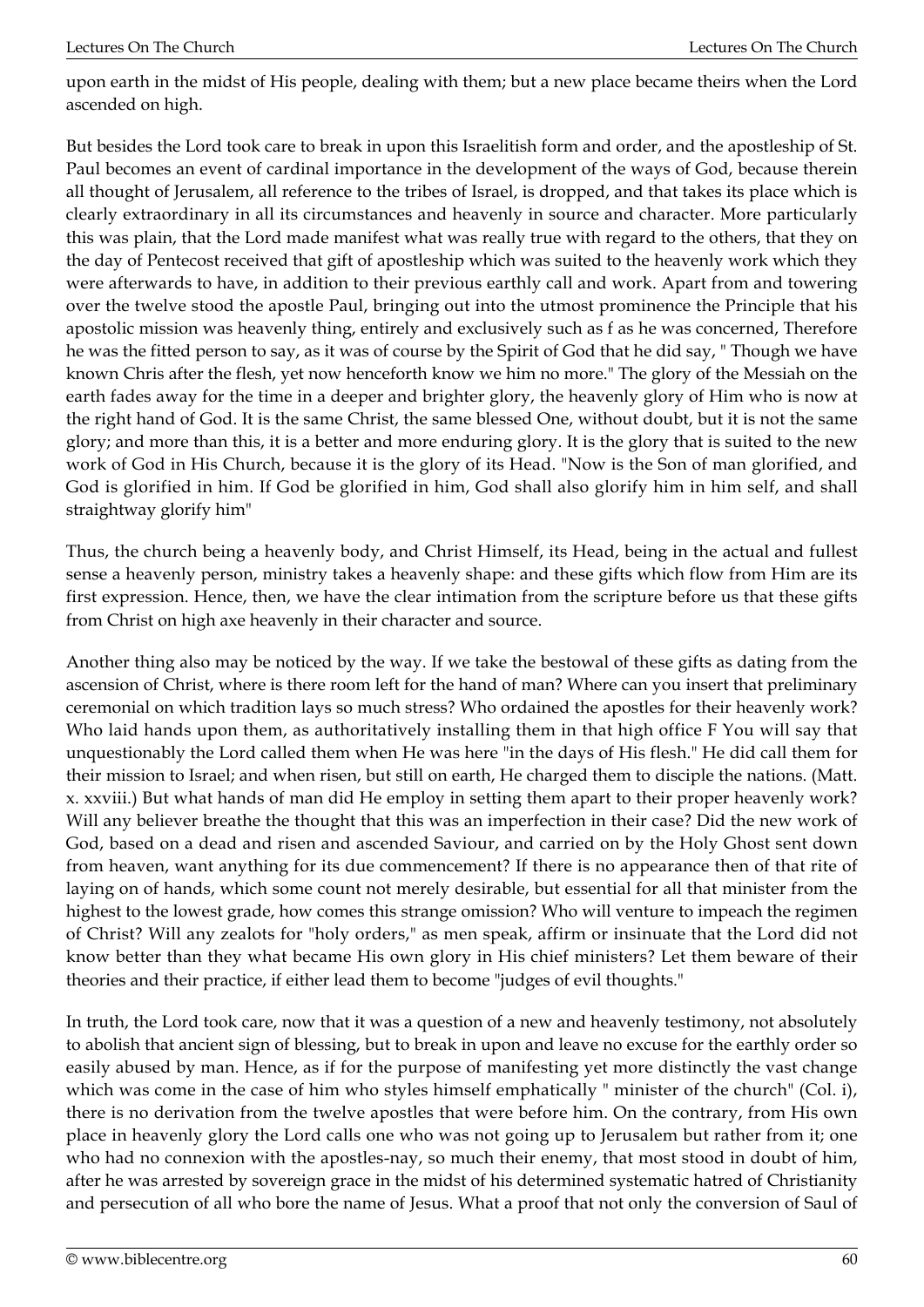Tarsus was of the pure and rich mercy of God, but that his apostolate sprang from the same source and bore the same stamp as the salvation which reached him 1 Thenceforward he becomes the characteristic symbol, as he was the most distinct and abundant testimony, of the grace that is now not saving only but choosing vessels and fitting them as instruments for the active blessing of mankind, and especially of the church of God. It was the Lord Jesus at the right hand of God calling and sending an apostle to the church. a chosen vessel unto Himself, to bear His name before the Gentiles and kings and the children of Israel; but first taken out from both Jew and Gentile and then sent to them. (Acts xxvi. 17.)

The same principle embraced the other apostles no doubt: because they on the day of Pentecost were made gifts of grace in the highest degree to the church from the now ascended Lord, its Head But there is fresh and brighter light in the case of Paul, who was not more truly "as one born out of due time," compared with all those that went before, than he furnishes in the strongest colours the unmistakable intimation of the mind and will of the Lord as to the future.

But then it will be objected that after all there was a miracle in Paul's conversion and call, which takes the case out of just application to ordinary ministry. A miracle most striking and significant there was, when the Lord in glory revealed Himself as the Jesus he was persecuting in the members of His body. Notwithstanding it rested mainly on the apostle's testimony; and there were not wanting, even in the church of God and among his own converts, it would seem, those who questioned the apostleship of Paul. His call far from Jerusalem, his isolation from the other apostles, the very fulness of grace manifested toward him, the emphatic heavenly stamp imprinted on his conversion and testimony, all tended to make the case peculiar and irregular and unaccountable, wherever the old earthly order so prevailed as to cast suspicion on any display of the Lord's ways beyond or different from the past. Personally a stranger to the Lord during His manifestation here below, there was no question of his candidateship, like a Joseph or a Matthias, on the ground of his having companied with the twelve from the baptism of John till the ascension. There was no decision by lot in his instance, nor any formal numbering with the twelve. He was a witness of Christ's resurrection no less than the rest, yet it was from no sight of Him after His passion upon earth. He had seen the Lord, but it was in heaven. His was the gospel of the glory of Christ no less than of God's grace. Thus carefully was the great apostle made the witness of non-succession, that is of a ministry direct from the Lord independently of man 1 No doubt the highest expression of that ministry was in Paul, who thenceforward becomes the most illustrious exemplar of its source and character.

Allow me also to put another question. Who ordained the prophets of the New Testament? when and how and by whom were they appointed I who ever heard of hands being laid upon their heads I Search the New Testament through, if you wish the best proof that the notion is unfounded. Let me come to the point at once, and affirm farther, that neither prophets nor any other of these classes were installed of man after that fashion. Here we have apostles, prophets, evangelists, pastors and teachers: can you show me a single instance among these classes where the individual was called by human authority? Is it denied then that there was such a form of blessing as the laying on of hands in the New Testament? For my part, I accept the fact not only in its apostolic application to the sick and to those who had not yet received the Spirit, but also in its connexion with our subject. The question is as to its scriptural use? Let me ask, When were hands ever laid on any save to confer a gift by the power of the Spirit, or to commend those already gifted to God's grace in a special work, or formally to assign men to the charge of secular work? It is clear, for example, that Philip, along with his six companions, had hands laid upon him; but was it for his work as preaching the gospel? On the contrary, he was one of the seven men chosen 11 to serve the tables," in order that the apostles might not be distracted from prayer and the ministry of the word. "The seven" thereon were ordained to be employed in the external service of the church. Apart from this, the Lord was pleased to send him forth in the proclamation of the word here and there; as an evangelist naturally would be a wanderer, not according to the meaning of the word so much as the exigencies of the work.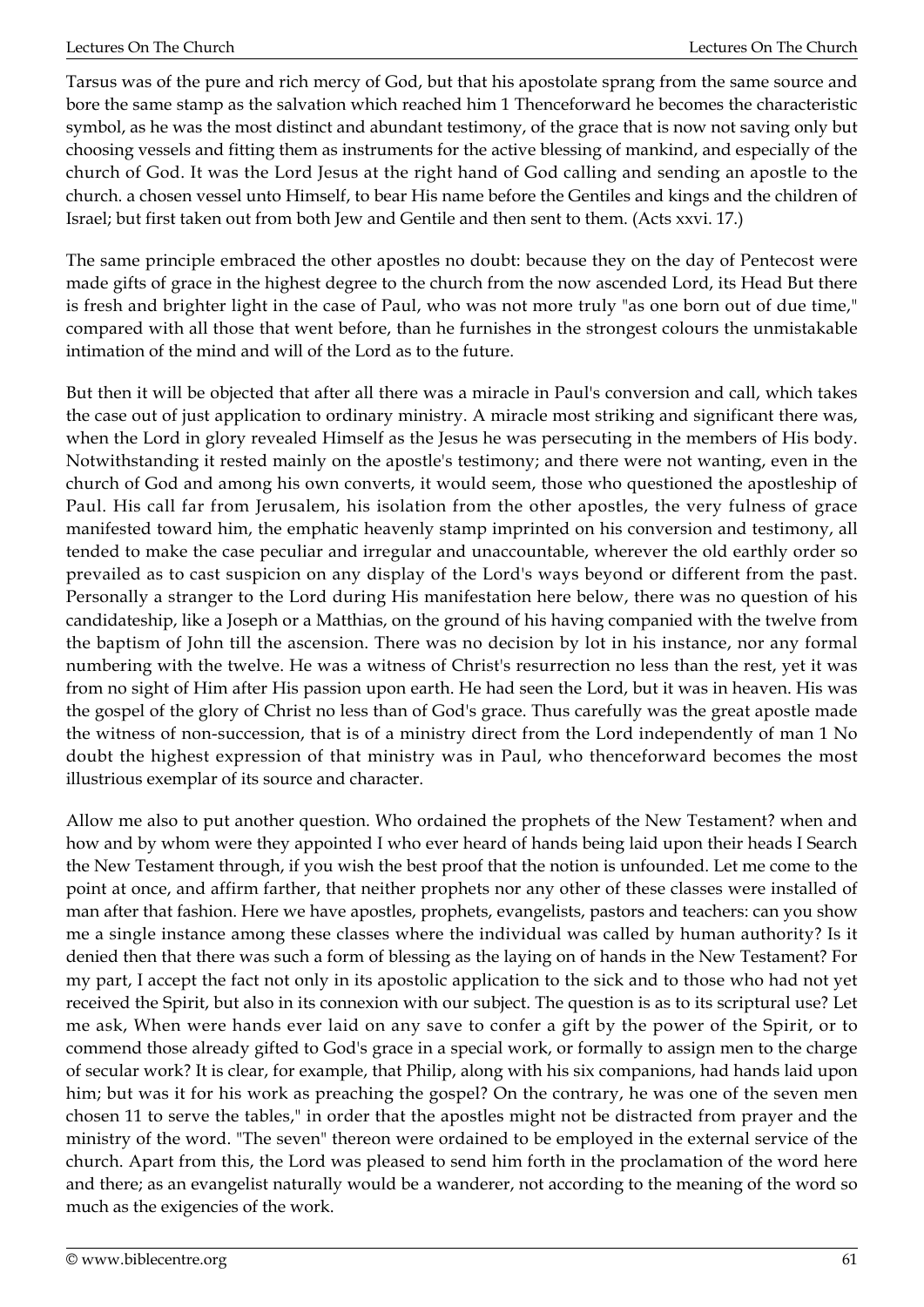Hence, when the persecution about Stephen broke out and scattered those in Jerusalem, Philip had a new task which had nothing to do with his local duties as one of the seven. His diaconal service would station him at Jerusalem, to take care of the poor, for this was the purpose for which he was ordained; whereas his preaching Christ flowed from a gift of that character, not from ordination. In fact as far as the New Testament speaks-and it speaks fully and precisely-no one was ever ordained by man to preach the gospel. Hands were laid by the apostles upon Philip like the rest, after he was chosen by the multitude, and thus he was appointed to take charge of the tables; for the scripture, perhaps because of a certain peculiar state of things at Jerusalem, does not positively give the title of "deacon" in this case, though one does not deny its general justice, for there was something akin in their duties.

It is certain therefore that whether we look at an apostle, or a prophet, or an evangelist, or a pastor and teacher, or either of these last, there was no such ministry instituted for the church, which itself existed not, until after our Lord's ascension; and in none of these cases was there the laying on of hands as the initiatory sign or inauguration of these ministers. All admit the imposition of hands in certain cases, ordinary or exceptional. The exaggeration of clericalism should not hinder the Christian from being perfectly fair in dealing with this and every other question. There is nothing that will dispose of prevalent traditions so readily and conclusively as searching and submitting to scripture. There is full and clear instruction there, the effect of which is to confute all that tends to exalt man and lower Christ, whatever support men may try to extract from the word of God for selfish ends. It is outside the light of inspiration that all these errors live; once let that in, and it will soon be seen that the Holy Ghost is not providing for the worldly honour of man on earth, but for glorifying Christ in heaven.

What, then, is the genuine meaning and scope of Acts xiii.? It has long been the well-known stock passage which theological controversialists are wont to cite for ordination in general. Some insist on it as warranting their "three orders" of bishops, priests, and deacons; others allege it as decisive for parity of ministers, whether Presbyterian or Congregational. The Episcopalian points with triumph to Barnabas and Paul in the first rank; to Simeon, Lucius, and Manaen in the second; and to Mark in the third (as, after the dispute with Barnabas, to Paul, Silas, and Timothy respectively).**\***

**\*** So Archbishop Potter, in the well-known text-book, "A Discourse on Church Government" (pp. 73, 74), if one may, without unkindness, specify a single defaulter out of the crowd. Yet the Archbishop evidently gave up the passage as bearing on ordination. "It cannot be proved that Paul and Barnabas were ordained at this time to be ministers. If they were ordained to any office or ministry, it must be that of apostles, not only because they are presently after this called apostles, before they received any farther ordination, but also because they were prophets before that time, as shown in one of the preceding chapters [chap. iii.]. But this is very unlikely, because this rite of imposing hands, whereby other ministers were ordained [an assumption of the archbishop's without and against Scripture], was never used in making apostles. It was a distinguishing part of their character that they were immediately called and ordained by Christ Himself, who gave them (nay, bat I the disciples' and not apostles only, John xx.] the Holy Ghost by breathing on them; but neither He nor any other is ever said to lay hands on them. When a place became vacant in the apostolic college by the apostacy of Judas, the apostles, with the rest of the disciples, chose two candidates, but left to God to appoint whether of them He pleased, to take part of the ministry and apostleship, from which Judas fell. Neither was St. Paul inferior to the rest of the apostles in this mark of honour; for he often asserts himself to be an apostle not of men, nor by man, but immediately, and without the intervention of men, to have been appointed by Jesus Christ, in opposition to those who denied him to be an apostle as was shown in one of the former chapters. But then it will be asked for what end Paul and Barnabas received imposition of hands? To which it may be answered, that this rite was commonly use both by the Jews and primitive Christians is benedictions. Jacob put his hands on the heads of Ephraim and Manasseh when he blessed them; and, to mention only one instance more, little children were brought to Christ, that He should put His hands on them and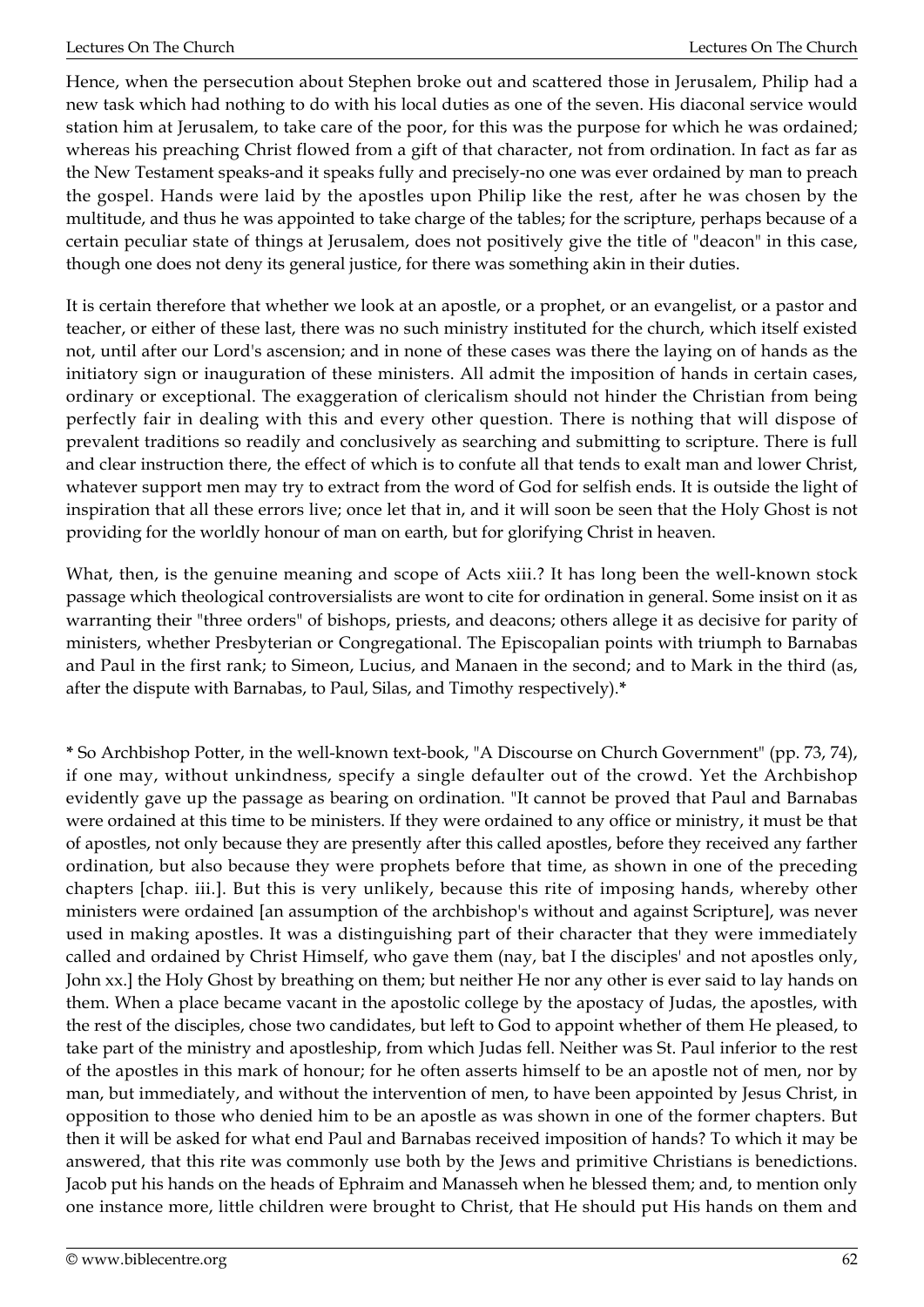blew them. Accordingly, it is probable this imposition of hands on Paul and Barnabas was a solemn benediction on their ministry of preaching the Gospel in a particular circuit to which they were sent by the Holy Spirit's direction. Hance it is called in the next chapter a recommendation to the grace of God for the work of ministering the Gospel to certain cities, which they are said to have fulfilled. go that this rite was not their ordination to the apostolic office, because the end for which it was given is here said to be fulfilled, wherea's their apostolic office lasted as long as their lives. And therefore, Paul and Barnabas seem only now to have had a particular mission to preach the Gospel in a certain limited district, in the same manner as Peter and John were sent by the college of apostles to Samaria, to confirm the new converts and settle the Church there." - (or the Seventh) Edition, pp. 201, 202.

This is substantially true and sound, far preferable to Calvin's remarks (Inst. Iv., iii. 14): "Why this separation and laying on of hands, after the Holy Spirit had attested their election, unless that ecclesiastical discipline might be preserved in appointing ministers by men ? God could not give a more illustrious proof of His approbation of this order, than by causing Paul to be set apart by the Church, (?] after He had previously declared that He had appointed him to be the Apostle of the Gentiles. The same thing we may sea in the election [?] of Matthias. As the apostolic office was of such importance that they did not venture to appoint any one to it of their own judgment, they bring forward two, on one of whom the lot might fall, that thus the election might have a sure testimony from heaven, and at the same time the policy of the Church [?] might not be disregarded." The truth is, an to the case of Matthias, it was before the mission of the Holy Ghost, and there was no question of the Church's policy or election either; but by the lot the choice between the two was cast, in the Jewish form (Prov. xvi. 33), into the sole disposal of the Lord.

Only examine the passage, and the more closely you do so, the better will you be enabled to judge how little it countenances, how strongly it condemns, every scheme of ordination which men attempt to base upon it.

In the church that was at Antioch there were, it is said, "certain prophets end teachers, as Barnabas, and Simeon that was called Niger, and Lucius of Cyrene, and Manaen, who had been brought up with Herod the tetrarch and Saul." That is, we have these five prophets and teachers, while engaged in serving the Lord with fasting, made the object of an important communication from the Holy Ghost inspecting two of their number. 11 Separate me Barnabas and Saul for the work whereunto I have called them." Barnabas had been for years actively engaged in the work of the Lord; and so had Saul of Tarsus ever since his conversion. Not only was he set apart in the providential purpose of God before his birth, as we see in Galatians i,, but he was called by the grace of God from the time when he was struck down on the way to Damascus. But the Spirit of God now separates him to a special mission. It is clear that this is not an announcement of the ministerial call of either Barnabas or Saul: scripture is arrayed against scripture by all who say so. The previous part of the Acts proves that Barnabas was long blessed in the ministry of the word within and without, and that Saul especially was bold and mighty in the work. The latter, indeed, from the first, brought out the Sonship of Christ in a way which we have no reason to believe any other had done up to that time, as we learn from that very chapter which gives us his conversion. The notion therefore that ordination was the question in Acts xiii. is most manifestly false.

But how comes it that the theologians fail to notice that their determination to see ordination here destroys their respective systems, as well as contradicts other scriptures? Who was it ordained Paul and Barnabas, and to what? These are called apostles in the very next chapter (xiv. 4); and hence evidently the notion of ordaining Paul and Barnabas is quite unfounded, unless those whom God has set second and third in the church can ordain the first. (I Cor. xii. 28.) Again, the truth is that there is not the smallest reason to call Mark a deacon at that time. He accompanied them as their "minister" (probably to get lodgings, to invite people to come and hear the word, and in general to serve them on their missionary tour); but, as for his being their chaplain, it is mere illusion. John Mark preaching to Paul and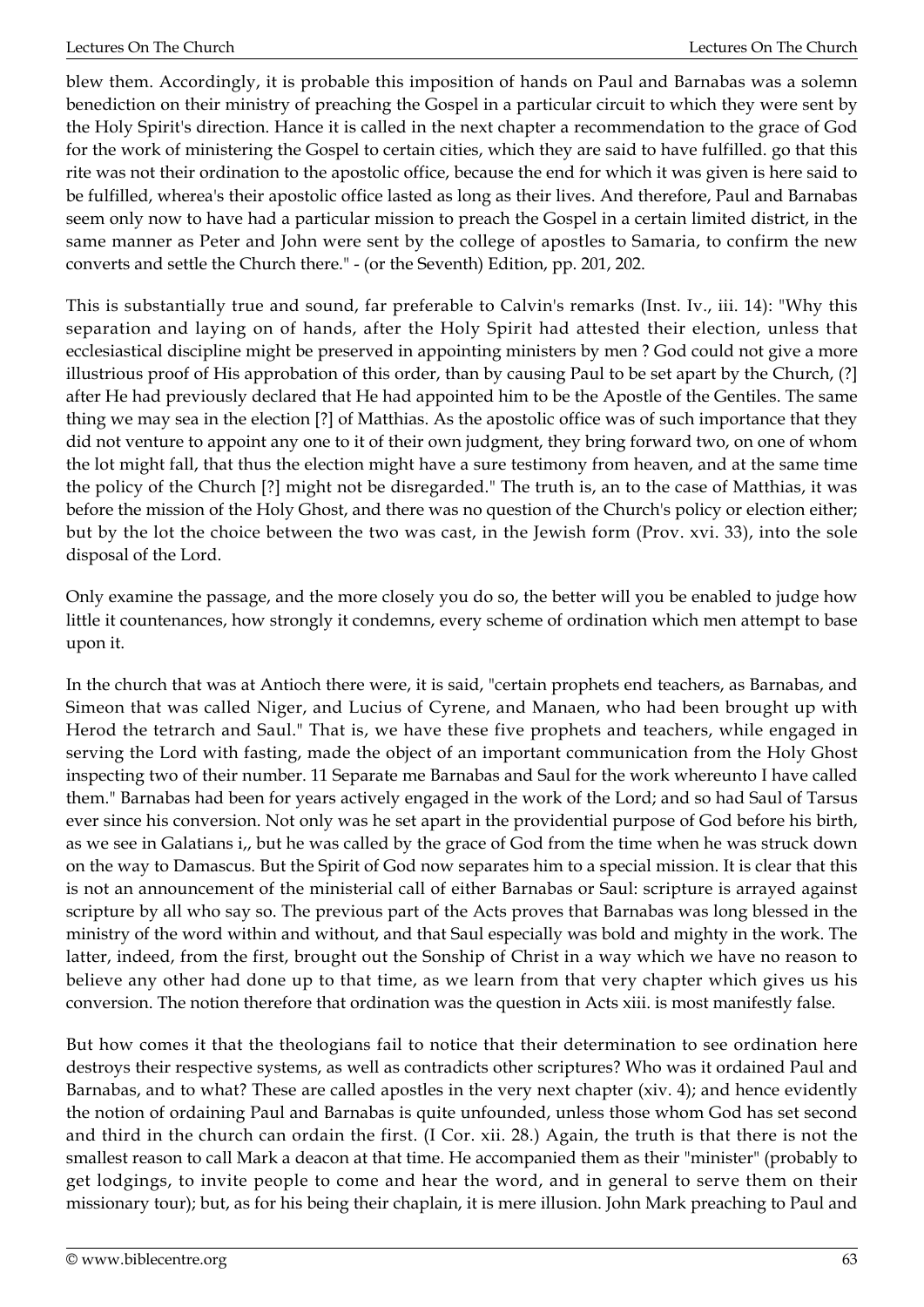Barnabas 1 The truth is that he then turned out an indifferent help in the work, because he soon tired and went home to his friends. However this only by the way.

But it is transparent, that those who turn the account into the ordination of Paul and Barnabas involve the consequence that it is actually the inferior class conferring the highest ministerial rank upon them! If they were not apostles before, they have nothing to allege in support of the dignity but the sandy foundation that the act of laying on of hands upon them at Antioch conferred the apostolate! In this case it was an equal, if not a lower grade, giving a higher rank to those above themselves. Thus, it is evident that the notion is altogether unfounded.

Is it insinuated then that there was no meaning or value in this laying on of hands ? That would be indeed to treat the word of God unwarrantably. It was a solemn and precious act of fellowship with these honoured servants of Christ. It was an act not only valid then but valid now. Bat there was no pretence of conferring anything whatever. The real drift of the transaction is expressed in chap. xiv. 26. It is said, that they "sailed to Antioch, from whence they had been recommended to the grace of God for the work which they fulfilled." Such was the aim of the laying on of hands by their companions in labour at Antioch; for it may not have been the brethren generally, but only those engaged in the work, and I wish to make every concession that is fair to those who desire to draw the utmost from the passage. But the meaning of the act is neither more nor less than a sign of blessing, or of fellowship with those going forth on their new missionary errand. It was probably repeated. (See Acts xv. 40.)

The laying on of hands was of the most ancient date in the Old Testament. Thus Genesis gives it in the case of a father or grandfather laying his hands on the children; and so in the New Testament we have the frequent use of it where there was no pretence of conferring any ministerial chameter. It was a sign of recommendation to God by one who was conscious of being so near to God that be could count upon His blessing. The Lord takes up little children, lays His hands upon them, and blesses them; and so with the sick too when healing some. It was not at all a question of ecclesiastical order in these instances. No doubt there were cases where hands were laid on for the purpose of inaugurating an office.

It is often thought that the same rite was used in instituting elders, as in Acts xiv. 22, 23, where the apostles Barnabas and Paul were "confirming the souls of the disciples, and exhorting them to continue in the faith, and that we must, through much tribulation, enter into the kingdom of God. And when they had ordained them elders in every church, and had prayed with fasting, they commended them to the Lord, on whom they believed." But this is an assumption. It is not exactly said here or anywhere else that hands were laid upon the presbyters. This silence, if the fact were so , is remarkable. It may have been probably the case; but scripture takes care never to say it. We have the statement that hands were laid upon deacons. We know that an elder was a much more important personage in the church than a deacon. People may reason and speculate; but I have no doubt that the Spirit of God, seeing the superstition that was attached to the form of laying on of hands, took care never to connect the two things together in a positive manner The passage which some conceive does so is in the first Epistle to Timothy (v. 22), where Paul tells him to "lay hands suddenly on no man." But the object of this is too vague for a sure conclusion, the connexion being by no means certain. There is no allusion to elders expressly after verses 17-19. Thus in the 21st verse we read, "I charge thee before God and the Lord Jesus Christ, and the elect angels, that thou observe these things, without preferring one before another, doing nothing by partiality." How can one suppose elders in particular referred to there ? I see a general description of his work in verses 20, 21, after which comes the exhortation on which so much has been built--" Lay bands suddenly on no man, neither be partaker of other men's sins." It is possible that there may be included in this an allusion to the danger of haste and carelessness in accrediting an elder, but the language is so comprehensive as to take in, it seems to me, every me which might call for the imposition of hands.\*

\* Dr. Ellicott goes so far as to think with Hammond, as well as De Wette, &c., that the words refer to the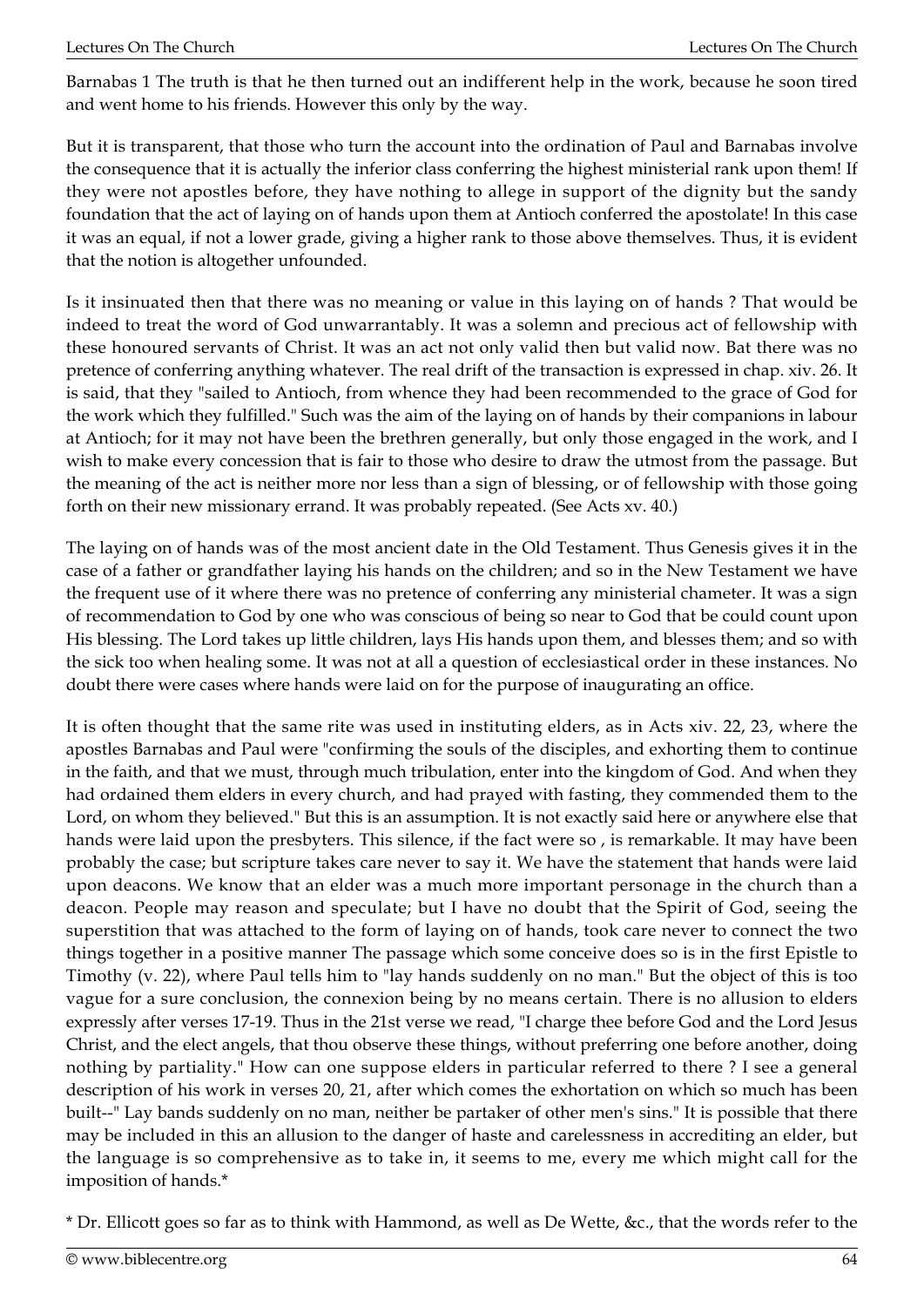Xetpo Otaia on the absolution of penitents and their re-admission to church-fellowahip This seems to me too special in another direction.

But supposing that it did certainly refer to elders and that hands were laid on these functionaries as well as on deacons, the important and undeniable fact in scripture is, that elders were never ordained except by persons duly authorized, who had a real commission from the Lord for the purpose. Now many may imagine that this is a concession fatal to the free recognition and exercise of gifts. They may think it yet more strange to find that those who contend for the largeness of the action of the Holy Ghost lay the utmost stress upon a divine commission and a definite authority. But be assured that the two things go together, where they are held according to God. None will be found to be more tenacious of godly order than the very persons who plead most for the rights of the Holy Ghost in the church. My assertion is, that in this very matter of ordination Christendom has missed God's mind and will, and is ignorantly but not without sin fighting for an order of its own, which is mere disorder before God. If scripture is to decide, the common plan of ordination for all who minister to those without and within is a departure from the order of God prescribed in His word.

Undoubtedly in the case of "the seven" (Acts vi.) you do find apostolic appointment. The great point in this case was, that there the congregation elected and the apostles solemnly appointed. But it was no more than the congregation choosing fit persons to take care of their poor, &c. Nothing could be more proper. It shows the condescending goodness of God towards those who gave of their substance and those who received it. If the church contribute, it is according to His will that the Church should have a voice in the selection of those in whom they have just confidence that they will distribute in God's sight not only with good conscience and feeling but wisely. Thus one sees here a conspicuous instance of God's wise and gracious care. The multitude chose such men as they deemed most suited to the exigency. But even here the mere choice of the believers did not give them that place in itself ; for if all chose, none but the apostles appointed them over the business, secular as it was.

The principle tells in a directly opposite way with regard to the elders, and yet more as to the ministerial gifts of Christ. We have no such thought expressed as a congregation choosing elders--never in any part of scripture. On the contrary we have the fact that the apostles went about; and where assemblies were already formed, in which were persons possessed of certain spiritual and moral qualifications which pointed them out to their spiritual and experienced eyes as suitable for eldership, such they chose. Among these antecedents those who desired the office must be persons of good report, and who, if married, had only one wife.. There were many individuals brought to the faith of Christ in those days who had several wives. This was a scandal and sure to be felt the more as Christian truth spread. Such a direction showed what was in the mind of God. One could not rightly refuse the confession of a man who had two or three wives, if he were converted; but he must not expect to become an older or bishop; be could not be a suitable local representative of the church of God.

Again take the case of a man who had children brought up badly. Perhaps this neglect may have been before he was converted; perhaps after conversion he may have entertained the evil notion of leaving the children to themselves on the faithless plea that God, if He saw fit, would convert them some time or other. Such mistakes have been made, and miserable have been the results. Whatever the cause of an unruly house, its head could not be a bishop. No matter what might be his spiritual gifts, they could not countervail ; no such man could be charged with the oversight of God's assembly. For such an office it was not so much a question of gifts as of moral weight. A man might be a prophet, a teacher, an evangelist-his disorderly wife or children would not nullify his gifts; but he ought not to be made an elder, unless he brought up his children with godliness and gravity, and himself walked with a good report among those without.

Thus the Lord stringently required in such an official these moral qualifications as -well as spiritual capacity for his work. Even if one possessed all these things, lie was not an elder because he had them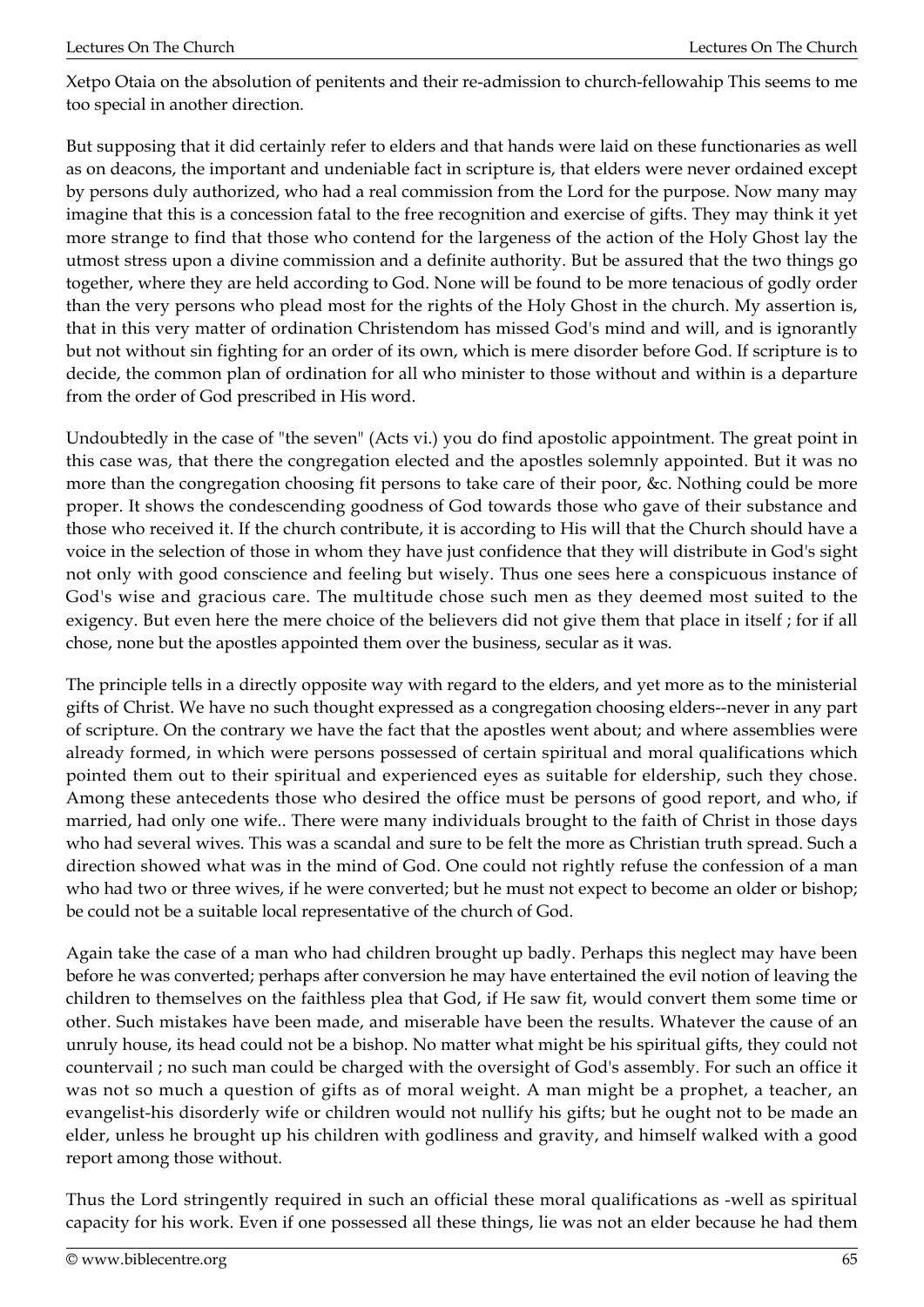unless duly authorized. He needed to be ordained; be must have a legitimate appointment besides. And in what did this consist ? Manifestly the whole value turns upon a valid appointing power. In what consisted that competent authority ? Are we to set up or to imagine one ? It must be according to the Lord and His word. Now the Scripture allows of no valid appointing power except an apostle or an envoy who had from an apostle a special commission for the purpose.

Where is there such a delegate now that can produce an adequate (that is, an apostolic) commission for the work of ordaining? You never saw, neither do I ever expect to see, the like. The fact is, that the word of God nowhere hints at the continuance of an ordaining power. It demonstrates in the most explicit manner that, after the Lord set up churches here and there, when He established local functionaries in each church, apostolic appointment or choice and this only was what He stamped with His approval. The requisite qualifications are clearly laid down; but the fact is equally clear that none but an apostle or an apostolic delegate was warranted to nominate the elders to their office, and not a word about perpetuating that power of appointment after the apostles left the earth. We have an apostle writing, not to the church or churches to choose elders, but to one who was specially charged to do this task. Yet even to Titus there is not a word about another continuing the task; nay, not a hint that Titus himself was to continue it after the apostle was dead. Neither was Titus authorized to appoint where he pleased, but the apostle assigns him the sphere of his commission. Being a special envoy of the apostle, Titus was doubtless a teacher and preacher. But here there was a definite region where he had the duty Of Ordaining elders in every city. Titus was responsible to do this in Crete; but nothing is said of the establishment of elders elsewhere or at other times nor of his permanent continuance there. On the contrary-and this would be a strange direction for a diocesan-he was to be diligent to come to the apostle at Nicopolis. He was not to be left at Crete.

It is evident that such directions as these from the apostle to Titus afford no warrant for others to appoint elders now. This is pure assumption, whereas all depends on a valid authority. Titus was apostolically commissioned and could produce an inspired letter of instructions to him personally. Who can today do anything analogous ? " It must be so " is a poor and vain reason to him who respects due authority. It is easy to settle matters after a sort where this is allowed to pass; but, beloved friends, we want the word of God. Let me ask for a plain answer to the question, Do you believe that the word is perfect? Do you doubt whether the Lord, who cares for His own order in the church, did or did not foresee all the need and difficulty? Do you insinuate that He forgot anything of real value to us now ? Do you suppose that He omitted to take into account the death of the apostles ? He did nothing of the kind. The apostle speaks distinctly of his death (and more than one apostle too). He speaks of perilous times and the importance of scripture after he was gone; but not a thought about a line of successors to appoint afterwards, not a hint about bequeathing his powers in this case. To you who are commended to God and the word of His grace, to you who tremble at His word, is that silence nothing ? To my own mind it is a fact not more surprising at the first blush than increasingly pregnant with meaning the more it is weighed.

Popery, despising this fact, assumes the contrary from human reason and is built upon this contrariety. Not that one cares to denounce any one system in Particular by name, save only to bring out the truth which shows the will of the Lord and proves the evil by the good. In truth every earthly system no matter how opposed it may become to the word of God, begins by adding something of its own to that word. The power of ordination attaches not to bishops but to apostles and their delegates, The moment you allow men the principle of development after the scripture canon closed, the moment you clothe with apostolic authority a body of officials who never were authorized divinely for the work undertaken, you are off the ground of faith in and deference to the word of God. The present practice has not the smallest foundation in scripture.

Indeed one may safely go farther and affirm not only that the ordination, of which people talk so much,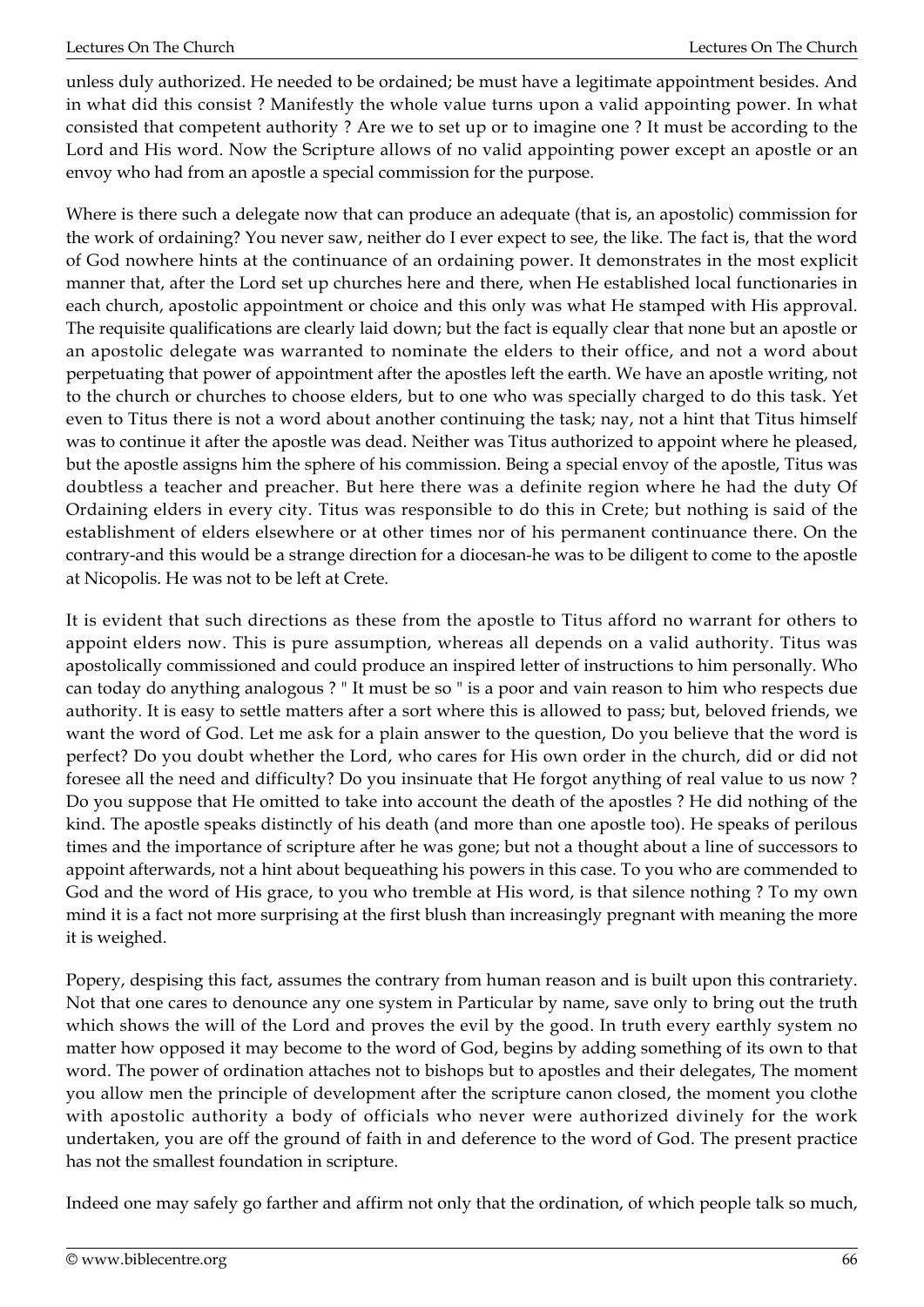before preaching and teaching Christ, is not a thing to be coveted in the present shape in which it is found among men, but that it is now a disorderly institution, a grievous dishonour to the Lord who gives ministerial gifts by the Spirit. In short it is a mere and sorry imitation of what is recorded in the word of God. Examine well, and you will soon find it does not even resemble what we read of them God's word remains true, sure, and plain: only there once was a positive personal commission, armed with a certain apostolic authority either direct or indirect; and this you ought to have if you pretend to ordain elders as Titus did.

Permit me now to press another question. Which is the most scriptural course-to do what was always becoming in a Christian, or to copy an apostolic delegate? Which commends itself most to your conscience, to your heart, to your faith? We will suppose now in this place an assembly of God's children. They see in the word of God that beside the common privileges and duties of all saints, there were certain gifts for ministry, and that there were also certain offices which needed an apostle or his representative to fill them up. They would like to have them all of course; but what is to be done 7 Are they to neglect what was written to the assembly at Corinth or to the saints at Ephesus, and to ape what was not written to the church but to Timothy or Titus? Would it not be humbler to consult the word of God and inquire of Him, that they might learn what is His will concerning this matter? What do we see there? That as to the gifts of Christ they never required any sanction here below before their exercise; nay, they never admitted of human intervention. The only exception is where there was a positive power of the Holy Ghost conveyed by the laying on of the apostles hands. Fully do I admit that there was an exception in such circumstances. Timothy was designated by prophecies beforehand for the work to which the Lord called him. (Compare Acts xiii. 1, 2.) Guided by prophecy (1 Tim. iv. 14; 2 Tim. i. 6), the apostle lays his hands upon Timothy and conveys to him a direct power () by the Holy Ghost, suited to this special service he had to accomplish. Along with the apostle, the elders who were in the place joined in the laying on of their bands. But there is a difference in the expression the Spirit of God employs, which shows that the communication of the gift depended for effective agency not in any way on the elders but only the apostle. The particle of association () appears where the presbytery are spoken of, that of instrumental means**\*** () where the apostle speaks of himself. It was an apostle that communicated such a gift. Never do we hear of elders thus conferring a gift: it was not an episcopal function but an apostolic prerogative, either to communicate spiritual powers or to clothe men authoritatively with a charge. Hence it is admitted that in the peculiar case of Timothy there was by the laying on of apostolic hands a very special effect produced ; but who can do this now ? Were this the claim (however one might desire to view, not indifferently but with the patience of God, the prevalent and superstitious perversion of a sign, admirable in itself when applied and understood scripturally), yet if any man now presumed to convey a spiritual power like an apostle, should one hesitate to call him an impostor? A mistaken course in assuming the rights of an earthly sovereign is or may be treason. What is it to pretend falsely to communicate the Holy Ghost or a distinct power of the Holy Ghost in the name of the Lord ?

**\*** Dr. Crawford (" Presbyterianism Defended," pp. 34, 35, note) aye that the distinction is groundless, and that the one preposition no lea than the other often signifies the instrumental cause of a thing! The University of Edinburgh may blush for such a statement from its Professor of Divinity. in Acts xv. 4, means "in connexion with them," not "by them," like in verse 12.

Beloved friends, it is a grave thing to trifle thus with the Spirit of God. There are those in our day whose ignorant boldness fears not to arrogate the right of conveying the Holy Ghost and ministerial power in this manner; but, thanks be to God, they an otherwise known to be fundamentally unsound, so that their influence over the faithful is inconsiderable. Then we have alas I the Eastern and Western bodies of Christendom, which are hardly less guilty. But among ordinary Protestants and especially among men of average Christian respectability, such pretensions are regarded with pity or horror. Even where the formularies as in the Anglican Communion approach fearfully near the precipice, the excuse is that their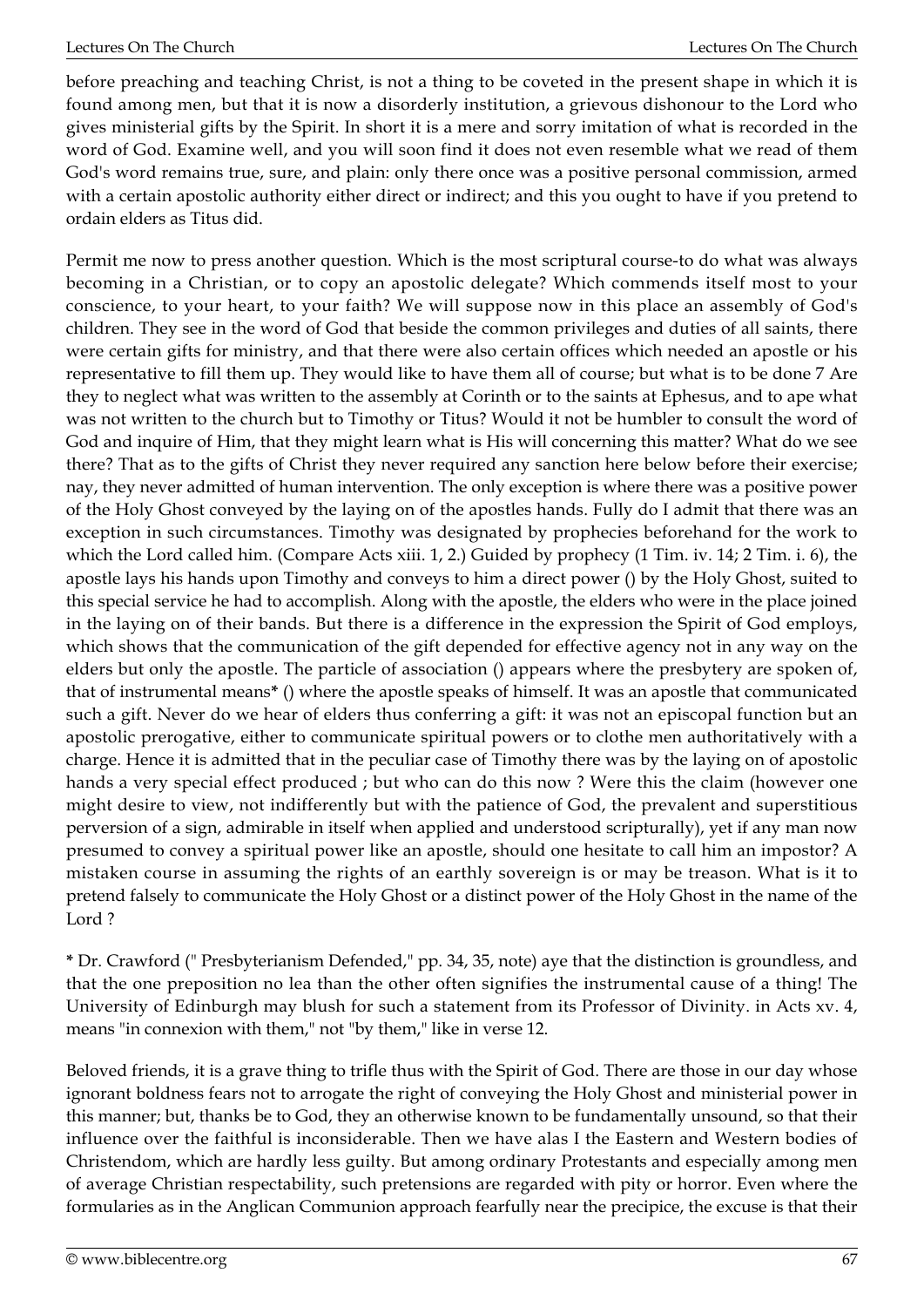godly framers intended no more than to impart fitting and scriptural solemnity to various offices in the church. I admit however, that the excuse is lame, and that it is hard to decide whether these most suffer in conscience who employ these very serious forms ecclesiastically without believing them, or those are most injured in faith who accept as divine pretensions which are doubtless more respect, ably connected and venerable but not better founded than those of a modem imposture.

But the important truth on this subject to be seen is that these ministerial gifts were given by the Lord without any form further than that He warranted and sent them. Beware of disputing His will and wisdom. How is one to judge of the possession of a gift ? Undoubtedly by its due exercise which finds an answer in the conscience. Let me ask you again, How do you know a Christian? When people talk theoretically, or discuss polemically, there are always great and numerous difficulties in the way. But if YOU went for practical reasons to a godly clergyman Or dissenting minister, he could give you ample means of judging who are Christians in what he calls his flock. Listen to many a man on his knees and, if he be it Christian, he will speak as a child to his God and Father; but hear him on his legs, and he will perhaps controvert, without knowing it, what he has been just saying in prayer, till on his perverse principle he cannot tell. whether God is his Father or not How happy that there are such seasons of devotion where people speak with simple-hearted truthfulness I Away from their systems let them speak to God, and their true characters and even condition will soon be manifest a general rule. Thus the fact is that in practice Christians have little difficulty in knowing for the most put who are converted and who are not. There may be a certain number of doubtful souls of whom we need not speak now. Let a believer be sent for to a sick man; is he wholly at a loss how to speak I Does he not seek as soon as possible to gather whether the sick man has peace in Christ, or is anxious about his soul, or whether he has ever realized his lost and guilty condition? If the believer finds no sense of sin, he will solemnly warn of judgment and set before that soul the cross, imploring him to receive Christ; or he will exhort him to rest in Christ because he is assured of his faith.

If then so little haze really rests on the question who are and who are not children of God, think you that the possession of a gift is a question so obscure and doubtful? Some may have more gift than other& But the gift of teaching implies the power of bringing out the word of God and applying it aright. Again take the power of ruling-for there is such a thing as rule in the church, and I hope none here present imagine it is gone-he who has the gift of rule seeks to exercise it of course according to the word of God. Scripture knows nothing of a blind obedience. The conscience is awakened, the heart set free and attracted to Christ. To these is the appeal of Christian ministry. It is not the blind leading the blind, nor is it the seeing leading the blind, but rather the seeing leading the seeing. Christ gives liberty as well as life, and this withal responsible to do the will of God. Therefore it is that according to the intention of God His children do not well to contrive systems to escape difficulties; they need faith to go through them with God. Let them prove their gifts, if indeed they have gifts from the Lord, by real power. There may be severe trials and difficulties now and then. Even Paul himself had to do with doubters of his apostleship, and this within the church, and among his own children in the faith. What true-hearted man should be downcast if he is slighted? But the time came when the Lord vindicated His servant, and when the self-will and pride which refused a divine gift was utterly put to shame, if the heart was not brought back to lowly thankfulness. The chief mistake we are apt to make is in the way of impatience; we do not allow time and space for the Lord to work: and that lack of patient waiting only defers the wished-for solution, because it makes the difficulty so much the greater.

But as to the discernment of a ministerial gift for preaching or teaching, it is in general plain and simple. If a brother stand up to speak in the Christian assembly without a gift from God, he will soon and painfully find it out. If self-judging, he will learn much from his own conscience; but he may quite sufficiently soon hear from others that which will make him understand that he has not a gift in the judgment of his brethren. But where there is really a gift is it not possible that prejudice may act, and this be refused ? Certainly it may be so for a tin, e. Perhaps the speaker thinks too highly of his gift; perhaps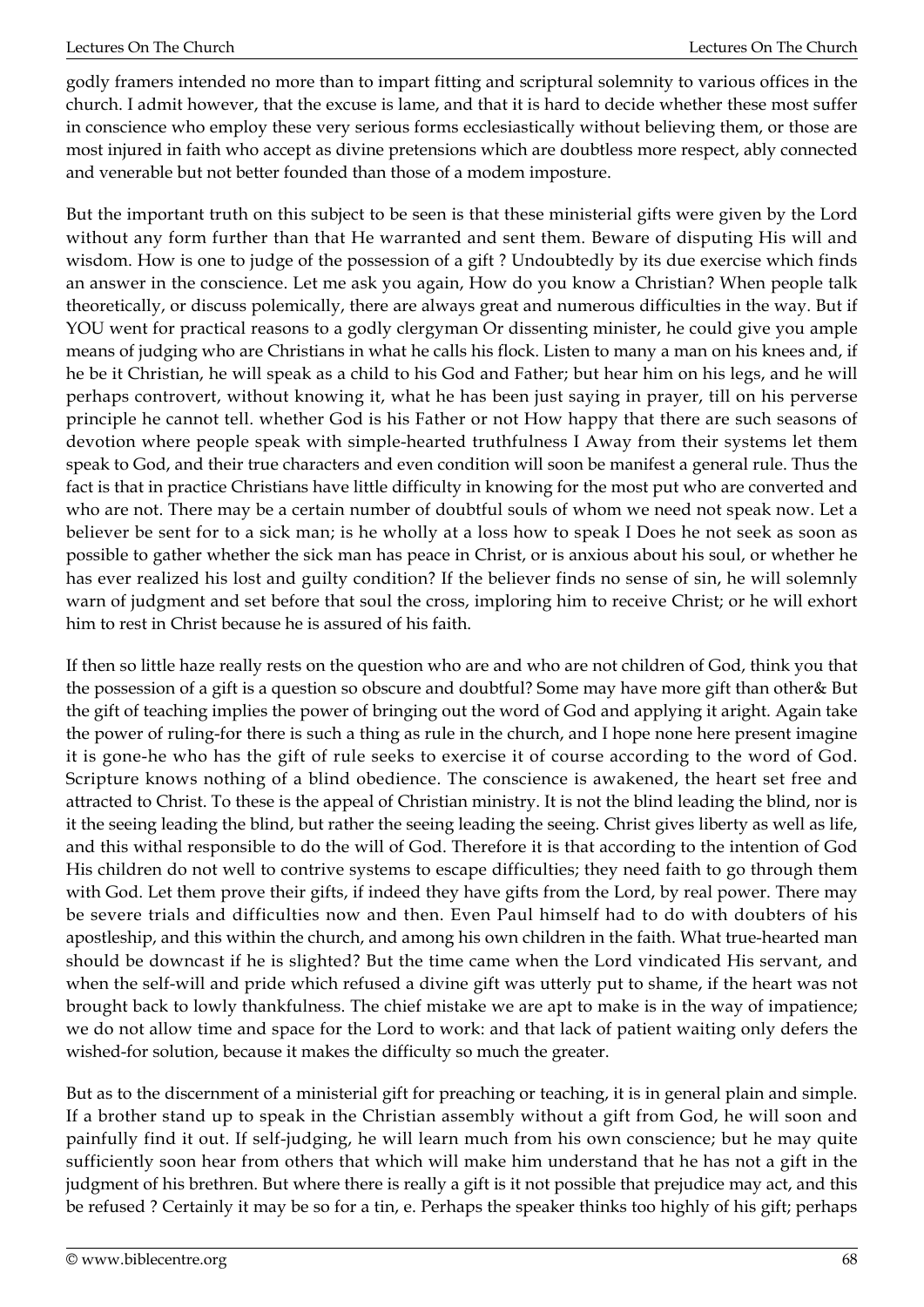be mistakes the character of it, and the right scene and time for its exercise; perhaps he is too exclusively occupied with his line of things, and too urgent or anxious to assert his gift. All this may be, often is, and always creates difficulty. But the truth remains that what is of God approves itself in the long run. My own experience, as far as my limited range of observation and knowledge goes, inclines me to think that the children of God are prone to make too much rather than too little of gift. In the present state of the church there is but a feeble development of gift, and this is felt the more in proportion to spiritual intelligence and a true position. Do you wish to know your place fairly and fully? Look in confidence to God and search the word of His grace. Many things there are to hinder and to draw away: partly the effect of education, partly the difficulty of finding an honest livelihood, especially if a man has been a professional preacher. If he abandons (not preaching but) that profession as an unscriptural innovation, he for the most part loses everything, even his bread, unless he have private means of his own. Hence it is that the inducements for such an one to remain where he is we enormous; the difficulties of coming out at the word of the Lord are incalculable. The power of God alone can accomplish the change and sustain the. soul in peace and praise, "steadfast, immoveable, always abounding in the work of the Lord."

While we may be sure that the word and Spirit of God give us clearly the true position for the individual Christian and for the Christian assembly, we ought not (I think, as things are,) to expect a great variety and strength in the gifts of the Lord's grace. Of course He can work sovereignly, and assuredly we ought to be most thankful for what is given. No doubt also there are gifts distributed somewhere or other. There an gifts of Christ in members and ministers of the national establishments, I do not question; there are His gifts likewise in the dissenting societies; and are we to suppose there am none of His gifts of grace in Romanism itself? For my part I cannot doubt that there are. Who would, who could, reject the testimony of facts that there have been persons therein-such as Martin Boos, for instance, not very long ago-used for the conversion of -sinners and for the helping on of saints in some degree? And are such men not gifts of Christ to the church-as truly gifts though in the false position as if they were out of it? Their being Romanists - Romish priests-does not destroy His grace, whatever we may feel as to their faithfulness. The fact is that the Lord gives according to His own will by the Holy Ghost, and we ought to acknowledge these gifts wherever they are. If a man be a dissenter, whether a minister or one of the people, in either case I am satisfied he is in a false position. It is not a question of a feeling of dislike to dissent, if one believe its foundations to be unscriptural. I ask the forbearance of any dissenters who may be here in affirming calmly and solemnly my conviction that dissent is unsound in its distinctive principles; a thorough contradiction of the very character of the church as one body; and in the popular call and choice undermining ministry as a divine and permanent institution flowing from the Saviour's grace. Dissent is religious radicalism, which essentially opposes God's will as much as and perhaps more than any other principle. The proofs are too plain. Dissent substitutes the election of the people in the place of the sovereign choice of the Lord Jesus Christ whether immediate or mediate.

But how is the truth better secured in the national bodies? By patronage, clerical, lay, or governmental! And the painful apology for this systematic self-will is that the men nominated by the government of the day, or a landlord, or a college, or a corporation, have gone through the usual forms! Is there the faintest resemblance between this worldly machinery and the divine system of spiritual gifts from Christ set forth in Eph. iv.? I see only One who has ascended up on high. Are you looking to any other person? to any other kind of ascent ? to any other heaven for the favours you crave after I I appeal to you as Christians. Do you value the word of God? Do you cherish that word only for the salvation of your souls? or do you confide in the same word and Spirit for guidance as to ministry and church office? What subjects more simply belong to the Lord? For what do we need Him more? As a believer I surely feel the want of God's word for my daily walk, no matter what my circumstances or sphere or duties. And do you, can you believe that the word that lives and abides for ever does not concern itself with so grave, delicate, and spiritually needful a thing as the ministry of the word; or that, if it speak thereon, you are not bound to hear and bow?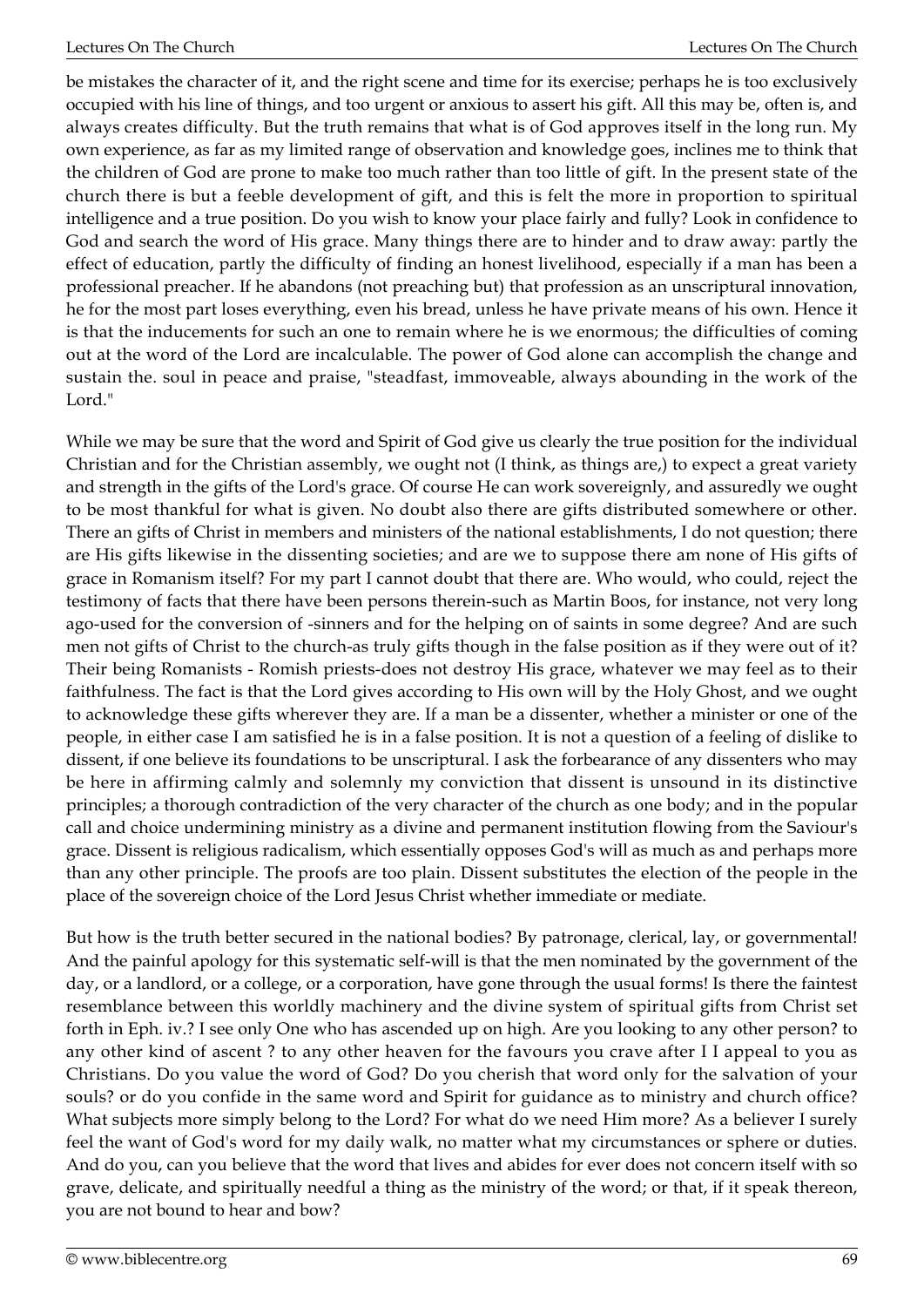The sum of what has been said is then that these two great principles are revealed in scripture and recognized by the early church: namely, the Lord giving gifts of His own grace which did not require human intervention; next also a system of authority which did require that intervention, as in the appointment of elders by the apostles or persons commissioned to do their work in certain cases. It is clear that we have neither apostles living on the earth, nor representatives, like Titus, charged by an apostle to do quasi-apostolic work. The consequence is, that now, if subject to the word of God, you cannot and do not look for elders in their precise official form. If any man allege these can be, it might be well to hear his grounds from Scripture. What has been produced is in my judgment amply sufficient to disprove it. You cannot have persons formally and duly appointed to this office, unless you have a power formally and duly authorized of the Lord to appoint them. But you have not that indispensably needful power to authenticate elders: this is your fatally weak point. You have neither apostles nor functionaries commissioned by the apostles to act in their stead ; and therefore the entire system of appointment breaks down for want of competent authority. Dare you say of your elders that the Holy Ghost has made them bishops? You have none really, ie., scripturally entitled to appoint.

What then ? Are there none suitable to be elders or bishops, if there were apostles to choose them ? Thank God 1 there are not a few. You can hardly look into an assembly of His children without hearing of some grave elderly men who go after the wanderers, who warn the unruly, who comfort those that are cast down, who counsel, admonish, and guide souls. Are not these the men who might be elders, if there were a power existing to appoint them ? And what is the duty of a Christian man as things now are in the use of what remains I I say not to call them elders, bat surely to esteem them highly for their work's sake, and to love and acknowledge them as those who are over the rest of their brethren in the Lord. I ask you solemnly, beloved friends, do you acknowledge any to be over you in the Lord?-any living servants of the Lord to take the lead in Him I Do you imagine such a recognition as this an offence against the principles of God? Rather let me warn you against picking out certain favourite texts from God's word to which only you pay obeisance. If we do so, we are as far as in us lies building up a sect no less truly than our neighbours. On the other hand, beware of adopting that human invention-apostolic succession -to escape dilemmas. If tinder the fiction of succession we dare to call men apostles who are not, the Lord in due time will not fail to challenge our word or act, and demand, who entitled us to endorse such an unheard of thing as this? who gave us leave, without His word, virtually to acknowledge this or that as an apostolic man by accrediting his claim to ordain? It is evident that to ordain elders is, however well-meant, an imitation of what apostles did, and, if unauthorized, not only without validity but an unwitting usurpation of an authority which reverted and now pertains to the Lord Jesus Christ alone. Thus in the present state of the church, the difference between a true position and a false one is not at all that one has got a due ordination and the other wants it. In truth no body on earth possesses it now. Do you acknowledge the want? or are you trying to cover the humiliating but evident fact that you have not the only ordaining power which scripture sanctions? And yet you go on ordaining, though you have neither apostle nor apostolic deputy! Which course is most orderly? To do as you do; or to acknowledge oar actual lack, and carry ourselves accordingly before God and man-to confess that we want apostles or their delegates, and therefore that we cannot have presbyters duly chosen and formally appointed? There are, I repeat, men endowed with such qualifications as would render them eligible, so far as we can pretend to say, if there were a competent ordaining power, And the general principle of Scripture (Rom. xii) manifestly is, that he who had the gift of ruling, or of taking the lead among the saints, is bound to we it with diligence (as the teacher, exhorter, and others, are responsible to discharge their respective functions), even if circumstances made legitimate appointment to a charge impracticable.

But subjection to the word of God discovers readily that a state of things substantially analogous to our own defective condition is provided for in Scripture. The Lord in His wisdom let such wants be felt in the early church. Thus the apostle was inspired to write epistles to churches where there were no elders; as for instance the epistles to the Thessalonians and to the Corinthians. The last was notoriously a dis.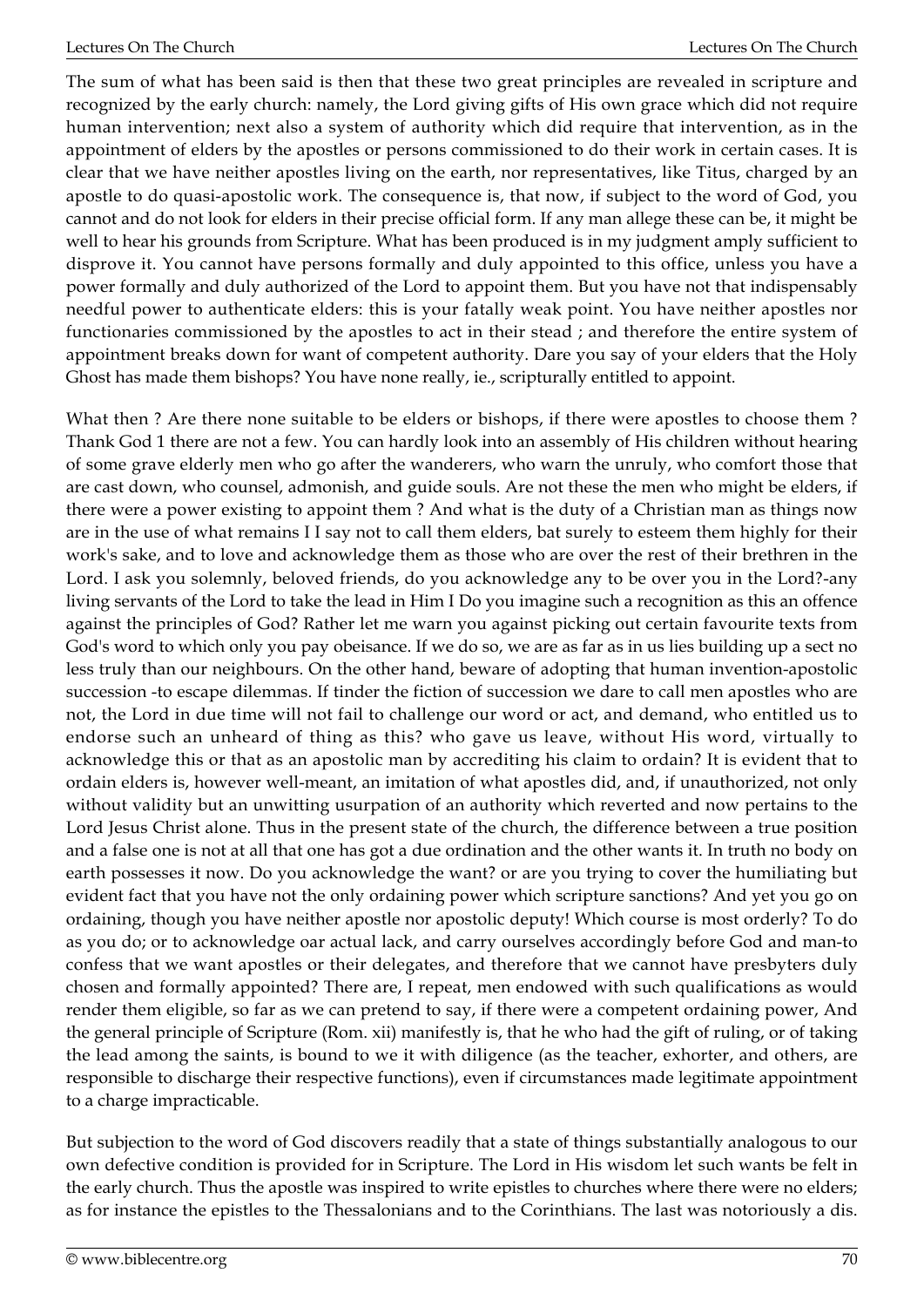orderly church, and elders might have been thought useful there, Nevertheless not the least word or hint about elders there is heard from first to last. Had elders been then in their midst, would not the apostle have called them to account, and blamed their want of godly care and diligence in oversight? Of this there is not a trace. Further, we know it was not the practice of the apostles to constitute elders in an infant church. Where Paul and Barnabas chose elders for the disciples, it was in assemblies that had existed probably for years, and thus there bad been time for spiritual qualifications to be developed. 1. But in a new assembly, where the saints were young comparatively, a certain time had to be allowed, so that those who were competent for such a work should be made evident, Accordingly it is rather a rare thing to read of the apostles choosing or appointing elders.

On the other hand, in the first epistle to the Thessalonians, we have in the last chapter very important instruction given to the saints. They, too, are a similar instance of a young church, yet they were told to own those that laboured among them. Hence all this may be where presbyters are. not. Thus in 1 Thess. v. 12, 13 the apostle writes, 11 We beseech you, brethren, to know them which labour among you, and are over you in the Lord, and admonish you; and to esteem them very highly in love for their work's sake." The presence of elders is not requisite in order to have and to own those who are over us in the Lord. There is much of importance for us now in that Scripture, for we have elders no more than they. I think we ought to lay its exhortations to heart, There are within and without, not a few ill-instructed souls who hold the notion that, unless there be official appointment, they cannot have anybody over them in the Lord. This is all a mistake. No doubt, when a man was officially appointed, there was a definite guarantee in the face of the church given by an apostle or an apostolic man; and there was thereby no little weight given to those who were thus appointed. Such a sanction had great and just value in the church, and would be of consequence among the unruly. But none the less did God know how to provide instruction for assemblies where there was not yet official oversight. How merciful for times when, for want of apostles, there could be no elders! But it will be noticed that the Corinthian assembly abounded in gift, though elders are seen nowhere among them. The Thessalonians do not appear to have possessed the same variety of outward power, while elders or bishops again are never hinted at. Yet at Corinth the household of Stephanas devoted themselves regularly () to the service of the saints; and the apostle beseeches the brethren to submit themselves to such, and to every one that helped and laboured. The Thessalonians be prays to know those who laboured among them, and presided in the Lord, and admonished them. Evidently this did not depend upon their being apostolically appointed, which could hardly have been in their circumstances as lately gathered. It is founded upon that which after all is intrinsically better. if we must be content with one blessing out of two. Surely, if it comes to be a question between real spiritual power and outward office, no Christian ought to hesitate between them. To have the power and the office combine is no doubt the best of all, when the Lord is please to give both ; but in those early days we see that individuals were often and rightly engaged in the work of the Lord before there could be the seal of an apostle, as it were, affixed; and such the apostle encourages and commends earnestly to the love and esteem of the saints before and independently of that sea. How precious that we can fall back on this principle now!

Even at Corinth and Thessalonica then those were raised up in the midst of the saints who showed spiritual ability in guiding and directing others. That was the work of those to whom one epistle exhorted subjection, and whom the other epistle commended as "over them in the Lord." Such men as these did not labour only; because some might be actively engaged in the Lord's work who might not be over others in the Lord. But these manifested power to meet difficulties in the church, and to battle with that which was ensnaring souls, and so to guide and encourage the weak and baffle the efforts of the enemy. They were not afraid to trust the Lord in times of trial and danger, and therefore the Lord used them, giving them power to discern and courage to act upon what they did discern. This was part of what fitted them to take the lead in the Lord. There were such at Thessalonica as well as at Corinth, and yet there is not the slightest intimation that they were regularly installed as elders, but on the contrary the strongest evidence that elders as yet had not been constituted in either place. The regular practice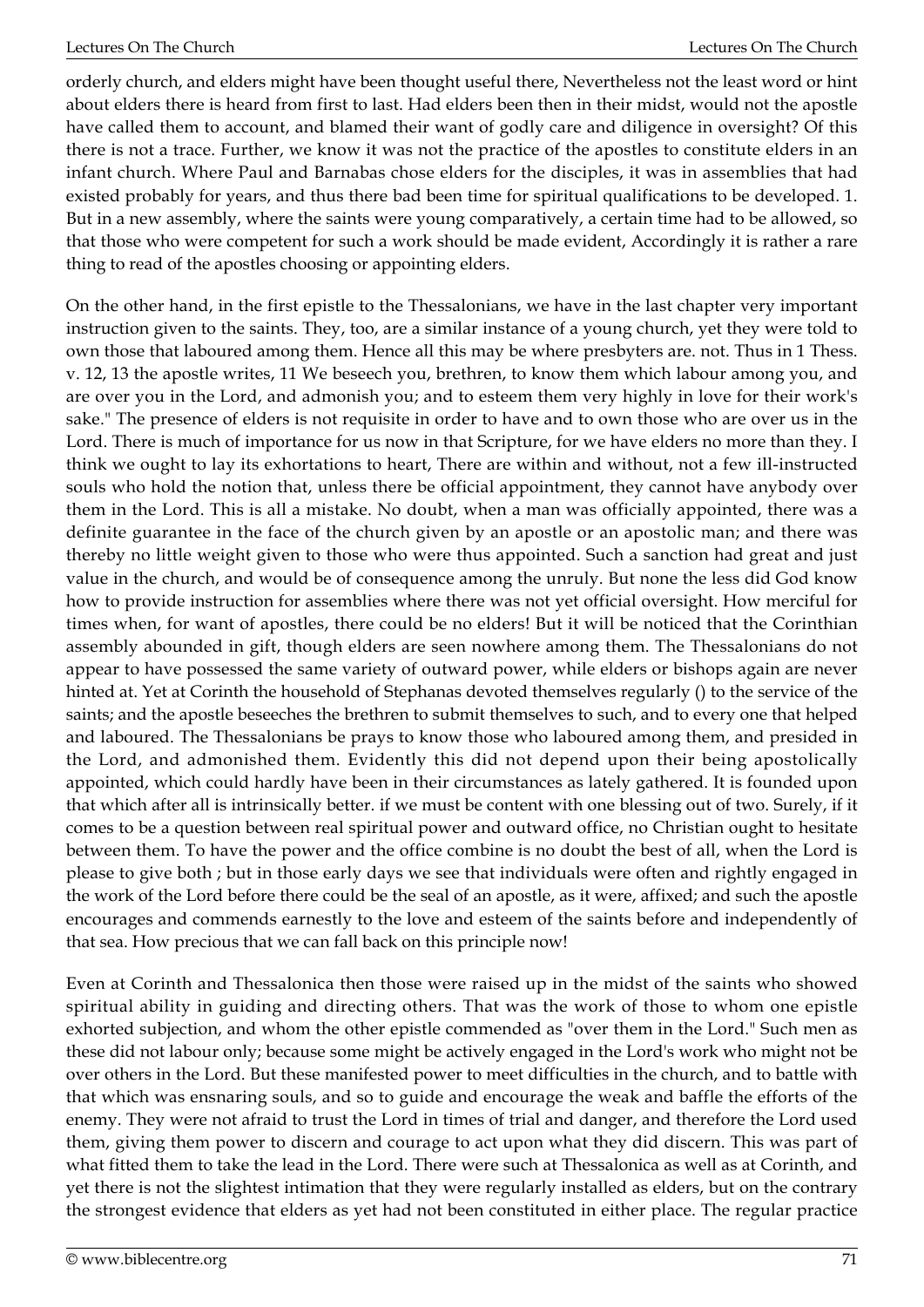was to appoint elders after a certain time; indeed it could only be when the apostles came round, or sent an authorized delegate to choose fit persons and clothe them with a title before the church which none but the bad would dispute.

Need I observe how God had been graciously providing for the wants of His children? This subject will come definitely before us on the next occasion on which it will be my lot to address you. I will not therefore do more now than draw attention to His far-reaching wisdom in meeting the difficulties of the day, when a valid authority to ordain as the apostles did is not left on the earth. Not that His children are left without help; they have the same Lord and the same ever-present Spirit. Hence there is no need of some change or new invention to meet the difficulties of the day, but the return in faith to what was and is the will of the Lord; and this with intelligence of the actual state of the church, and the feelings which become it.

We have seen that, as the rule, the Lord alone gave these gifts of ministry: it depends upon His love to His church, His faithfulness to the saints. Is the Lord Jesus one whit less tender and true now than He was on the day of ]Pentecost? Who would insinuate it? Neither can I sympathize with those who look wistfully back on the earliest times, as if they only afforded scope for faithful souls. No doubt a bright halo of grace -surrounds the scene where the Holy Ghost was first poured out on men with a simplicity and power which carried all along; but who was the spring and whence the energy which produced fruits so much the more wondrous when we think of the soil once so hard, and stubborn , and cold? Was it not the Lord acting for His own name by the Holy Ghost after He took the place, in risen and ascended glory, of giving gifts to men? Is not His grace as equal to these perilous times as He proved Himself when ushering in the mystery that was hid from ages? Are there saints to be perfected and ministerial work to be done? Does the body of Christ need to be built up? Then assuredly His gifts cannot fail till the work is done and all are brought into the unity of the faith; and the many adversaries and subtle snares and increasing perils will only draw the more upon the faithful love of the Lord of all. There is fulness of blessing in Christ for the church now as truly as then. Would that we but confided in Him more for every exigency!

Are we then to disparage the truth or to doubt His grace by setting up some work of our hands, some calf of gold, as if we knew not what is become of Him who is gone on high? Far be it from God's children! Let me suppose you come together as God's assembly; you know not who is to speak, exhort, give thanks, pray. To unbelief this is but confusion. Certainly it looks unwise if I forget who is in the midst; it is unpromising if I do not believe that the Lord is there; but if assured that He, who has all power in heaven and on earth, loves and cherishes the church, and that the Holy Ghost, divine as He is, dwells with and in us, what need I fear? If this position is true for one saint, it is true for all. For my part I would not dare for a moment to stand upon any foundation which did not contemplate the whole length and breadth of the church of God, which did not in its faith and love go out to and embrace all the saints of God. Of course allowance must be made for exceptional states, as for persons guilty of sin that would require their exclusion (immorality, bad doctrine, and such like).

But then if I know that this is the ground of the church according to Scripture, and that there was no other from the first taken and acted on by the holy apostles, the question is, Am I upon it? If I am called to labour in the word and doctrine, the Lord points me out the way. He opens the door which none can shut, He shuts and none can open. He finds a path for the feeblest of His pilgrims, and gives them courage, and makes it plain if they have to serve Him. Let us never doubt Him.

But may there not be a number of gifts? So much the better. If there are five or twice five gifted men in an assembly, let us thank the Lord: there is room for all. God forbid that we should sanction the novelty of each minister having his own little flock! Is it not a degradation for those who so speak, and for those so spoken of ? No one behaves himself-nay, he does not even know how to behave himself-who does not bear the sense in his soul that the saints are "the flock of God." But evidently men do not speak of God's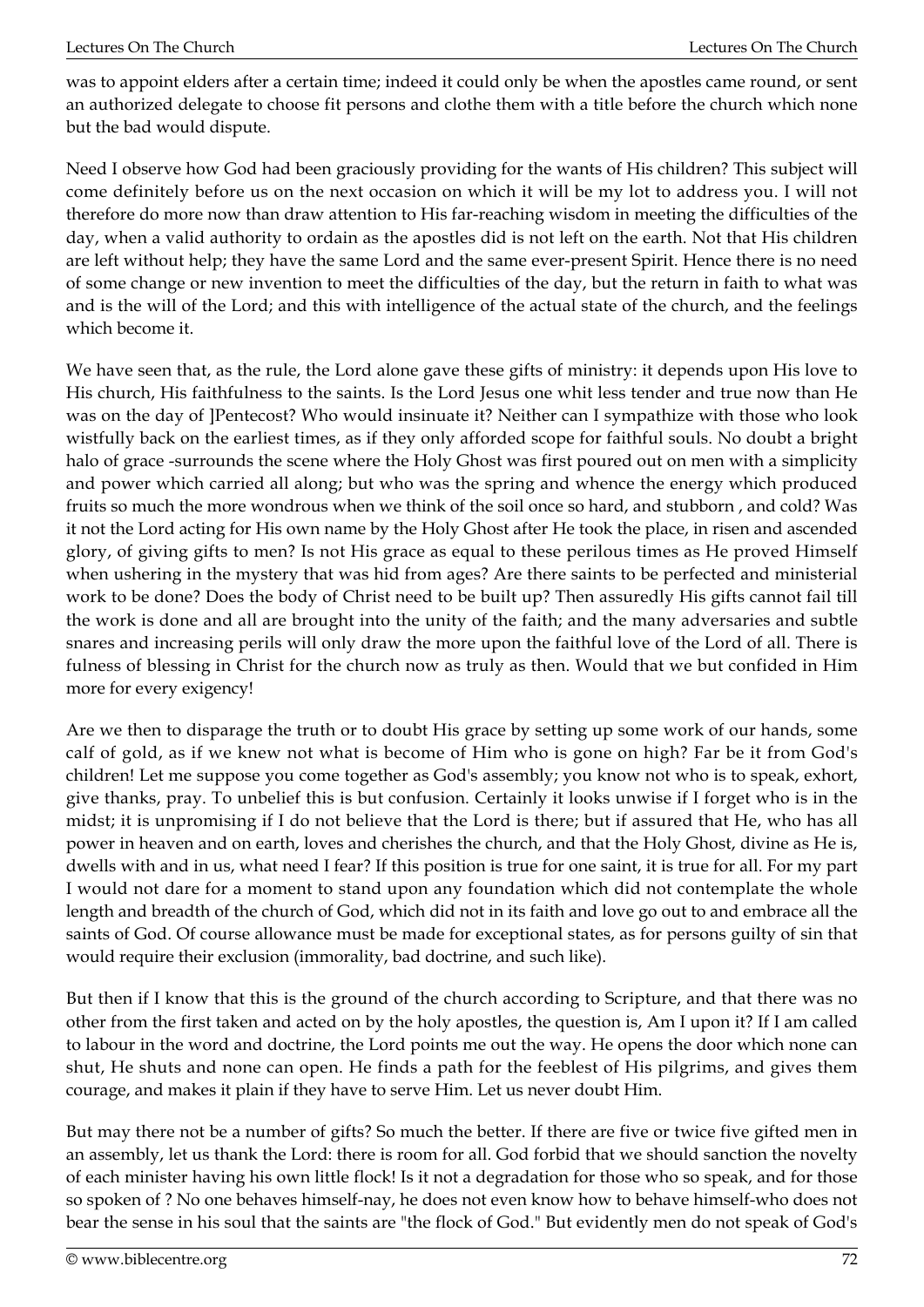flock, if the divine ground of the church be forgotten: then it is a my flock," or "your flock." There is always room for the exercise of His gifts, whatever and however many they may be. Besides it is a strange time to fear that any could be spared as superfluous.

The hour warns me that this subject must now be closed. My endeavour has been to expound and enforce the fundamental distinction between gifts and offices-the one, we saw, flowing from Christ on high, the other requiring appointment here below of men themselves authorized of the Lord for the purpose. As for gifts, they always remain sure as truly as Christ abides the head and source of supply. As for formal authorization, it is no longer possible because you have not a duly authorized power to appoint. All you can do in the direction of appointing, if you will do something, is to set up a paltry and rather arrogant imitation of the apostles and their delegates. But if you really love the Lord and value godly order, is it not your bounden duty in the name of the Lord to acknowledge all His gifts in them privately and publicly in the work He has assigned them. If the gift be small, acknowledge the Lord in it as heartily as if it were a great one; and if it be a great one, acknowledge it as humbly and unjealously as a small one. On the other hand do not try to imitate what the apostles did; beware of pretending to do what ought not to be thought of unless there were apostolic power. And as to appointing deacons or choosing elders, scripture affords no warrant unless there was direct or indirect apostolic authority which does not now exist.

## NOTE ON ACTS XIV. 23.

Two opportunity is taken to furnish clear and conclusive evidence against the notion that the elders were chosen by the votes of the churches. The word , if etymologically viewed, means to stretch out the hand; hence it was applied to election as we say by show of hands, and, generally, to choice or appointment without reference to the manner. Just so starts from mere reckoning with pebbles, and was used for voting thus; then for voting in general, and lastly for the simple resolve or decision of the mind. The context, not the word in itself, shows which is to be understood. Hesychius explains by (compare Titus i. 5), ; as Suidas for gives . With all this accords the usage of Aristophanes, as well as of AEschines, Demosthenes, &c., both in the narrow and literal sense, and in the general meaning of choice or designation. Appian, Dio Cassius, Plutarch, Lucian, and Libanius afford many examples where the word conveys no more than choosing. In these therefore the idea of popular suffrage with or without the hands stretched out it; quite excluded.

But a few instances must be given from Hellenistic writers familiar with the Old Testament and contemporaneous with those inspired to write the New Testament. Thus Philo, ( ) repeatedly uses . of Pharaoh's appointing Joseph his prime minister, and of Moses in the place to which he was chosen by God, and in his selection again of Aaron's sons for the priesthood. go Josephus (ANT. vi. xiii. 9) speaks of Saul as "chosen king by God," , and also (ANT. xiii. ii. 2) represents Alexander as writing to Jonathan in these terms, . "We constitute thee this day high priest of the Jews." This may suffice to prove what we are to judge of Dr.J. Owen's statement (Works, vol. xv. pp. 495, 496, Goold's edition) that 11 Paul and Barnabas are said to ordain elders in the churches by their election and suffrage; for the word there used will admit of no other sense, however it be ambiguously expressed in our translation." Indeed, Beza, Diodati, Martin, and others had committed themselves to the same thing. Dr. G. Campbell, however, Presbyterian as he was, repudiated this version of the text, and (in his Prelim. Dias. x., Part v.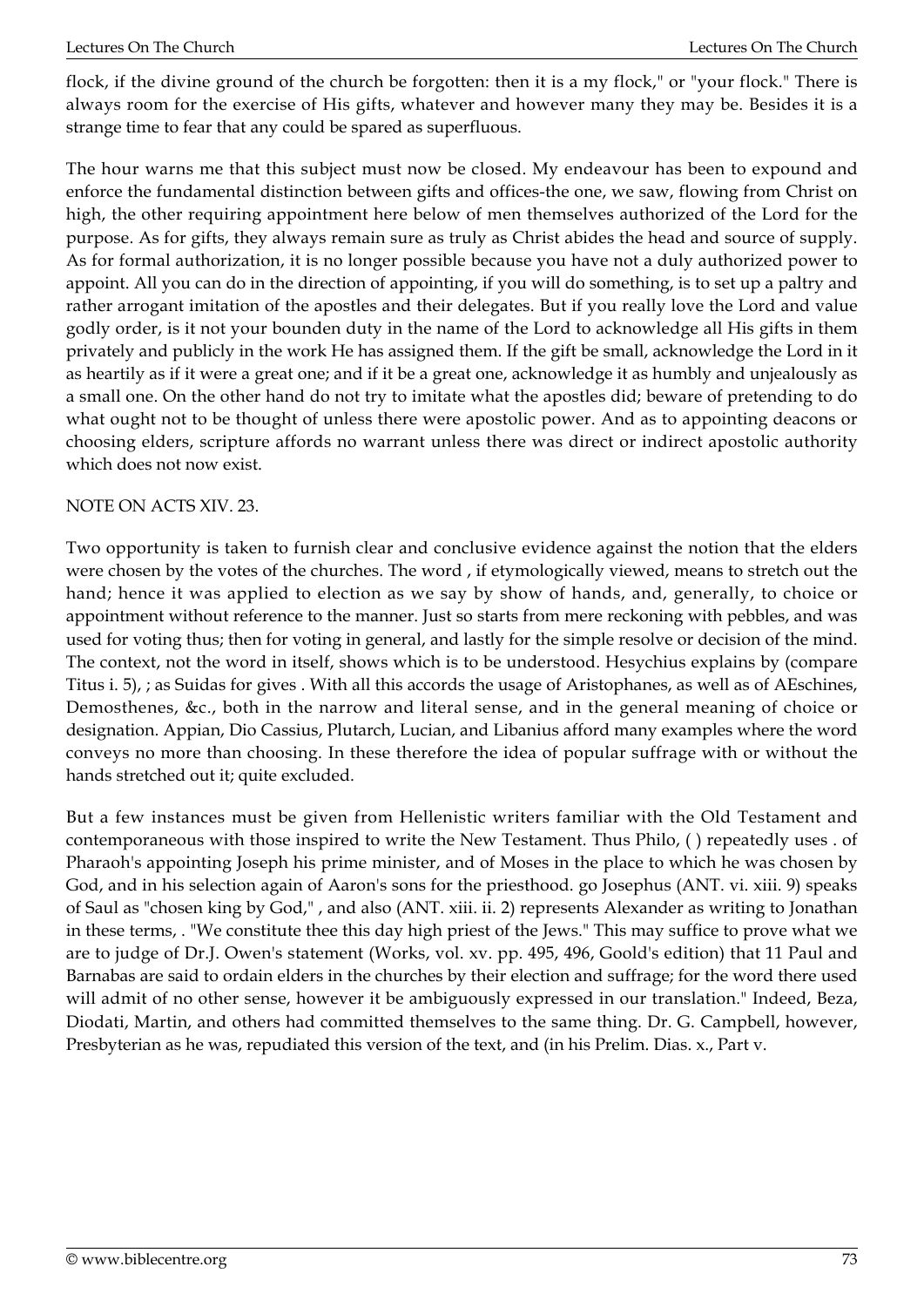## **Lectures On The Church**

## **2 Tim. ii. 11-22.**

How many elements of solemnity are crowded into the subject now before us! It is solemn to look over Christendom and survey its ruins, now too palpable to be denied. It is solemn, on the other side, to think of the faithful goodness of God, who knew all beforehand, spread it out in the unerring word of His grace, and has shown us that, if He felt the evil that was about to cover the scene of the profession of Christ's name on earth, His loving wisdom descried a sure path-a path the vultures eye does not see, which nevertheless He gives His people to discern, and by means of which they can have the happy certainty that they are pleasing God.

To those who for the sake of the Lord and the truth deplore and refuse to have fellowship with the current practice of Christendom, there may be a certain necessity to give as strong proofs as may be of those evils which now abound, and of which the word of God forewarned when they were but in the germ. Indeed there may be a kind of temptation to prove the evil, where we fed in anywise the need of a justification for the path of separation to God. But that tendency is corrected promptly, and the heart receives its due tone and its right attitude, when we think who after all is most concerned, and whose honour it is we have to justify. The Lord preserve us from thinking of ourselves! It is uuworthy of those who belong to Christ. Be it our boast to justify Him alone.

It will be my business now to show, not that He needs aught from us, not that His words of light require the tapers of man to make them more distinct, but that divine charity seeks the blessing of every one, especially of those who are comparatively young and uninformed in the truth of God. I hope to give enough at least of the evidence to show most plainly what the will of the Lord is; bow faithfully His word deals with us; how worthy of trust both He Himself is and that which He has put into our hands. This may encourage the most diffident of God's children to look up with confidence, seeing that the end was as plain to Him as the beginning, and that for us the only path is that of Christ, for there cannot be two. He is the way, and as there is but one Christ, so there can be therefore but one path that satisfies the heart and mind of Christ for those who love Him.

Am I going to produce strong reasons as if one needed to justify this? It will be enough to explain what He has pointed out. To those who know Him there will be the completest justification and the strongest reason in the fact that it is His path for us, though His goodness has given, alas! too sure and abundant proof how deeply it is needed.

Further I shall have the opportunity to-night of slightly reviewing the ground over which we have passed on previous occasions, and of showing how all that is most precious has been secured to the faithful. Not that the Lord has not been pleased to take away much. Not that we ought to be unfeeling about anything that concerns the Lord's power and glory in the church. But if we rightly claim a higher place for that which concerns God in His moral ways; if we ought to feel that what brings and keeps before us the grace of Christ must be of deeper value than any displays of power before men; yet on the other hand, beloved brethren, it would be a wrong to the Lord if we looked with cold indifference on the utter weakness of this our day, and the dishonour thus put upon the name of Jesus in Christendom itself. Alas I there is no place among the outside strangers to the Lord Jesus where there is more daring enormity done than in the very scene where men are baptized in His name. When we look back at times long past, at the early days of the church's pilgrimage on the earth, and the power of the Holy Ghost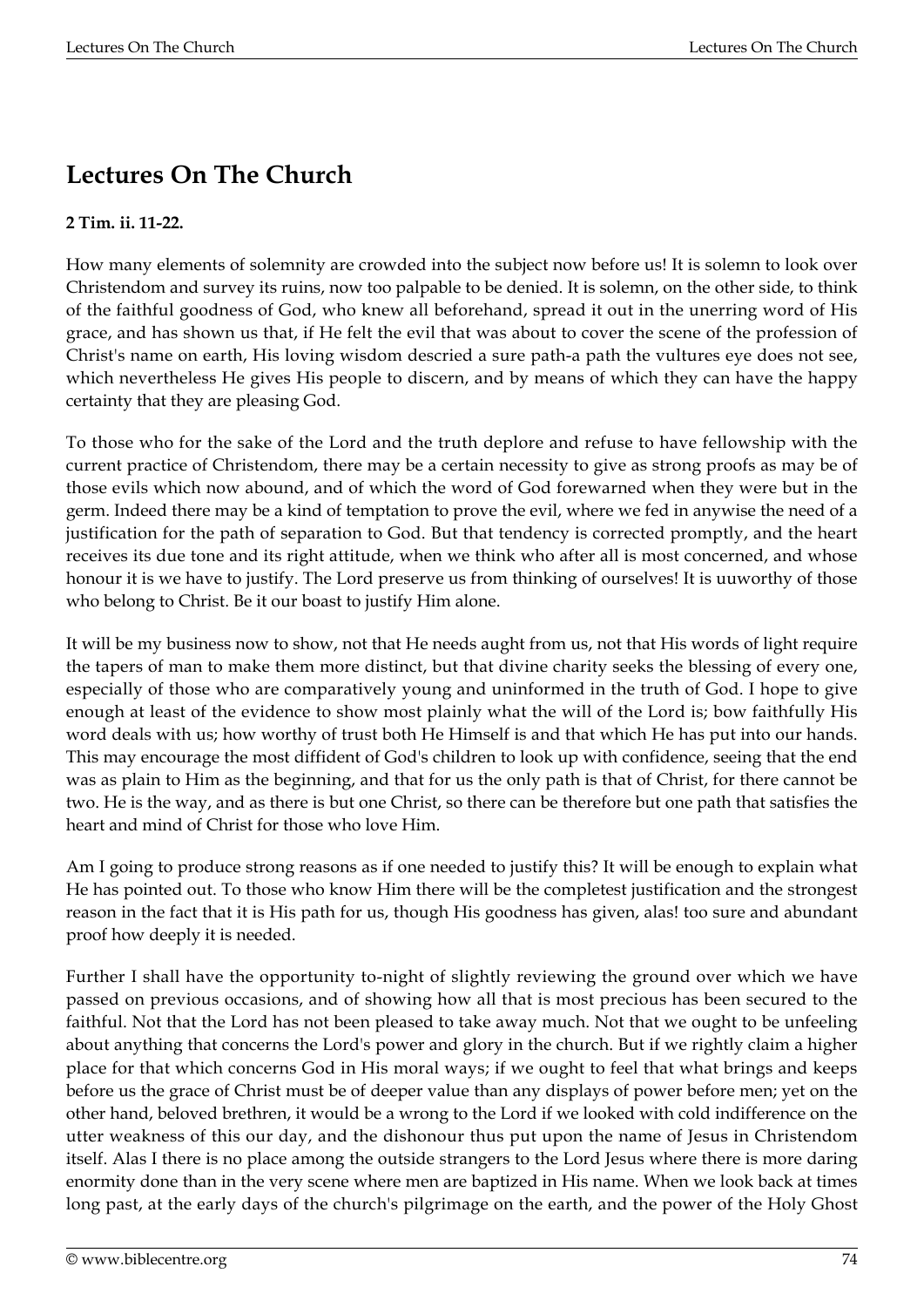then displayed, I am persuaded we ought to feel for the wounds inflicted in the house of His friends; we ought to be grieved that the bearing of the church was such that the Lord could not outwardly pour honour upon her, but was obliged to strip her as it were, and shame her before the enemies of His name.

Let us own all this, as also the far deeper sorrow that men so little prize the truth, so tamely feel for the honour of the Lord's person in Christendom, not to speak of the well-nigh universal want of feeling even what the church is in its barest and simplest forms, and still more the total forgetfulness of its bright portion as one with the Saviour, and of that which the church hopes for in the day to come. Be assured that if we do not thus feel with the Lord in our little measure, we are not in a moral condition rightly to act upon His word in present things. It is a lesson of no small importance to see that the Lord has not given us in scripture that which admits of bare imitation. It does not suffice to take up the epistles of St. Paul for instance, and set to work as if we were competent to put in order the things that are wanting, and ordain elders here or there. It is one thing to fall back upon the word God has given us, and quite another to assume that we can reinstate the church now that it has been broken up and rained. It is right to feel its low estate, but that we should now build up again that which is thus fallen the very thought proves that the heart in this has no communion with Christ; that there is a lack of due holy distrust of self; that there is such insensibility to the true state of things now as unfits not merely for authoritatively restoring the church, but even for the humbleness of faith that confides in the actual resources of Christ. For it is an unvarying principle of God, that when there has been a departure from Himself, it matters not under what circumstances or time or place or people whether before the flood or since--whether in Israel or in the church-God insists upon it that the first step in that which is morally good should be the sense of our real evil in His sight. When this is the case, the presumption will be far from us that we can make good that wonderful display of divine power, grace, and wisdom-the church of GOD! It was the greatest work, so to speak, that God ever wrought upon the earth (next to the Cross, whereby alone such a work became possible).

God forbid that in thinking of what He has done, we should compare that which stands alone-alone throughout all eternity! But if we look at all that has ever been done upon the earth, or even the very making of heaven and earth, I say, that the work of God in His church-the church of God-was greater still. And now, we poor leaky vessels that could not keep the blessing, we that have been through our own weakness and unwatchfulness a prey to Satan's wiles, and let in the thieves and robbers that have spoiled the house of God, are we the men to set it up again ? Is this the feeling of lowly faith? If it were bad for man to go away, if it were a grievous thing for Israel to dishonour the law of God, what must it be for the church to slight God the Holy Ghost? It is the epistle of Christ, the habitation of God through the Spirit, the object of His most perfect love, accepted in the Beloved, even in Christ, made the righteousness of God in Him. What is it then for that church practically to forego the glory of God here below-to prefer the work of their own hands to His word and Spirit-once more to bow down to idols graven by art and man's device ? Oh! it is more loathsome than that which scripture or even history records of days and men infinitely less privileged.

Think not that I am exaggerating what Christendom has done or does. Nor do I wish to dilate more than is absolutely needful upon the painful failure of that which bears the name of Christ here below. In truth it is not so. But let us hear what the word of God says upon the subject. Who would allow the thought that He speaks too strongly of that which He saw from the first, and told us was coming as He looked into the future?

Let us begin with the Saviour Himself and see what He intimated to His disciples should be found when He returns again to the earth, when He summons man to give an account of himself. In Luke xvii. He tells us not that the world should become gradually changed from a wilderness to a Paradise, nor that the heathen should lay aside their false gods and the Jews their enmity to the true Messiah. On the contrary He gives the disciples the needed warning, that it was to be as in the days of Noah, and in the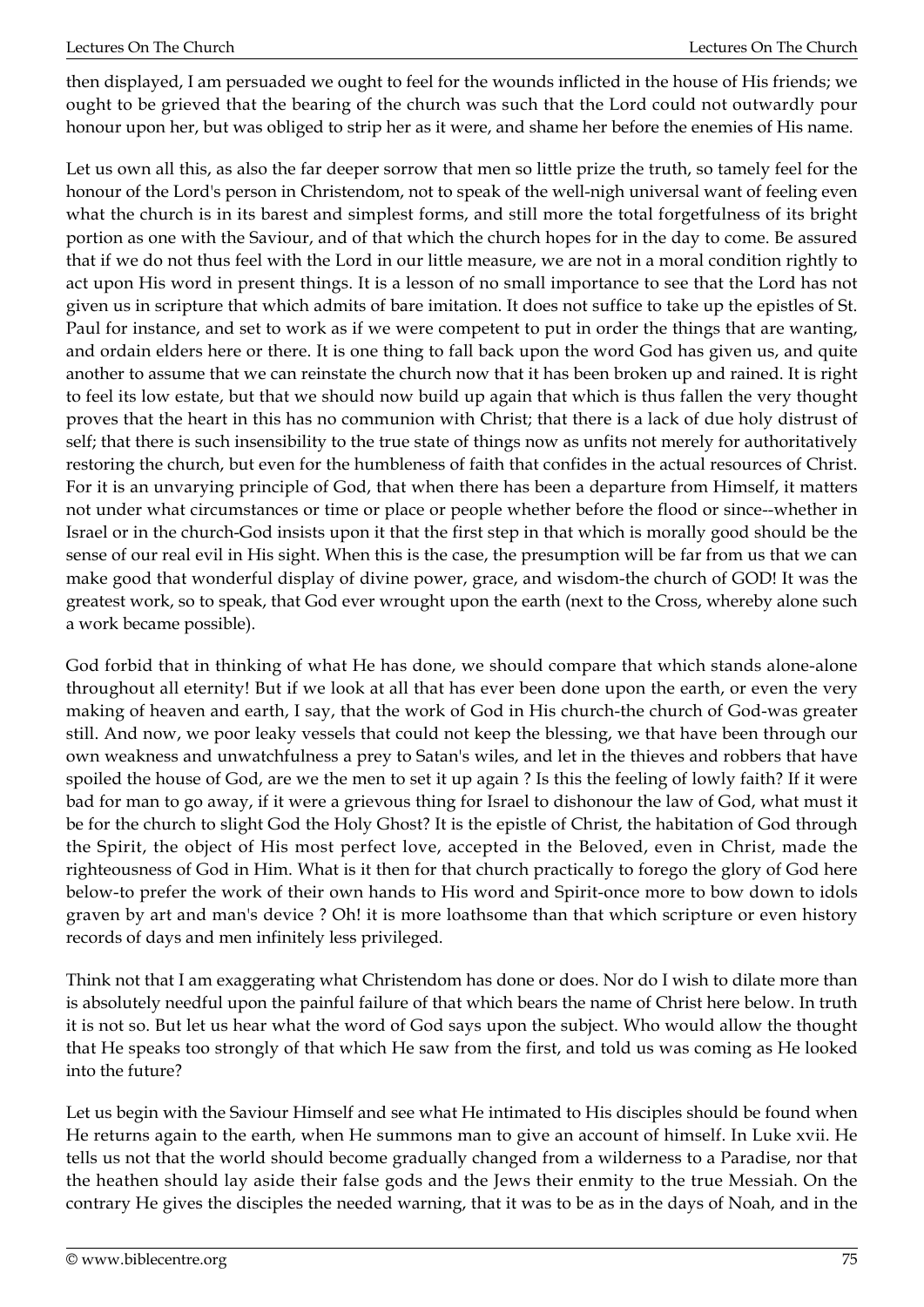days of Lot. These were times of ease and worldliness, when all mankind was rising up against God; and yet they furnished comparisons for the scenes which are to meet the Lord as He appears from heaven to judge the world. " As it was in the days of Noe, so shall it be also in the days of the Son of man. They did eat, they drank, they married wives, they were given in marriage, until the day that Noe entered into the ark, and the flood came and destroyed them all." The self-security and love of ease will be substantially the same when the Lord is revealed as just before the flood. Then as of old men will be engrossed in the ordinary matters of daily life. Spite of the law, spite of the gospel, again is seen and will be continued that state of corruption and violence which brought the Deluge upon the earth no less guilty than utterly unconcerned. And Christ looks onward to the day of His return: no previous millennium of holy bliss awaiting Him; no happy rejoicing hearts characterizing the world generally then; but on the contrary the same moral condition, the same indifference to God's will and glory which preceded the flood.

After the flood when nations and tongues began there was another scene more appalling and degrading, which the same book of Genesis brings before us; and this also furnishes its sad complement to the picture of the--days just before the Son of man comes again. "Like also as it was in the days of Lot; they did eat, they drank, they bought, they sold, they planted, they builded; but the same day that Lot went out of Sodom" (most ominous words ~ 1, it rained fire and brimstone from heaven and destroyed them all. Even thus shall it be in the day when the Son of man is revealed."

If we take up now the Epistles, we shall find the light shed by the Holy Ghost in no way weakens but confirms in every respect the testimony of the Lord Jesus; only that now we have naturally the Holy Ghost looking rather at professing, Christendom, whereas our Lord made the Jews His starting-point and centre.

Thus in Romans xi., without dwelling at length upon the chapter, the Spirit of God anticipates the end of Christendom. "Boast not against the branches. Bat if thou boast, thou bearest not the root, but the root thee." Such is the warning given to the Gentile professor. The Jews are meant by the natural branches. They had been the depositaries of promise of old, and had therefore the responsible place of testimony for God upon the earth. Hence they were the original branches of the olive tree, the line of promise and testimony on the earth which began with Abraham. But the Jews broke the law, went after idols, refused and slew the Messiah. There was a resource in the gospel; but they refused the gospel from heaven, as well as the Lord their King on earth. The consequence is, that the natural branches of the olive tree were broken off, and the wild olive, or Gentile, grafted into the old stock of profession. And this is the warning that is given: "Thou wilt say then, The branches were broken off, that I might be graffed in." Has not this exactly been the feeling of Christendom? Contempt for the Jews, astonishment at their wickedness, utter insensibility as to their own condition. 11 Well; because of unbelief, they were broken off, and thou standest by faith. Be not high-minded, but fear; for if God spared not the natural branches, take heed lest He also spare not thee. Behold therefore the goodness and severity of God: on them which fell, severity; but towards thee, goodness, if thou continue in His goodness."

Let me ask any man that has the smallest fear of God, or even outward acquaintance with His word, Has Christianity continued in the goodness of God? Is there any Protestant, any Roman Catholic, who thinks so I Is there any person, no matter where, no matter who -a single soul who dares to say that Christendom, the professing Gentile, has continued in the goodness of God? The Romanist cannot think the Protestant schism continues in the goodness of God. The Protestant is assured that the Romish body is the fruit of clean departure from God in superstition; and so we might run through all existing system& They may each plead for his own association; but who will say that even his own has continued faithful? They may believe that it means well, and would be admirable if carried out; but who would not acknowledge that it has not been carried out? that consequently no sect, no portion, no fragment even, has continued in the goodness of God? All agree that as for the mass of profession outside themselves, it has failed to testify for the goodness of God. Consequently there rises up from men on every side the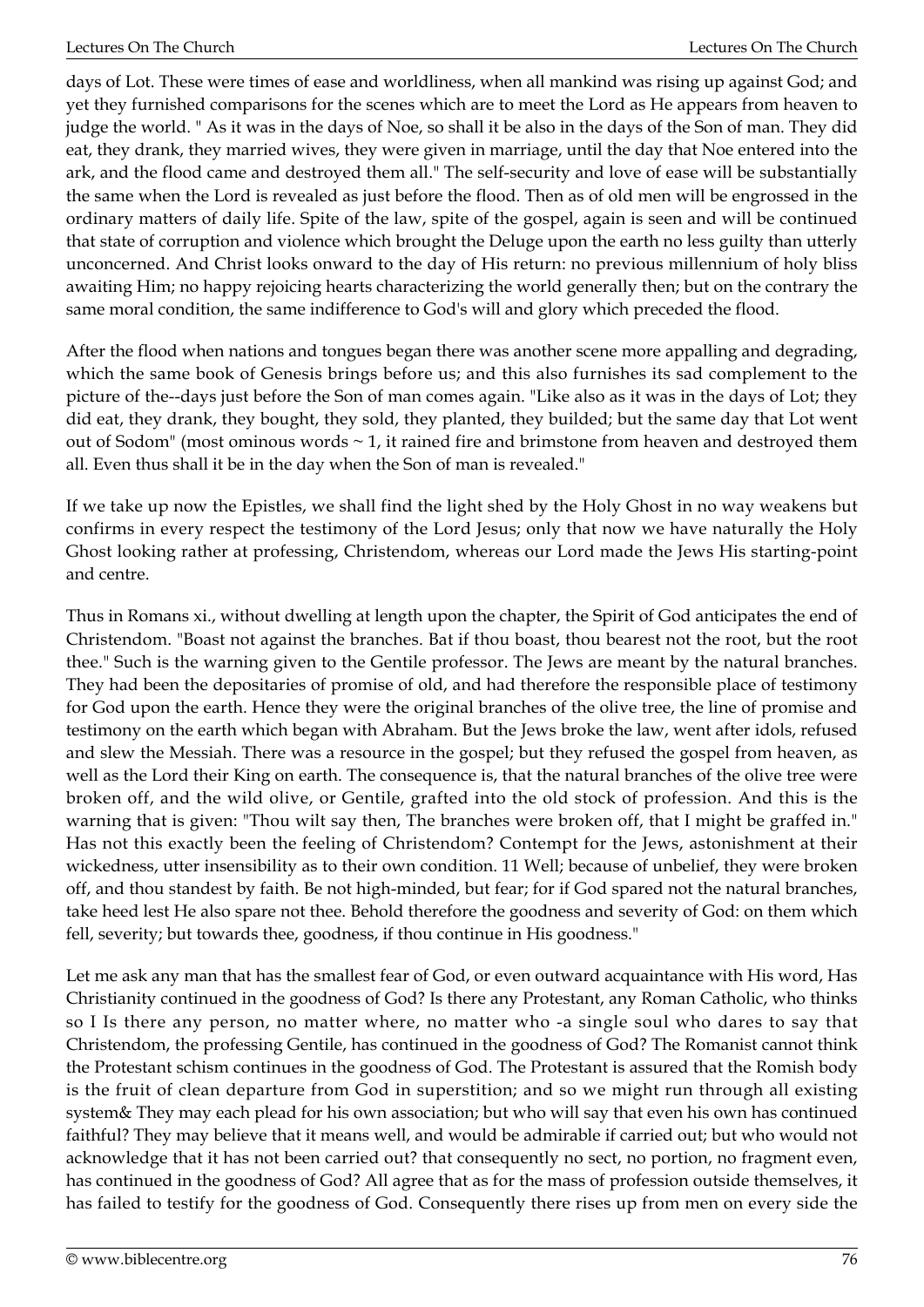acknowledgment that the Gentile has not continued in it. Not that the failure is felt as it should be; not that there is adequate confession and renunciation of our common sin before God. Where sin is really spread out to God, it will not be persisted in. But at least there is an outward acknowledgment to a certain extent in the earth now, and quite enough to prove that Christianity has not continued in the goodness of God. What then says the word of the Lord ? " Thou also shalt be out off." The Gentile shall be out off for his faithlessness, as surely as the Jew was.

This, remark, is not in some prophetic portion of God's word, which some might think ambiguous, though we do not allow the thought for a moment that any part of the word of God is so. But here in an epistle which every Christian allows to be one of the most fundamental and comprehensive, which takes up Christianity from its elements, and through which the Lord has established souls in peace, perhaps more than through any other portion of His word; it is in this epistle to the Romans that we have the solemn announcement of the sure cutting off of the Gentiles. Not merely one part or another but the Gentile profession is doomed of God, because it has not continued in His goodness; as truly as the Jew is now cast out from his heritage, a bye-word and a reproach to all the earth, evidently bearing his doom stamped upon his brow.

To examine many of the epistles would more than occupy my time. Suffice it to say, that as we travel down the stream from 2 Thessalonians, which was one of the earliest epistles written by Paul, to the latest, the Epistles of John and Jude, we have only an increasing testimony, growing more distinct and urgent and awful. As the evil grew, so the signs of judgment became more apparent. The Spirit of God sounds the trumpet with no uncertain note, and wakes up the faithful where there is an ear to hear. Christendom was gradually being undermined, and would become, in no long time, the engine of opposition to God-would be made the theatre of the grossest evil, taking up the abominations not only of the Jews but of the heathen themselves, and consecrating a system of Idolatry under the name of Christ and His mother, saints and angels, even more frightful and guilty than anything ever before found here below. For the very fact of praying to Peter, Paul, or the Virgin, proves that the light of Christianity must in some measure have been known, before it ended in so distressing an apostasy. Does any one think the expression 11 apostasy" over-strong? Allow me to tell them that the very phrase "the apostasy" is the expression of the Holy Ghost in the second epistle to the Thessalonians, where we are told "there is a mystery of iniquity which now worketh." Only there is now a hindering power. Consequently it would not burst out into its full development all at once; it was kept in check for a certain time by the good hand of the Lord for the purposes of His own grace. But the moment that this restraint was gone, then it would be no mystery any longer, but manifest lawlessness. It is called "a (or rather "the") falling away." or the apostasy. This must become ripe, and "the man of sin" must be revealed. Thus we have too plainly an uninterrupted succession of evil. This is the vista described in the scripture; a succession of evil that goes on always swelling in intensity and volume till at last when the restraint is removed, it bursts out into a yet more fearful issue-not "the apostasy" only, but "the man of sin." What a contrast to the Man of righteousness, when man dares to take the place of God in the temple of God!

This then is what Christendom is to the Christian watchman. It has not of course been realized in all its force, though I do not deny that there have been various and also growing manifestations of evil. As the apostle John tells us, "Even now there are many antichrists, whereby we know that it is the last time." This is so much the more remarkable because he shows that the Antichrist was coming, the great token of which is that there were many antichrists then. They knew thereby it was the last time. The Spirit would not close the volume of the New Testament until the worst evil was actually there at least in its germ; and this being so and descried by inspiration, there was need of nothing further. The Spirit of God could, as it were, fold up the sacred roll. It was complete. The mystery of lawlessness is shown already at work, "the man of sin" is predicted; the mystery of Christ and the Church no longer hid but disclosed. Scripture had attained its full compass. There remains, not some fresh view of Christ, so to speak, but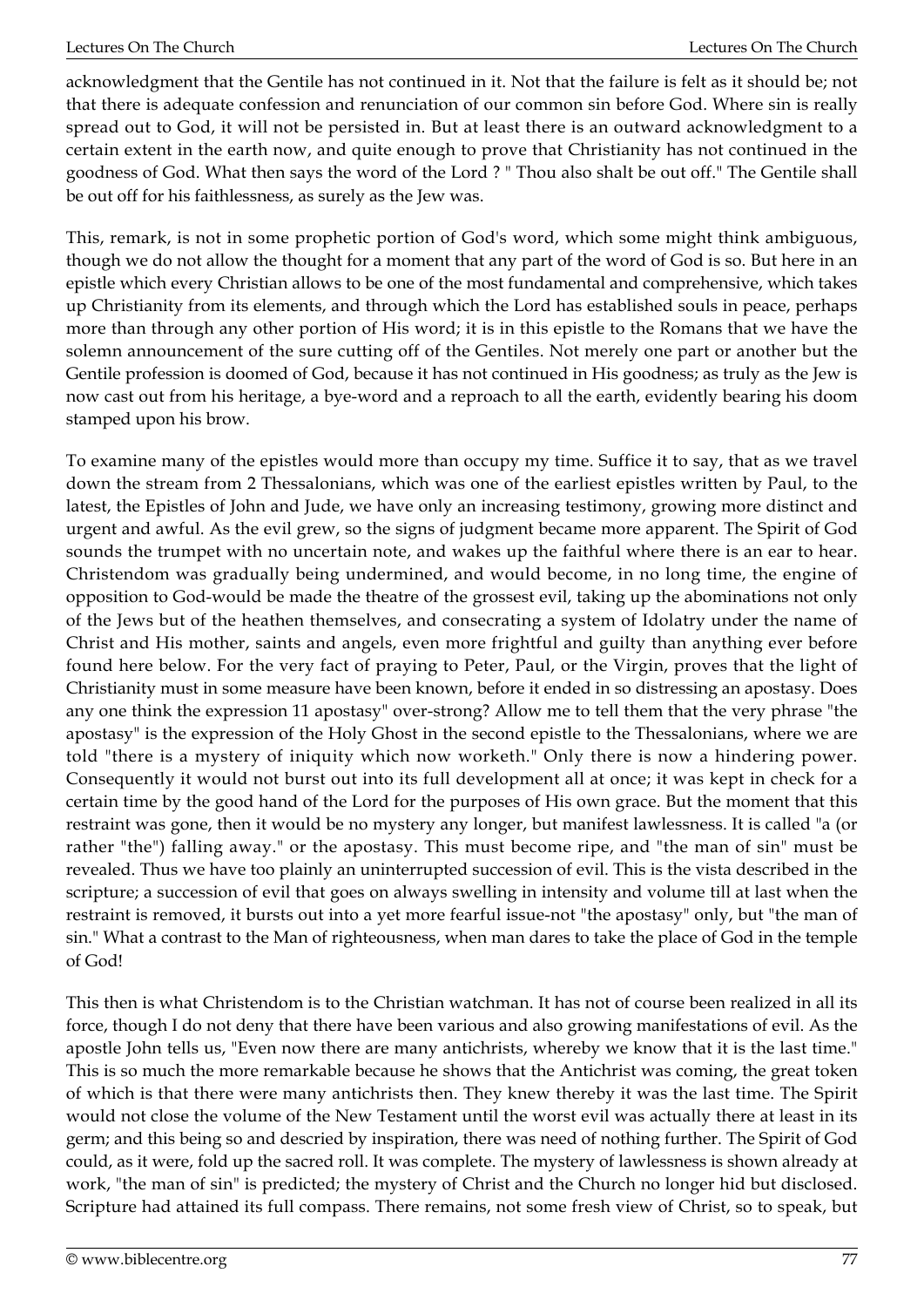contrariwise the unfolding of that Christ whom they bad already, the bringing out more intimately and appreciatively the light of the love of God that was in the Lord Jesus Christ from the beginning. This is the antidote of all Satan can bring-to the many antichrists, and at last to the Antichrist. I refer to it in order to give a kind of connexion between the different states-the rise, progress, and final manifestation of lawlessness. Nay more the lawless one is to exalt himself against the Lord of glory. The last book of the New Testament shows the millennial reign over the earth, ushered in by the destruction of the beast and the false prophet with all their company, as Babylon had been previously destroyed.

Thus rapidly have we glanced without entering into all the proofs of the doom of Christendom. They are patent in the general epistles and in particular in the epistle of Jude where a most energetic sketch is given in the compass of a single verse (11). With that power which the Spirit of God only knows how to convey the shadows of Cain are sketched, then of Balaam, and finally of the gainsaying Core. Is there nothing for Christendom there ? Is there no sound of sure if slumbering judgment there? "Woe unto them! for they have gone in the way of Cain" -that unnatural brother, that pretender to religion, who brought his offering to the Lord but slew the guiltless. Is there no presage in him who received the wages of unrighteousness-in the man who, spite of himself, prophesied glorious things of a people that he loved not but would have sold to destruction? Is there no solemn lesson in the wages received for teaching, it may be, the glorious things of God, without heart for His people, still less any care or jealousy for His word, for His will, for His glory? Finally, in the fearful rebellion of Korah, " the gainsaying of Core," in those who had the ministry of the sanctuary, in the proud Levites who coveted and arrogated to themselves the place of Moses and Aaron (the apostle and the high priest of the Jewish profession), is there no awful warning there? Have you never heard of men professing to be servants of Christ, and yet \* pretending to be priests strictly, officially, and exclusively-assuming to be authoritative channels of divine pardon empowered on earth to absolve from guilt before- God? I do not speak only of such as claim in their heathenish darkness to offer a sacrifice for the dead as well as the living. Assuredly one thinks not with bitterness about such things as these, but we may -all stand aghast as we survey, the facts realized in Christendom. If it be a prophecy, it is a prophecy fulfilled.

All this may suffice to show how little Christendom has continued in the goodness of God. Details are needless. The godliest members of the various religious societies would be the first to confess the failure of their own. God's controversy is not with one only but with all, though doubtless the proudest will meet with a peculiar judgment. It is evident also that the word of God leaves it not to human experience or to spiritual judgment to infer His thoughts of Christendom; He has pronounced upon it Himself, Hence it is not presumptuous, but on the contrary the part of humble faith to believe God in this. How good He is thus to cut off the fear of forming a judgment so stern! For now he that does not pronounce after the Lord is ignorant of his Master's mind, or is false to His will. He that would defend or justify Christendom does not, in effect, fear to give the Lord the lie. From the scriptures enough has been given to show that the man who can look on Christendom and vindicate what is around us ignorantly or wilfully slights all the instruction that the Holy Ghost has given on the subject. Undoubtedly this is strong; but it is the Lord's goodness which makes the owning of it now to be a matter of sympathy with Him, and not of a proud claim to superior light.

God's word is open to all. By it we are all bound to see as He sees. The Lord admits of no vain excuses that we cannot judge. The Spirit of God, who judges and discerns all things, dwells in every Christian. He that says he cannot judge Christendom virtually denies himself to be a spiritual man; but if we do judge that Christendom has fallen into these predicted evils one after another, and that what was then but budding is now bearing the most bitter and baneful fruit, I ask, are we to partake of it? Are we to be insensible to our own share of the common sin? If the Lord graciously imparts the strongest warning, are we to satisfy ourselves with that flimsiest and most profane of apologies, that when the Lord comes He will set it all right? Yes, but it will be too late to set right my conscious Christ -dishonouring unfaithfulness; it will be to my shame to live till then indifferent to His word, careless of His glory,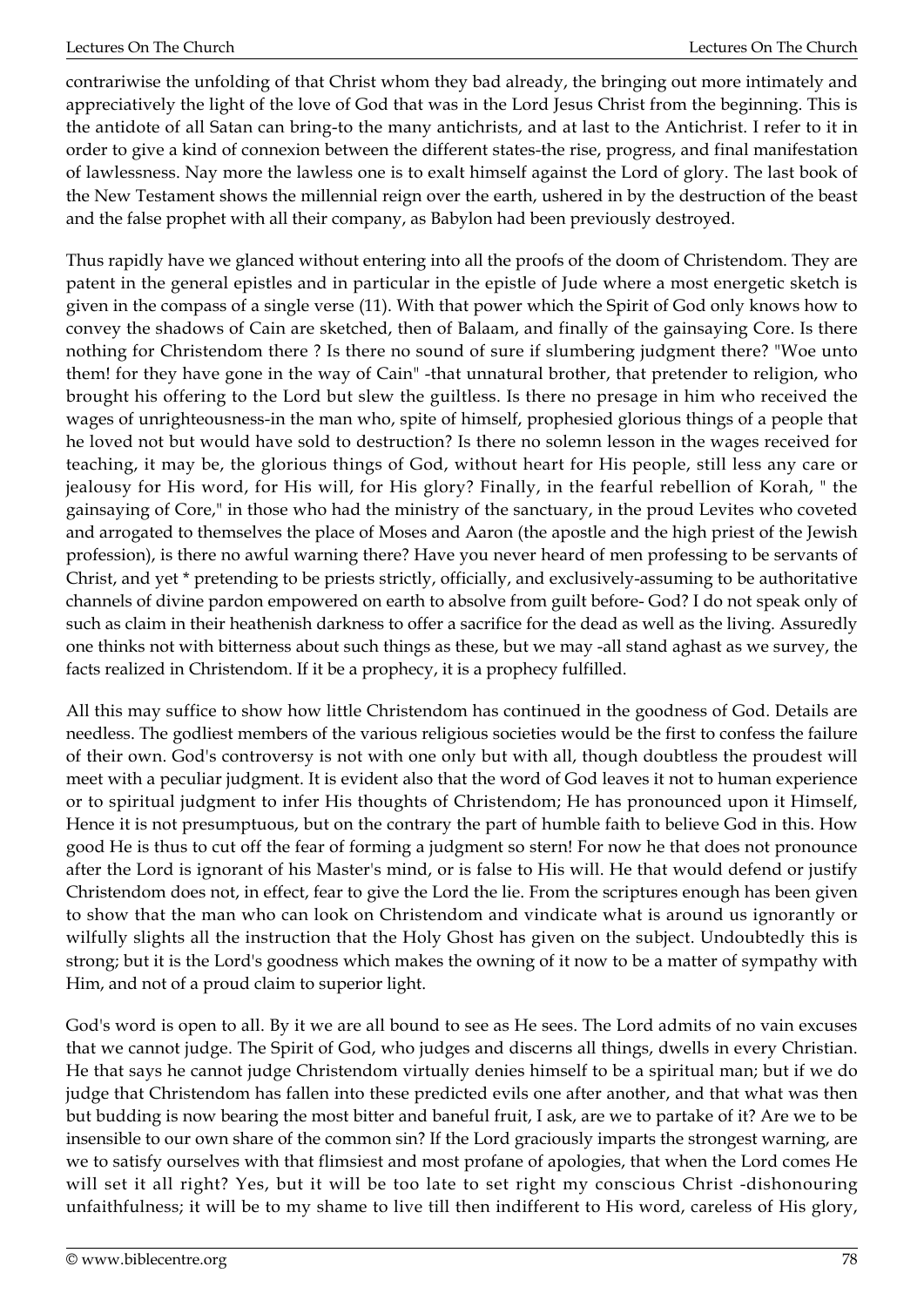regardless of the Holy Ghost, who is grieved by that which I have been allowing practically. Am I, or am I not, to refrain from that which insults Him? If I know these things, am I to content myself without doing them. He who does puts himself in the guiltiest place of all Do I know and feel the despite Christendom does and I have done to the Spirit of grace? Then let me look up in dependence on the Lord, that I may do it no more, nor settle down in a pretext so lame and criminal as that the Lord will set all to rights again. Is He not coming to judge every evil way ? No doubt He will bring in good, and this from above! but He will judge all evil, and yet more than in times past. In vain then do I essay to shelter myself under the blessed truth, that the Lord is coming to display the kingdom of God upon earth. Assuredly, He will. From the heavens He will come, and fill the earth with the peace and blessing He brings with Himself, instead of finding it here below. A few poor broken hearts He will find in the world-a godly remnant, crying out, like the importunate widow in the guilty city where ruled the judge that feared neither God nor man. Such and worse will be. the state of things, and in their midst shall He find faith on the earth ? Yes, but crying out in alarm. And so He will clear the world with the avenging sword, before He establishes His throne of righteousness upon it. Of course I speak figuratively now; but the fact will be unsparing divine judgment; and therefore how blind for any to harden themselves in going on with sin under the plea that the Lord is coming to set the world and church to rights 1

Allow me to say further, that the Lord has not left us to our own thoughts any more of the good than of the evil. He has given us His path, and this is what the heart desires to come to-the resources of the faithful in the ruins of Christendom. It were strange indeed if the word of God shed no sure light where it is so needed? Can we conceive such a thing as the Lord giving His view of the darkening future, and no provident care for His beloved and feeble and trembling followers? We began with the Lord's testimony about man's evil; let us see how He ensures good for His people in the midst of it. For Matt. xviii. we may bless the Lord. Although He is giving instruction as to the animating spring of the assembly, which is grace, (as law was the governing principle of the synagogue,) the Lord provides what would be deeply needed, if they were reduced to a handful 11 Where two or three are gathered together in my name, there am I in the midst of them" (ver. 20). Could one conceive more tender thought, or more evident wisdom than the Lord thus caring for His own in a dark day? To this the goodly flock might comethat assembly which once stood out so fair, with its thousands on whom great grace rested. How wise thus to prepare the hearts of His servants! How well He knew and guarded against the anxieties of His saints! We know what numbers are to the worldly spirit, and how apt we are to rest upon that which looks great in the earth. Yet nothing is more destructive of Christianity. He that has not a heart for the two or three must be only a dead weight if he were among ten thousand. It might be no doubt that he would be carried along the stream of happy multitudes; and that which was thus unfaithful to the mind of Christ might pass unnoticed in the strong current and new - born delight in the Saviour, transporting all around, as was no doubt the case on that bright day when the Holy Ghost came down from heaven to be the herald of the glory of the Lord, and to make believing men on earth the dwelling place of God. We can understand that at Pentecost the tide of joy rose so high as to cover all such elements, sure as they were to appear later on.

And soon it came, too soon, when sounds of discontent were heard even in that blessed habitation of God. Alas! man was there; not God only in His goodness but man; and behind was the adversary ready to dishonour the one through the other.

The church, like man and Israel, has to be tried on earth. What is the declared issue? Never was there such blessing entrusted to man; but man is as faithless under the gospel as he was rebellious under the law. The Holy Ghost is slighted as the Son had been; and in the day when eternal realities are revealed man turns back to the shadows of Judaism, preferring them to the substantial truth of God. This is the history of Christendom. And the Lord, with it all -spread out before His prescient eyes, comforts His followers, were they ever so few and weak, with the assurance of His presence where His name has its central place to their faith.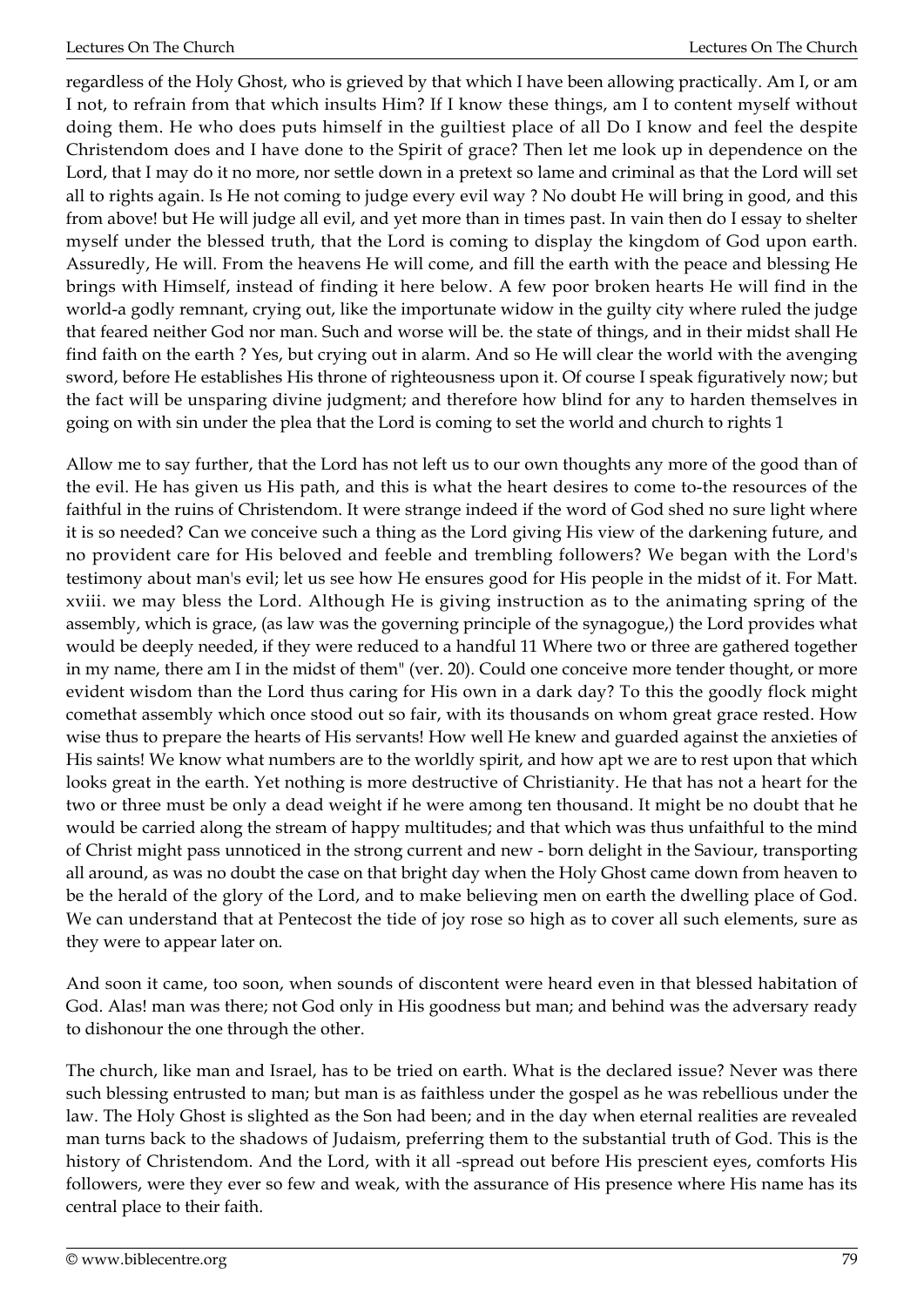In the prospect of coming evil how gracious of the Lord to think, it may be, of some obscure village of some solitary ship that travels across the ocean - some comparatively desert island-yea, or of the vast and crowded city, where the very solitariness of discipleship is more realized sometimes than anywhere else I Wherever, however, whenever it might be, the Lord gives His own weight of authority to the two or three gathered unto His name. It is not merely His blessing-where could He not bless I Blessing He went on high, and never since-if I may so say - never has He laid down the hands which He then lifted up in blessing. It could not be otherwise till He come in judgment. His work was infinite. Who could limit the preciousness of His blood? Who could say that redemption, like the first covenant, was grown old, and ready to vanish away? Could any difficulty, danger, or need in Christendom turn that grace back, as it were, into its spring, or dry up those rivers of living waters which they that believe should receive? It could not be; but there is more than all that here. Not only is there blessing but there is also the weight of His authority guaranteed to the smallest real representative of His assembly. We know that men shrink back from church discipline; and he need not wonder at this who is aware how it was made under the, fairest pretences the most abominable scourge of tyranny the earth ever beheld. One cannot, therefore, be surprised that Christians who had escaped from the weight of that iron hand should somewhat shrink back at the bare sound. But we must beware of mistrusting Him to whom we owe our every blessing, because Babylon, the world church, has perverted His words. But if there were only two or three, there ought to be as much jealousy as if there were three thousand to maintain publicly slid privately, collectively and individually, ways consistent with the character of Christ. This cannot be unless there be discipline. The obligation of an united pure walk is bound up with the very integrity and being of God's assembly. It ceases to be the church of God, unless there be the holy earnest solemn carrying oat of that which the Lord has laid down. "Purge out, therefore, the old leaven, that Ye may be a new lump, as ye are unleavened.,, No ruin can touch this responsibility for a moment. On the other hand the Lord takes care in his grace that blessing shall flow spite of failure.

But there is more than the sovereign action of divine grace, where responsibility may have been little felt and the will of God misunderstood. The Lord watches over those gathered together to His name, and is there present in their midst were they but two or three. What unfailing and inestimable comfort! Conceive for a moment some Christian awakened to feel that the place of a believer is not to be a member merely of the ecclesiastical system of the country or of particular views, but on the contrary that the only thing which suits and is due to Christ is that we should renounce-we cannot be too lowly, but neither can we be too thorough in renouncing-every tie that is not connected with Christ. Where we can obey Christ in the midst of those that are His-where the Holy Ghost is allowed freedom to work according to the word of God there is Gods church, and nowhere else. The liberty of the Spirit is to exalt Christ and this only. This is a universal principle, true of an individual and true of the assembly. It would be a miserable thing if the assembly were not a scene of true and blessed liberty; but such it is that God may be glorified by Christ Jesus. There will be also the consciousness of that which is offensive just in proportion to the spiritual power that is in the assembly.

A great or a small company makes no essential difference. The Holy Ghost is sent down to care for the interests of the name of Christ The two or three weak and ignorant ones gathered to it at least know that they are His; that they ought not therefore to belong to man; that they ought not therefore to be under any other tie; that rules made by one or many or all-if they were the very beat that were ever producedare not entitled to bind Christians, seeing that God has already furnished the only perfect standard not only of faith but of church fellowship, and that to own another is to dishonour the word of God and the Holy Ghost who is here to make it good in power. The question is not whether we can do better than others : God forbid: that indeed were presumption. But this I ask, whoever you may be (and I trust that, if you are a Christian, you will agree with me), Which is best, your rules or God's word ? If God, and not you, be the wiser, how came you to invent these rules? You thought the word of God insufficient, and you must supply the deficiency 1 What is the result? Take what is going on at the present moment, and in any society you like. The very newspapers ring with the scandal of what is done under the name of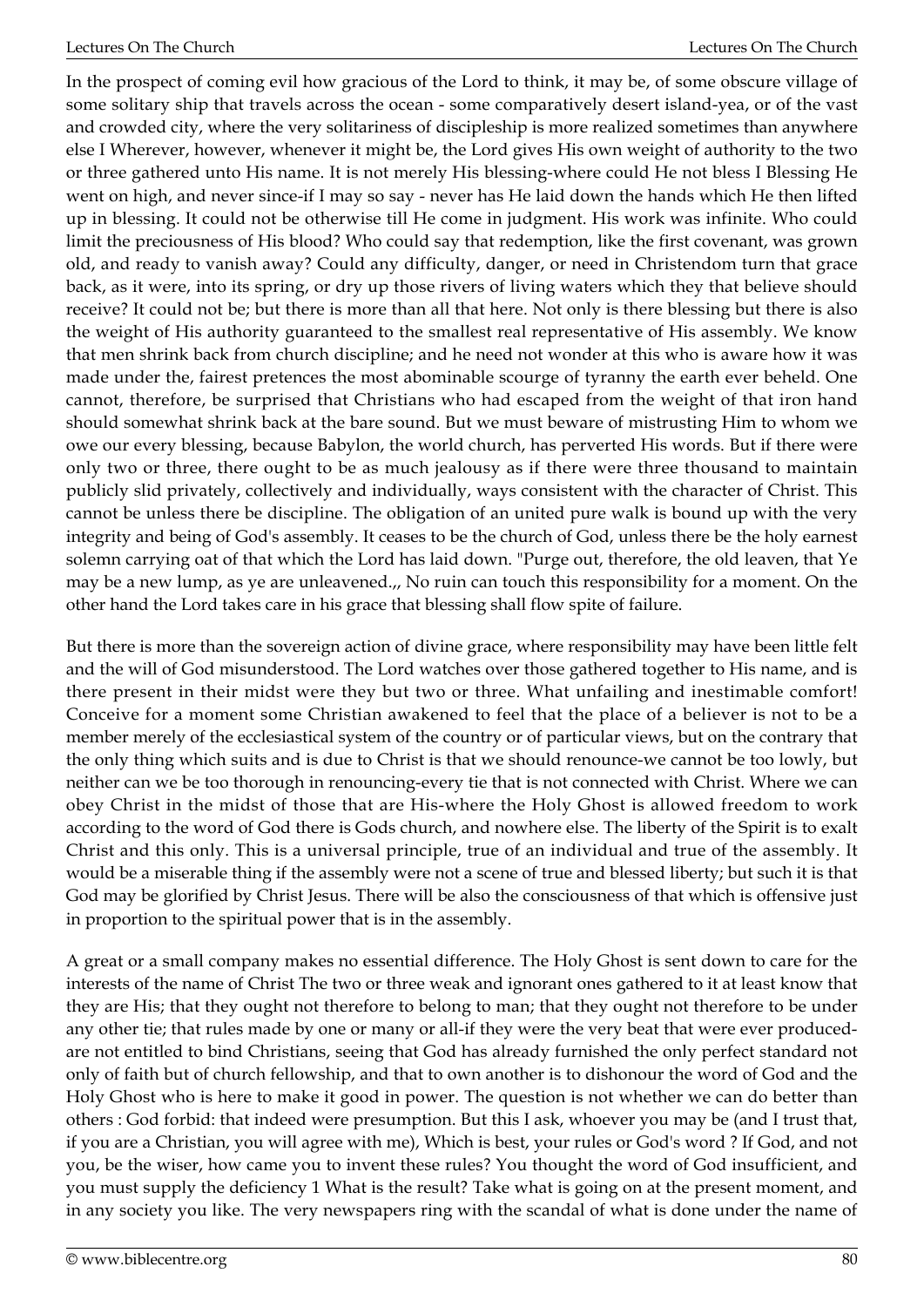Christ. What do your rules avail? Neither you nor the wisest of men can construct a standard for all time; and why should it be attempted? God has given His own, and His children need no other.

We have already the only sure and divine rule The only want is the faith to value and act upon it. True, the consequences are serious. Faithfulness to Christ costs much now as ever. But is it not a solemn thought that now, in this boasted nineteenth century after the Lord has accomplished redemption, we are only awakening, here and there, to feel that the word of God is better than the word of man ? What a discovery! Yet it is great as it is humbling that it should be a new thing-a discovery which many of the children of God have not yet made. All admit that God's word is infinitely wise for the soul's salvation. Who, when it is a question of eternal issues, would trust his soul to the doctrines of men? 'The is felt the value of that word which reveals the Saviour, and of the blessed Spirit who makes the word precious in the revelation of Him. But is it no daring to draw these distinctions in the word of God and to pat aside that which speaks of the church ministry, worship, the breaking of bread, and prayer How comes it that men should behave practically a if God's word had less decision and authority in these matters than the shifting thoughts of man? How comes it that men so seldom think of being guided only by the word of God ? How comes it that believers resort as a matter of course to human ecclesiastical rules? How comes it, for example, that dissenters, the best of them, when they want a minister in the word, proceed at once to elect him without a syllable of scripture for that course ? Who gave them licence to do so?

"It must be so; we have our own doctor and our own lawyer, and why not our own minister ?" it is exactly this worldly principle that has done the mischief Why is not God consulted in His word? How comes it that in scripture a church never elects a minister? Of course there must have been many who wanted ministerial help in those days as now; and God, who knew all that is good, must have known every want also. How comes it that there was never a man chosen by a Christian congregation to preach the gospel or teach the saints-not a solitary instance in the word of God? They cannot get rid of the difficulty. What are they to do? The fact is, the dissenting principle is broken at the very outset. They cannot step over the threshold. They cannot do without a minister, and they cannot elect a minister according to scripture. Let us look now, not at congregationalism, but at the two or three gathered to the name of Christ. They too want help, these feeble ones; and what are they to do ? This is the word of their Lord, " Where two or three are gathered together unto my name, there am I in the midst of them." God forbid that I should disparagge the advantages of ministry; but to be simply subject to the Lord, whether or not He sends, is the best of all. The fact is, as we are not authorized, so we have no need to elect any; for all are ours already, "whether Paul, Apollos, or Cephas." It is for God to choose and give. He has bound up and made all His ministers part and parcel of the church. They are members of Christ's body. They are His gifts to the church. It is ignorant and evil meddling for the church to elect. Besides, the moment you elect one to be peculiarly your minister, by that very act you defraud yourselves of all the rest. You are going out of the path of God in order to enrich yourselves in this respect; but that very act of selfish haste, like every other departure from the path of faith, brings, as the necessary result, the surest impoverishment. Suppose then people get their minister; he may be but young, and they may want to be nourished and fed up in truth. Unless he have all the gifts centred in his single person, they are reduced to his individual measure. Another again may be a pastor, and love the saints; but the congregation for the most part consists of persons needing to be converted, while he is not an evangelist but a pastor and perhaps a teacher. How evident that, if tested thus practically, man's ways always ruin God's work I The parochial system in the established bodies works as much or more evil. It may seem natural and prudent, but human wisdom in divine things is as foolish as it is fatal. What else could be expected by those who know God and man from a departure from the rich provision the Lord has made?

Let us now look on the other side. The Lord is there. The "two or three" do not exactly see their way. They are in presence of a great difficulty. Perhaps they have heard the whisper of some dreadful doctrine, and they do not understand it, not being versed in these matters. What then ? They wait upon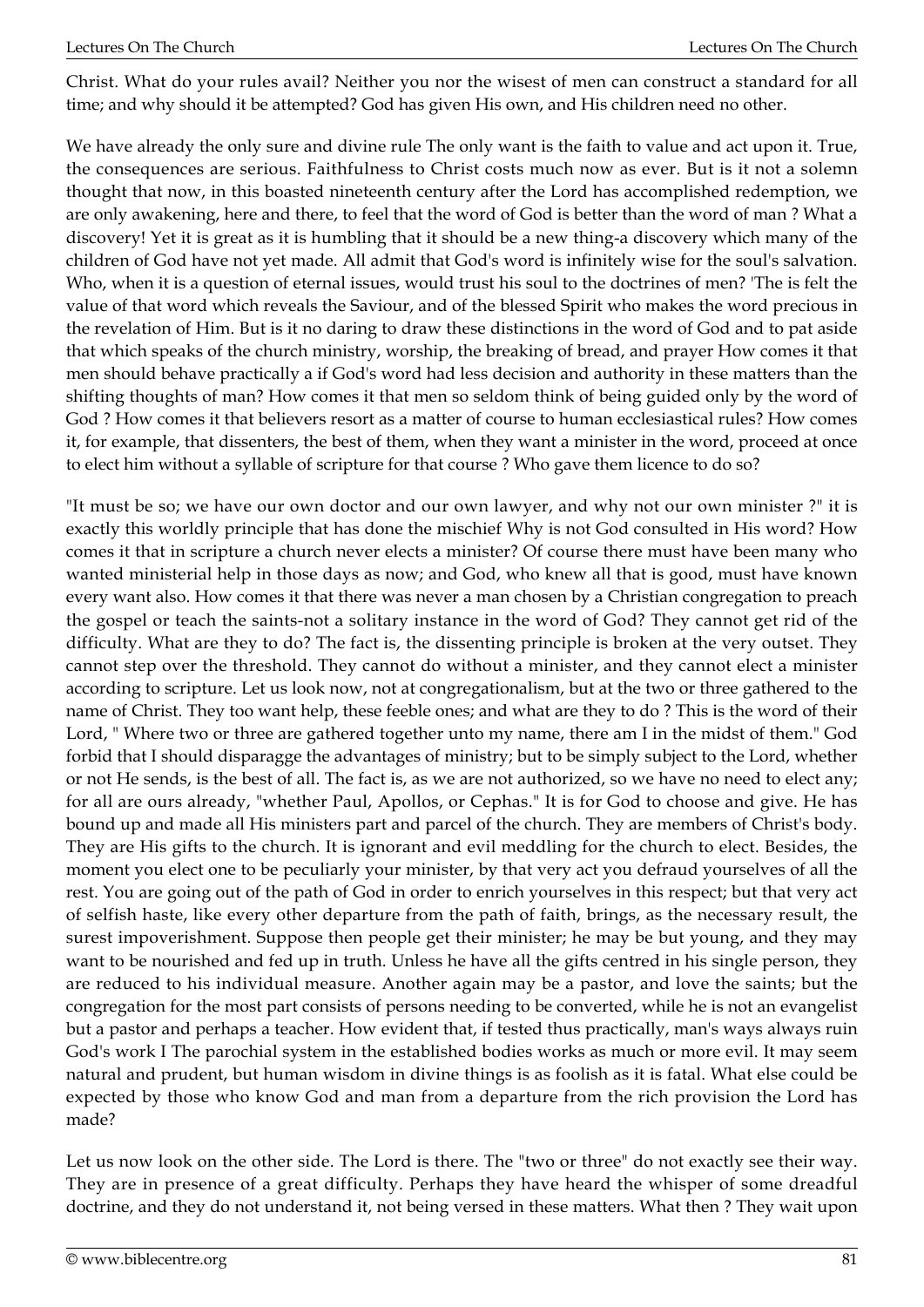the Lord-a wholesome thing for any of us - most wholesome to be obliged to feel that the Lord alone can avail. But He does love and care for His saints. He raises up and opportunely sends a servant of His. The latent evil is brought out plainly; and the moment the light of God by whatever means is east upon it, the conscience of the saints answers to the call of the Lord, and they repudiate it heartily for themselves.

Again there is one fallen into what may seem little evil, yet enough to render him indifferent to the Lord, to His word, to His grace. He refuses to listen to the warning of one, then of more, and lastly of the assembly of God. "Let him be unto thee as a heathen man." He is not a heathen, but supposed to be a brother; yet he is treated as if he were a heathen, because he despises Christ in the church. This in fact is the case here supposed. (Matt. xviii.) Such decision is trying to the heart, where will works among the saints. But it shows plainly that not their wisdom nor their experience guides aright, but the Lord in their midst; and He promises His presence if it were but two or three gathered to His name. Here then we have a clear and positive provision for the faithful in the worst of times. It is hardly possible to conceive of circumstances where there might not be "two or three."

It is well however to add that the essential point is their gathering to. His name. It is not such a gathering unto Christ, where narrowness is allowed, or sectarianism, any more than in the grosser forms of letting in the world or tolerating evil. If any "two or three" were so happy together, as to look with suspicion on godly men outside them, they would forfeit their place of privilege, and be in a false position. Does the Lord so regard His disciples? Does He scrutinize them as if they were doubtful characters, or put them in quarantine as if the plague might be in them? I speak of saints where there is no suspicion of evil doctrine, direct or indirect, or of unholy walk. The Lord welcomes them, and so should we. His name has not its value where we are not large for His sake.

But there may be another case. A person comes of great repute in the world, who has been preaching and is universally respected; but alas! he betrays himself by a lack of heart and conscience where Christ is concerned. Him they refuse. Thus the same name of Christ, which is their warrant for welcoming the weakest that loves Him, is here exactly the same power for refusing the highest who does not love our Lord Jesus Christ in incorruption. What might is in that name to bring and keep together hearts otherwise alien, and yet withal what a delicate test for detecting and excluding what is not of God I If it be a question of truth, the name of the Lord is the only real touchstone ; if it be a question of discipline, that name is strength to the feeblest heart; if it be a question between persons and principle, there only is found all needed wisdom and power both individually and as regards the assembly.

But let us look now at 2 Tim. ii. We have a picture drawn by the Holy Ghost of the professing body, the house of God. The first epistle duly cares for order and good government in the house of God. The second epistle anticipates the influx of evils to such an extent that the house is merely alluded to as a comparison. Still "the sure foundation of God standeth, having this seal"-on one side, "The Lord knoweth them that are His," and on the other, "Let every one that nameth the name of the Lord depart from iniquity." There are thus the sovereignty of the Lord on one side, and just responsibility on the other-two great principles which meet us everywhere. Then follows a more detailed application: - " But in a great house there are not only vessels of gold and of silver, but also of wood and of earth, and some to honour and some to dishonour." Some would take the place of knowing the Lord whom He did not own., and who felt not the incongruity of His name with iniquity. Timothy must be prepared for the development of evil among those that confess Christ-not only "some to honour" but "some to dishonour." "If a man therefore purge himself from these, he shall be a vessel unto honour, sanctified and meet for the Master's use, and prepared unto every good work" Separation from evil is the invariable principle of God, modified as to the manner of course by the special character of the dispensation. So Isaiah, Jeremiah, and the prophets generally. Is Christianity less stringent? It is now on the contrary that it becomes more urgent and absolute. "If a man purge himself from these [the vessels to dishonour], he shall be a vessel to honour." Put away the wicked (1 Cor. v.); if this be no longer possible,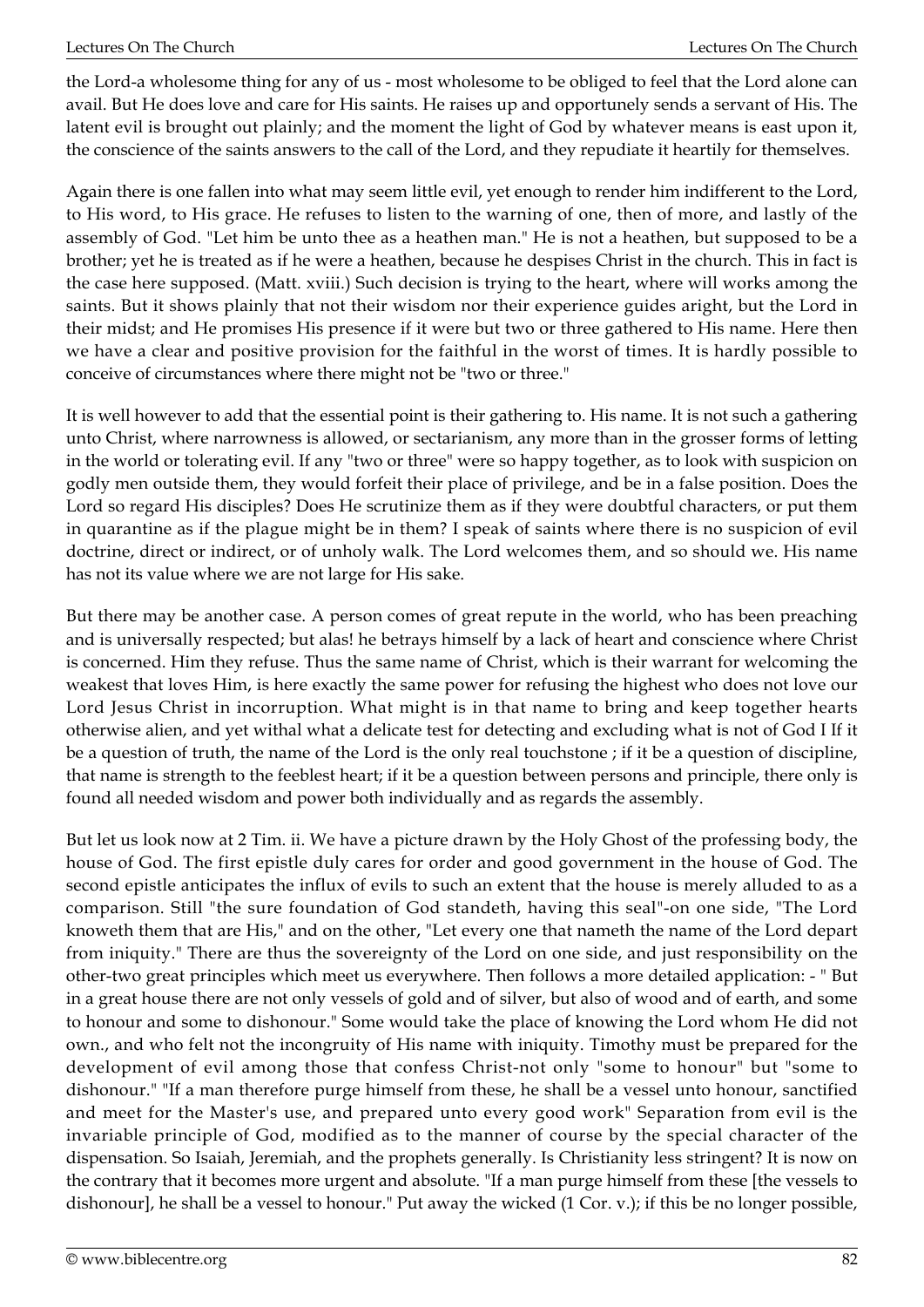purge yourself out from them. There is nothing man dreads and feels so. deeply. You may protest you may denounce, and it will be borne by the world as long as you walk with it in the main; but "he that departeth," now as ever, 11 maketh himself a prey." Ad on your convictions, and the most honeyed courtesy turns sour; your desire to please God at all cost will be branded as pharisaical pride and exclusiveness. It matters not how gently and lovingly you purge yourself from the vessels to dishonour; the pain, the grievance, lies there, and nothing can sweeten it, above all in the eyes of those it condemns. Indeed it is more felt, the more graciously it is done, provided it be done thoroughly; for then evidently your motive is not disappointed feeling but desire to be wholly subject to Christ, with a heart perfectly happy in what they know nothing of and could not enjoy.

All this is an unpardonable affront in the world's eyes. Add to this, that separation is claimed in 2 Tim. from the religious or Christian world. "The Christian world!" what a phrase I what a contradiction ! as if there could be the smallest possible alliance between Christianity, which is of heaven and Christ, and that outside world which crucified Him. No wonder that in this epistle we read of perilous times in the last days. What greater peril than, after they have known the truth, going back into substantially the same conditions of evil as were found in the heathen world before Christianity entered it. Compare 2 Tim. iii. with Rom. i. How painful the resemblance I The difference is, that some of the grosser characteristics of heathenism have been replaced by subtler evil. The comparison is most instructive In this state of things the Christian profession is indeed a great house; and, as in such a house there is that which is destined to the basest uses, no less than what is for the best purposes, so in that great house which bears the name of Christ - if you please, "the Christian world."

If there, what ought you to do ? It is a solemn question for the believer. He has no hesitation about the profane world; but the world bearing the name of Christ is a difficulty to him. Seeing that the Christian profession is there, am I not setting myself up, and virtually condemning the excellent of the earth? But will you name any evil thing that has not had a good name attached to it? I do not speak now of such fatal poison as Socinianism. or the like; but take Romanism, or the Greek church, or even sects known to be heretical) and yet by the malice of the enemy and the subtlety with which he has concealed his work some children of God have been entangled. It is too plain therefore that, whatever good men may do here or there, the only real inquiry is as to the will of the Lord. It is not a question of making others walk in your light, but you must wt walk in their darkness. This is the great point, not occupying ourselves with others, prescribing what they must do, bat feeling my own sin, as well as the common sin, yet by grace resolved at all costs to be where I can honour and obey the Lord. Is not this a true plain imperative duty, an undeniable principle of scripture, that commends itself to your conscience ? It may be that you do not act accordingly; but you cannot deny that it is a right thing and what you ought to do.

But you are tied and have difficulties. Perhaps you have a family and friends you cannot bear to grieve; perhaps you have hopes for your children if not for yourself. Can a heart purified by faith thus set aside the Lord's word? Do you think He does not know your wants and does not feel for your family ? You know the Lord loves yourself: cannot you trust Him for a bit of bread I You, who are trusting Him for eternal life and for heaven, cannot you trust Him to take care of you in the face of these trials and obstacles of every day? Perhaps you are too comfortable, too anxious about what is respectable for yourself and your children. Let the Lord deal with you; I am sure He will not harm you, but only do what is most loving and tender towards you and yours. Impossible for any heart to be beyond the Lord's love and wisdom and generous considerate care. If you really believe in Him, why not cleave to His word without compact or condition, and come forth at His bidding? You do not know what the next steps may be. It is enough that you know you are doing contrary to the word of God now. In vain we talk of loving, if we are not prepared to follow His word. Do you say you do not know what next to do I The Lord does not ask you: it is not His way to show all at once. Act on what you see from the word, and trust the Lord for what will follow; He is worthy of your confidence, and will give you more when you have taken the first step. But leave for ever that which is condemned in God's word. 11 Remember Lot's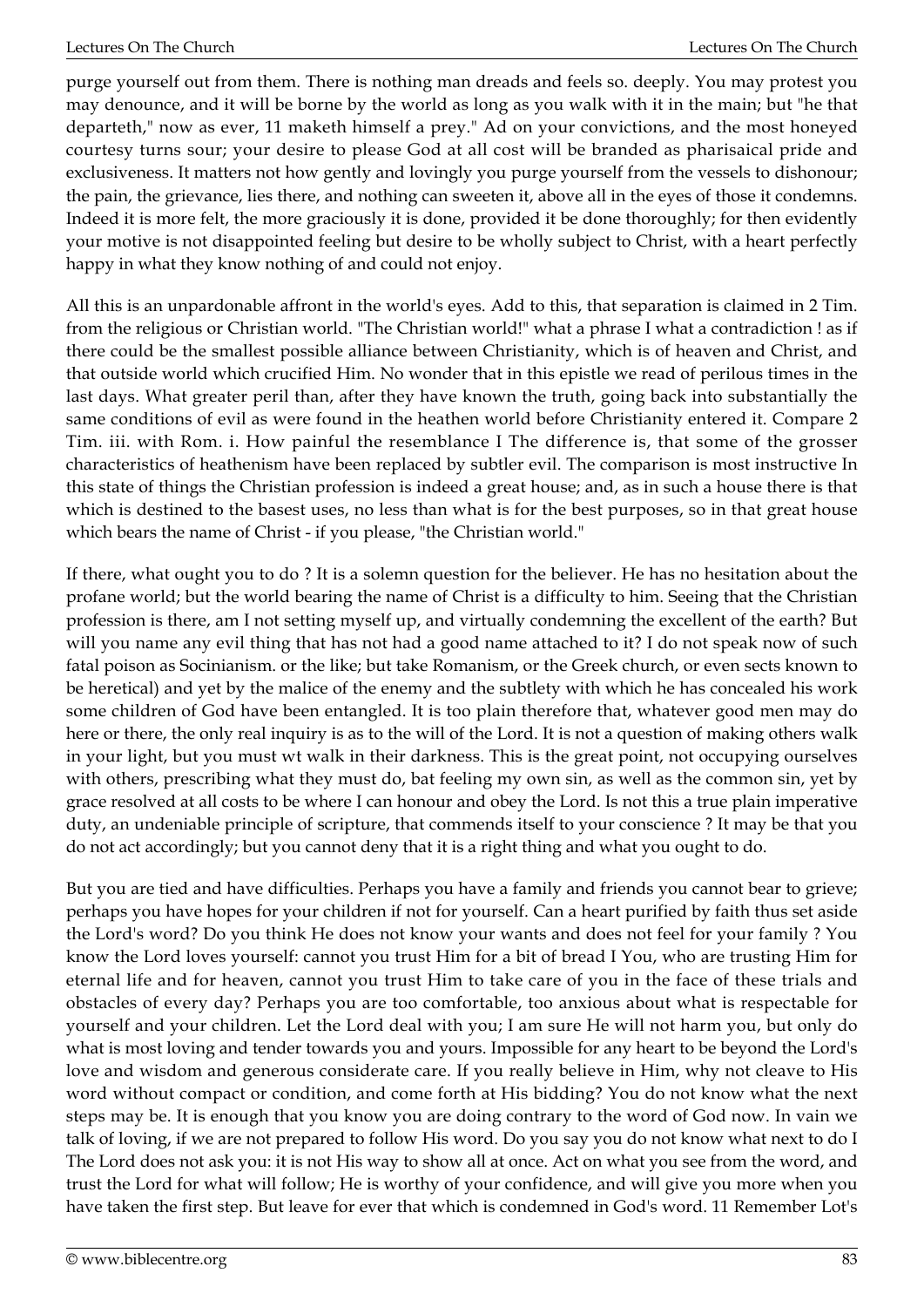wife," and look not back, but go forth at His word wherever it points, and you will find that "whosoever hath, to him shall be given." And as regards the way, to the Lord rough or smooth is alike, deep or shallow, great or small; it may make a great difference to you, but the greatest difficulties only become the means of proving what the God is that we have found.

But there is more in 2 Tim. ii. Not only are you to separate, or purge yourself, from these vessels of dishonour, but the word is, 11 Flee also youthful lusts; but follow righteousness, faith, charity, peace, with them that call on the, Lord out of a pure heart." Thus there is no excuse for isolation. Turn your back upon what you know is opposed to scripture. Have I to demonstrate to any Christian that what is unscriptural is unholy? Have I to urge that "to him that knoweth to do good, and doeth it not, to him it is sin?" If then you abandon what has no warrant from scripture, but on the contrary is condemned by it, hear this word of God: "Follow righteousness-, faith, charity, peace." Follow them, not solitarily, but " with them that call on the Lord out of a pure heart." What consolation, even if there were but two or three! Are you afraid because there are only two or three? God may act on hundreds or thousands: this is a matter for Him. You are to follow the Lord's path through His word, with chastened spirit yet not sadly, but full of joy and thankfulness, if you find ever so few who call upon the Lord out of a pure heart. In other words, faith has a divine warrant to expect companions in its path, though it lie now through the ruin of the Christian profession. As it is imperative to turn away from all known evil, and there can be no -valid excuse for refusing God's call, so there is enjoined companionship in following after righteousness, faith, charity, and peace, with such as call upon the Lord out of a pure heart. May no hindrances nor dangers alarm, but knowing that it is the Lord who has thus graciously thought of us, may you and I and every one that loves that blessed name have unbroken confidence in Him! He addresses Himself to hearts grieved in the midst of dishonour to His grace and truth, and He has taken care to mark most distinctly the path not of separation only but of association-the path of departure from evil and of pursuing what is good.

How clearly the great moral principles of God remain in spite of disorder. How the operations of His grace survive all ruin! Thus the principle of the assembly of God abides in, it may be, only two or three gathered to the name of the Lord. Thousands of Christians, in a national system or in a dissenting sect, could not redeem their fundamental error; members of Christ may be in them, but the principle of God's assembly is abandoned in their very constitution. Let "two or three" come out at the word of the Lord, making His name their centre, and owning the Spirit of God as in and with them to guide them according to scripture; these, and these only, are carrying out His mind in the real intelligence of the Holy Ghost. It is no question of numbers, but of being gathered together, few or many, unto the name of the Lord.

All here know what the House of Commons is. A hundred members of that House might belong to the United Service Club or the Athenaeum or anything else you please. These hundred members might discuss the measures actually before the House in their club; but this could never make the club to be the House; whereas in their true position with the Speaker in the midst a much less number would constitute a House. It is exactly the same principle hem What constitutes Gods assembly I "Two or three " gathered unto the Lord's name. He has been pleased to bring it down to the point described, with the fullest possible stamp of His approval and authority.

On the other hand suppose ten thousand Christians meeting simply as Christians-is that enough? I can conceive an assembly of professing, yea, real Christians; and yet there would be no more reason to call them God's assembly than to consider any number of members at their club the House of Commons. It is not the fact of being Christians that constitutes God's assembly, but their being gathered unto the name of the Lord. The practical point for us is whether we are gathered to the name of Christians merely, or to the name of Christ. If the former, you must accept of any evil thing into which the enemy succeeds in dragging Christians. For if the man be a Christian, I must receive him, spite of evil he is doing or